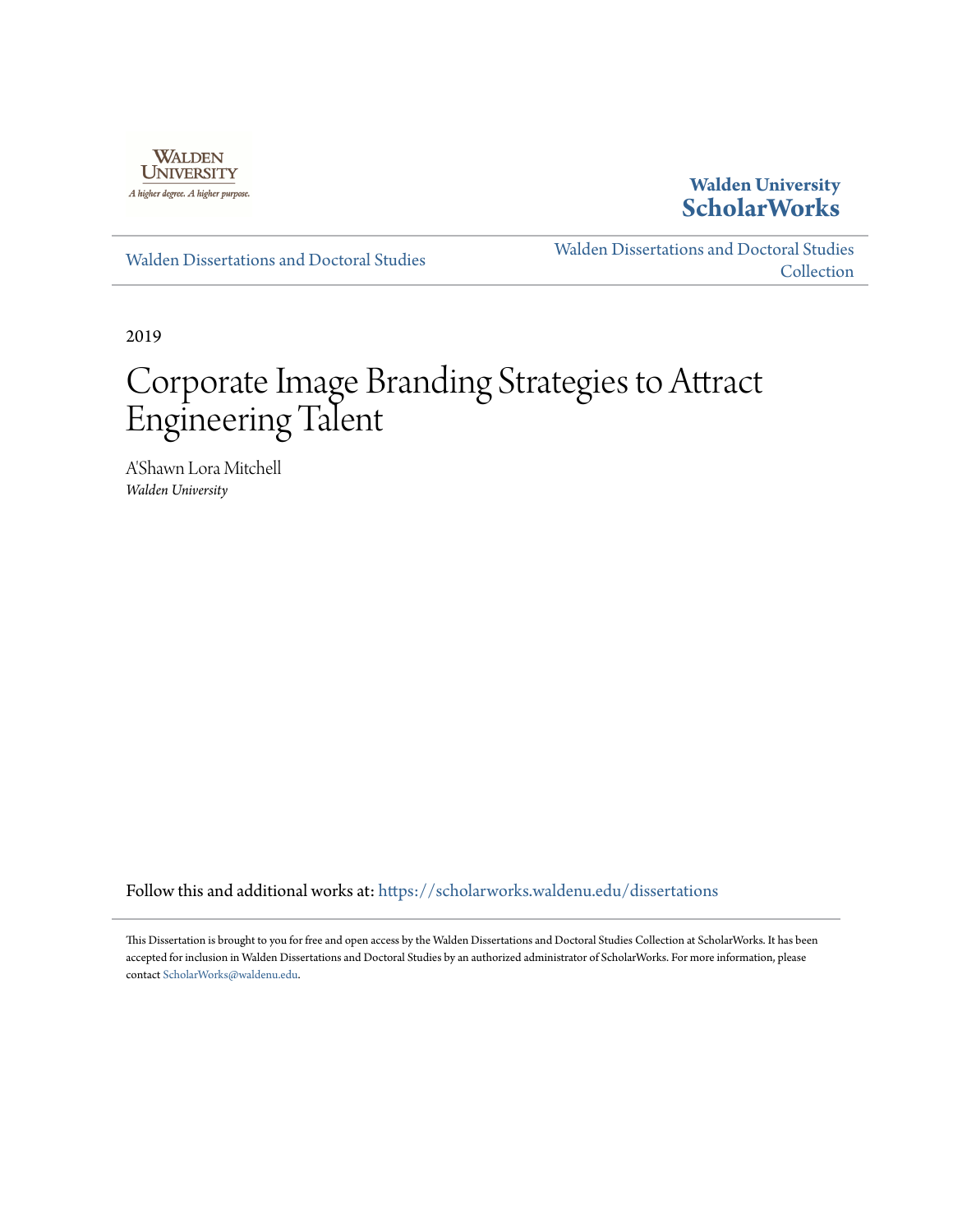## Walden University

College of Management and Technology

This is to certify that the doctoral study by

A'Shawn L. Mitchell

has been found to be complete and satisfactory in all respects, and that any and all revisions required by the review committee have been made.

Review Committee Dr. Yvette Ghormley, Committee Chairperson, Doctor of Business Administration Faculty

Dr. Carol-Anne Faint, Committee Member, Doctor of Business Administration Faculty

Dr. Alexandre Lazo, University Reviewer, Doctor of Business Administration Faculty

The Office of the Provost

Walden University 2019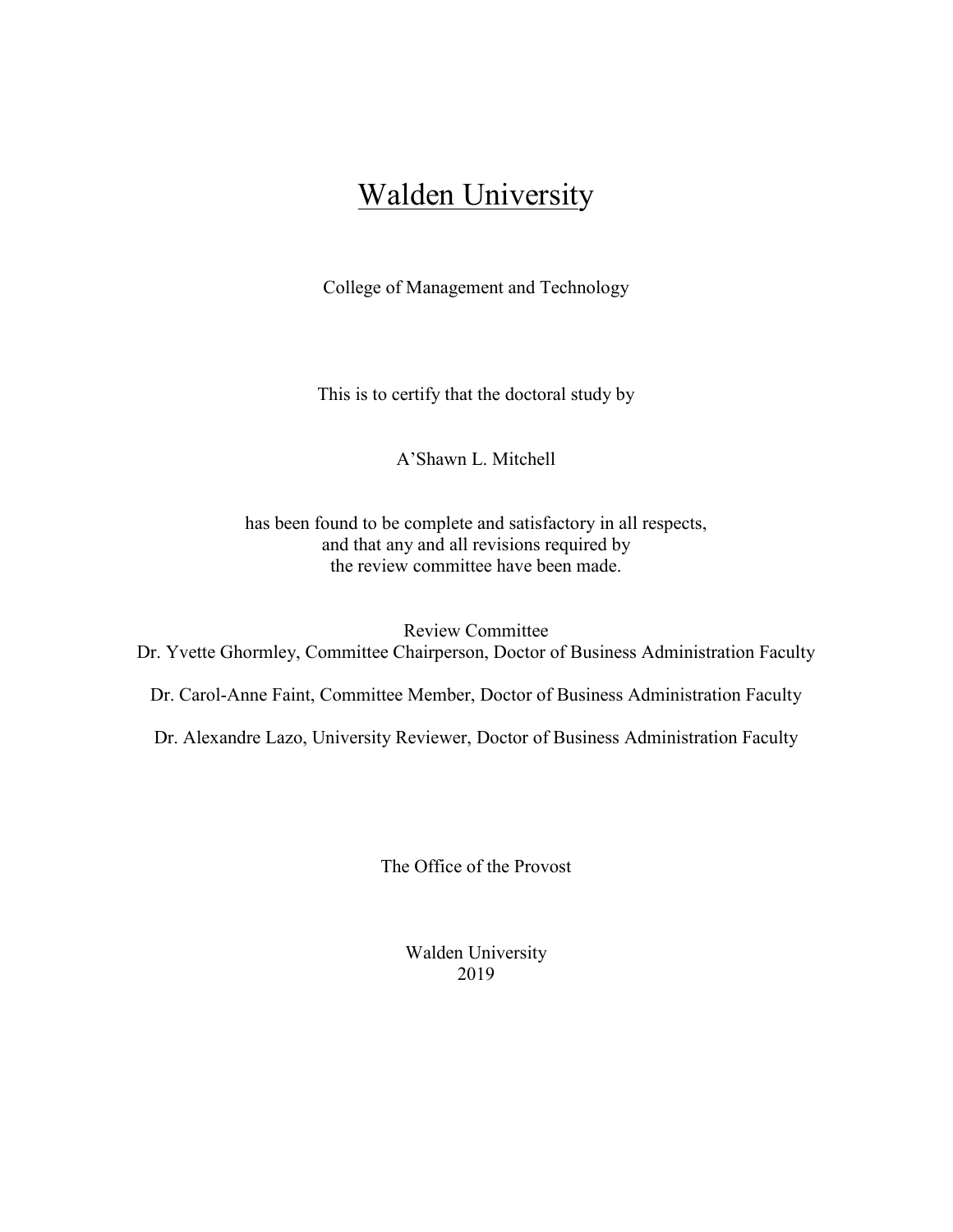#### Abstract

Corporate Image Branding Strategies to Attract Engineering Talent

by

A'Shawn L. Mitchell

MS, New York University, 2006

BS, North Carolina State University, 2002

Doctoral Study Submitted in Partial Fulfillment

of the Requirements for the Degree of

Doctor of Business Administration

Walden University

October 2019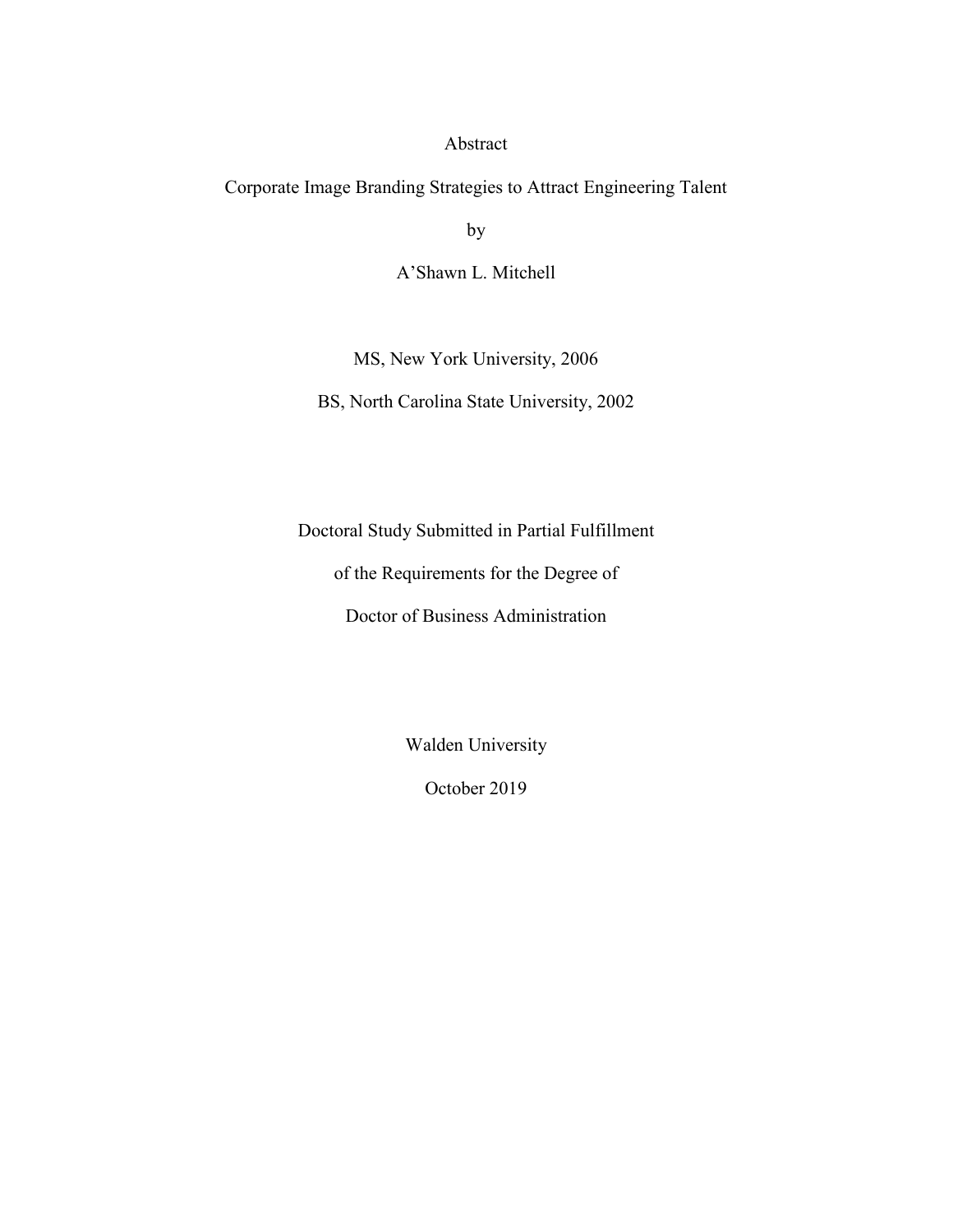#### Abstract

Aerospace and defense leaders need corporate image branding strategies to improve their attraction of engineering talent to the industry. The purpose of this single case study was to explore corporate image branding strategies leaders use at an aerospace and defense company to attract talent and increase competitive advantage. The framework for this study was the recruitment equity model. The sample population consisted of 5 marketing leaders and 5 talent acquisition leaders of an aerospace and defense company in the eastern region of the United States. The study participants had a minimum of 5 years of experience attracting engineering talent using branding strategies. Data were collected from semistructured interviews and a review of the company's talent attraction plan. The data analysis process included methodological triangulation, coding, and identifying themes. Four themes emerged: having an attractive place to work, using social media to attract talent, ensuring the mission is the basis for attracting talent, and attracting untapped talent. Findings from this study might assist aerospace and defense leaders in implementing corporate image branding strategies that close the gap of talent attraction to the aerospace and defense industry. The implications for positive social change include the potential to increase innovation and reduce national security vulnerabilities by attracting talent to the aerospace and defense industry. The business leaders of aerospace and defense will keep the industry viable by attracting top engineering talent to a workforce that is responsible for eliminating the advanced threats to the nation and its allies.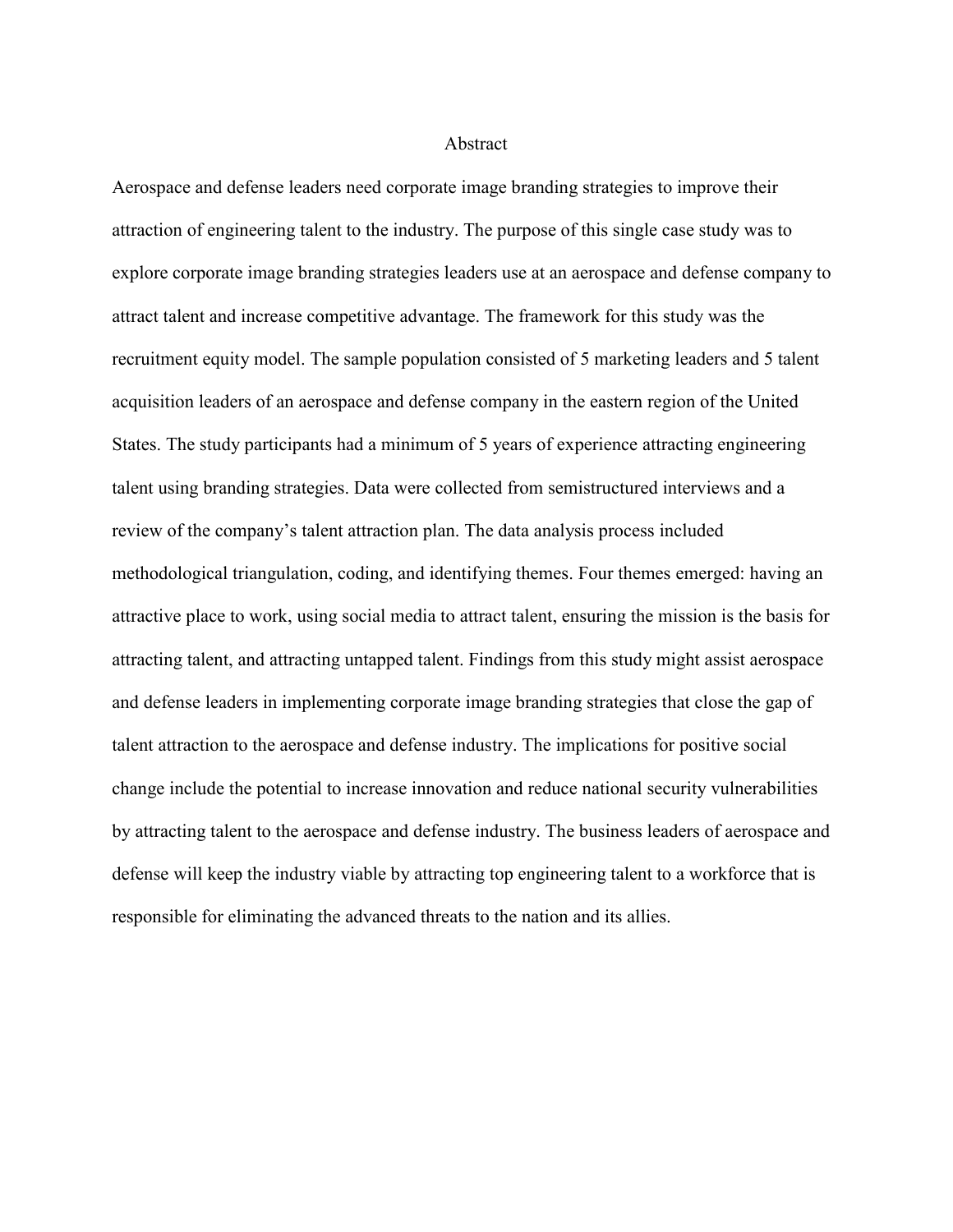### Corporate Image Branding Strategies to Attract Engineering Talent

by

A'Shawn L. Mitchell

MS, New York University, 2006

BS, North Carolina State University, 2002

Doctoral Study Submitted in Partial Fulfillment

of the Requirements for the Degree of

Doctor of Business Administration

Walden University

October 2019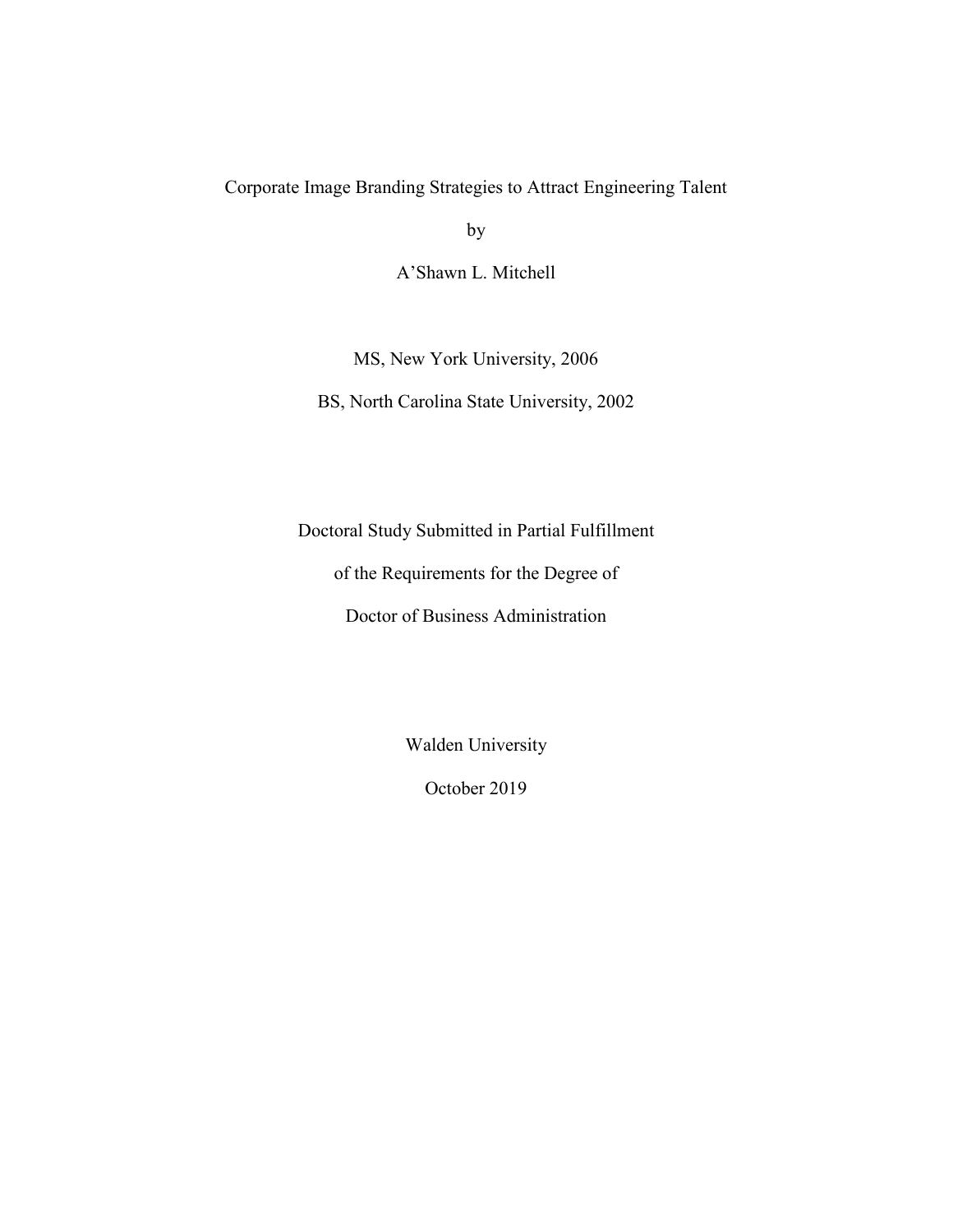#### **Dedication**

I dedicate this body of work to Major Shawn Mitchell. How blessed I am to be your mother. God truly blessed me by choosing me to birth such an intelligent, kind-hearted young man with a magnetic personality. Every day I have to better myself to be the mom that you need. You keep me on my toes; you keep me learning and loving at your every turn. Although this doctorate has been the hardest thing I have ever accomplished, the tools I used to get through are the same tools I am applying while raising you: tenacity, courage, strength, and endurance. Tenacity is about determination, will, and staying power; I am determined to pour in to you and contribute to you being an extraordinary human being. I have to have courage to parent you using unconventional methods that are foreign to me and outside of how I grew up. I need strength when I think I have failed you and don't respond in the way that you may need. However, I stay the course and my endurance always pays off. It is my heavenly request that all the sacrifice, tears, and hard work I put in to my dissertation will always contribute to you having the best life. I am so proud of you, my love. Mommy loves you past the sky.

I also want to dedicate this work to the little Black girls and boys in the world who dare to be courageous and different despite where they come from. I pray that this body of work opens doors for me so that I can leave them open for you.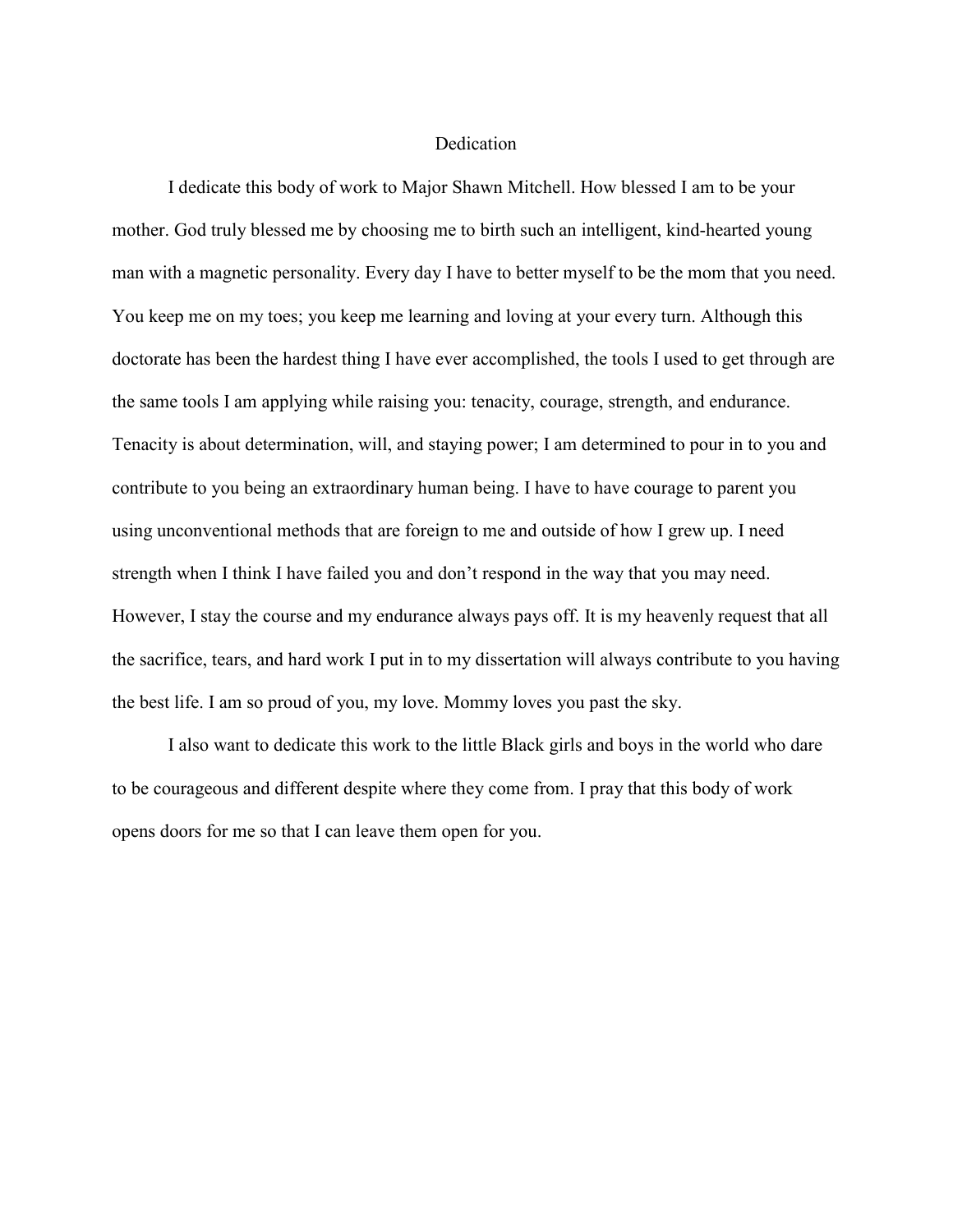#### Acknowledgments

I want to acknowledge my husband, Renard Mitchell, for encouraging me to complete my degree. When I met you, I was one month into my program and you hung in there with me until the end; thank you for all the love and support. I love you more than you know. To my family, Ma, Lorna, and Felita, thanks for always believing in me and having my back. Pop, Ms. Nancy, Mr. Ronnie, Alice, Tasha, Renard II, and Donovan, thank you for always supporting me and watching Major while I was writing or just needed a break. I will never forget your support. To my girlfriends, my day ones, Savitri, Dwanetta, Demetra, Demetria, Nicola, JoAnn, Ms. Nena, LaTerra, Veronica, Kim: I love you and thank you for always encouraging me and sometimes putting our friendship on pause while I was taking this long journey, respecting my being in school and being able to pick up where we left off and not make me feel bad in the process. Last but not least, I want to thank God, my Father in Heaven, who gave me strength in the midnight hours, endurance when I wanted to give up, and the confidence I needed to keep pushing through. I give you all the praise, all the glory, and the honor. Lord, I love you.

I would also like to acknowledge Dr. Ghromley (Dr. G), my chair, Dr. Faint, my second committee member, Dr. Gaytan and Dr. Lazo, my URR. Thank you for all your guidance and support through this process. Your feedback and guidance only made this body of work better. Your time and support will never be forgotten—thank you.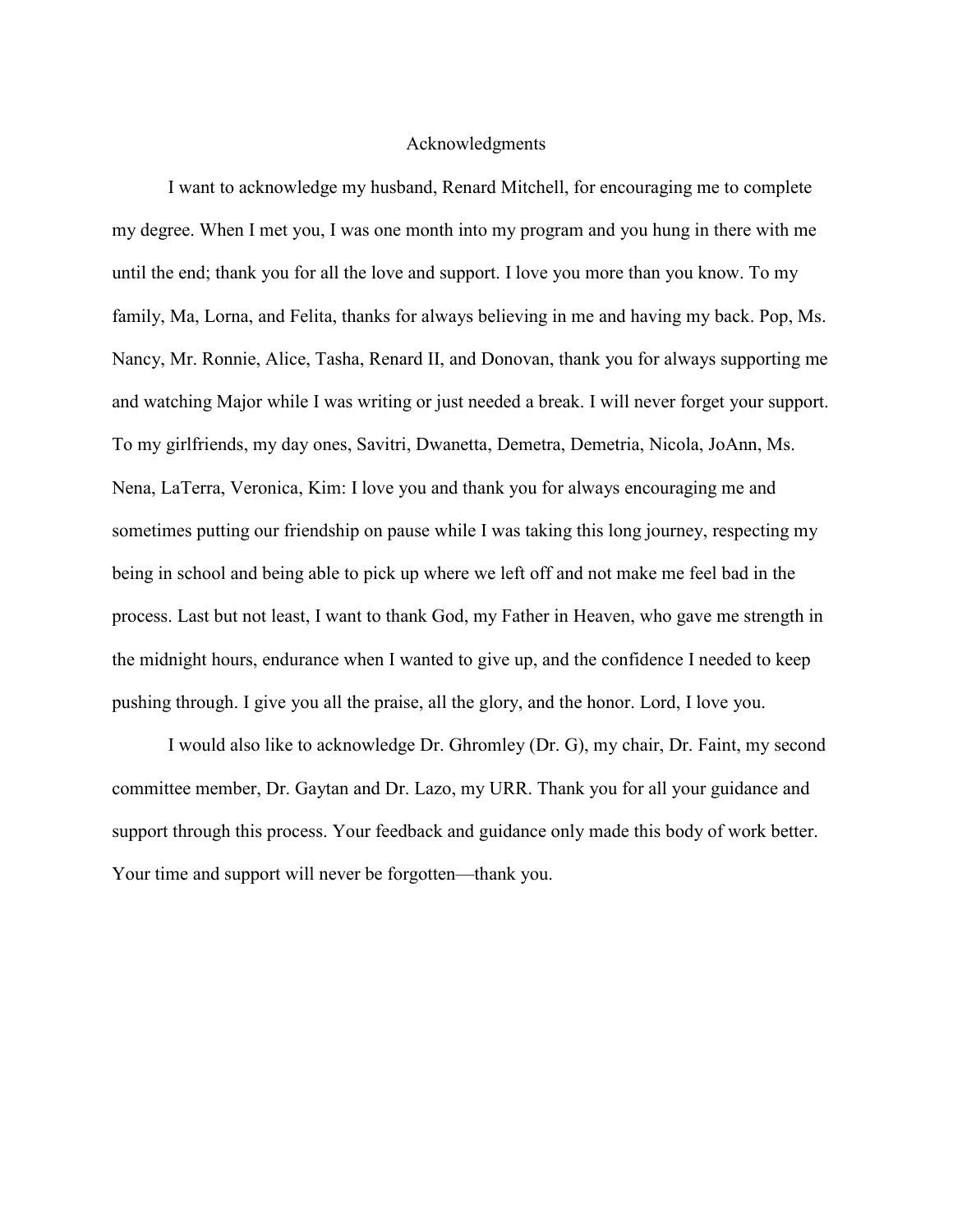## Table of Contents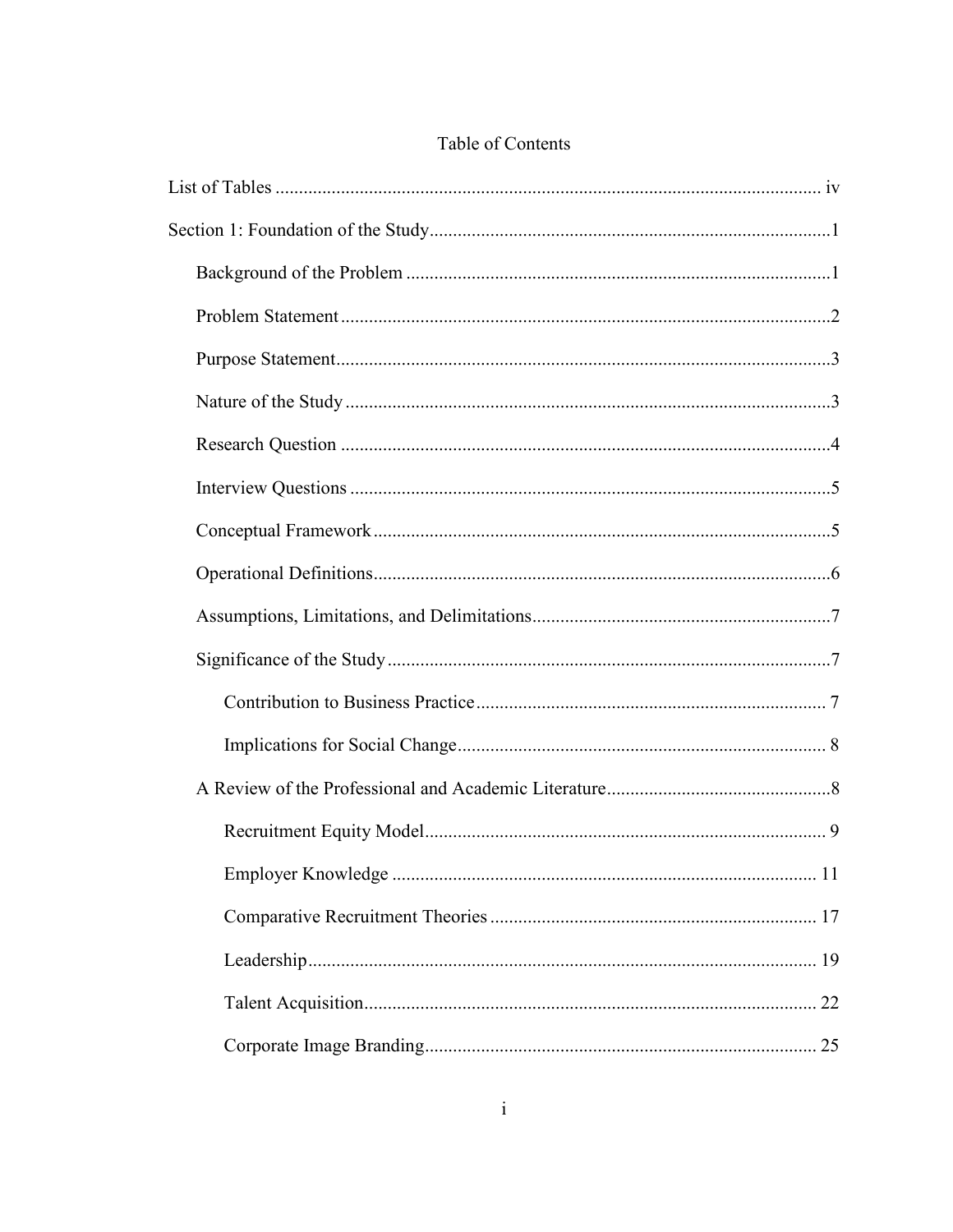| 57 |
|----|
|    |
|    |
|    |
|    |
|    |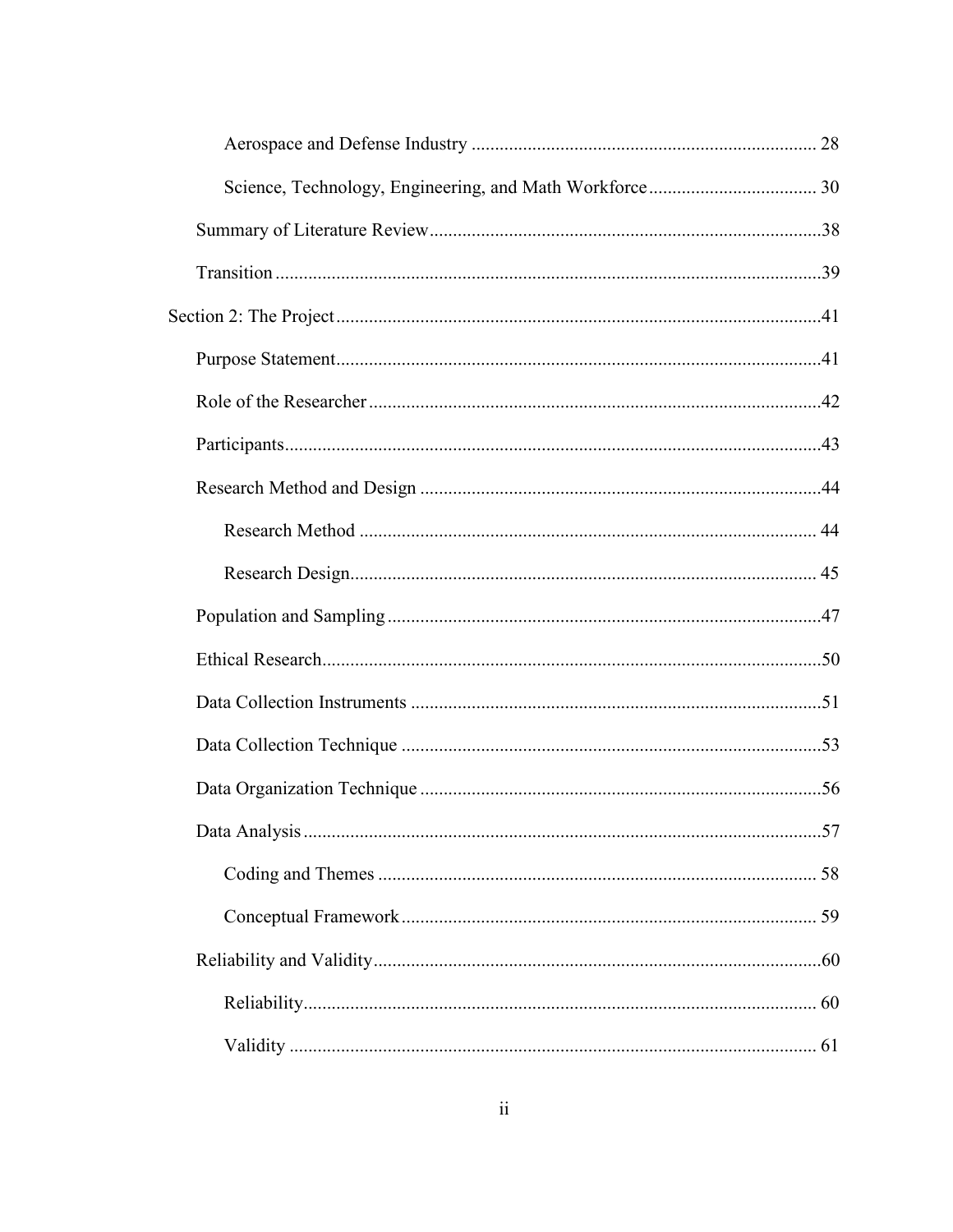| Section 3: Application to Professional Practice and Implications for Change 66 |  |
|--------------------------------------------------------------------------------|--|
|                                                                                |  |
|                                                                                |  |
|                                                                                |  |
|                                                                                |  |
|                                                                                |  |
|                                                                                |  |
|                                                                                |  |
|                                                                                |  |
|                                                                                |  |
|                                                                                |  |
|                                                                                |  |
|                                                                                |  |
|                                                                                |  |
|                                                                                |  |
|                                                                                |  |
|                                                                                |  |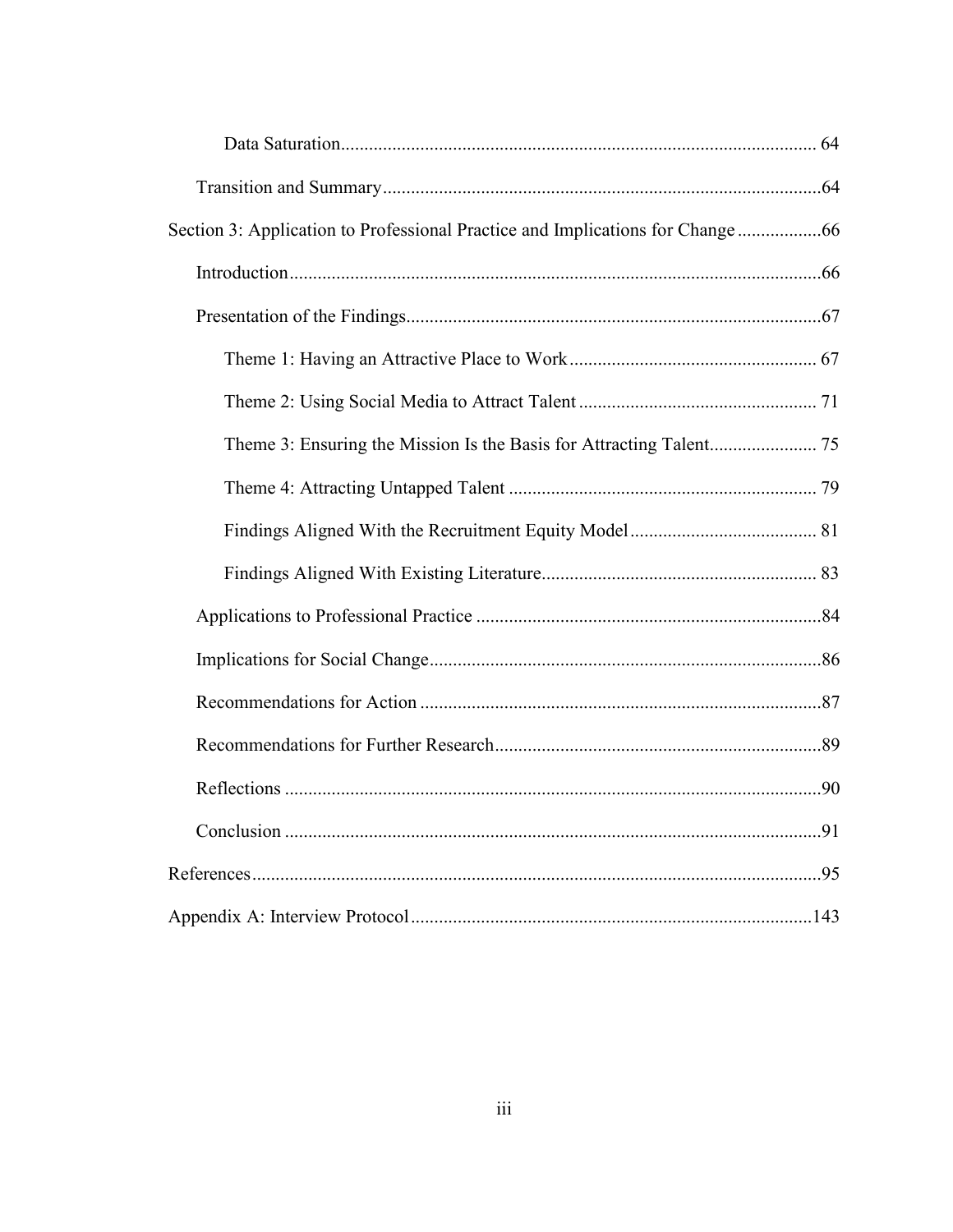## List of Tables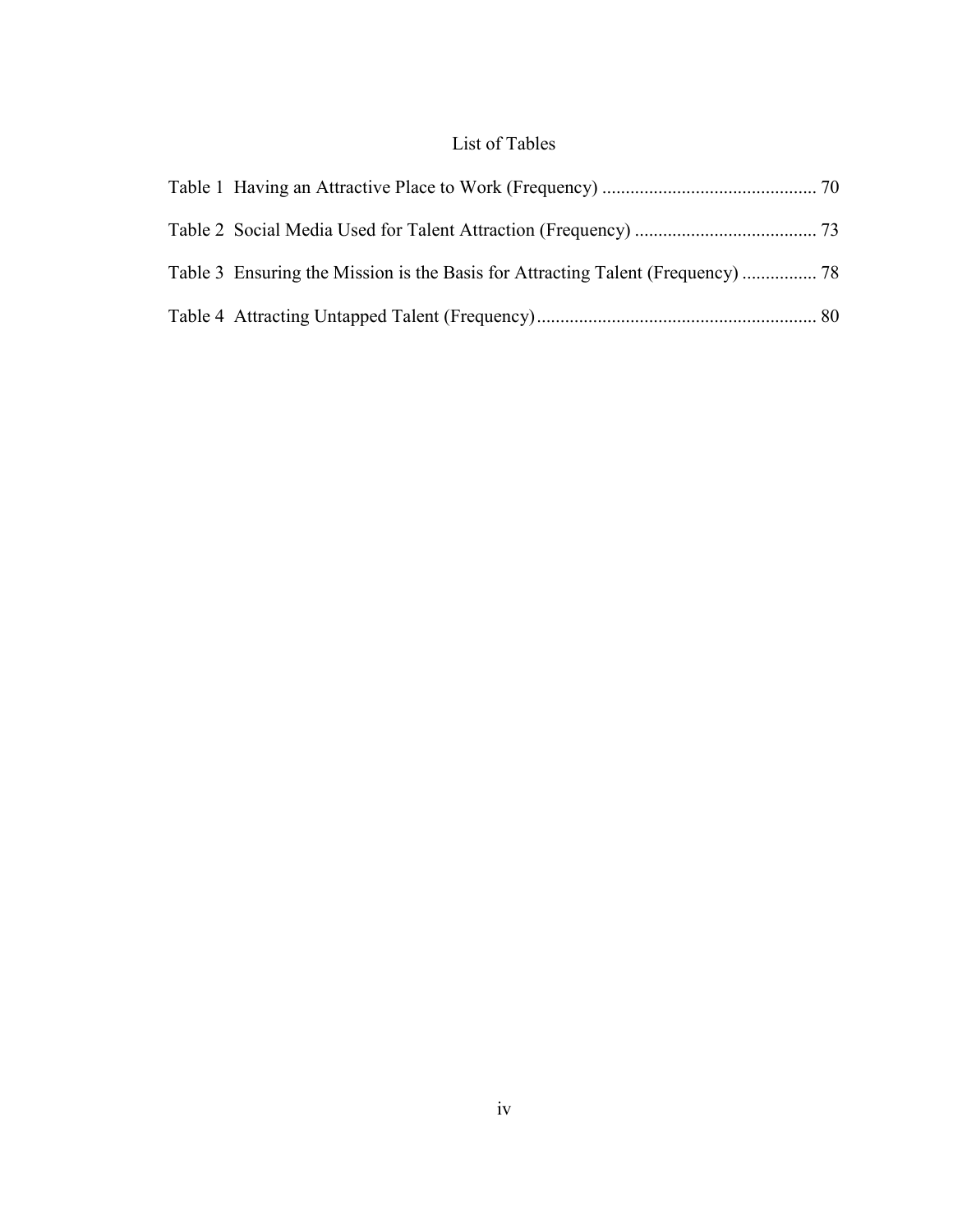#### Section 1: Foundation of the Study

In an ever-evolving digital world, technology companies and engineering jobs have become plentiful (Patel, 2015). Companies such as Google and Facebook compete fiercely for talent, but aerospace and defense contractors have to work harder for a similar result (Westphal, 2015). Organizational leaders failing to attract top talent experience a competitive disadvantage, especially in science, engineering, and mathematics careers (Amelia & Nasution, 2016). Company leaders have cited poor company image and business sector image as a reason for having difficulty attracting talent (Cairns, 2015). Überschaer, Baum, Bietz, and Kabst (2017) argued that, in the recruitment process, knowledge of the image of a firm is critical for job seekers. Applicants' knowledge of a potential employer influences their behaviors and decisions involving an organization, including whether to apply for a job there (Cable & Turban, 2001).

#### **Background of the Problem**

Employer branding can position a company's image for potential employees to view the organization as a great place to work (Verma & Ahmad, 2016). Stariņeca (2015) identified employer branding as a solution to attracting talent. In a competitive work environment, positioning a company favorably is key to recruiting top talent (Verma & Ahmad, 2016). Westphal (2015) postulated that science, technology, engineering, and math (STEM) careers are highly sought after, but aerospace or the aerospace and defense (A&D) industry, interchangeably, remains behind in attracting talent. Based on the lack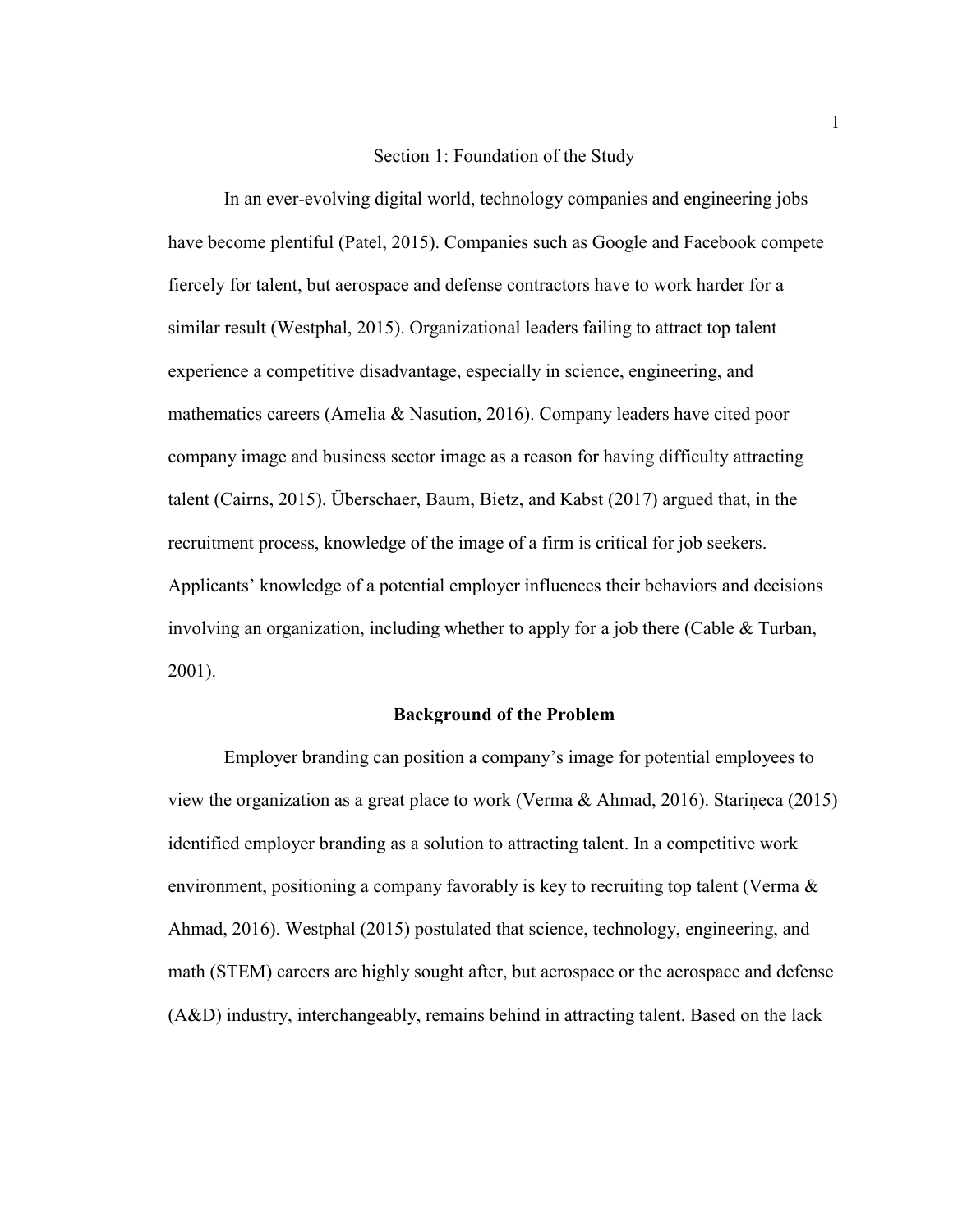of success in recruitment efforts, employer attractiveness is a challenge in the A&D industry (Westphal, 2015).

Companies' inability to maintain an attractive image is detrimental to the businesses' success and branding becomes critical to competitive advantage (Veljković & Kaličanin, 2016). To remain competitive, companies have to become highly responsive and adopt creative talent management strategies (Schlechter & Bussin, 2015). Within an organization, employer attractiveness is the core of talent acquisition (Schlechter  $\&$ Bussin, 2015). Organizational leaders have a competitive advantage when they incorporate branding strategies in their recruiting practices (Rampl, Opitz, Welpe, & Kenning, 2016). The A&D industry could benefit from implementing branding strategies that positively impact employer attractiveness.

#### **Problem Statement**

High-tech companies are breaking into the advanced technology market space and attracting quality human resources, leaving the A&D industry at a competitive disadvantage for attracting top talent (Tellier, 2017). Among 3,700 company leaders, 70% identified attracting new or different talent as critical to competing effectively (Kane, Palmer, Phillips, & Kiron, 2017). Furthermore, Rampl et al. (2016) postulated a need for business leaders to leverage organizational branding strategies to positively impact talent attraction. The general business problem is that some business leaders lack the ability to attract workplace talent, which may lead to a competitive disadvantage when recruiting. The specific business problem is that some A&D talent acquisition and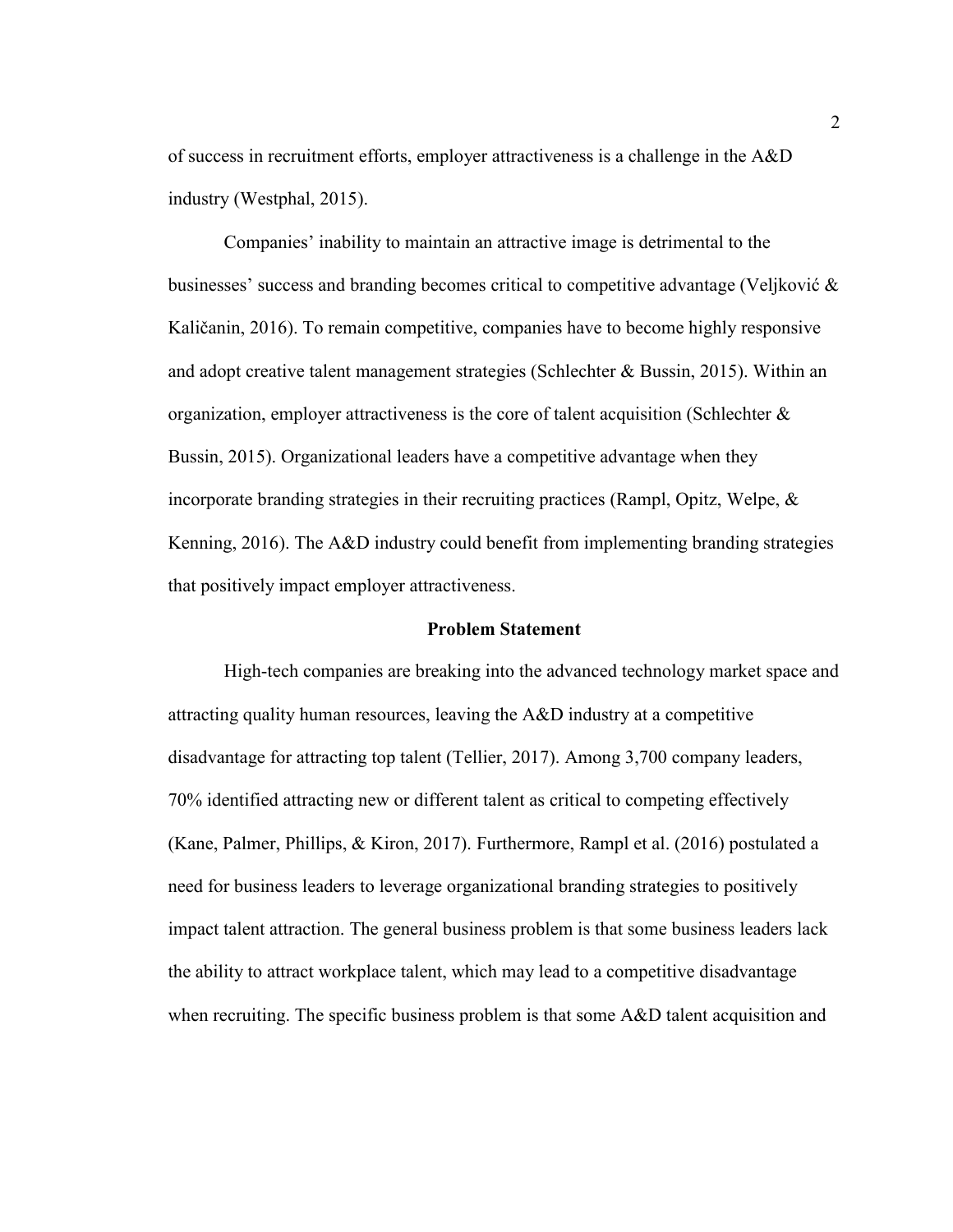marketing leaders lack corporate image branding strategies to increase a competitive advantage in engineering talent attraction.

#### **Purpose Statement**

The purpose of this single qualitative case study was to explore corporate image branding strategies that A&D talent acquisition and marketing leaders use to increase a competitive advantage in attracting engineering talent. The targeted population consisted of five marketing and five talent acquisition leaders with at least 5 years of successful engineering talent attraction experience that used branding strategies to increase their competitive advantage in engineering talent attraction. The population came from one company in the A&D industry in the eastern region of the United States. The engineering workforce is essential to innovation and economic growth, and innovation is a critical factor for society's economic development (Calabrese, Campisi, Costa, & Di Pillo, 2013; Landivar, 2013). The corporate image branding strategies of A&D recruiting and marketing leaders may be critical to attracting talent that might increase product development and innovation as well as contribute to national security.

#### **Nature of the Study**

I used a qualitative method for this study. A researcher uses the qualitative method for gathering experiences with phenomena directly from participants (Birkinshaw, Brannen, & Tung, 2011). A qualitative method is appropriate for this study because the participants' personal testimony can provide insights into their experiences in relation to the research question. Quantitative researchers use numerical data to test hypotheses about variables' relationships or differences (Babones, 2015). Because I did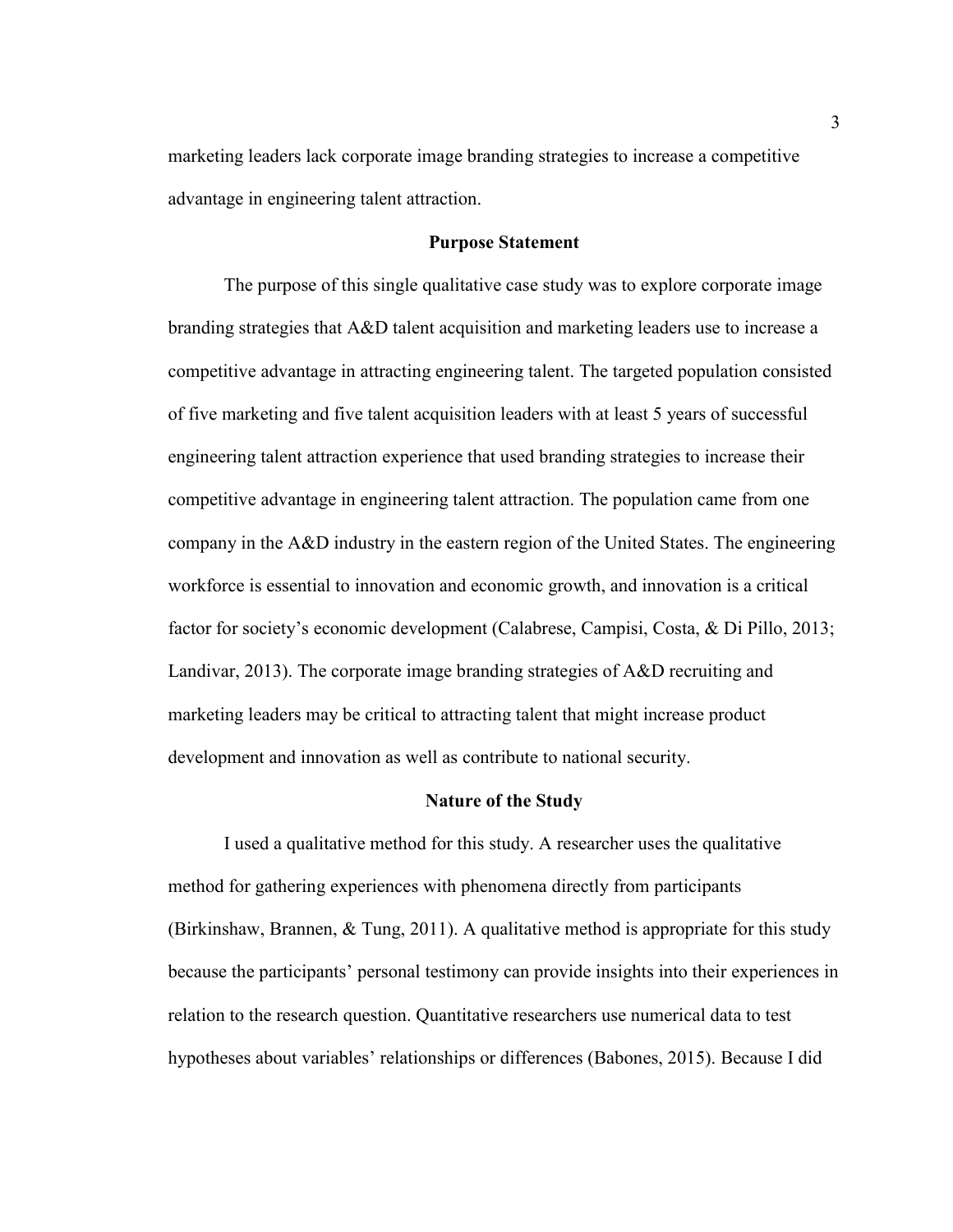not use numerical data to test a hypothesis, a quantitative method was not applicable for this study. Mixed-method researchers combine qualitative and quantitative research, and mixed methodology can be extremely demanding for the novice researcher (Greenwood & Terry, 2012). Coupling quantitative statistical data and qualitative collected data requires an experienced researcher's skill set (Greenwood & Terry, 2012). I am a novice researcher; therefore, I did not use mixed methods.

I used a single case study design for this research. A case study researcher investigates a contemporary phenomenon in depth within the context of a real-world environment, using observation, interviews, and archival data (Yin, 2018). A phenomenological researcher focuses on the meanings of the participants' lived experiences (Willis, Sullivan-Bolyai, Knafl, & Cohen, 2016). A phenomenological design was inappropriate for this study because I used multiple sources, such as interviews and archival data, to achieve triangulation and did not concentrate solely on the lived experience of the participants. An ethnographic researcher immerses into the culture of the participants to obtain a better understanding of behaviors and background related to the research (Wolcott, 2008). My research did not include immersion into the culture of the participants; therefore, an ethnographic design was not suitable for this study.

#### **Research Question**

The central research question for this study is: What corporate image branding strategies do aerospace and defense talent acquisition and marketing leaders use to maintain a competitive advantage for attracting engineering talent?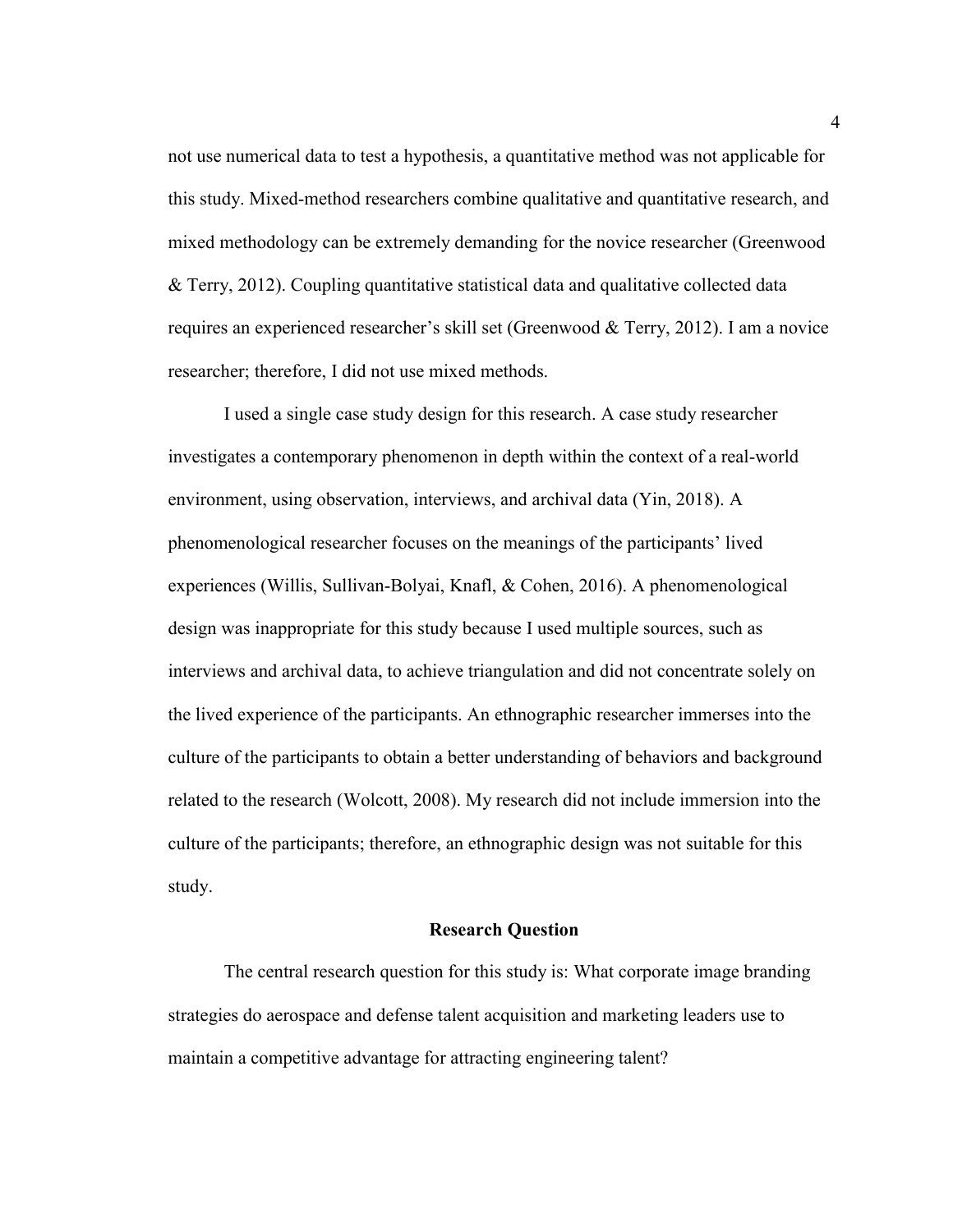#### **Interview Questions**

The following interview questions were used to obtain data toward answering the research question:

1. How does your firm attract engineering talent?

2. What strategies does your company use to increase an engineering job seeker's knowledge regarding your organization?

3. How does your firm use employer image to attract engineering talent?

4. How does your firm use employer reputation to attract engineering talent?

5. How does your organization assess the effectiveness of the strategies for attracting engineering talent using corporate image branding?

6. What other information can you share that may assist with this study?

#### **Conceptual Framework**

In this study, I used the recruitment equity model (REM) as the conceptual framework. Cable and Turban (2001) defined REM as the value of a job seeker's employer knowledge, based on the effect of the recruitment process in an organization. Business leaders use REM as their primary framework to measure success or failure when recruiting (Cable & Turban, 2001). An investment in REM is valuable to an organization because a job seeker's response to REM tenets can determine the likelihood of attraction to a company (Cable & Turban, 2001). Cable and Turban noted REM has three tenets: (a) employer familiarity, (b) employer reputation, and (c) employer image.

Organizational leaders can use the REM framework to increase employee attraction (Yu & Davis, 2017). A core tenet of REM is positive employee reputation,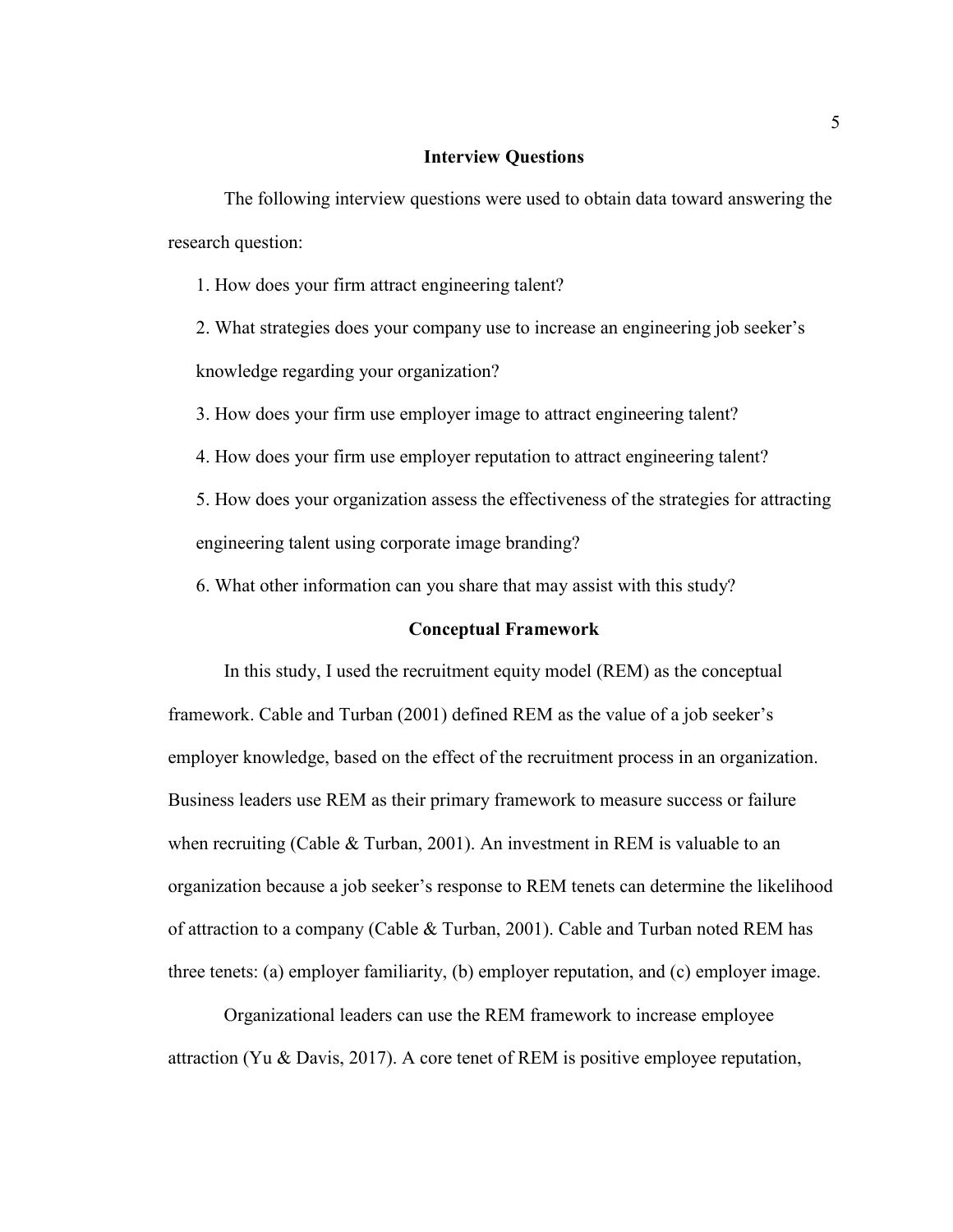which results in differentiation from competitors, exponential recruitment outcomes, and better financial returns (Lievens & Slaughter, 2016). Similar to a consumer's preference for a brand, organizational leaders can use REM to enhance employer familiarity. Furthermore, job seekers' partiality to an organization serves as an indicator of their knowledge about the company (Alshathry, Clarke, & Goodman, 2017). The development of REM components, such as an employer's image, can result in measurable returns on talent attraction, attrition, and internal satisfaction (Lane, 2016). A leader's use of REM within the aerospace industry may prove vital to understanding the strategies needed to increase engineering talent attraction. The use of REM could reveal best practices needed to increase engineering talent attraction and improve competitive advantage.

#### **Operational Definitions**

*Corporate image*: The main source of corporate reputation and corporate branding and a powerful discriminator from competitors (Kant, Jaiswal, & Mishra, 2017).

*Employer attractiveness*: The benefits a job seeker sees when identifying the desirability of working for a company (Altmann & Suess, 2015).

*Employee branding*: Managing corporate identities by creating an image of the firm, both internally and externally, that displays the firm as a distinct and desirable employer (Kashive & Khanna, 2017).

*War for talent*: The increased intensity of competition among organizations to create, attract, and retain the best talent (Porschitz, Smircich, & Calás, 2016).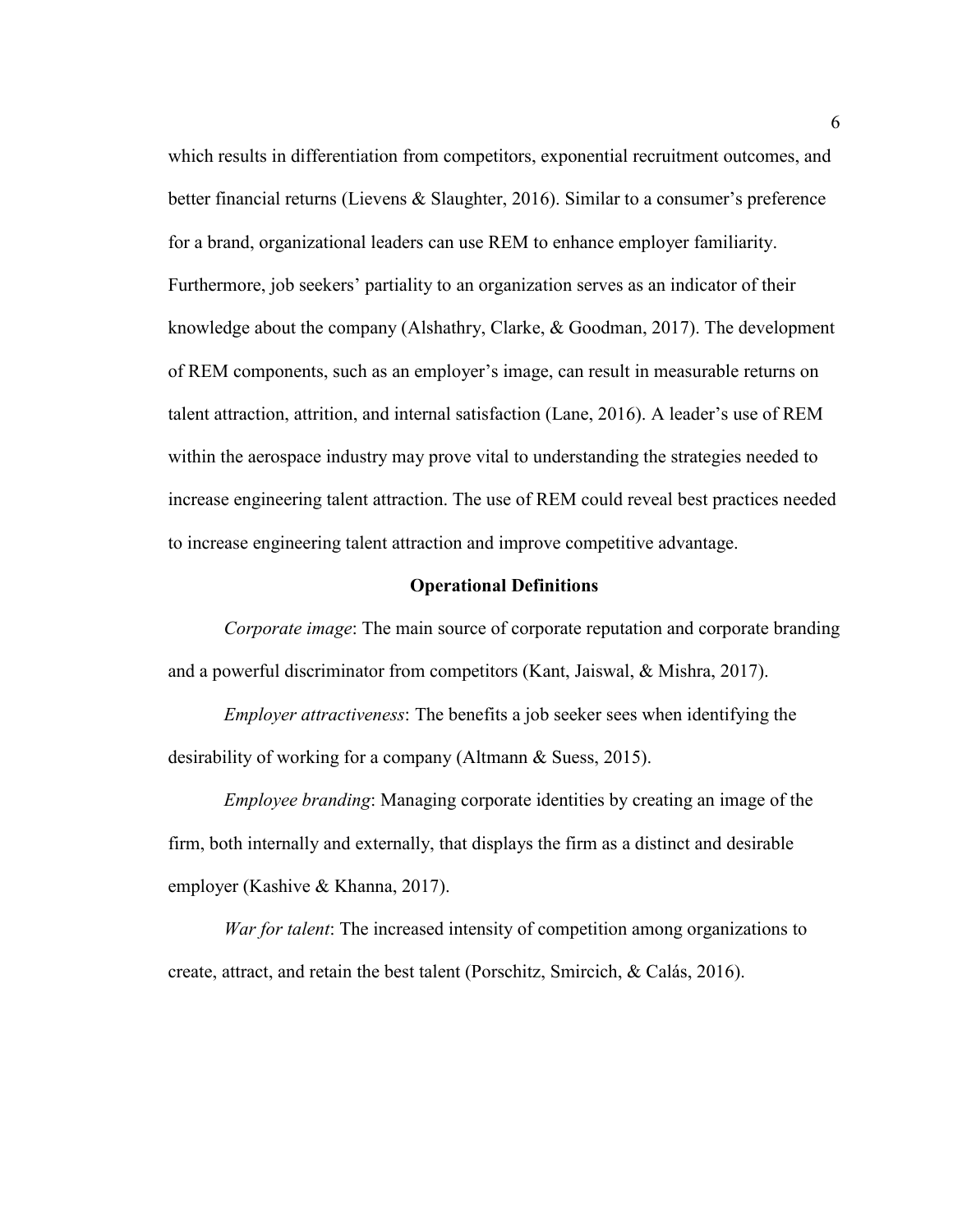#### **Assumptions, Limitations, and Delimitations**

Assumptions are factors in a study considered to be true without proof **(**Lips-Wiersma  $\&$  Mills, 2014). The first assumption in this study was that all participants answered the interview questions openly and honestly. The second assumption was that marketing and talent acquisition leaders were the correct population of participants for the study. The third assumption was that marketing and talent acquisition in the A&D industry is linked to corporate image and continues to be a problem for the industry.

Marshall and Rossman (2014) defined limitations as weaknesses in a study beyond the control of the researcher. The first limitation in this study was that, because of the small sample size, the findings may not apply to a larger population. Next, limiting data collection to interviews and archival documents may not have captured findings evident from other instruments.

Delimitations are scope confines of the research under study (Hyett, Kenny, & Dickson-Swift, 2014). My first delimitation in this study was the use of REM as the sole conceptual framework to analyze the findings. The second delimitation was that I limited my sample size to five marketing leaders and five talent acquisition leaders in the United States. Furthermore, the perspective of just the marketing and talent acquisition leaders of the company under study limits the breadth of my research.

#### **Significance of the Study**

#### **Contribution to Business Practice**

The study's findings may reduce the gap in business practice regarding the coupling of branding and attracting engineering talent in the A&D industry. Slaughter,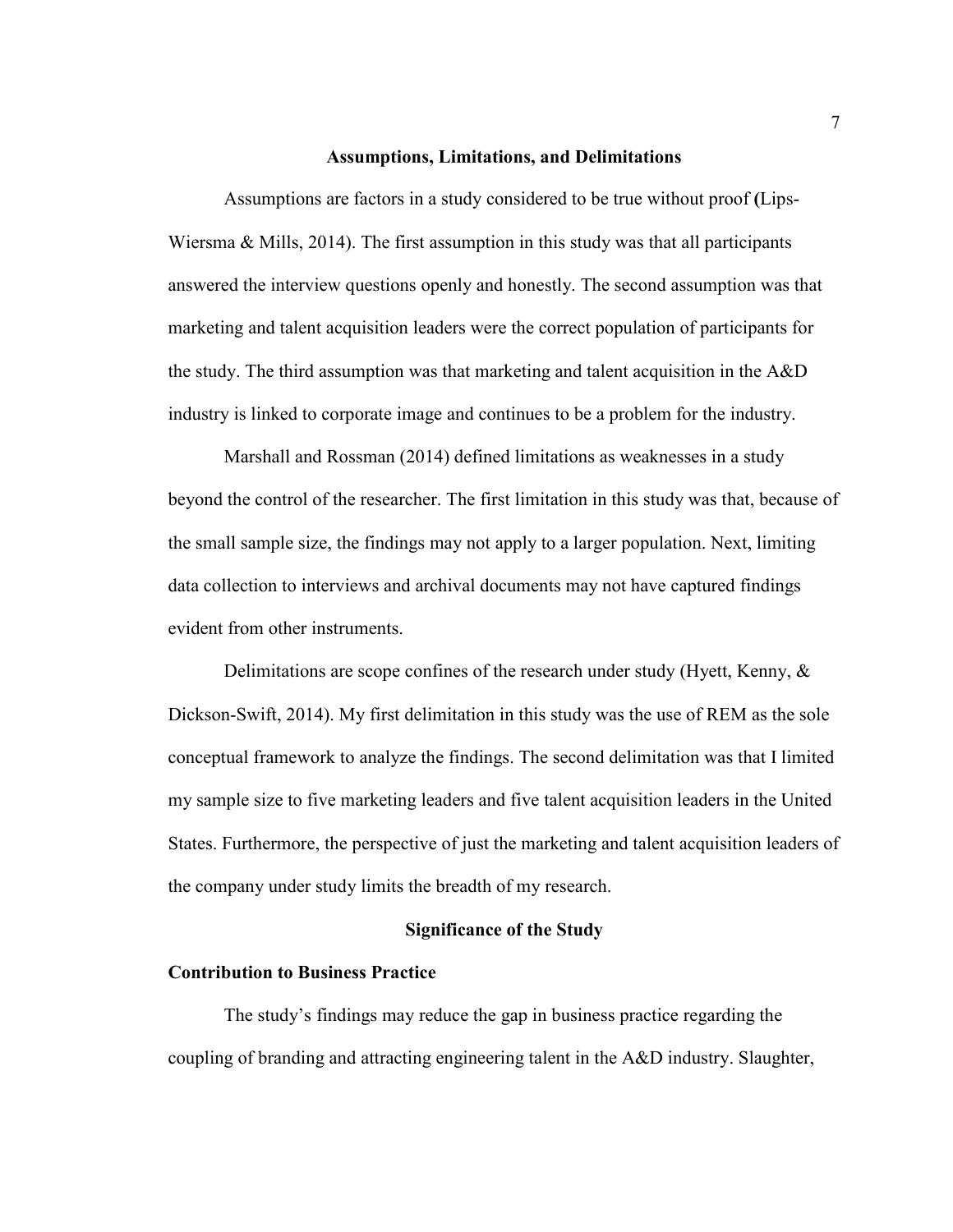Cable, and Turban (2015) postulated that corporate branding images have become essential to recruiting practices. Employer image is often used in the labor market to differentiate companies from their competitors (Slaughter et al., 2015). Successful corporate image branding strategies for attracting engineering talent might be revealed in the results of this study's findings to enable other organizations to improve their competitive advantage.

#### **Implications for Social Change**

STEM workers make up only 6% of the U.S. workforce and are critical to economic growth, innovation, and competitiveness globally (Landivar, 2013). Identifying possible pathways for improving the A&D industry's ability to recruit engineering talent may contribute to the United States' robustness to innovate. Innovation and technology are critical factors in a highly technical industry such as A&D (Satta, Esposito De Falco, Penco, & Parola, 2015). Innovation activities impact a business's competitiveness, business survival, growth, and employment (Calabrese et al., 2013). Innovation is also a key influencer for social and economic change (Abella, Ortiz-de-Urbina-Criado, & De-Pablos-Heredero, 2017). Businesses that take advantage of innovation play a pivotal role in creating new markets, developing rapid technological progress, and enhancing of employees and families' living standards (Saray, Patache, & Ceran, 2017).

#### **A Review of the Professional and Academic Literature**

This review of the professional and academic literature includes an exploration of various sources to address strategies for attracting talent in the A&D industry for competitive advantage. To find relevant articles to conduct the literature review, I used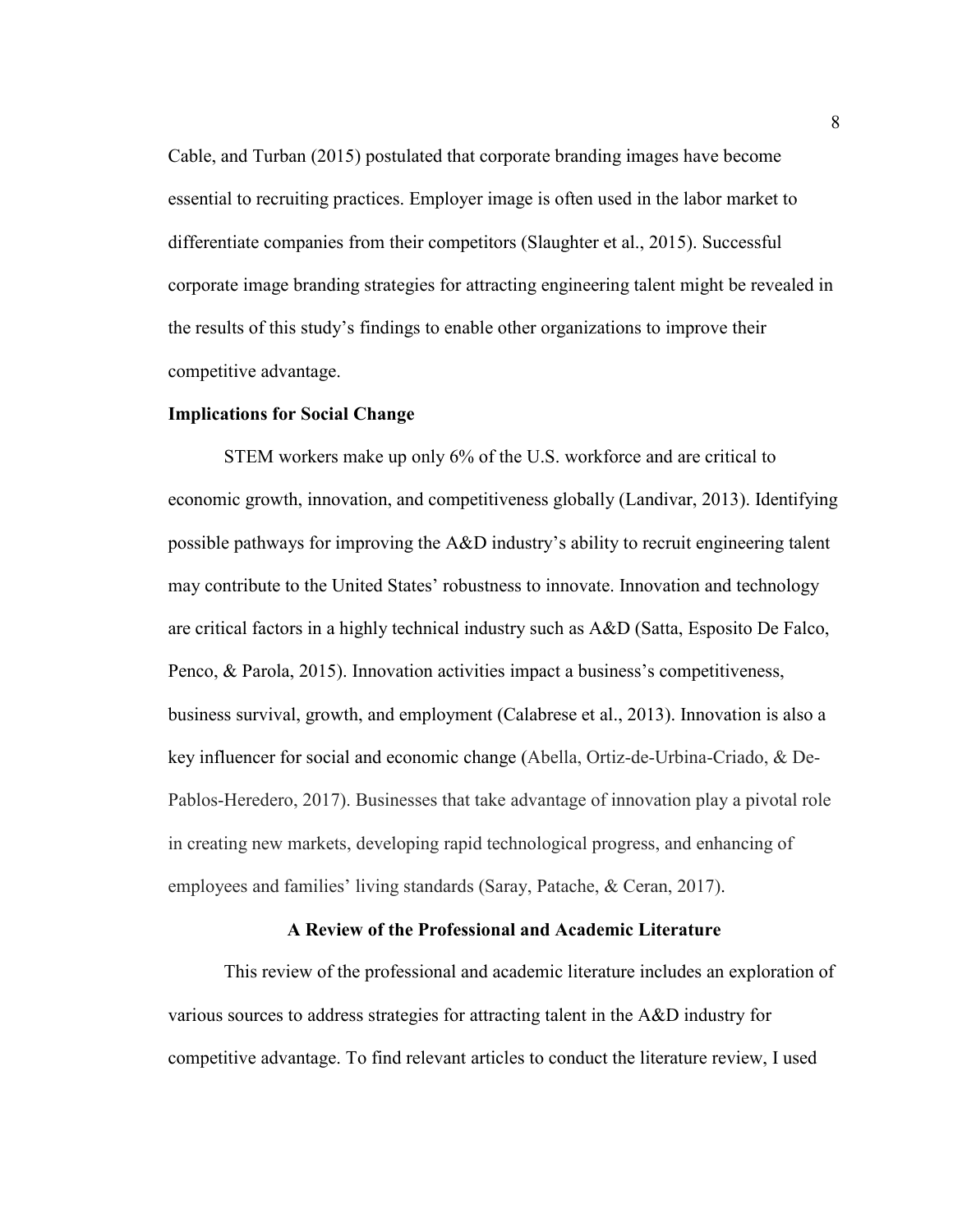the Walden University library to access ABI/Inform Complete, EBSCOhost, ProQuest, ScienceDirect, Emerald Management Journals, SAGE, and Google Scholar. The literature review includes an overview of leadership for human resources, talent management, talent acquisition, marketing leaders, the aerospace and defense industry, the state of the STEM workforce, REM, and comparative theories. The findings of this study may help bridge the gap in business strategies for the A&D industry when REM is incorporated in their talent attraction activities. In this study, I used peer-reviewed articles, seminal books, business-focused textbooks, and government reports found using the following search terms: *aerospace and defense industry, branding strategies, corporate image, corporate image branding, employee attraction, employer attraction, employer of choice, employer familiarity, employer image, employer reputation, human resource management, marketing leaders, recruitment equity model, science, technology, engineering and math recruitment, talent acquisition,* and *war for talent*.

The 140 references that comprise the literature review include 135 scholarly peerreviewed articles, representing 96.4%, and three government websites and two seminal books representing. The literature review contains 124 references published within the past 5 years (2014–2018), which is 88.6%. Earlier work shared in the literature review consists of 11.4%.

#### **Recruitment Equity Model**

Cable and Turban (2001) defined REM as the value of a job seeker's employer knowledge, which is derived from the response to a recruiting organization during the recruitment process. Literature that focuses on organizational attractiveness applies the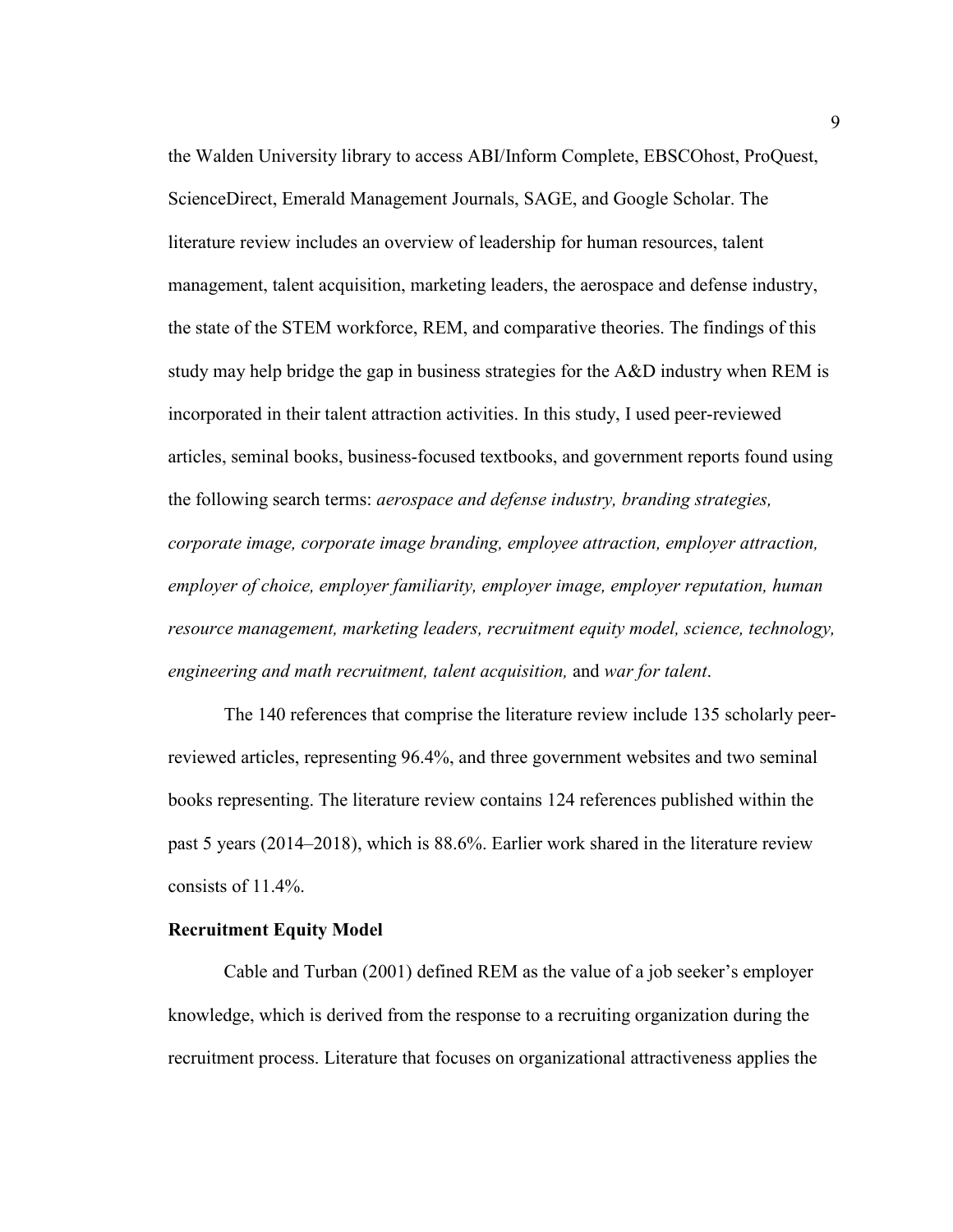REM construct (Lievens & Slaughter, 2016). Identifying qualified talent and attracting the best and brightest to an organization has become a war for talent (Cable & Turban, 2001). In a competitive labor market, being viewed as a great place to work has gained momentum, and thus, employer branding is critical to recruitment (Cable & Turban, 2001). Employer branding is the cumulative perception associated with a product or service held by a consumer that differentiates companies from their competitors (Kashive & Khanna, 2017; Keller, 1993). Employer branding is an organizational strategy that makes a firm desirable and individualizes the company, creating a competitive advantage in the labor market (Theurer et al., 2018). The idea behind the REM framework is that a job seekers attraction originates from the brand equity or perception of the potential employer (Lievens & Slaughter, 2016).

Cable and Turban (2001) defined *brand equity* as the value placed on a brand by consumers' brand knowledge and the measurement of consumer responsiveness versus other brands in the same market. Keller (1998) described *brand equity* as the variance in preference obtained due to brand identification compared to the preference of the same product without brand identification. Cable and Turban suggested the same concept of brand equity could be tied to recruiting in which job seekers apply the same beliefs to a potential employer that consumers link to a product or service. Firms invest in building their brand equity and make a return on their investment through increased market share and financial performance outcomes (Datta, Ailawadi, & Van Heerde, 2017). Cable and Turban's REM framework was derived from brand equity literature to understand the role organizations play in recruitment. For an applicant to consider a firm as a place for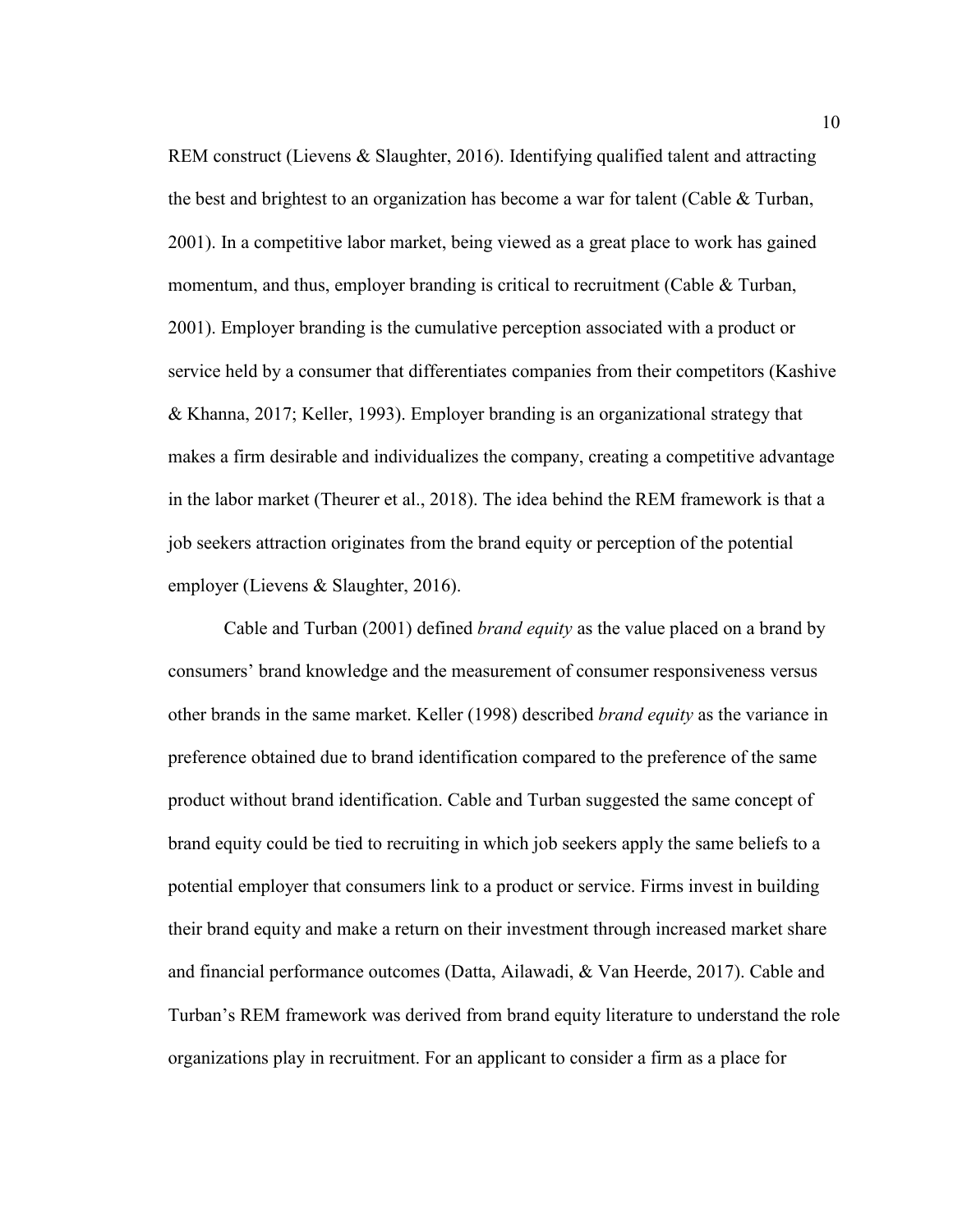employment, the job seeker has to see important value or equity in the potential employer (Arijs, Botero, Michiels, Molly, 2018). Cable and Turban applied the concept of brand equity to recruitment for the REM framework. Similar to a brand equity perception, job seekers' employer knowledge results in positive or negative beliefs about an organization (Kashive & Khanna, 2017).

#### **Employer Knowledge**

Employer knowledge is how knowledgeable a potential applicant is about an employer's brand (Cable & Turban, 2001). Employer knowledge drives a job seeker's partiality to an organization (Alshathry et al., 2017). The sources of a job seeker's employer knowledge and the outcomes that increase employee attraction originate from the REM construct (Cable & Turban, 2001; Kashive & Khanna, 2017; Yu & Davis, 2017). Cable and Turban contended that the sources of employer knowledge are (a) employer familiarity, (b) employer reputation, and (c) employer image. The tenets of REM influence an applicant's attraction to an organization (Kashive & Khanna, 2017).

Job applicants rely on employer knowledge in the decision-making process of applying for a position (Wei, Chang, Lin, Liang, 2015). Employer knowledge is the template that applicants use to store and recall any information related to an organization (Kashive & Khanna, 2017). Without knowledge, an individual's ability to make a decision diminishes and they are left to draw on other available information about an organization (Connelly, Certo, Ireland, & Reutzel, 2011). A job seeker gains information about a company through recruitment messaging, which provides a look into the company's culture and exposes the applicant to information about the position and the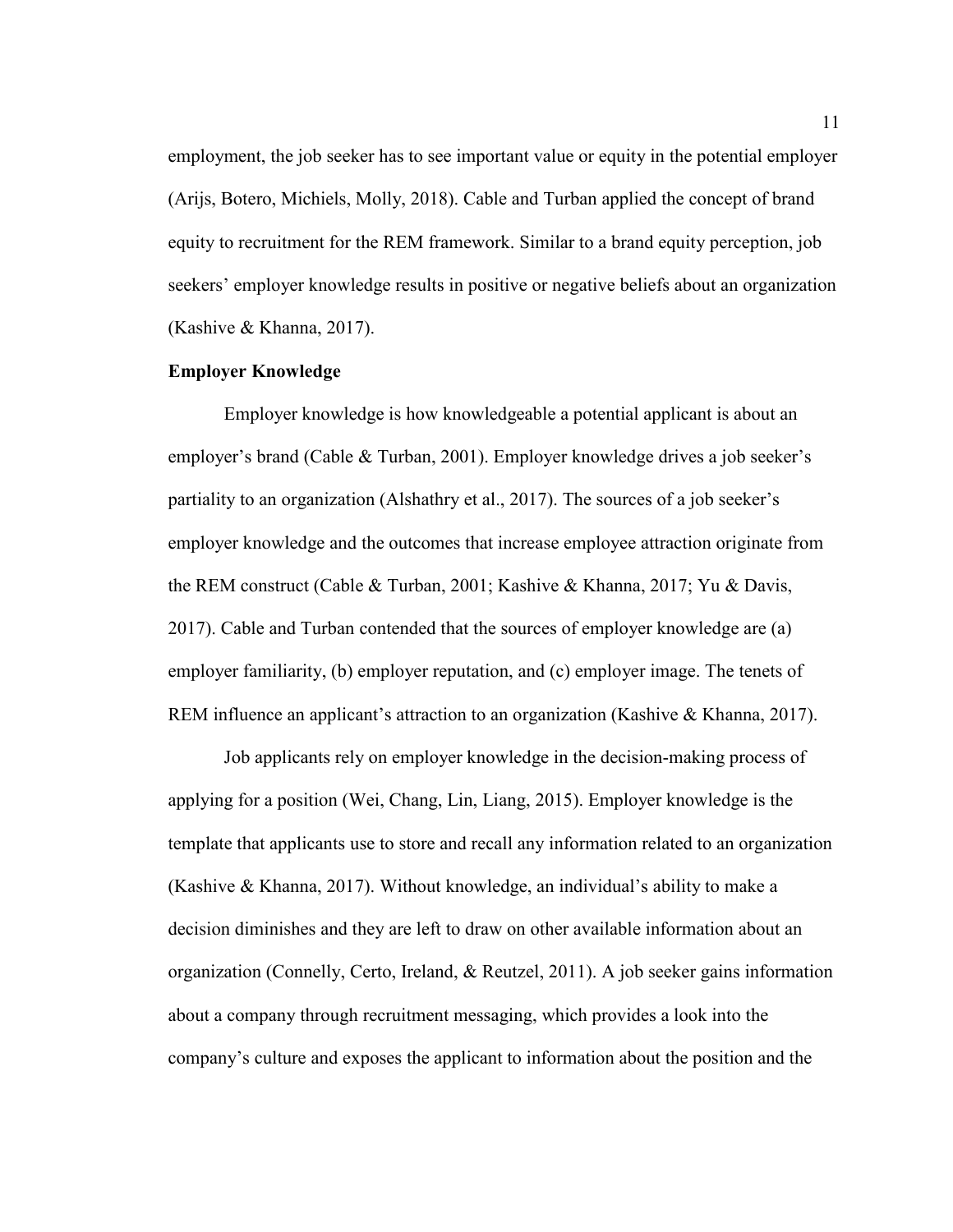company (Wei et al., 2015). Sommer et al. (2016) stated a company's popularity is highly influenced by the available knowledge and information about the organization. Corporate websites and social media allow recruiting firms to share company information with potential employees via profiles, posts, and videos (Priyadarshini, Kumar, & Jha, 2017). Potential applicants' perceptions of an organization are obtained through information gathered about the company and are the first indicator of attraction (Magbool et al., 2016). Employer knowledge consists of employer familiarity, employer reputation, and employer image (Cable & Turban, 2001; Theurer et al., 2018).

**Employer familiarity**. Employer familiarity is described as a job seeker's level of awareness of a company and information about the firm (Theurer et al., 2018). Cable and Turban (2001) stated that employer familiarity is the overall perception a potential employee has of an employer's organizational attractiveness. The most attractive employers are the organizations that candidates are most familiar with; employer familiarity is vital to job pursuit decisions (Khan, 2017). Kashive and Khanna (2017) depicted employer familiarity as the recall and recognition of a company's name and brand.

A job seeker's decision to apply for a position is driven by employer familiarity or awareness, which motivates the overall organizational attractiveness (Kashive & Khanna, 2018). Cable and Turban (2001) use employer awareness and employer familiarity synonymously. Organizations that are more familiar to job seekers have been viewed as the most attractive places to work (Cable & Turban, 2001). Sun (2018) stated that a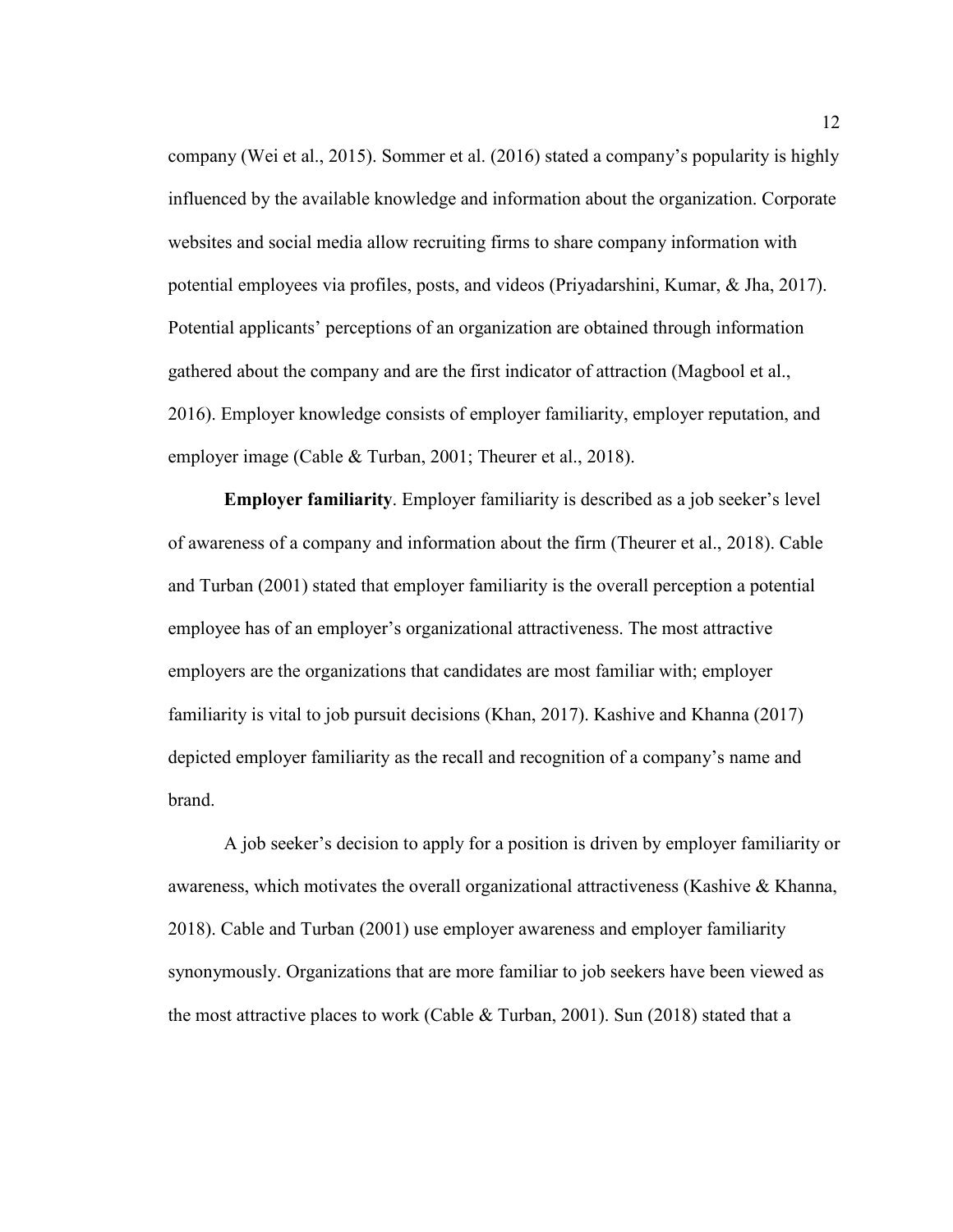potential applicant's familiarization of an organization, directly and indirectly, impacts the attractiveness of a company, which can be a positive or negative impact.

Employer familiarity can also produce an unattractive perception to a job seeker when negative opinions exist, causing the applicant not to apply for a position within a company (Sun, 2018). According to Brooks et al. (2003), employer familiarity is anything linked to a job applicant's memory about a company, favorable or unfavorable. Theurer et al. (2018) posited that employer familiarity can have a downside that negatively impacts organizational attractiveness. Both positive and negative information is available about an organization; people tend to focus more on the negative, tarnishing a job seeker's recollection about an employer (Wei et al., 2017). Alshathry et al. (2017) advocated that contradictory associations about a company could cause a person to build a belief about an organization negatively impacting the brand. The relationship between employer familiarity and reputation is significant; employer familiarity is the precursor to employer reputation and employer image (Brooks et al., 2003; Theurer et al., 2018).

**Employer reputation**. A more reputable company is more likely to have increased familiarity in the labor market (Alshathry et al., 2017). Cable and Turban (2001) described employer reputation as a potential employee's beliefs regarding the public's opinion about an organization. Employer reputation is a collective construct of impressions on how others perceive the firm (Helm, 2011). Corporate reputations are shaped by stakeholders' expectations and negative or positive value judgments that shape the perception of the organization (Puncheva-Michelotti, Vocino, Michelotti, & Gahan, 2018). Stakeholders may give a firm the benefit of the doubt if the organization has a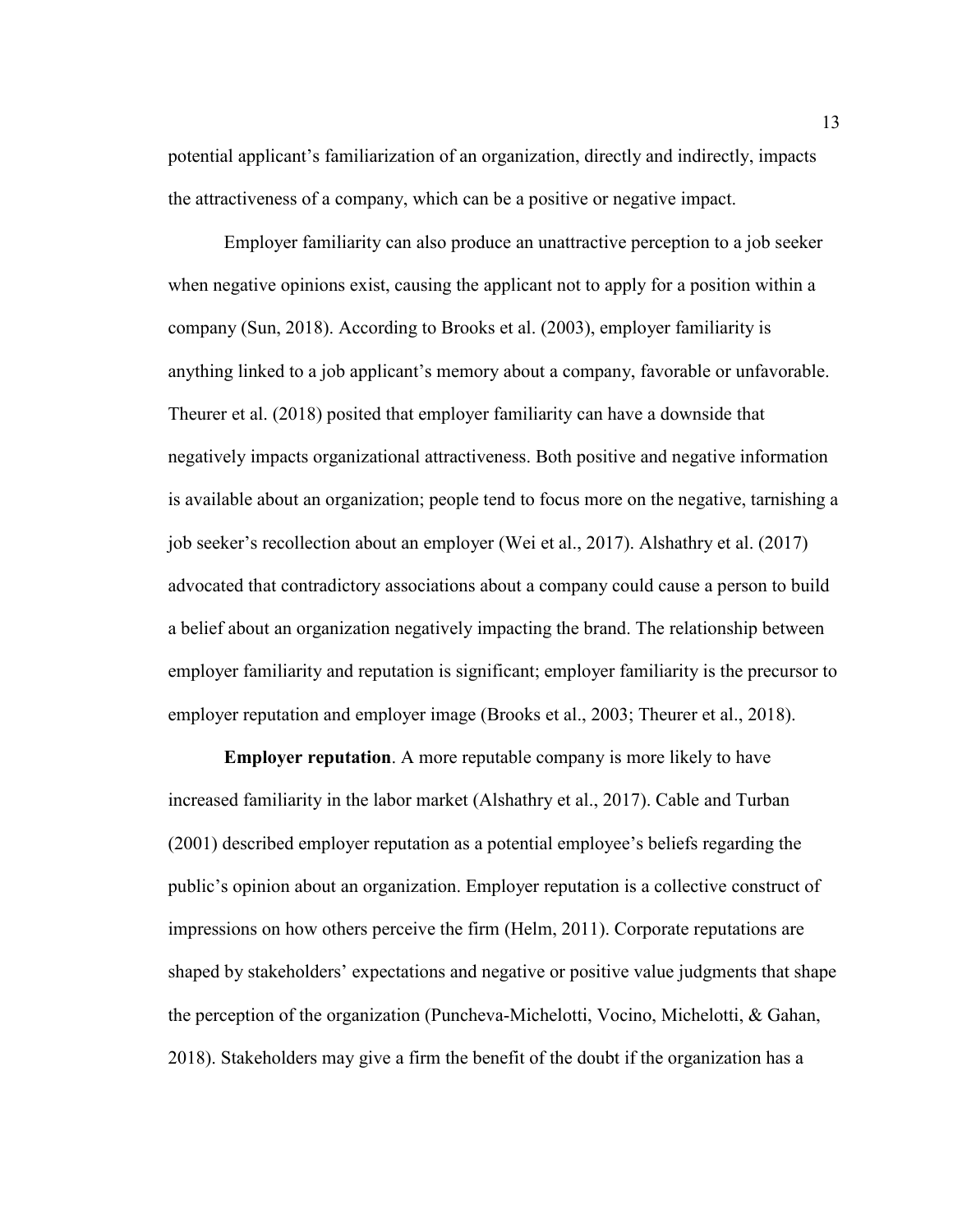good reputation (Verčič & Ćorić, 2018). Khan (2017) explained that candidates are more attracted to organizations with a brand they are familiar with and that has a positive reputation; being a part of a firm with these attributes brings a sense of pride to the applicant.

Superior firm performance can be attributed to a positive corporate reputation (Schaarschmidt, 2016). Puncheva-Michelotti et al. (2018) identified employer reputation as a direct influence on organizational competitiveness. Competitive enablers, productivity, morale, and employee commitment are also driven by employer reputation (Kucukusta, Denizci Guillet, & Chan, 2016). Khan (2017) noted that high premiums are being placed on the reputation and brand of an employer as a discriminator for competitive advantage in the war for talent. An employer's reputation determines its position of workplace attractiveness in the labor market and is a differentiator for competitive advantage (Lievens & Slaughter, 2016). Höflinger, Nagel, and Sandner (2018) emphasized that, to have a compelling competitive advantage, an employer must have a reputation with attributes that rivals are unable to reproduce or implement.

Employer reputation is influenced by employer familiarity even if the opinion is negative (Theurer et al., 2018). Alshathry et al. (2017) wrote that firms with strong employer reputations are more likely to have increased publicity than employers that do not. Unfavorable communications about a company can have negative consequences to their reputation (Walsh, Schaarschmidt, & von Kortzfleisch, 2016). Jain and Bhatt (2015) mentioned that an applicant is inclined to accept a decrease in pay from a company with a positive reputation versus entertaining employment at an unfavorable company.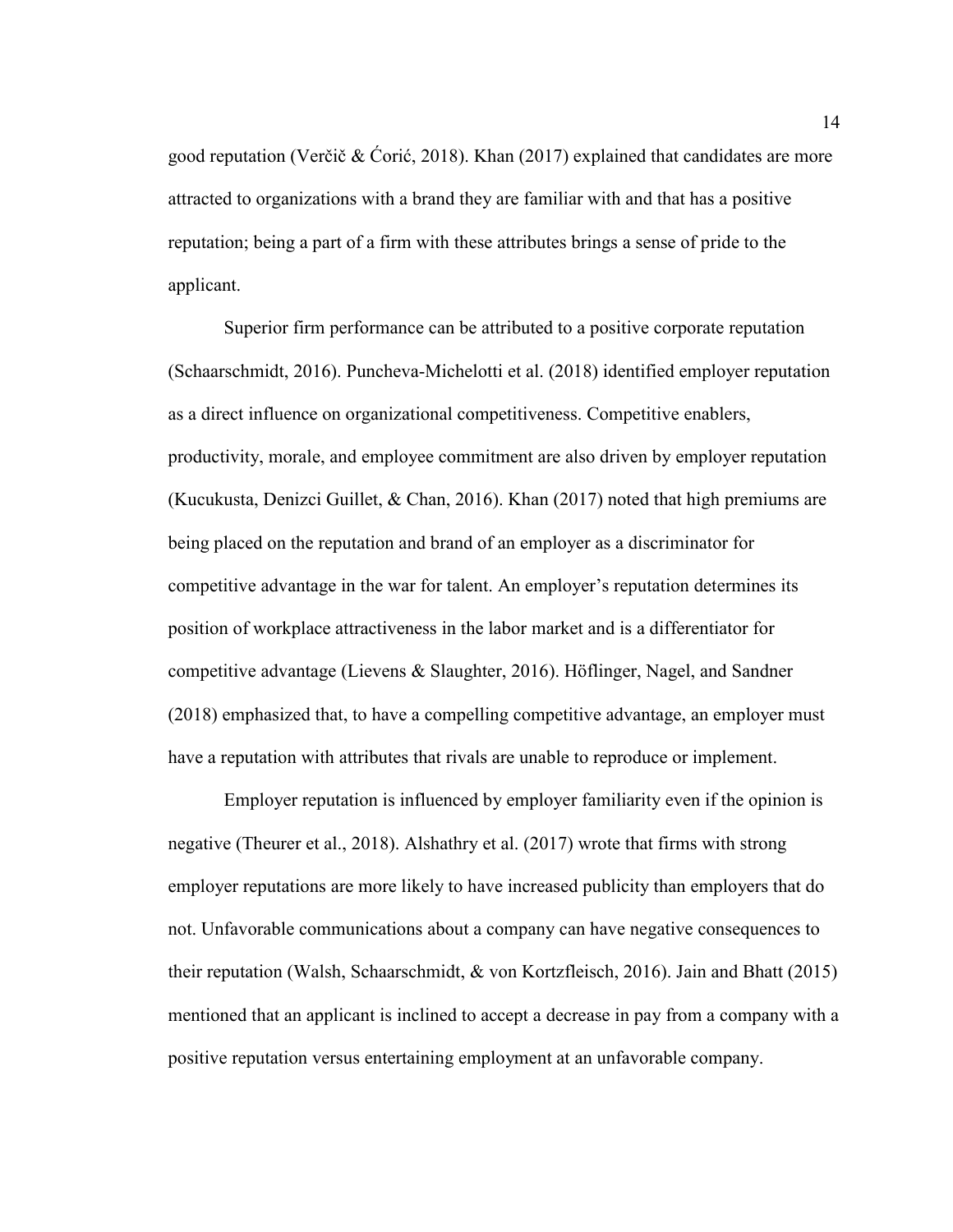Subsequently, employers with negative reputations are deemed as unattractive to job seekers (Zhan, Noe, & Klein, 2017).

A company's reputation impacts the employer image of the organization (Kaur & Pingle, 2018). Reputation differs from image because reputation is about a general public evaluation of a firm (Lievens & Slaughter, 2016). Employee attraction is about focusing on the whole entity of an organization and not solely focusing on a single factor such as employer reputation (Alshathry et al., 2017).

**Employer image**. Cable and Turban (2001) described employer image analogous to brands—as the set of beliefs and attributes a potential applicant has derived about an organization. Employer image is a job seekers' synthesis of cognitive representations as an employer at a particular organization (Lievens & Slaughter, 2016). Lievens (2017) designated employer image as an individual's global impression of a firm and the recollection of organization-related information. Furthermore, Jacek (2016) noted that employer image is not derived solely from information the enterprise disseminates to the public; the image is formed from a multitude of messages from various sources. There is a positive connection between employer image and organizational attractiveness (Lievens & Slaughter, 2016).

Building an employer image can help with organization attractiveness (Vnouckova, Urbancova, & Smolova, 2018). Employer image plays a critical role in a job seeker's willingness to pursue a job at an organization (Breaugh & Stake, 2000). Wei et al. (2016) postulated that employer image has a direct impact on intentions to apply. In addition, Claus, Giardini, and Kabst (2015) divulged that an excellent employer image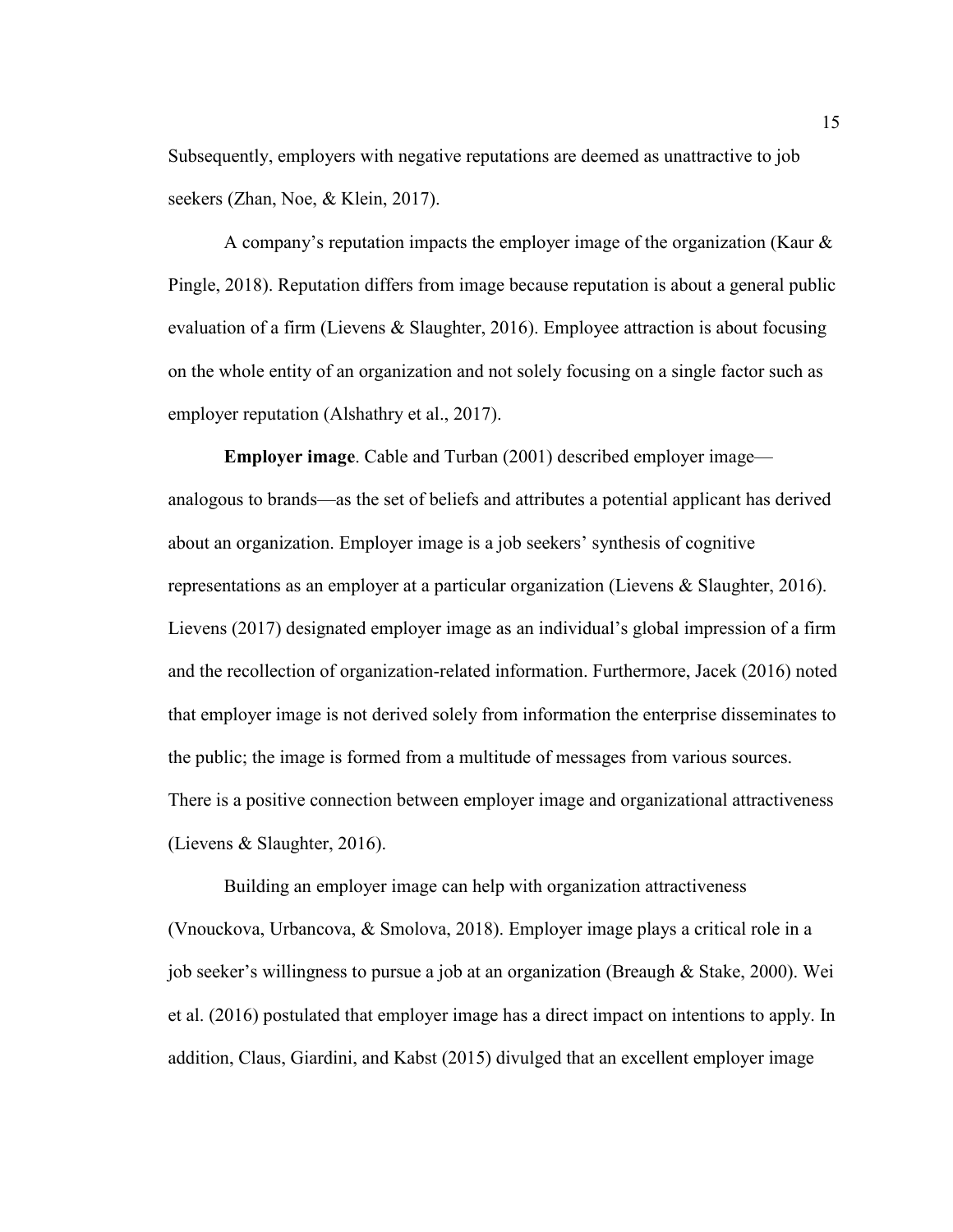contributes to the organization's ability to attract highly qualified applicants. Pursuit intentions are driven by the employer image of that sector (Peiffer, Habibpour, Jegers,  $\&$ Pepermans, 2018). Due to shortages in the labor market, employer image has become necessary for companies to make themselves attractive to job seekers and competitive within their industry (Lievens, 2017; Lievens, & Highhouse, 2003).

The ability to attract superior human resources gives an organization a sustainable competitive advantage (Baum & Kabst, 2013). Employer image can have positive consequences for stakeholders and the organization by distinguishing itself from competitors (Lievens, 2017). Baum and Kabst (2013) stated that strong employer images create points of differentiation among competitors. The inability to attract top talent impacts a firm's competitiveness (Vnouckova et al., 2018). Firms with positive images have the competitive leverage to attract and sustain new investors; the contrast is also real (Baruk Agnieszka, & Goliszek, 2017; Lievens, 2017).

Employer image is based on the attributes a potential job seeker believes are held about a firm and the people who work there (Cable & Turban, 2001). Lievens (2017) maintained that an employer's image affects the level of attraction applicants have for that employer. Further, Kaur and Pingle (2018) highlighted that employer image has various advantages to recruiting, such as attracting the best talent. There is some coupling between recruitment activity, employer image, and job seeker outcomes (Theurer et al., 2018). In addition, Theurer et al. (2018) stated that employer image influences an applicant's reaction to an employer. An employer's image is a strong predictor of a potential employee's organizational attractiveness (Puncheva-Michelotti et al., 2018).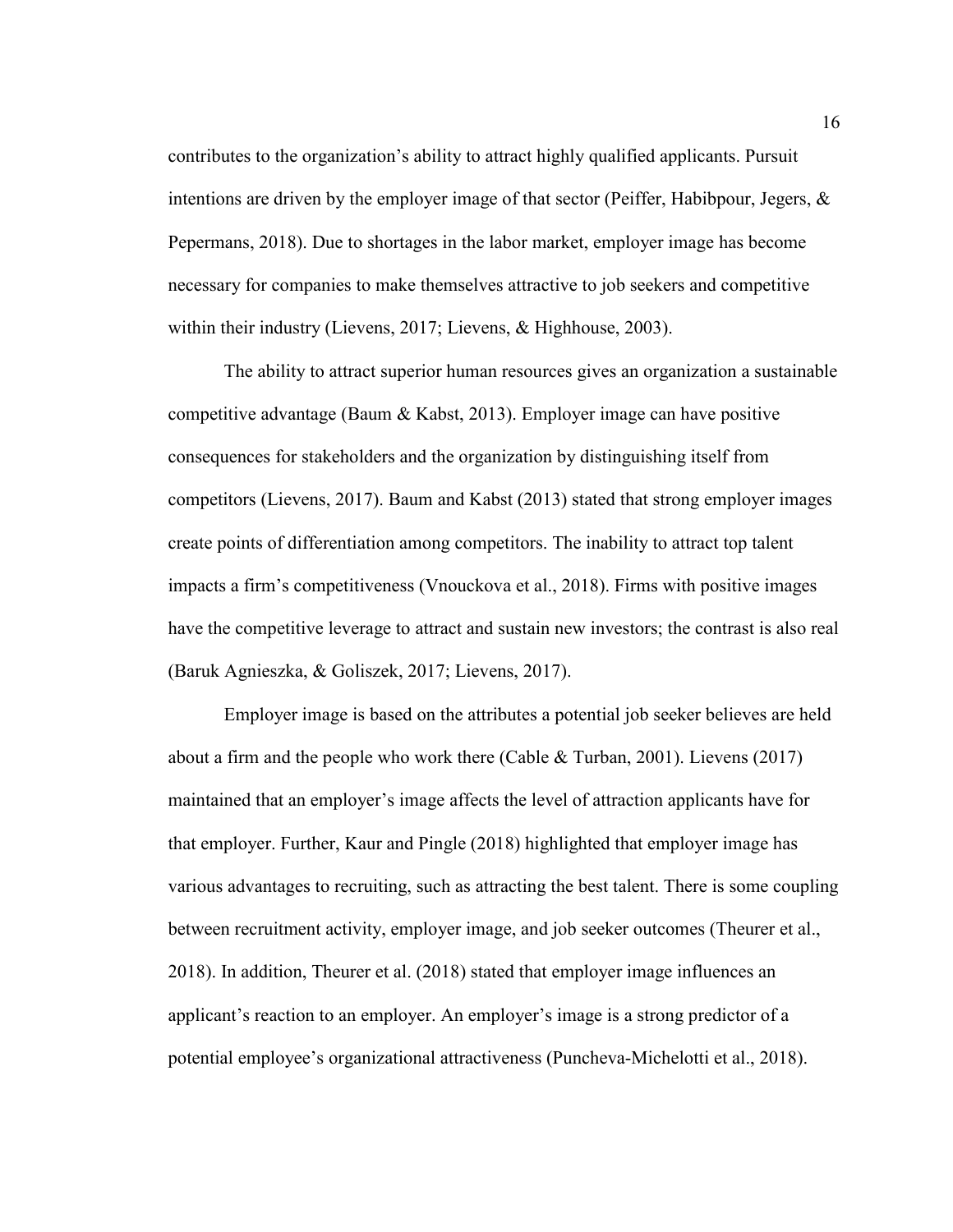Moreover, Lievens and Slaughter (2016) posited organizations that invest in employer image to make their workplace attractive yield better organizational performance.

#### **Comparative Recruitment Theories**

Cable and Turban (2001) discovered the majority of the research that has been conducted has not focused on employer knowledge, but rather on organizational attractiveness versus what the job seeker believes about an organization. REM focuses on the job seekers' employer knowledge, which goes in depth and explains job choice decisions (Cable & Turban, 2001). Cable and Turban also found that firms make a vested interest in implementing recruitment strategies to attract the best and brightest talent. Moreover, to advance organizational performance, A&D leaders may prescribe contrasting models and theories to their recruitment strategies.

**Customer-based brand equity model**. Keller (1993) developed consumer-based brand equity (CBBE) model to explore the differential effect of brand knowledge on consumer behavior in relation to the marketing of a brand. Positive customer-based brand equity is measured based on favorable reaction to product, price, promotion, or distribution of the brand as opposed to another fictitious brand with the same marketing mix (Keller, 1993). CBBE was derived from the brand equity model (Aaker, 1991). Two tenets of brand equity are brand strength and brand value (Lassar, Mittal, & Sharma, 1995). Brand equity is developed from a brand that is sustainable, recognizable, and reputable with a favorable image for enhanced competitive advantage (Aaker, 1991; Keller, 1993). Companies seeking to have a successful brand may want to apply CBBE to their business model (Di Bendetto & Kim, 2016). Aerospace and defense leaders who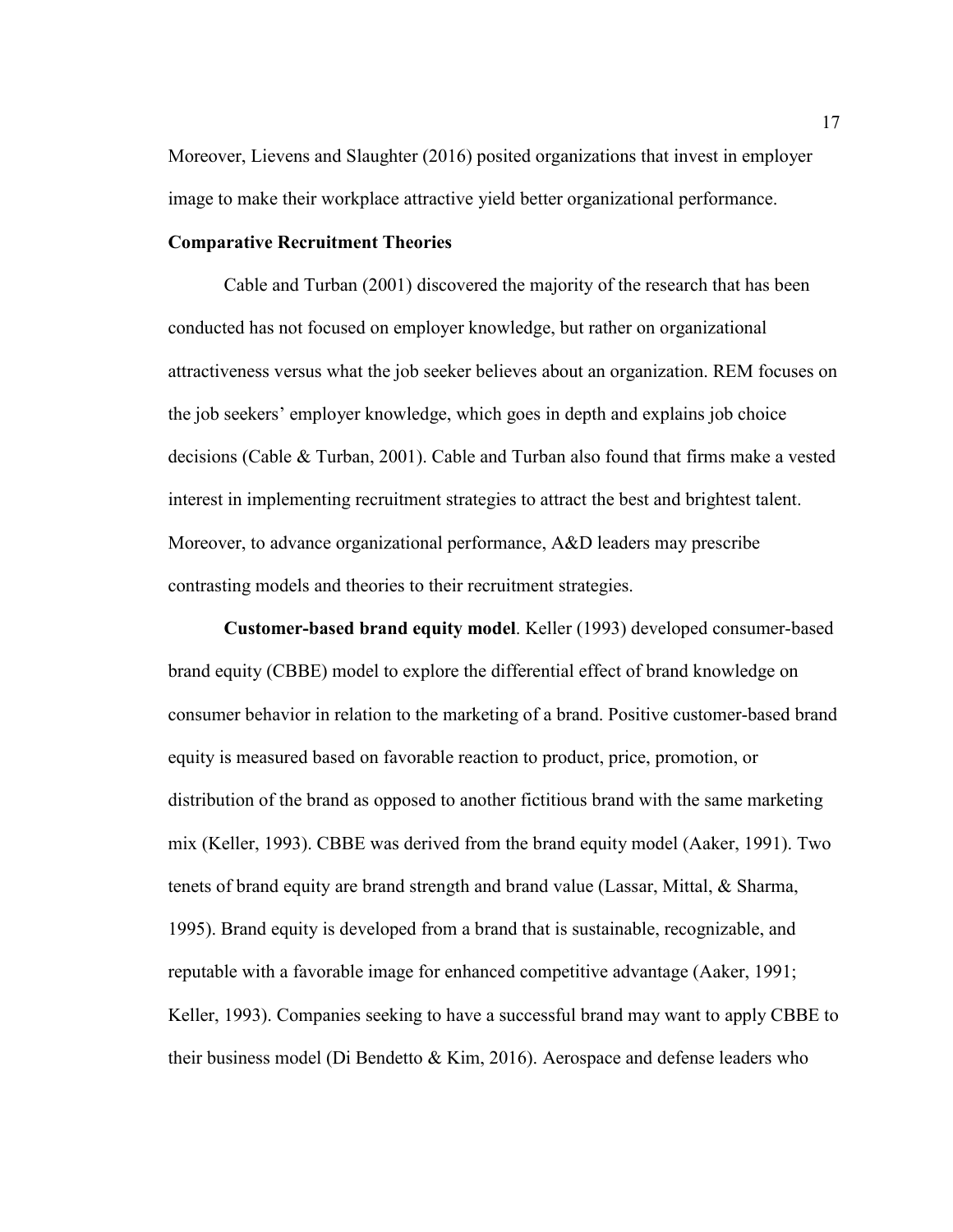incorporate CBBE into their recruitment strategy may experience enhanced employer image that could strengthen their competitive advantage.

**Signaling theory**. Spence (1973) introduced signaling theory noting the goal of signaling theory is to reduce the communication asymmetry between two parties in the job market. A signal is a cue that aids an individual in deciding if they are uncertain and do not have all the information to make an immediate choice, they will connect to any data available to take a position on a matter (Spence, 2002). Lack of knowledge can impact an individual's ability to decide (Connelly et al., 2011). When an individual is unfamiliar with a brand, signaling theory is commonly used to transform that brand to being commonly known (Kim, Chang, Vaidyanathan, & Stoel, 2018). Gregory, Meade, and Thompson (2013) explained, variables such as mission statements, websites, social media, and company benefits are unrelated to a job, but serve as signals for attributes of the organization. When applied to marketing and recruiting, signaling theory states without employer information, the potential applicant is left to draw on inferences from observable characteristics (Casper, Wayne, & Manegold, 2013). Chang and Chin (2018) postulated signaling theory is a tool that human resources leaders can use to determine the effects of information flow. Therefore, A&D leaders that add signaling theory to their recruitment strategy could improve their employer knowledge and familiarity.

**Resource-based view**. Developed in 1986 and 1991 by Birger Wernerfelt, C. K. Prahalad, Gary Hamel, and Jay Barney, the resource-based view (RBV) model identifies resources as the answer to a competitive advantage. According to RBV, an organization must be valuable, rare, and inimitable to sustain competitive advantage (Barney, 1986).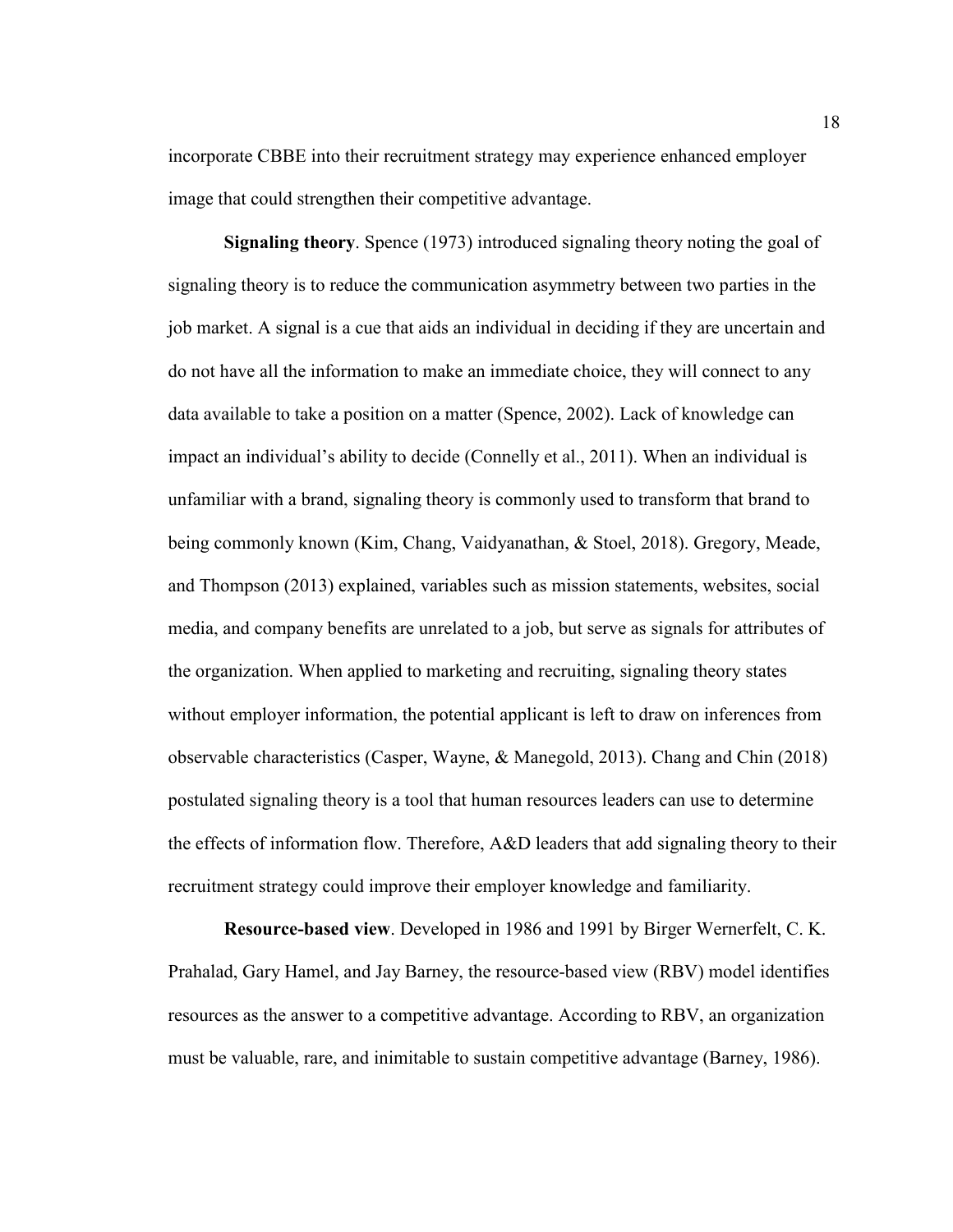Barney (1991) stated the key resources of RBV are tangible and intangible. He explained tangible resources are assets that are physical, can be purchased by competitors, and ultimately exhibit little advantage, such as land, buildings, equipment, and human capital. Barney also identified intangible resources as anything related to the company with a non-physical presence, such as intellectual property, trademarks, and brand reputation, these sources are the main contributors to a company's competitive advantage. According to Hoskisson, Gambeta, Green, and Li (2018) the RBV model proves sustained competitive advantage is achieved by investments in resources that are unique to the company, such as company reputation. RBV depicts reputation as an intangible resource that directly impacts a firm's ability to differentiate from their competitors (Höflinger et al., 2018). Moreover, aerospace leaders that use RBV in their recruitment strategy may focus on enhancing employer reputation to achieve a sustainable competitive advantage. **Leadership** 

An essential leadership characteristic is a commitment to the goals and objectives of the organization (Pidgeon, 2017). Leaders are responsible for producing an effective strategy for the vision and direction of an organization, which contributes to the competitive advantage of the firm (Greer, Lusch, & Hitt, 2017). To successfully execute the organization's competitiveness leaders must use human capital (Davenport, 2015). Human capital drives innovation and economic growth (Reiner, Meyer, & Sardadvar, 2016). Moreover, Muscalu, and Ciocan (2016) emphasized business leader's focus for the 21st century is to attract talented people and improve performance.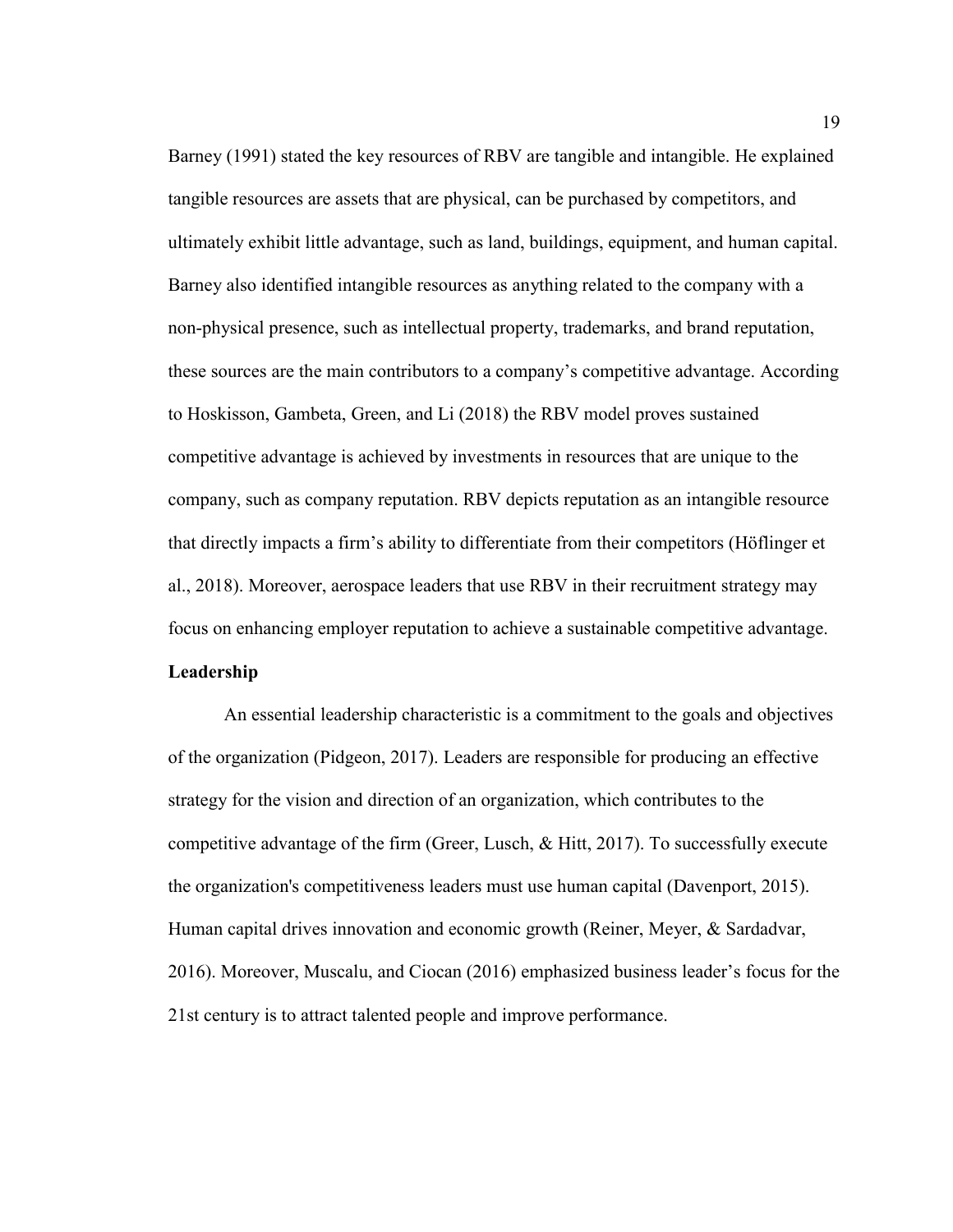As the shortage of talent increases in organizations due to an aging work population, and globalization, firms are motivated to identify innovative solutions for attracting new talent (Boitmane & Blumberga, 2016). Greige Frangieh and Khayr Yaacoub (2017) argued best practices of responsible leaders include a human resource responsible function. The highest concern of an organizational leader is attracting talented employees with the core competencies of the organization (Magbool, Amran, Nejati, & Jayaraman, 2016).

**Human resource leaders**. Anselmsson, Bondesson, and Melin (2016) proposed there is a direct connection between profitability and human resource management. Human resource leaders identify current and future needs for talent in an organization (Hussain, 2016). In high demand industries, the most pressing issue is new talent attraction (Boitmane & Blumberga, 2016). Human resources provided the necessary tools, knowledge, and systems for an organization to recruit, select and develop employees (Greer & Stevens, 2015). Human resources play an integral role in building leaders to endorse a talent management strategy (Erasmus, Naidoo, & Joubert, 2017). Moreover, the purpose of human resources is to attract and retain the talented workforce (Magbool, Amran, Nejati, & Jayaraman, 2016; Mngomezulu et al., 2015).

**Talent management**. Stone and Deadrick (2015) interpreted talent management as the anticipation and development of a plan to meet the human resource needs of the organization. A systematic attraction of high potential talent who can impact the business now or in a future state is the definition of talent management (Mngomezulu et al., 2015). Good talent management can exponentially improve strategy execution and operational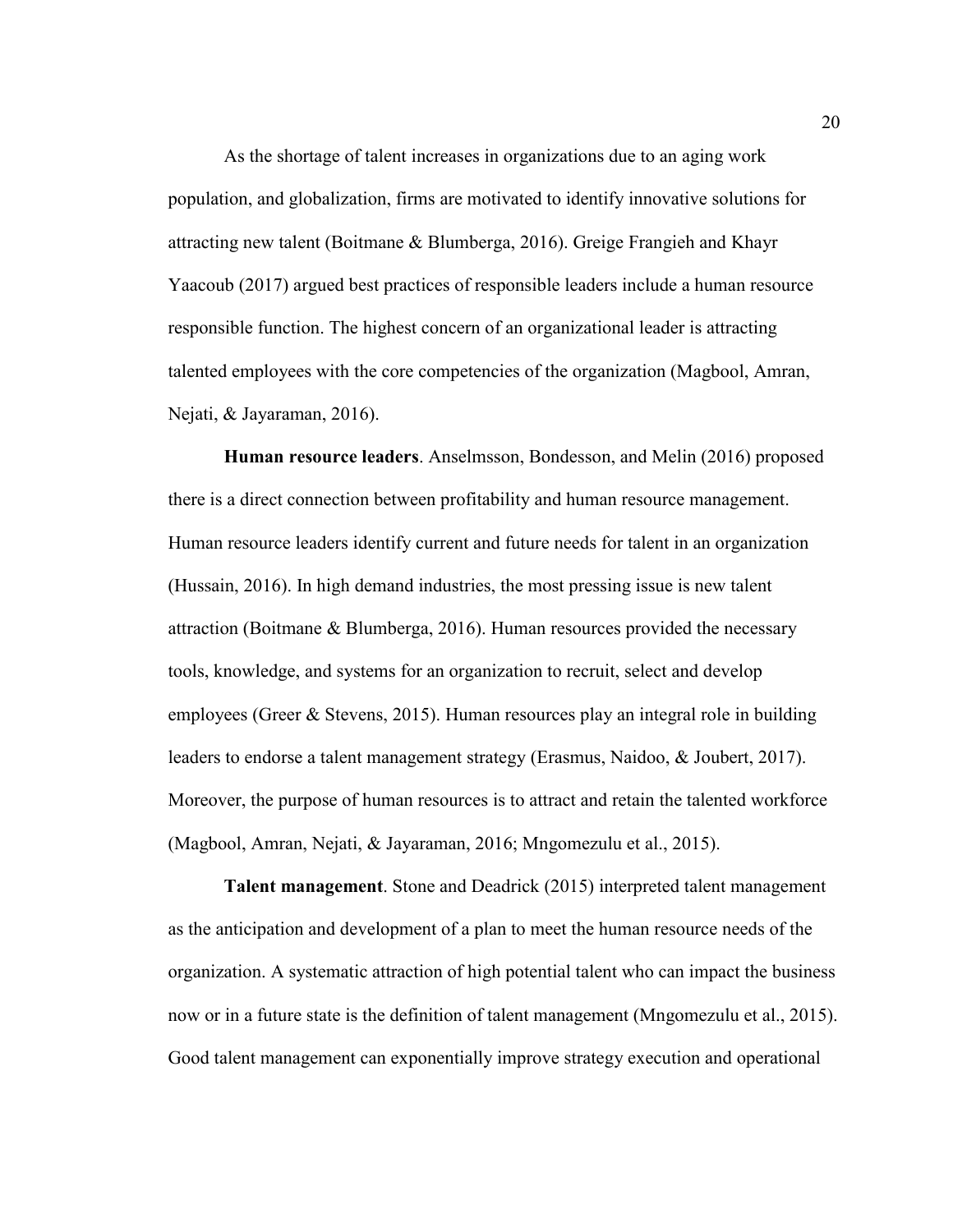excellence (Erasmus et al., 2017). Talent Management is the driving force that affects competitive advantage for an organization (Mngomezulu et al., 2015). STEM is set to be a leader in the workforce and currently there are organizations that attract STEM workers well and those that do not (Eichinger, 2018).

Due to sources such as shifts in the economy and globalization, talent management has become a motivator for change within human resources (Stone & Deadrick, 2015). Unique fields such as A&D organizations are seeing a shortage of engineering talent and an increase in competition for talented workers in the industry (Stone & Deadrick, 2015). Effective talent management is profitable to an organization (Mngomezulu et al., 2015). Talent management is a key discriminator for competitive advantage and success of an organization (Maurya & Agarwal, 2018). Organizations in STEM related fields have a challenge attracting top talent (Eichinger, 2018). Specifically, in engineering environments human resources must remain creative with their strategies to attract talent and sustain success within an organization (Stone & Deadrick, 2015).

**Marketing leaders**. Companies have discovered that marketing leaders play a pivotal role in sustaining business performance (O'Keeffe, Ozuem, & Lancaster, 2016). Marketing leaders focus on developing a company's exterior perception of the organization also known as external marketing. Meanwhile, internal marketing focuses on the culture and identity within the organization (O'Keeffe et al., 2016). Reiner et al., (2016) postulated when an organizational brand is considered high profile, they can attract talent based on the brand's reputation. O'Keeffe et al. stated a company's leadership shapes the view of the organization to external employee prospects.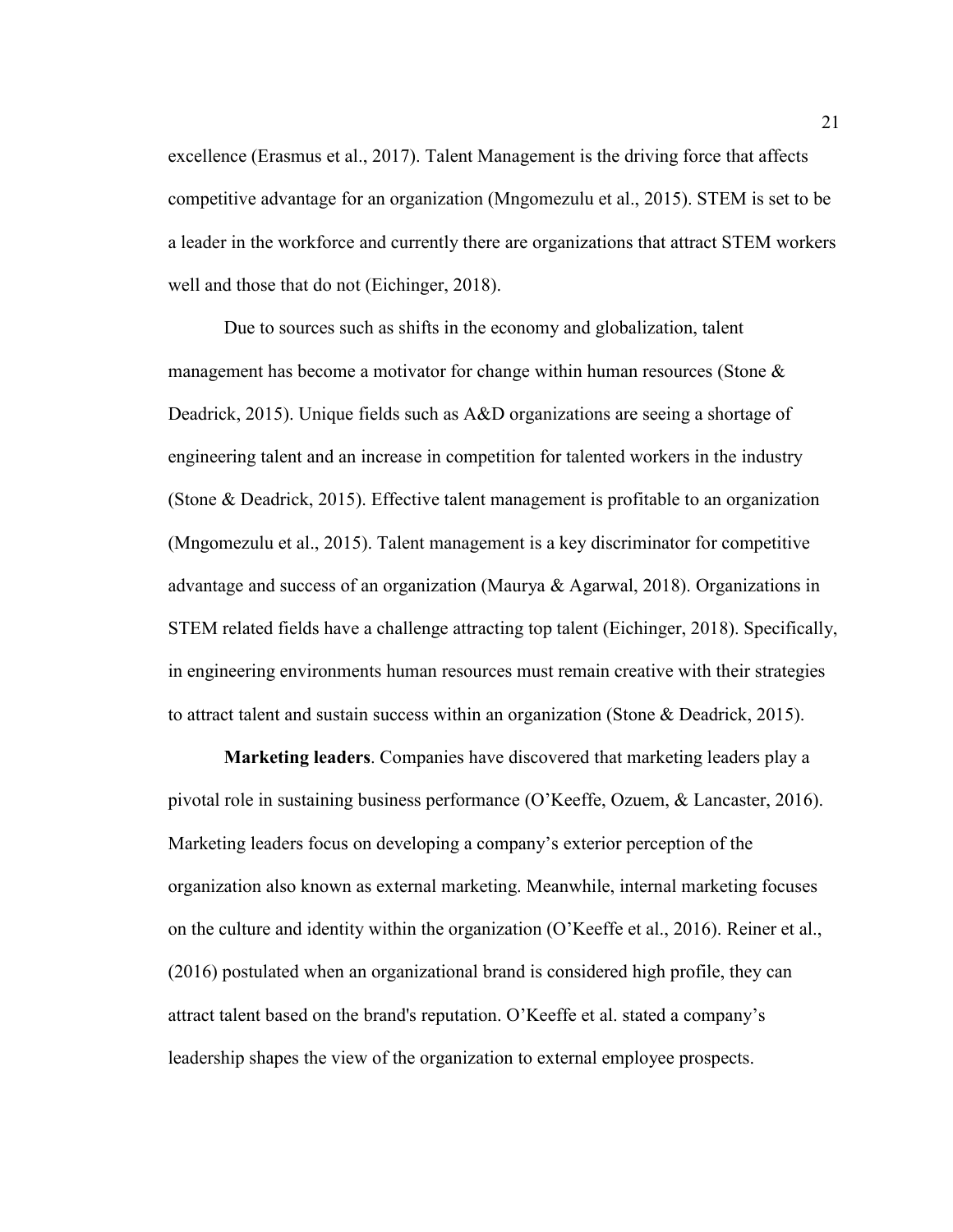Business leaders view marketing leaders as a significant contributor to increasing organizational growth and recruitment (Akbari, Seyyed Amiri, Imani, Rezaeei, & Foroudi, 2017). The applicant attraction strategy can benefit from marketing concepts when it comes to recruiting potential employees (Cable & Turban, 2001). Boddy and Croft (2016) commented that the role of a marketing leader is to influence the reputation of the corporation's competence to their customers. Similarly, Cable and Turban emphasized organizations can apply a marketing strategy for customers to the recruitment concept for gaining employee attraction in a competitive environment. Sahay (2015) wrote acquiring talent is the same as acquiring and retaining customers.

Sahay (2015) believes recruiting should no longer reside with human resources it should also be a part of the marketing organizations mission. Marketing is parallel to recruiting in which they both vie to attract a limited set of individuals (Cable & Turban, 2001). Recruiting success is primarily driven by an organization's brand, public image, and attractiveness (Sahay, 2015). When addressing the war for talent, there is a correlation between employee attractiveness and the adoration of an organization (Sommer, Heidenreich, & Handrich, 2017).

#### **Talent Acquisition**

The talent acquisitions' process is an interaction between potential job seekers and the organization that is seeking to employ the job seeker (Phillips-Wren, Doran,  $\&$ Merrill, 2016). According to Morris (2017), the right-fit methodology is when talent acquisition ensures the right candidates align to an organization at the right time. Talent acquisition activities include attracting talented people to new positions at the best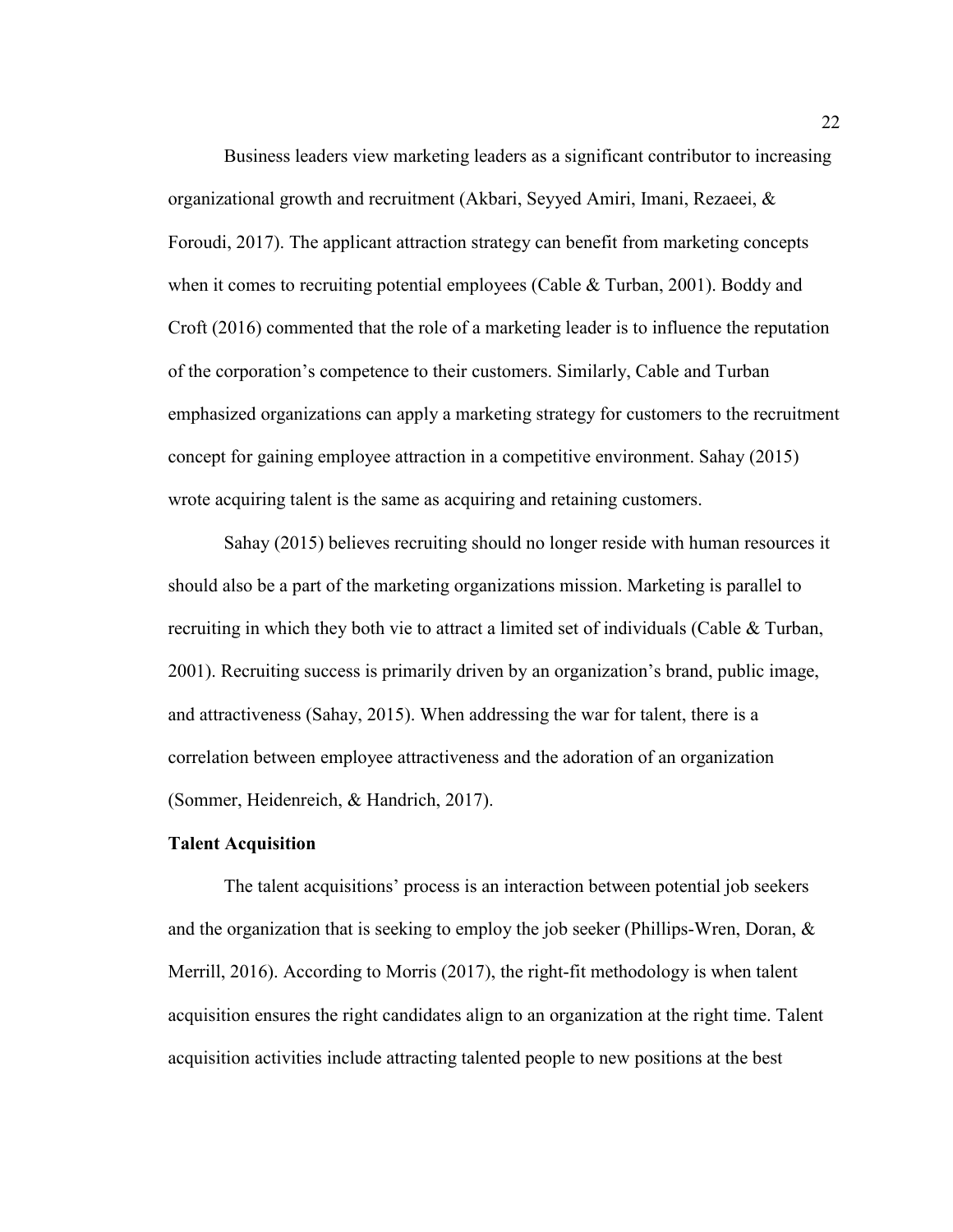organization and the best opportunities (Ramakrishna Pillai, & Kukunuru, 2017). Potential employees are drawn to organizations that are identified as a good brand (Rana & Sharma, 2018).

Employer brand and talent acquisition are crucial to organizational success (Gilani & Cunningham, 2017). Employer branding involves the synergies between human resources management and marketing (Theurer, Tumasjan, Welpe, & Lievens, 2018). Gilani and Cunningham described employer branding as the integration of human resources and marketing which provided an inclusive view of attracting and retaining suitable talent. A company's success is hinged on talent acquisitions capability to attract talented employees (Gilani & Cunningham, 2017). Talent acquisition leaders' responsibilities include attracting talent through the means of employer branding (Obedgiu, 2017). Recruiters can learn from marketing peers, manage their employer brand and connect their hiring activities to the organization's company strategy (Gretczko & Cleary, 2016).

Innovation in talent acquisition can give an organization a sustainable competitive advantage (Sahay, 2015). Sahay postulated, increasing innovation when recruiting talent has a visible impact on the firm's bottom line. The foundation of resource-based theory (RBT) is the idea that a firm's human capital is the source of sustained competitive advantage (Davis, 2017). For a competitive advantage, firms should not only recruit but also attract talent that is the right kind of talent for their organization (Davis & Simpson, 2017). To solve the shortage of talent, organizations have considered linking human resources and marketing (Boitmane & Blumberga, 2016).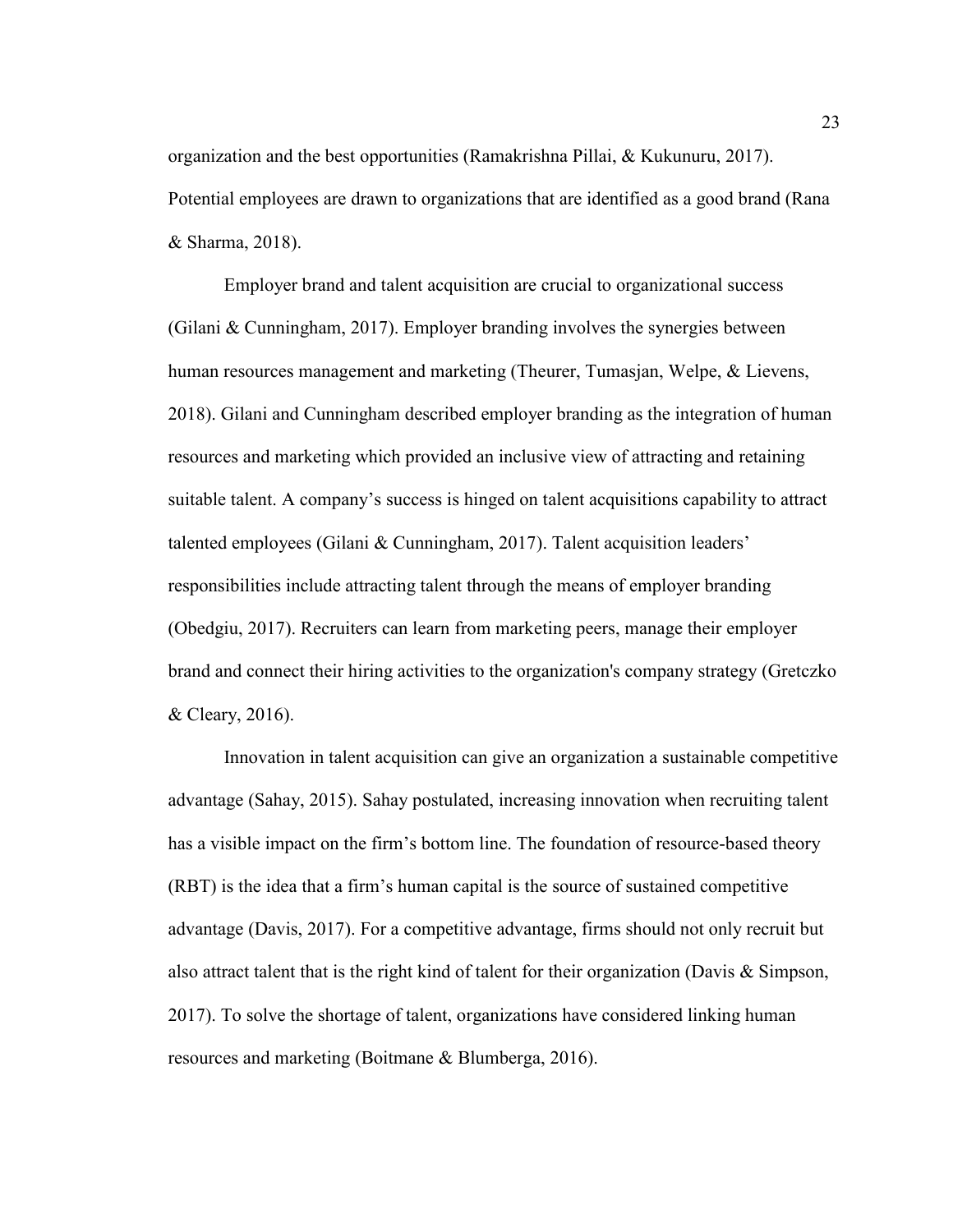**War for talent**. Sommer et al. (2017) defined war for talent as the difficulties that companies face to recruit high potentials in a limited labor market. The war for talent involves a global competition to attract and retain the best highly skilled talent for the workforce (Li & Lowe, 2016). Magbool et al. (2016) wrote the war for talent is detrimental to the competitiveness of organizations. The war for talent may impact A&D leaders that struggle with attracting employees.

To mitigate the war for talent companies must be attractive to potential employees (Sommer et al., 2017). Branding and imaging are an integral part of attracting new talent (Magbool et al., 2016). Jepsen, Knox-Haly, and Townsend (2015) commented, a company that sustains their competitive advantage through branding is a strategy used for addressing the war for talent. Moreover, A&D leaders branding strategies could position their organizations to win the war for talent.

Creating an attractive employer brand is a value proposition that assists business leaders with conquering the war for talent (Gupta & Bhaskar, 2016). Held and Bader (2018) discovered organizations have to be attractive to future talent to compete in the war for talent successfully. The war for talent can be addressed with employer branding campaigns to attract potential employees (Sommer et al., 2017). Implementation of an employer branding campaign may serve as a vital component to A&D leaders winning the war for talent.

**Employer branding**. Employer branding is a concept that originates from marketing (Maurya & Agarwal, 2018). Berthon, Ewing, and Hah (2005) defined employer branding as a collection of efforts by a company to communicate to existing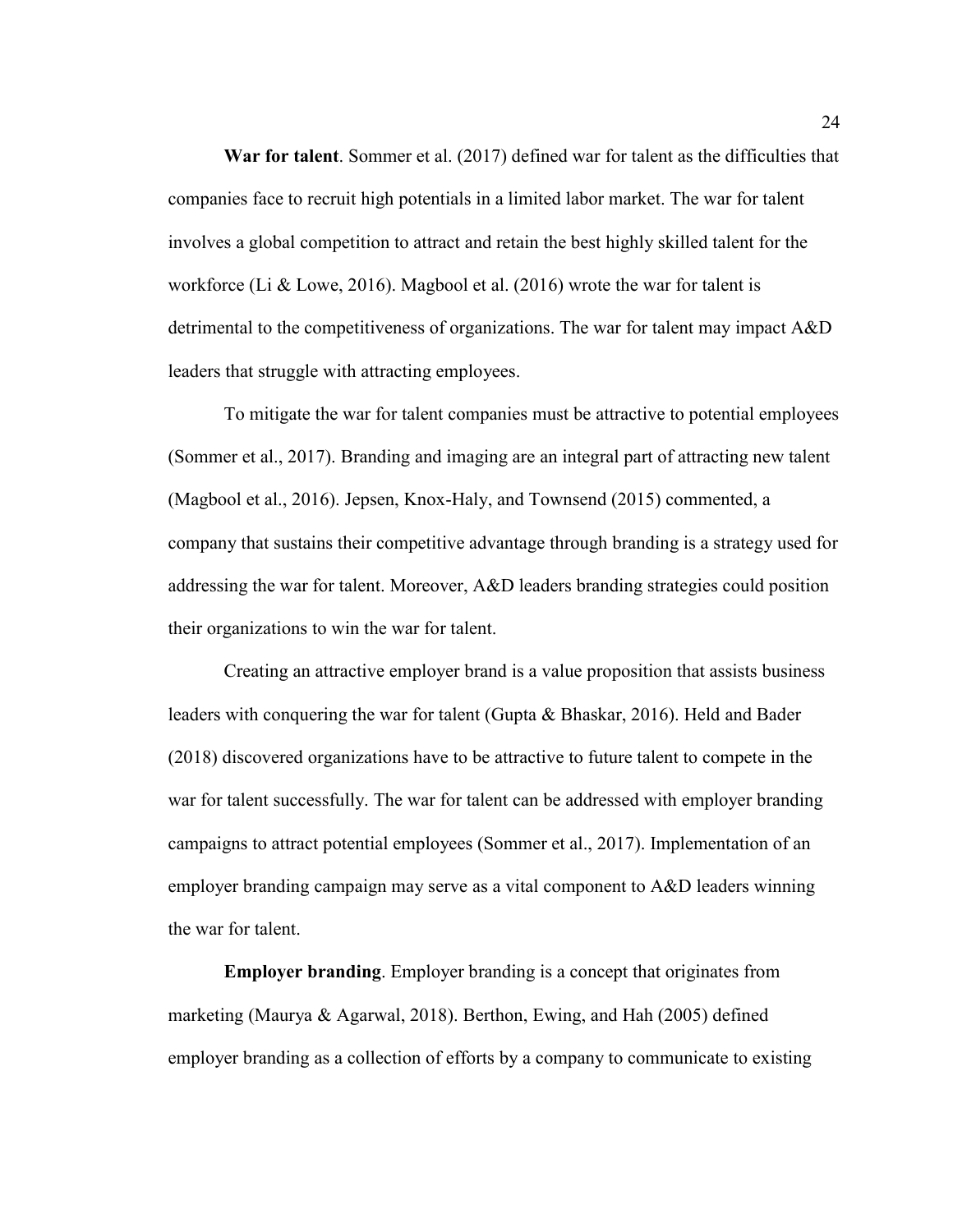and potential employees that the organization is a desirable place to work. Every employer is competing for the status of best employer making attracting human capital a priority care-about for an organization (Hadi & Amhad, 2018). In addition, Hadi and Amhad (2018) stated firms are using employer branding as a strategy for attracting job seekers.

The most significant determinant for successful talent acquisition is employer branding (Sahay, 2015). Employer branding is essential for attracting new talent in the workplace (Saurombe, Barkhuizen, & Schutte, 2017). Moreover, Theurer et al. (2018) added employer branding is the best solution to recruitment issues. Employer branding is the summation of communications from an organization that demonstrate they are the greatest place to work (Reis & Braga, 2016). Employer branding drives the firm's goal of creating a strong corporate image to attract new talent and present a desirable workplace (Ahmad & Salina, 2016).

#### **Corporate Image Branding**

Mróz-Gorgoń (2016) defined branding as a product, service, person or place's characteristics or attributes that distinguish them from their competitor. Keller (1998) stated a brand is a collection of mental associations of a product or service held by the consumer. A strong brand can attract new customers and retain current customers (Fournier & Srinivasan, 2018). A corporate brand's image is not only essential to investors but it is key to potential employees' association with the image (Maurya & Agarwal, 2018). King (1991) proposed that it is critical for firms to position themselves as brands to sustain a competitive advantage. Cable and Turban (2001) postulated a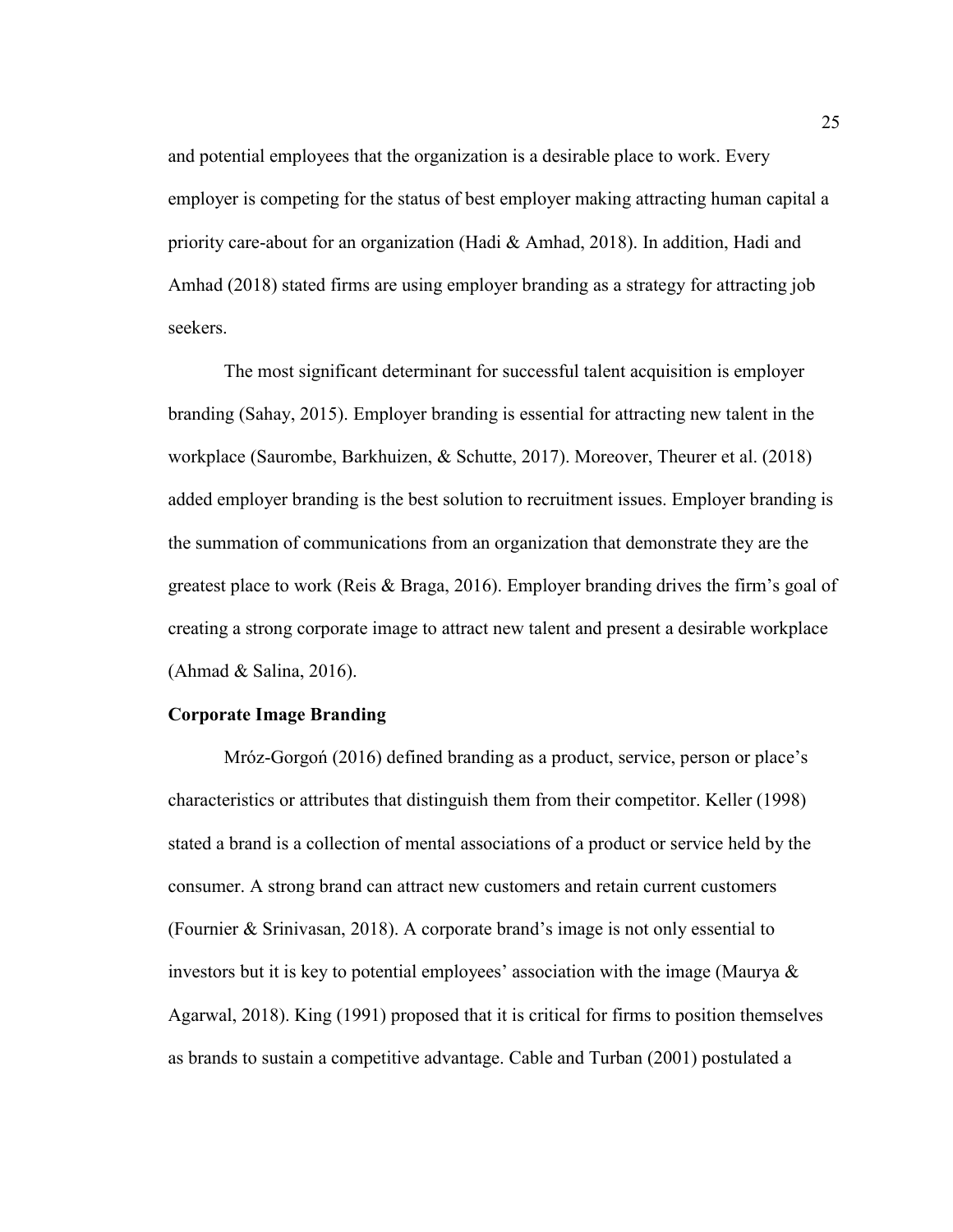consumer is analogous to a potential job seeker in the context of attractiveness to an organization. An A&D business leader may attract new employees by creating a strong brand.

Balmer (1995) introduced the term corporate brand as the vehicle used to communicate values of an organization, a discriminator from competitors and emotional connection to stakeholders. A corporate brand has a different purpose than a product brand, as opposed to focusing on the reputation of the product; corporate branding is about the values, culture, and ethos of the organization (Mohan, Voss, Jimenez,  $\&$ Gammoh, 2018). Corporate brands are a strategic resource that guides the organization to identify a purpose and culture (Stuart, 2018). Mohan et al. (2018) remarked a corporate brand influences a consumer's reaction toward the company. Keller (1993) stated, branding that drives a favorable consumer response drives higher profits for a company. A strong employer brand increases the company's ability to attract the best talent (Maurya & Agarwal, 2018). A positive corporate brand could formulate an identity for an A&D corporation and ultimately enhance revenue.

A corporate image is a reputation or the publics' cumulative perception of an organization over time (Vahabzadeh et al., 2017). Kuranovic (2018) wrote corporate image is a sum of perceptions and affirmations of an organization's culture, nature, and structure held by customers. Keller (1993) described the corporate image as the uniqueness, strengths, and favorability associations that set a brand apart and held in a consumer's memory. In addition, a corporate image is intentionally formed to personify the company in the minds of the major stakeholders (Mokina, 2014).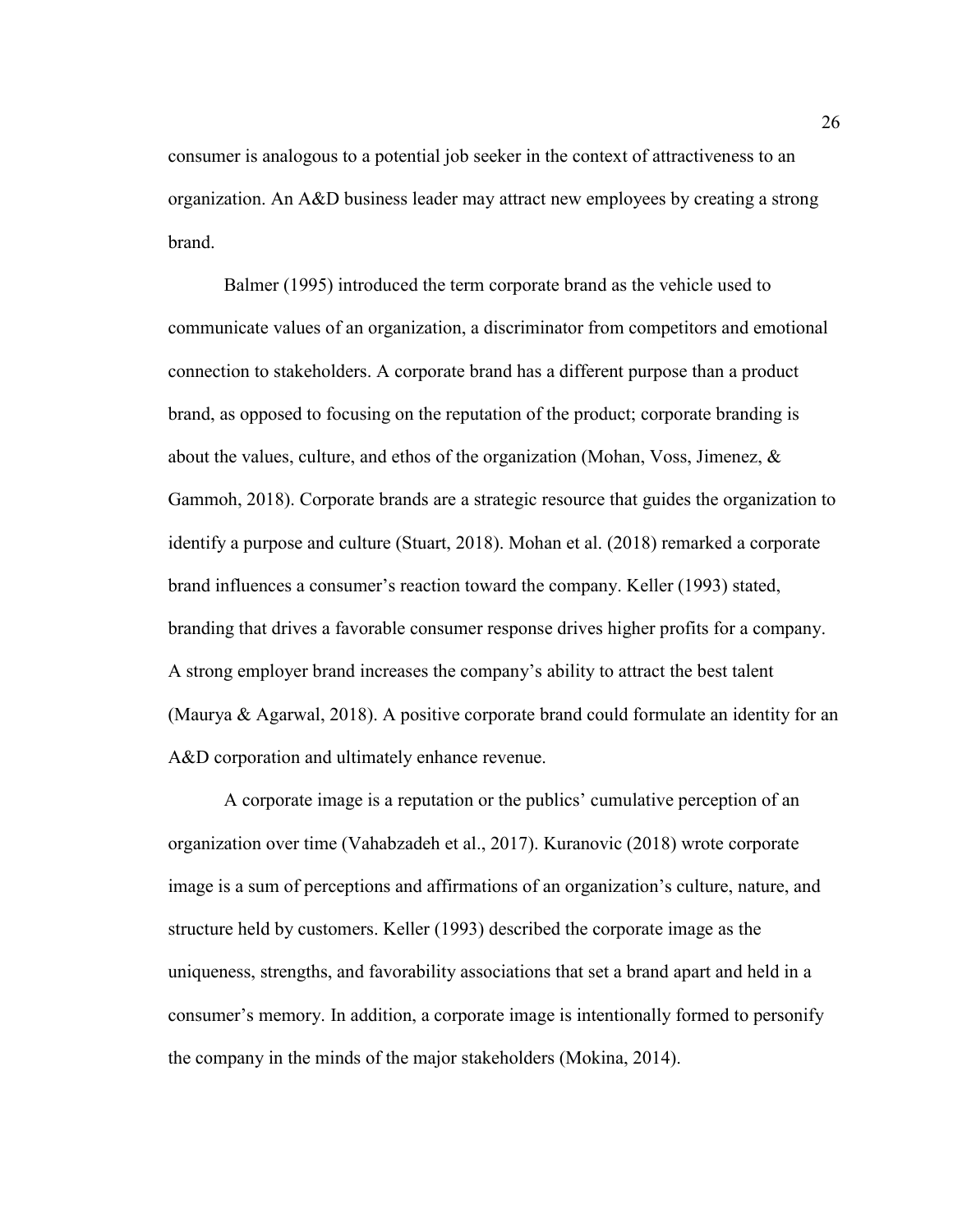**Employer attractiveness**. Employer attractiveness is described as a positive attitude toward a company that is desirable enough to initiate a relationship (Reis  $\&$ Braga, 2016). Companies are competing amongst each other for top talent one discriminating factor is the attractiveness of that company to the potential employee (Amelia & Nasution, 2016). Employer attractiveness is a companies' continuous process of improvement to be viewed as the best place to work by potential employees (Reis & Braga, 2016). For positive outcomes, the attractiveness of an employer is a factor that companies must address (Held & Bader, 2018).

Attracting and retaining the best talent requires having an attractive employer image, being an employer of choice (Deepa & Baral, 2017). An employer image affects job seekers attractiveness to a firm (Cable & Turban, 2001). Reis and Braga (2016) observed that employer attractiveness positively impacts the recruitment process when a job seeker envisages about the benefits of working with a specific organization because the idea of employment at that company appears desirable. A&D leaders who implement an attractive employer image may drive their organization to be an employer of choice and gain the best talent.

**Employer of choice**. In a talent, scarce workforce corporate concerns include attracting talent and obtaining an employer brand that is attractive to a potential employee (Leekha Chhabra, & Sharma, 2014). To win the war for talent, an organization will have to have the discriminator of an employer of choice (Victoria, Irini, & John, 2015). An effective employer brand position of a company has a distinct image to potential employees and is categorized as a great place to work (Saini, Rai, & Chaudhary, 2014).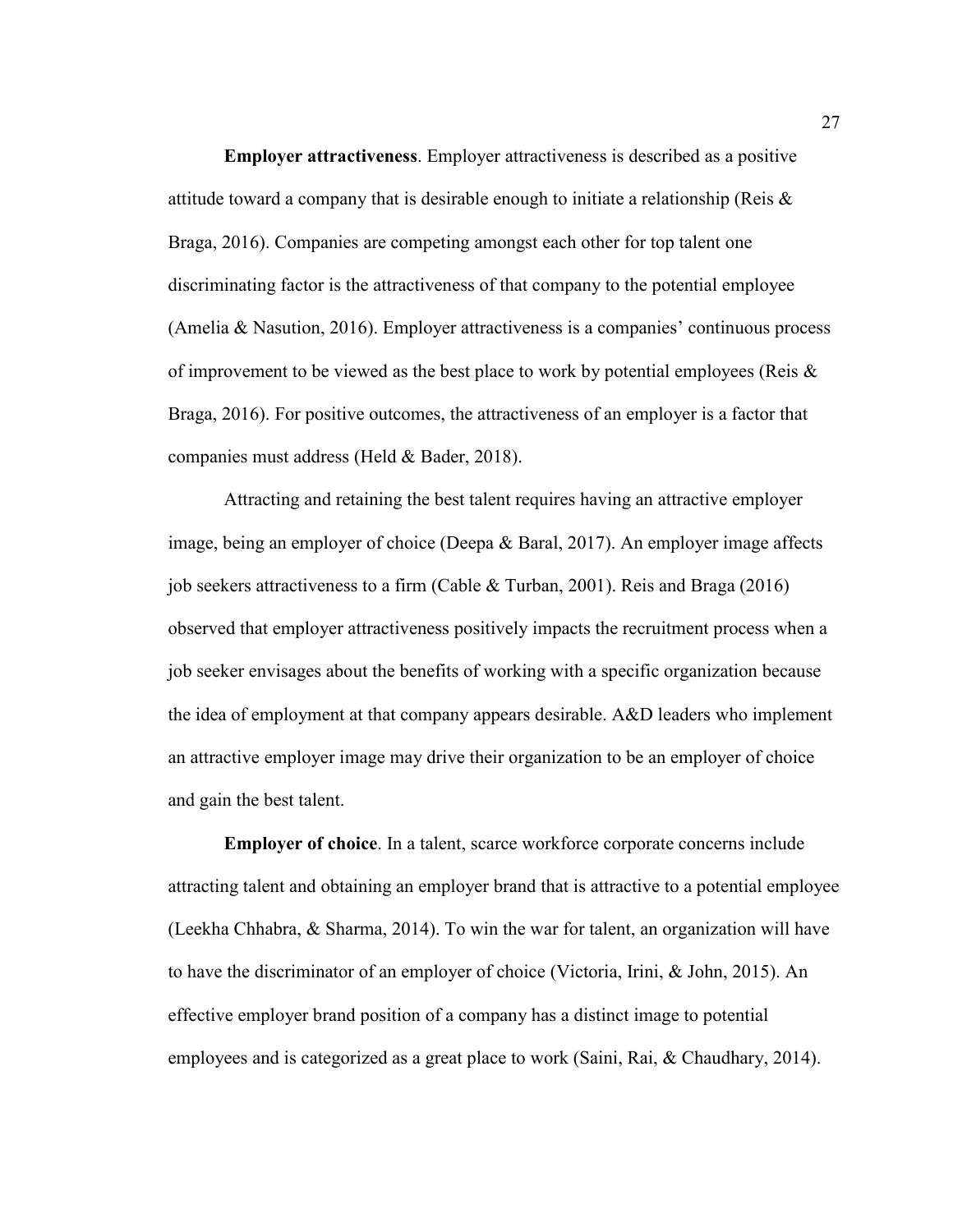In addition, Saini et al. discovered there is an increasing desire for companies to participate in best employer surveys to identify as an employer of choice and consequently attract top talent.

An organization that couples human resources and marketing and has a classification as an employer of choice produces a positive financial performance (Susanna & Signe, 2015). Recognition as a desirable place to work will exponentially impact financial performance for a company (Park, Song, Kim & Lim, 2015). Employer branding is an urging factor in a firm becoming desirable in the eyes of a prospective employee and identifying as a great place to work (Reis & Braga, 2016). Some companies do a better job at being more attractive than others (Maurya & Agarwal, 2018). A&D companies need to work on being more appealing to job seekers (Westphal, 2015). A&D leaders who subscribe to corporate image branding techniques that drive a great place to work designation could increase profitability.

# **Aerospace and Defense Industry**

A&D is a highly technical industry that consists of manufacturing civil, military, aerospace and defense equipment for space exploration and national security (Wang, Nguyen, Le, & Hsueh, 2018). A&D is one of the most globalized industries in the world (Mocenco, 2015). Due to terrorism, there has been an increase in demand for the manufacturing of A&D equipment in the United States and other nations (Wang, et al., 2018). The global A&D industry has reported upward of \$729 billion in revenue and continuing to grow exponentially due to the increasing need for domestic and global security (Wang et al., 2018).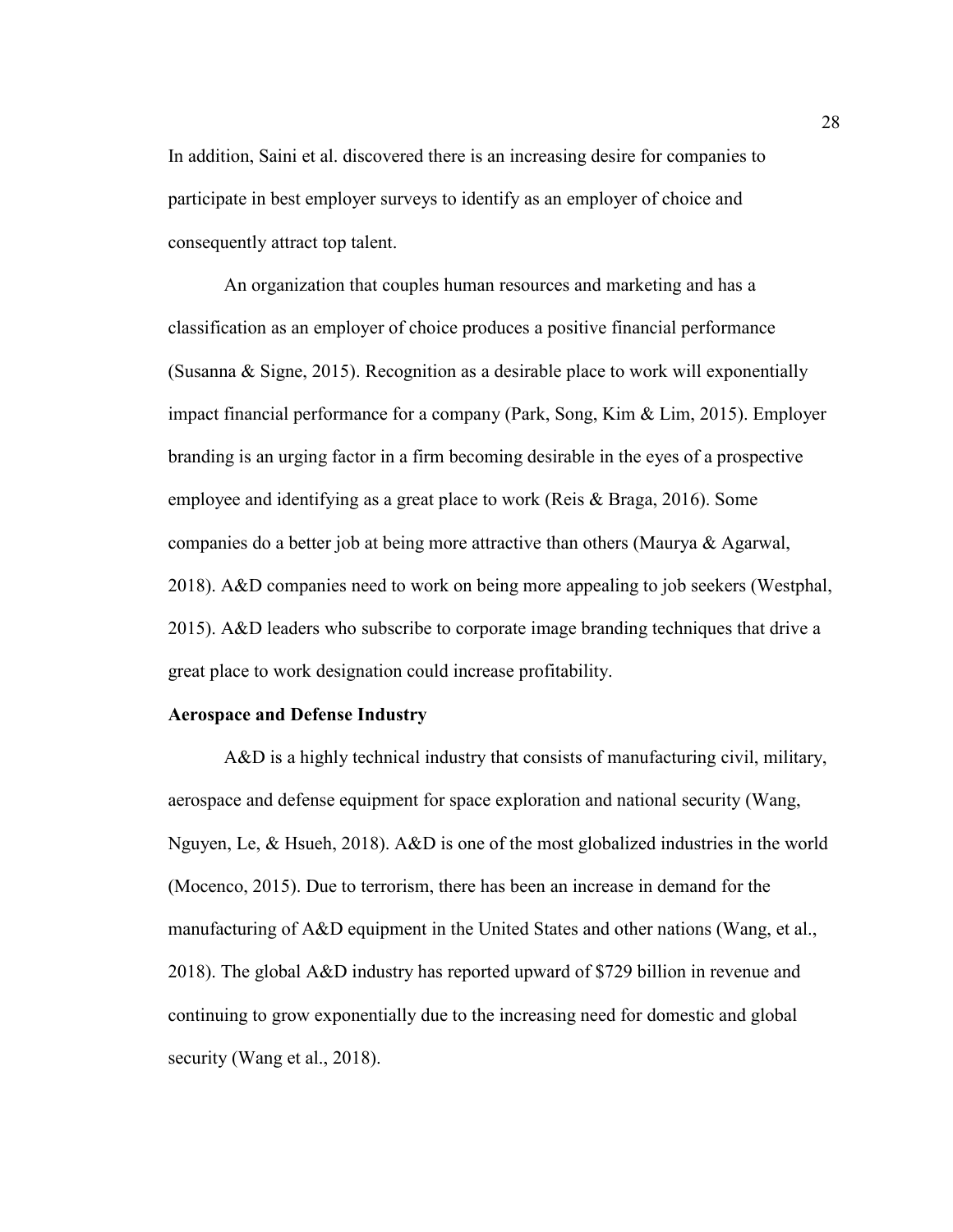The A&D industry is one of the most competitive industries amongst the hightech industries that require knowledge-intensive and highly skilled employees (Satta, Esposito De Falco, Penco, & Parola, 2015). Rapid advancements in technology have created competition amongst A&D companies, especially for resources (Satta et al., 2015; Wang et al., 2018). Westphal (2015) postulated there is a human capital crisis in the A&D industry that impacts innovation and global security. The workforce of an organization creates innovation (Landivar, 2013; Varma, 2018). Innovation in the aerospace industry is at the leading edge of global technology (Satta et al., 2015). The ability to remain innovative is at the forefront of  $A\&D$  staying competitive (Satta, et al., 2015). Like many other industries, the A&D industry must identify discriminators to set them apart from their competitors (Westphal, 2015).

Being the most attractive within an industry involves having an employer branding campaign that improves the image of a company in the eyes of the potential labor market (Theurer et al., 2018). Companies that attract talent successfully have deliberate and strategic initiatives that focus on being great work environments (Dabirian, Kietzmann, & Diba, 2017). A&D companies have to work on their corporate image to appear more attractive to potential employees (Westphal, 2015). The more attractive an organization is to job seekers the more likely they are willing to work for the firm (Bellou, Stylos, & Rahimi, 2018). Unfortunately, the A&D industry lacks the attractiveness to recruit talented workers continuously (Tellier, 2017).

Job seekers are not solely drawn to a company because of tangible traits such as working conditions, benefits, and salary, but potential employees connect with intangible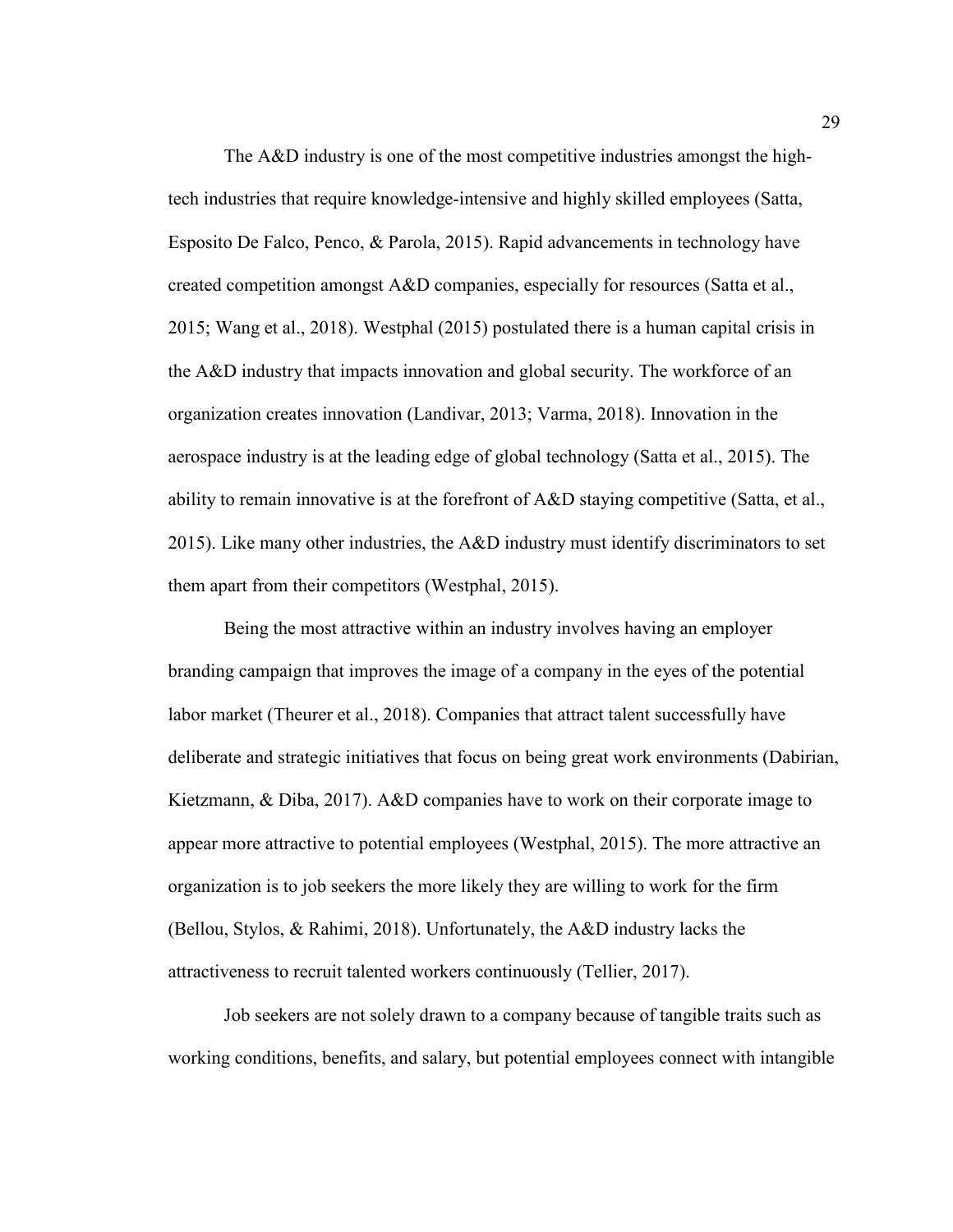attributes such as reputation, prestige and public perception (Lievens & Slaughter, 2016). Cable and Turban (2001) placed employer familiarity, employer reputation and employer image under an umbrella they named employer knowledge and deemed these tenets as critical in attracting a potential employee. Lievens and Slaughter (2016) added employer familiarity is a precursor to employer image and employer reputation because a job seeker needs to know the company before they can make any interest-based decisions. A&D companies once had a glamorous reputation and that corporate image has tarnished over the years (Westphal, 2015). Moreover, A&D companies must reinvent what potential employees believe to be right about the industry to positively impact their image and reputation enough to successfully attract new talent again (Westphal, 2015).

Top technical talent has become less attracted to the A&D industry (Wang et al., 2018; Westphal, 2015). A&D lacks the employees needed to remain competitive and keep up with rapid growth and expansion in the industry (Thian, 2015). Highly skilled technical talents are more inclined to work for Google, Apple and Twitter then the A&D industry (Tellier, 2017; Westphal, 2015). The United States must take on the challenge of continuously feeding the science, technology, engineering, and math pipeline to remain as international leaders and technically competitive globally (Walker & Harris, 2018).

#### **Science, Technology, Engineering, and Math Workforce**

Understanding the gaps in attracting Science, Technology, Engineering and Mathematics (STEM) talent in the A&D industry could be the catalyst for stimulating employee attraction. Westphal (2015) emphasized the A&D industry is collectively facing a considerable deficit in attracting talent. Over the next 10 years, the U.S.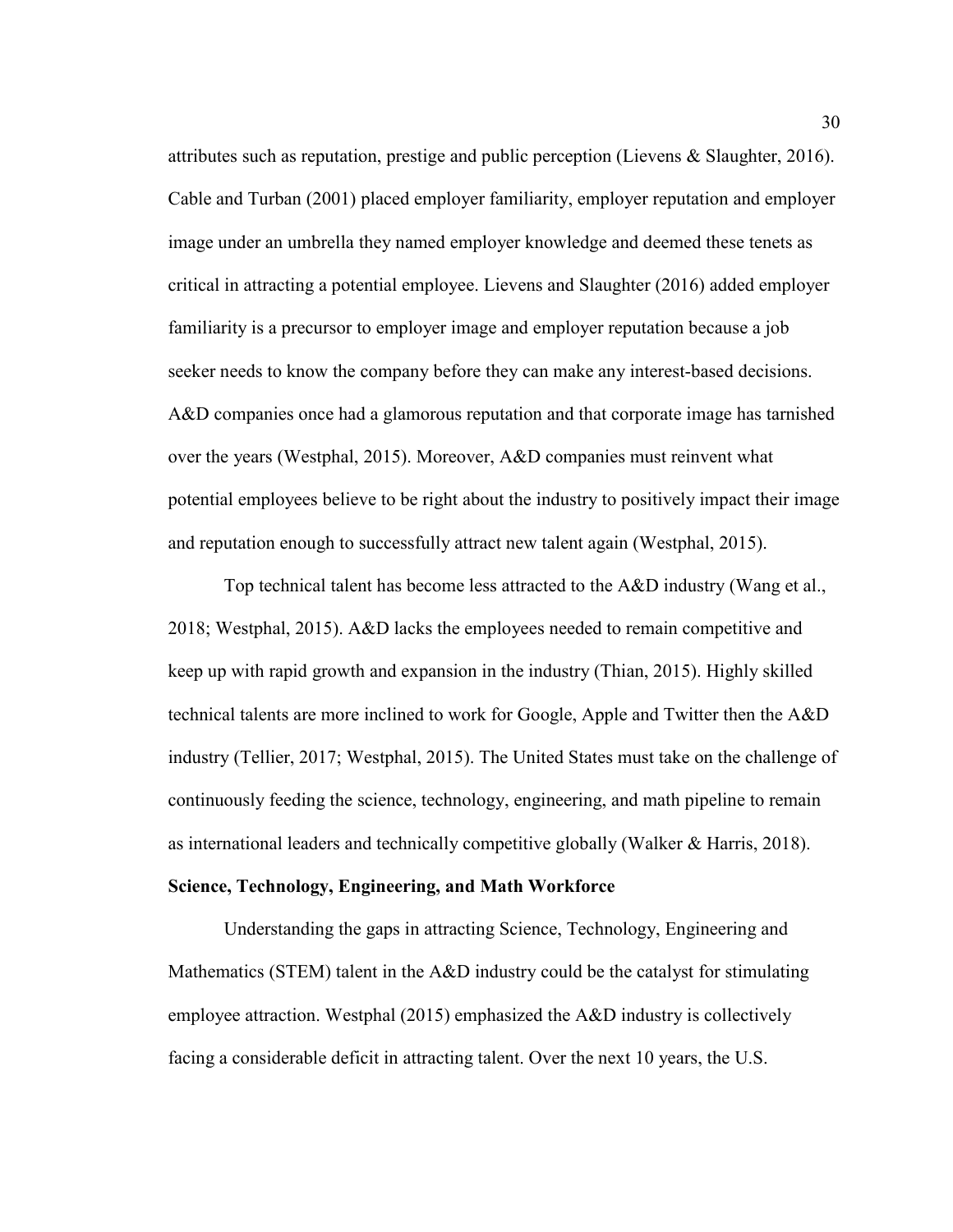government predicts a shortage of 1,000,000 STEM workers (Iammartino, Bischoff, Willy, & Shapiro, 2016). There are grave concerns with the ability to maintain national security, productivity, and innovation due to the declining STEM workforce (Landivar, 2013). Engineers are seeking jobs at cutting-edge tech firms such as Google and Apple instead of aerospace and defense companies (Westphal, 2015).

An organization's competitiveness is in jeopardy when they lack a valuable resource such as highly skilled talent (Arik & Geho, 2017). Kane, Palmer, Phillips, and Kiron (2017) summarized, identifying attractive talent is crucial to effective competition amongst businesses. To attract the most talented and brightest talent, A&D companies must transform into a sexier industry to work for (Westphal, 2015). High-tech companies are disrupting the advanced technology market and attracting quality human capital, leaving the A&D industry at a competitive disadvantage for talent attraction (Tellier, 2017). A&D leaders may gain a competitive advantage by transforming their image to a more attractive place to work for the STEM workforce.

**Workforce gaps**. Industrial leaders, academic scholars, and government officials are overly concerned about the United States ability to remain competitive in science and engineering (Varma, 2018). In addition, Varma (2018) summarized, The United States has not been able to grow the science and engineering labor force needed to increase innovation and economic growth, women and minorities are critical factors to addressing this concern. Diverse teams are consistently better at solving problems then homogenous groups, they produce greater productive and innovative outcomes (Smith-Doerr, Alegria, & Sacco, 2017). There is a current demand for talent to join the STEM workforce,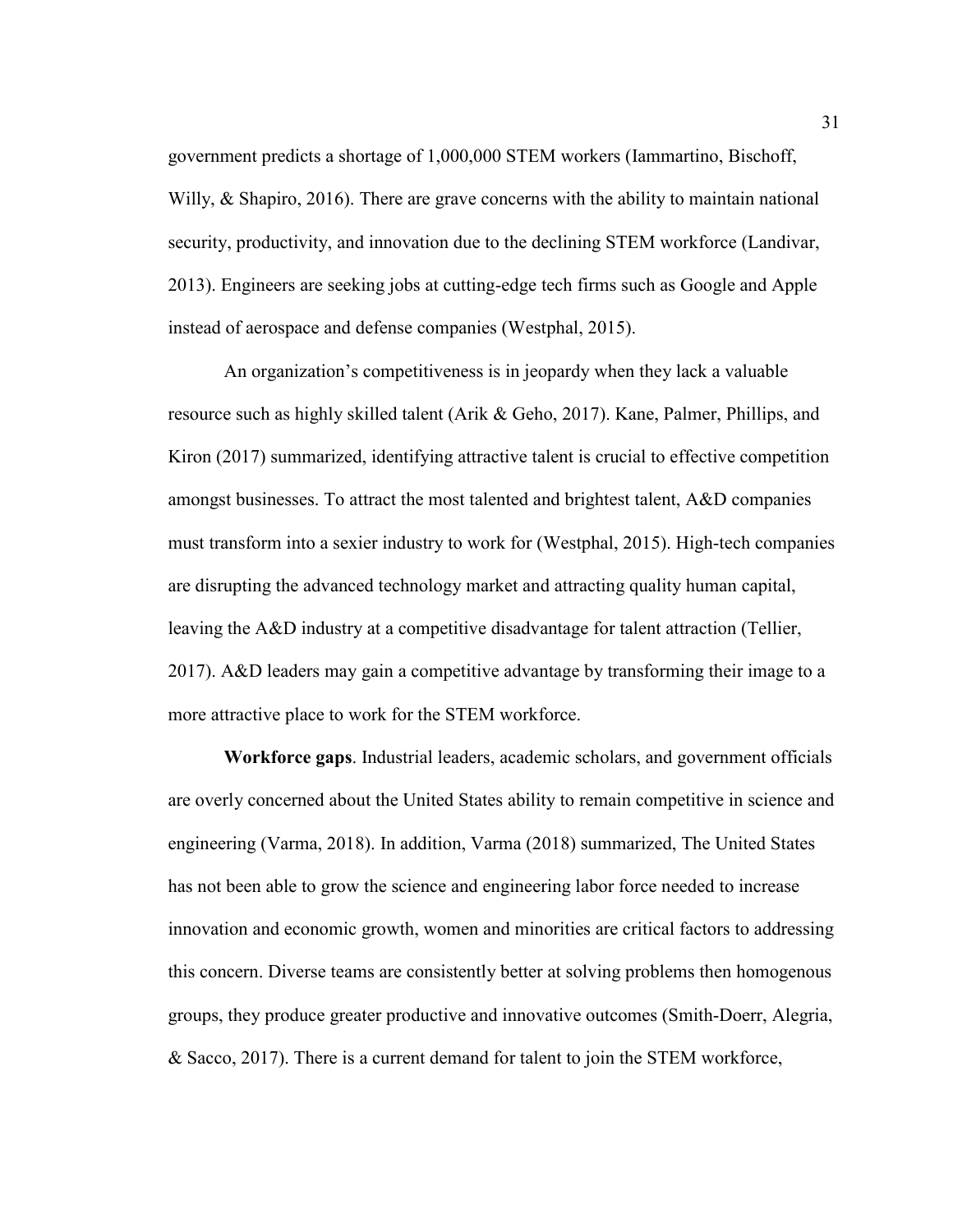research and resources have been dedicated to mending the gender and racial disparities gap in STEM (Ireland et al., 2018).

Gephardt, Grassi, McCormick, and Shelton (2016) stated companies that are more diverse outperform in innovation and profitability, which is essential to global competitiveness. The most diverse workforces are the most productive, creative, and have increased the ability to solve problems (Smith-Doerr, Alegria, & Sacco, 2017). Organizational cultures that embrace diverse work environments have a lead on talent acquisition (Gephardt et al., 2016). Smith-Doerr et al. research showed the most diverse organizations are highly attractive as well as the most productive, resulting in a competitive advantage. Business leaders in A&D could target underrepresented markets such as women and minorities to diversify their workforce and address the human capital gaps in the A&D industry.

**Women**. Due to the United States' inability to sustain a qualified workforce in STEM, talented women opting out of the STEM field exacerbates a less competitive position globally (Diekman, Weisgram, & Belanger, 2015). Gender-based differences in STEM have been a longtime concern (Rattan et al., 2018). Men dominate the STEM discipline, resulting in the culture of STEM as being viewed as masculine (Baird, 2018; Danbold & Huo, 2017). Holland (2018) stated the low rate women are advancing in STEM careers is a waste of education and untapped talent that is continuously escaping the industry.

The STEM workforce is expected to grow faster than any other field, and STEM careers are one of the highest paid (Diekman et al., 2015). Women represent 50% of the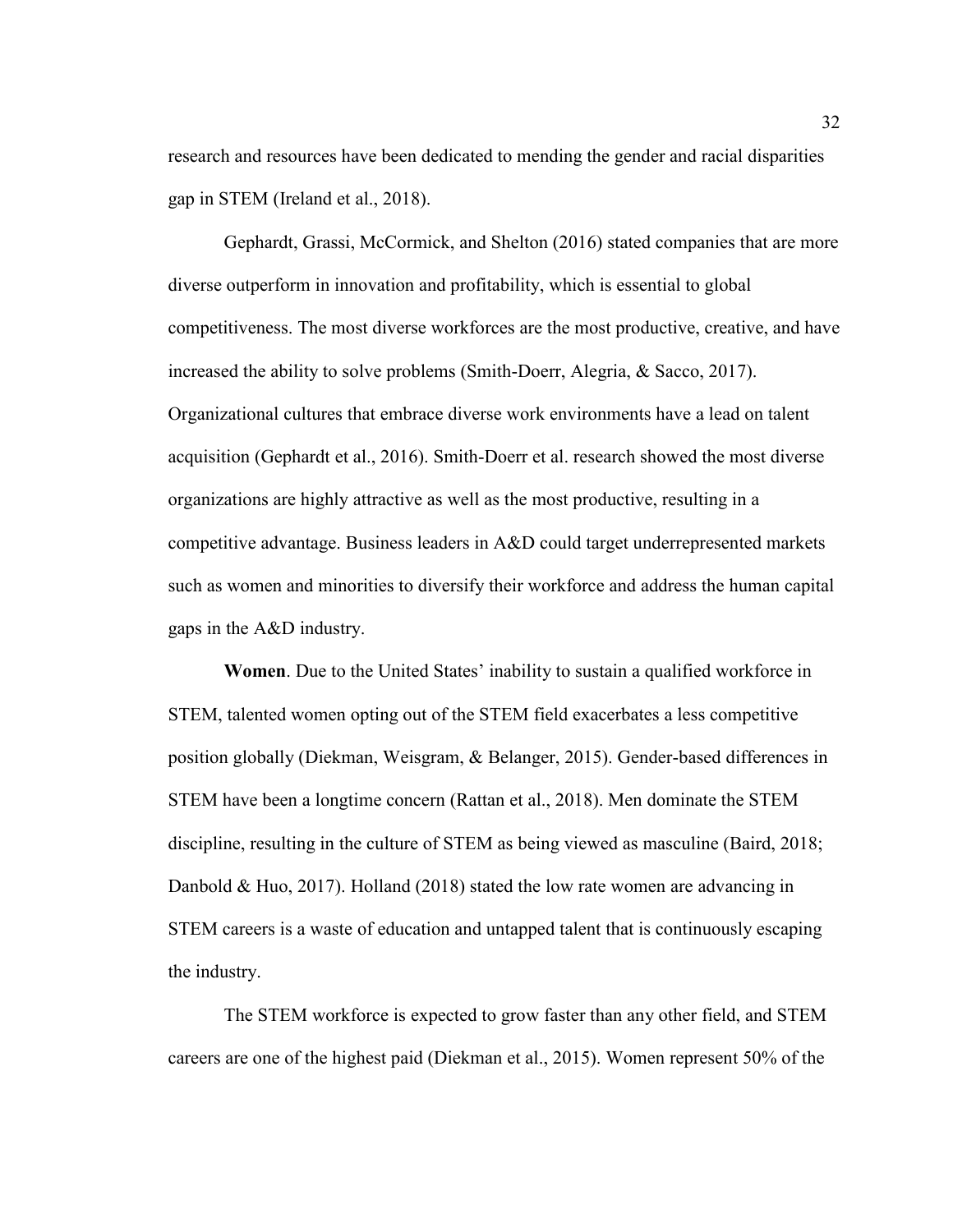general population, 25% of the STEM workforce, and only 14% of engineering jobs (Ellis, Fosdick, & Rasmussen, 2016). A workplace culture, structure, and practices can cause women to feel a sense of isolation and marginalization in STEM, however having a more inclusive experience could attract women to a STEM outfit (Xu, 2017). To improve women representation in STEM, employers can create a workplace where women feel they can successfully manage home and career (Yonghong, 2015). Moreover, organizations that incorporate policies to support work-life-balance are essential to recruiting more women in STEM (Amon, 2017). The inclusion of women in the engineering workforce requires visible leadership that is initiated by a company's board and CEO (Kanga, 2017).

The images and stereotypes of engineers also play a pivotal role in women or girls attraction to STEM (Diekman et al., 2015). Women and minorities lack a sense of belonging in STEM fields (Rattan et al., 2018). Creating an empowering culture drives attraction and retention of women to STEM organizations (Schaefer, 2015). A job seeker is attracted to an organization when they can envision themselves working at that company, ingrained in the culture (Reis & Braga, 2016). Aish, Asare, and Miskioglu, (2018) reported that underrepresented minorities are challenged with a limited pool of role models. A&D leaders may consider implementing corporate image branding practices to attract women and close the gap.

**Minorities**. The U.S. Census Bureau defines minorities as every racial or biracial group except the Caucasian race. Minorities comprise only 12.7% of the STEM workforce (Aish et al., 2018). Policymakers suggest diversifying human capital within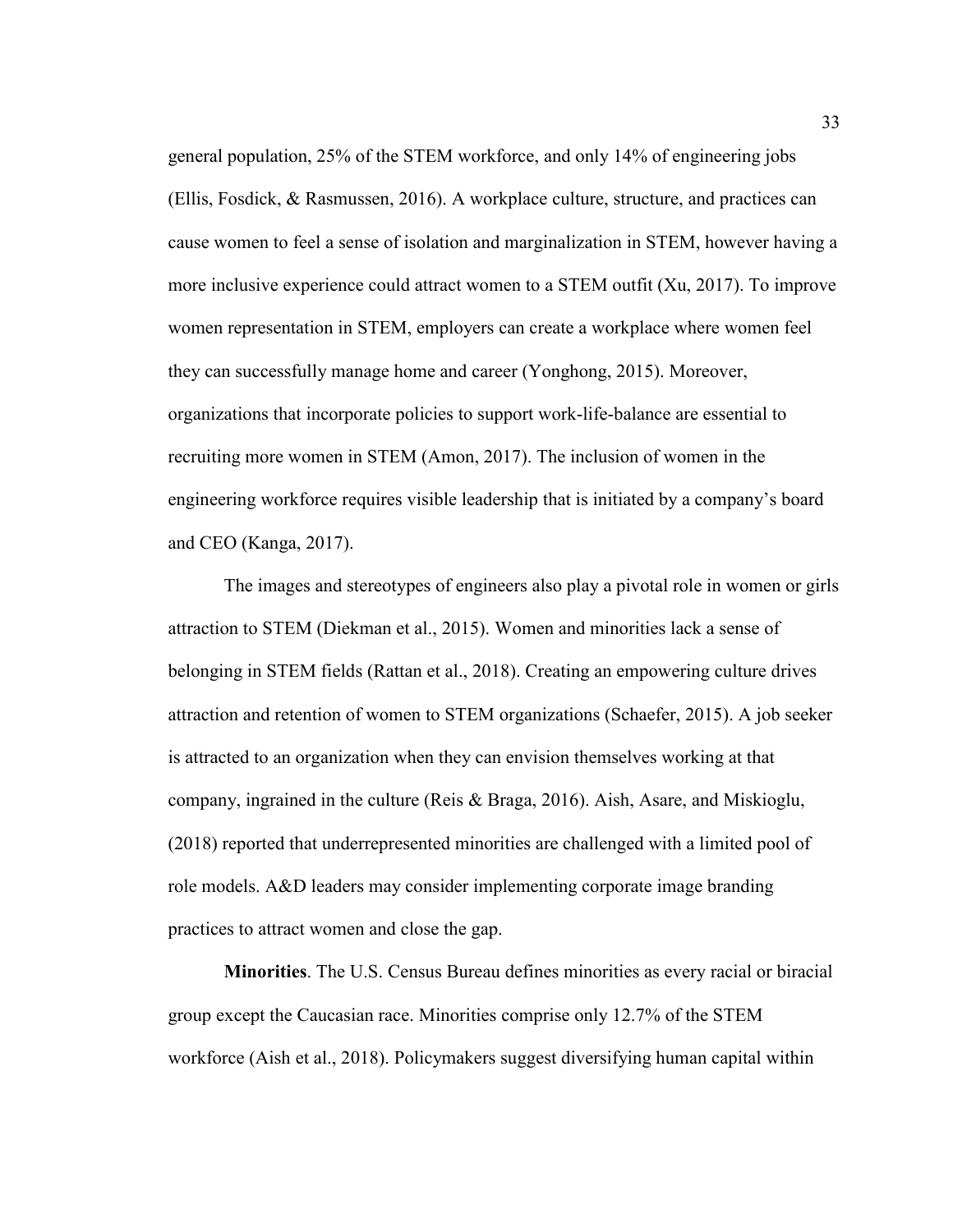engineering firms to maintain the United States global competitiveness (Ilumoka, Milanovic, & Grant, 2017). Our national security and economic stability are hinged on the incorporation and attraction of minorities in STEM (Rattan et al., 2018).

Job seekers are most attracted to organizations where they can envision themselves being part of the culture (Reis & Braga, 2016). Attracting minorities to the engineering workforce require an internal cultural change that broadens the practice of inclusion (Varma, 2018). Rattan et al. (2018) emphasized minorities and women have typically felt as though they do not belong in STEM, which contributes to the industry's challenging career pipeline. Not creating an inclusive work environment reduces innovation and puts companies at risk of losing an untapped talented worker (Pietri, Johnson, & Ozgumus, 2018).

Academic preparedness is a deciding factor for minorities entering STEM fields (Ireland et al., 2018). Ilumoka et al. (2017) proposed the technical industry must act earlier than college graduation to attract minorities. It is recommended to engage interventions for STEM interest from Grades K-12 if not recruitment decreases by 9% for women and 4 % for minorities (Ilumoka et al., 2017). Engineering classrooms drive an underrepresented student's comfort level in remaining in the engineering field (Scheidt  $\&$ Godwin, 2017). Having a mentor with a similar background in STEM mitigates the risk of minority students leaving the field (Cruz, Hasbun, Adams, Banks-Hunt, & Barabino, 2016). To attract minorities in to engineering, the technical industry has a huge responsibility to get engaged early and mentor future engineers (Ilumoka et al., 2017).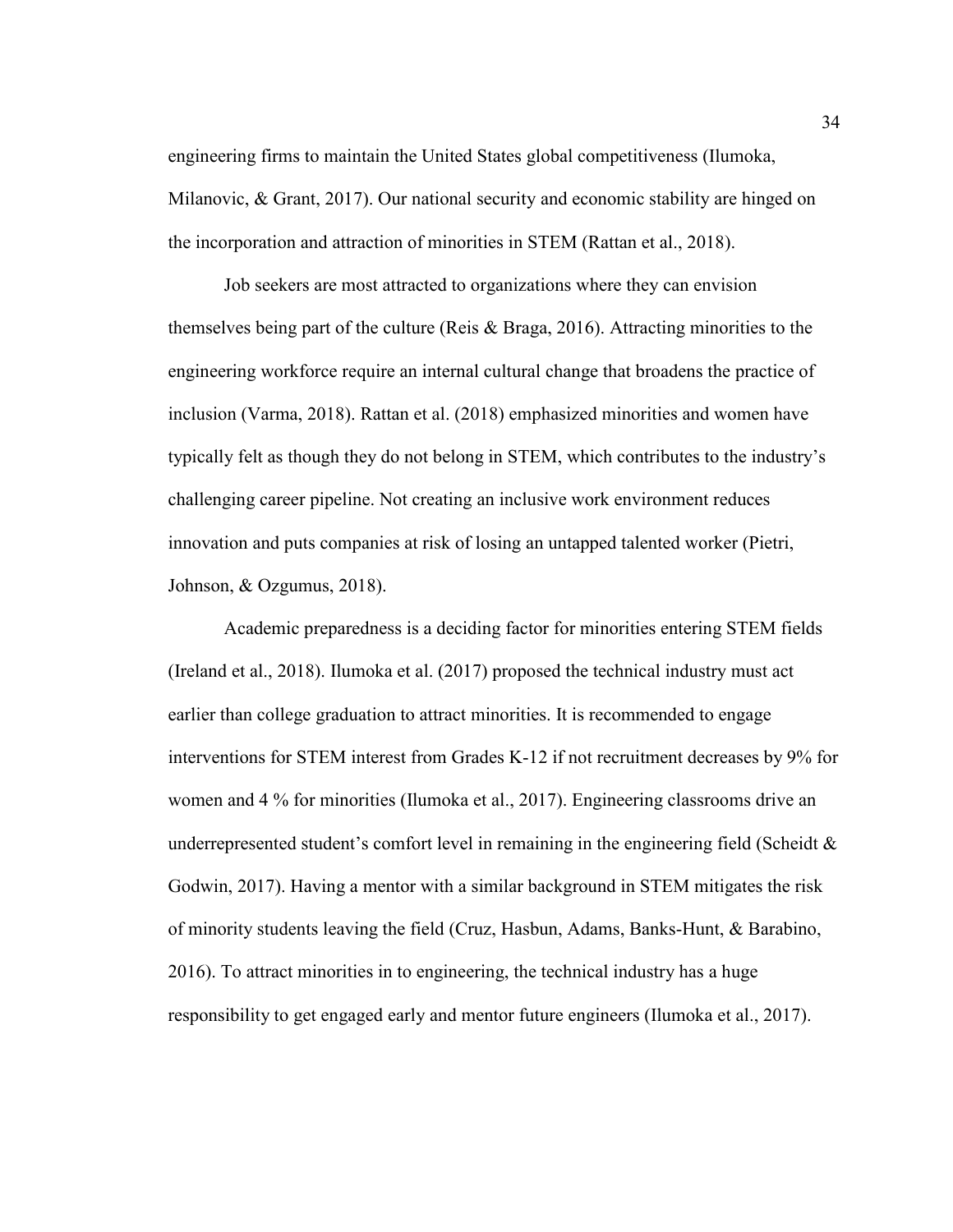STEM education is, in fact, a national security concern (Mercier, 2018). As globalization increases, STEM jobs are expected to drive economic development and national security (Wuhib & Dotger, 2014). Even though innovation is the heartbeat of America's competitiveness, quality of life and national security, a limiting amount of underrepresented groups pursue careers in science and engineering (Dennehy  $\&$ Dasgupta, 2017). The lack of minorities significantly impacts national defense, economic security and social equality in STEM (Rattan et al., 2018).

**Minority women**. In engineering fields African American women are dually disproportioned educationally and professionally (Ireland et al., 2018). African American women make up only 2% of the STEM workforce (Pietri, Johnson, & Ozgumus, 2018). Ireland et al. (2018) stated African American women comprise of approximately .99% of engineering degrees. Engineering is known for having one of the lowest quantities of women than any of the other sciences (Dennehy & Dasgupta, 2017). By STEM companies not investing and creating a culture that is inclusive of African American women, they will lose talented workers and limit their innovative capabilities (Pietri et al., 2018).

The most industrialized countries want to promote more diversity within the field because STEM careers drive innovation and the growth of a global economy (Wuhib  $\&$ Dotger, 2014). The lack of diversity in the STEM workforce has a negative impact on creativity, scientific innovation and social relevance (Hernandez et al., 2017). The United States' ability to diversify the STEM workforce is crucial to the prosperity and security of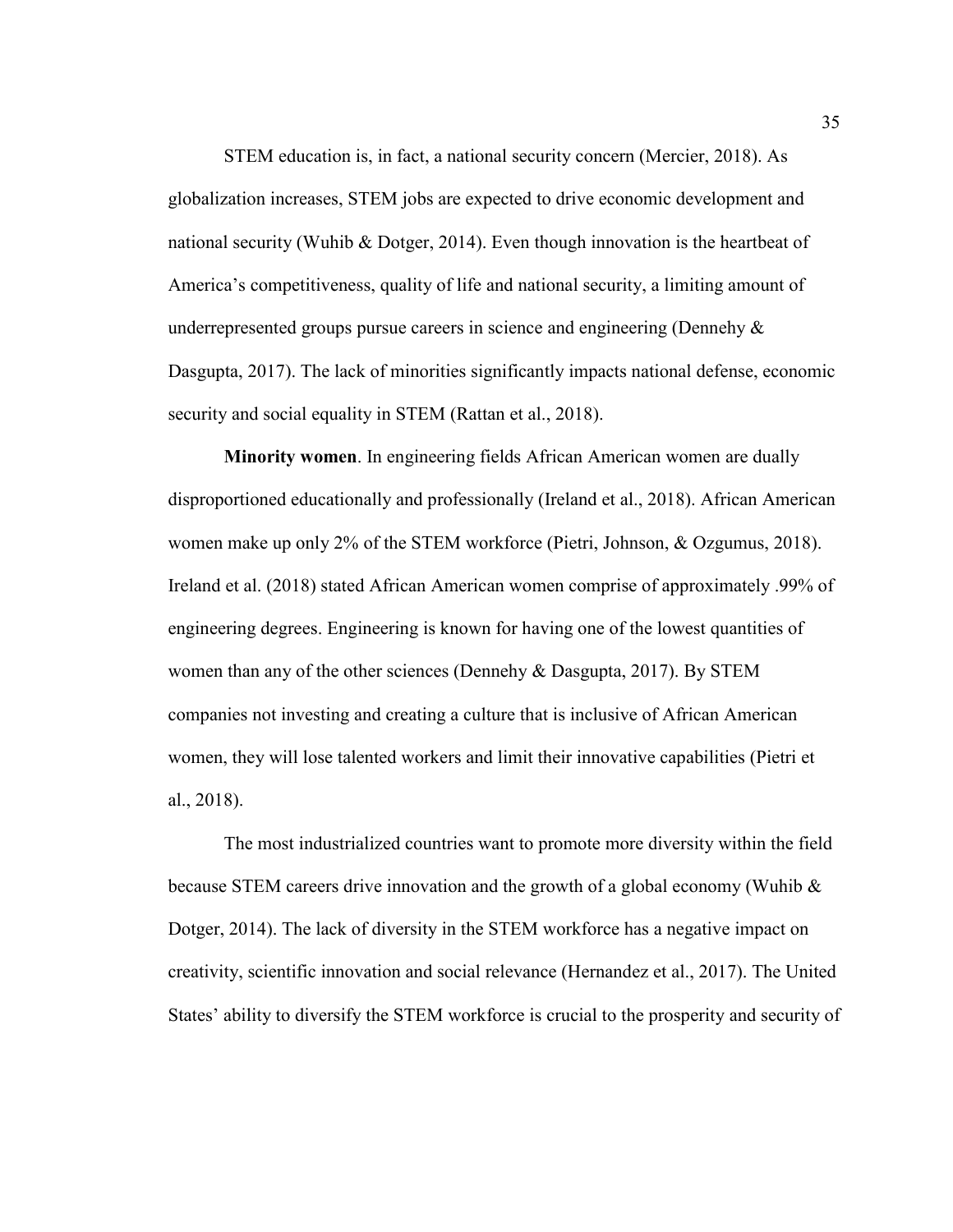the nation (Briggs, 2016). Intentional inclusion promotes collaboration that fosters creativity (Spillane, Lynch, & Ford, 2016).

African American women do not feel included within the engineering workforce, an understanding of intersectionality could improve their experiences in STEM (Ireland et al., 2018; Pietri et al., 2018). African American women experience double marginalization in engineering (Dortch & Patel, 2017). Compounding an African American woman's disadvantages in STEM, they are in two underrepresented social categories, race and gender, also known as intersectionality (Ireland et al., 2018). Intersectionality is defined as multiple experiences of exclusion and oppression that occurs with individual experiences, such as gender and race for an African American woman (Crenshaw, 1989). In addition, Scheidt and Godwin (2017) described the concept of intersectionality as the overwhelming experience minority women have while navigating through engineering, a field in which they feel excluded.

The A&D industry lacks an inclusive and empowering environment (Westphal, 2015). If a potential employer feels included and empowered in the culture of a company they can envision themselves working there, culminating in the organization being more attractive to the job seeker (Reis & Braga, 2016). In the growing global talent shortage organizations are now focused on talent attraction strategies to obtain qualified personnel (Gonera, & Olszak-Dyk, 2016; Theurer et al., 2018). The perception of an organization's brand determines their level of attractiveness (Priyadarshini, et al., 2017). Employer branding is building and managing an organization's image perceived as a unique and desirable place to work internally and externally (Maheshwari, Gunesh, Lodorfos, &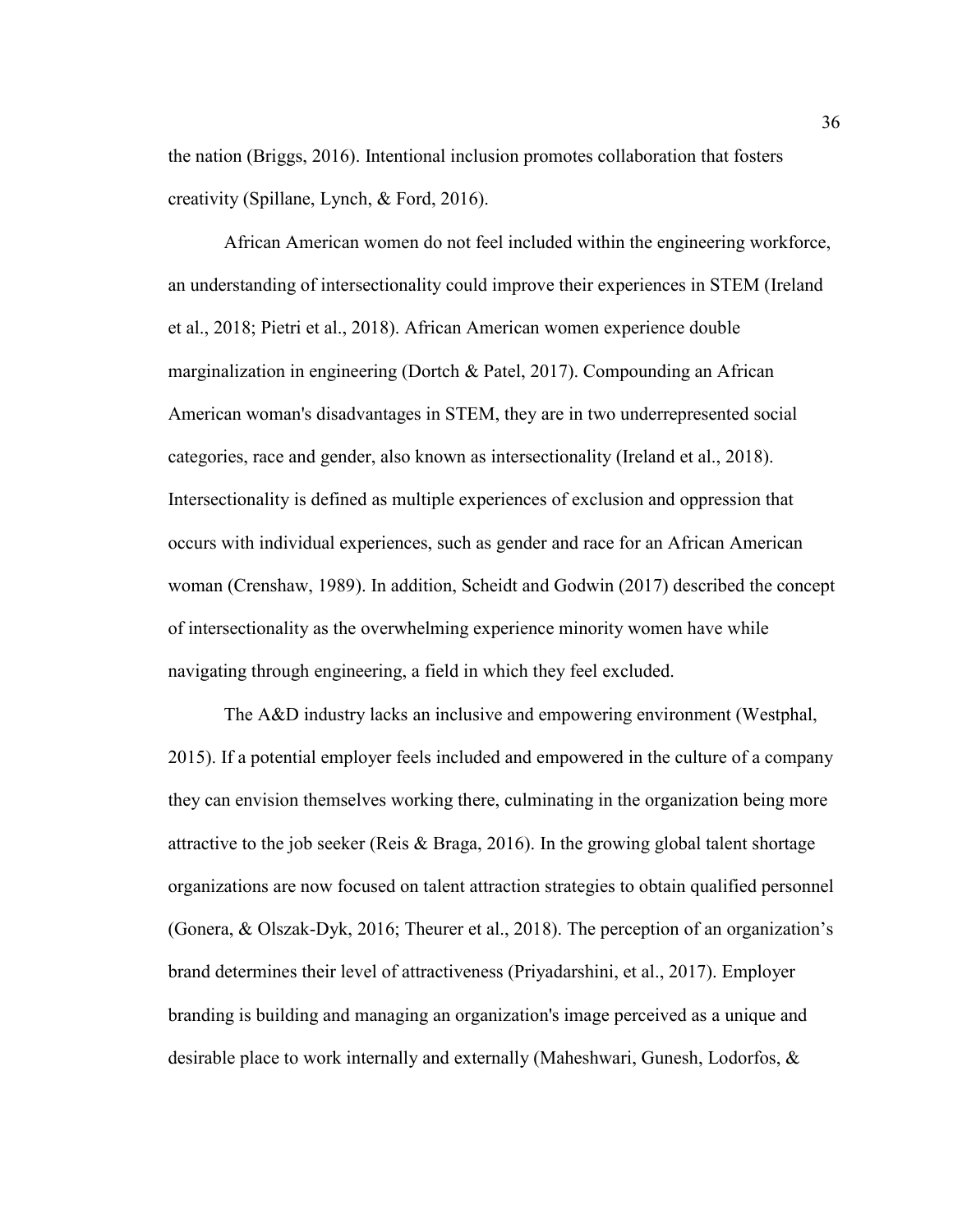Konstantopoulou, 2017). In competitive markets attracting high-quality talent is a competitive advantage (Priyadarshini et al., 2017). A&D leaders may increase their talent attraction and competitive advantage by building a more inclusive corporate image.

The marginalization of women and minorities in engineering negatively impacts the industry's brand (Delaine, Williams, Sigamoney, & Tull, 2016). Widger (2016) stated brand value is hinged on diversity and inclusion as a crucial tenet. The leaders of companies that intentionally work on their diversity and inclusion practices are recognized by Diversity Inc, Human Rights Campaign, Catalyst, Glassdoor's Employee's Choice Award, and other accolades that can positively affect the organization's brand (Gephardt et al., 2016). Increasing diversity is an opportunity for organizations to build on the brand positively and attract valuable talent (Urbancová, Čermáková, & Vostrovská, 2016).

Lee and Kramer, (2016) added fostering a competitive advantage involves intentional diversity and inclusion efforts by organizational leadership. An organization that has a more diverse workforce can provide better customer service and are better innovators; diverse firms have proven to be an incubator for innovation (Gephardt et al., 2016). Firms that enable solutions to increase opportunities for underrepresented groups in STEM prove to be more competent and are essential to the field of engineering (Peixoto et al., 2018). Providing a solution to the diversity gaps in an engineering workforce is critical to the competitive success of our nation; attracting diverse talent is a priority (Gephardt et al., 2016).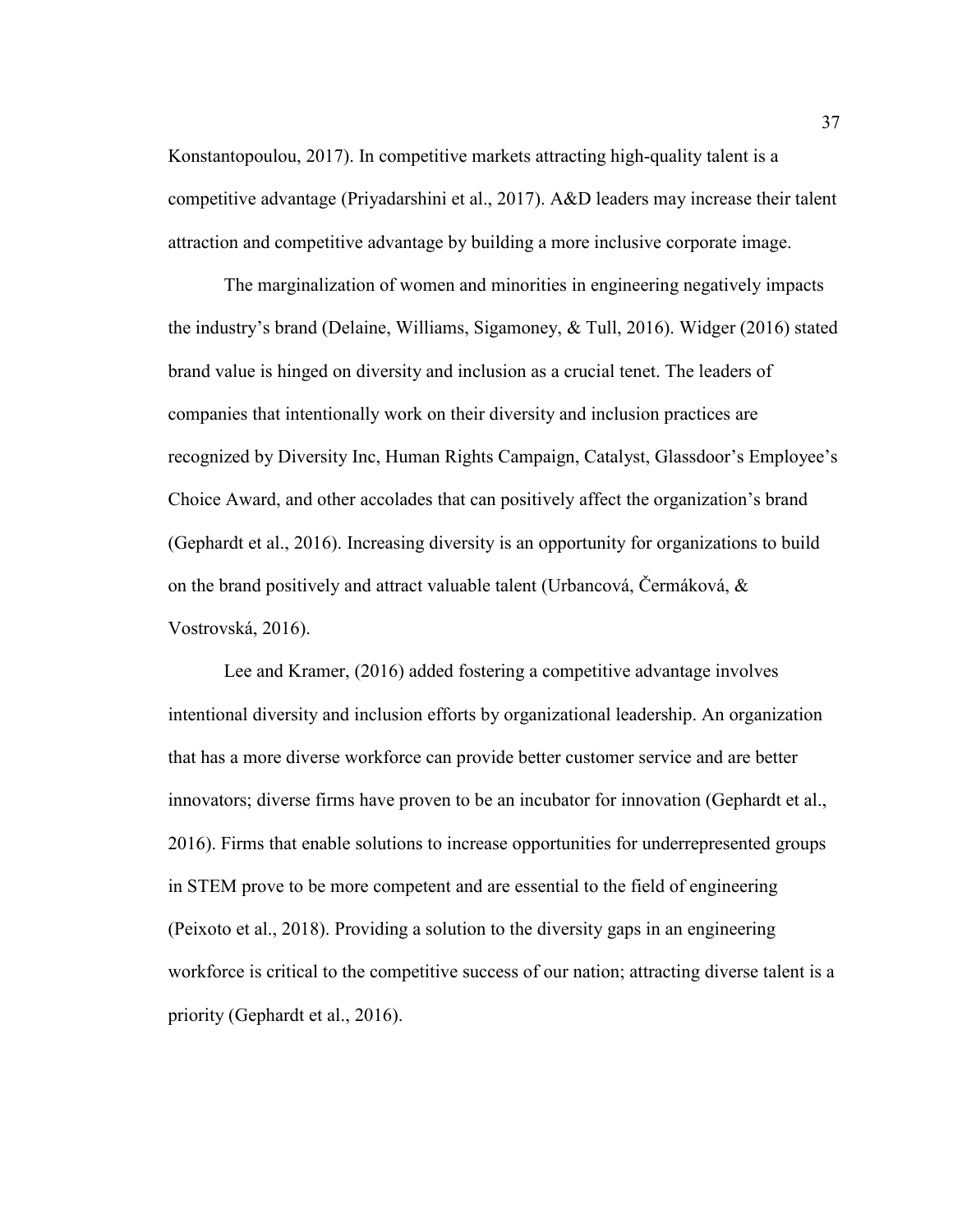#### **Summary of Literature Review**

Human resources are critical to recruitment strategies (Erasmus et al., 2017). Within human resources is talent acquisition, an entity used to manage the attraction of job seekers to an employer (Phillips-Wren, Doran, & Merrill, 2016). In addition, marketing leaders play a major role in recruiting (Akbari et al., 2017). Cable and Turban (2001) conceptualized a marketing strategy for attracting consumers for a product or service is the same concept that can be applied to attract talent for an employer.

STEM fields and the A&D industry, in particular, are struggling to attract talent (Westphal, 2015). Landivar (2013) argued the lack of employer attraction by STEM fields would be detrimental to innovation and national security in the United States. Ireland et al. (2018) postulated attracting women and minorities would assist in mending the gaps in employer attraction for engineering. Furthermore, STEM companies must be creative when addressing their talent attraction concerns, not attracting untapped talents such as women and minorities negatively impacts competitive advantage (Varma, 2018). Moreover, having a diverse workforce will add to the brand equity and competitiveness of an organization (Widger, 2016). Engineering companies have to create corporate images that are inclusive and familiar to women and minorities to attract this marginalized group of job seekers (Diekman et al., 2015). Lievens and Slaughter (2016) confirmed favorable corporate images produce better recruitment outcomes and greater financial performance. When a company has a strong brand, a job seeker is attracted to the image of that employer the same way a merchant attracts new customers (Fournier  $\&$ Srinivasan, 2018). Employer attraction is a discriminating factor amongst employers for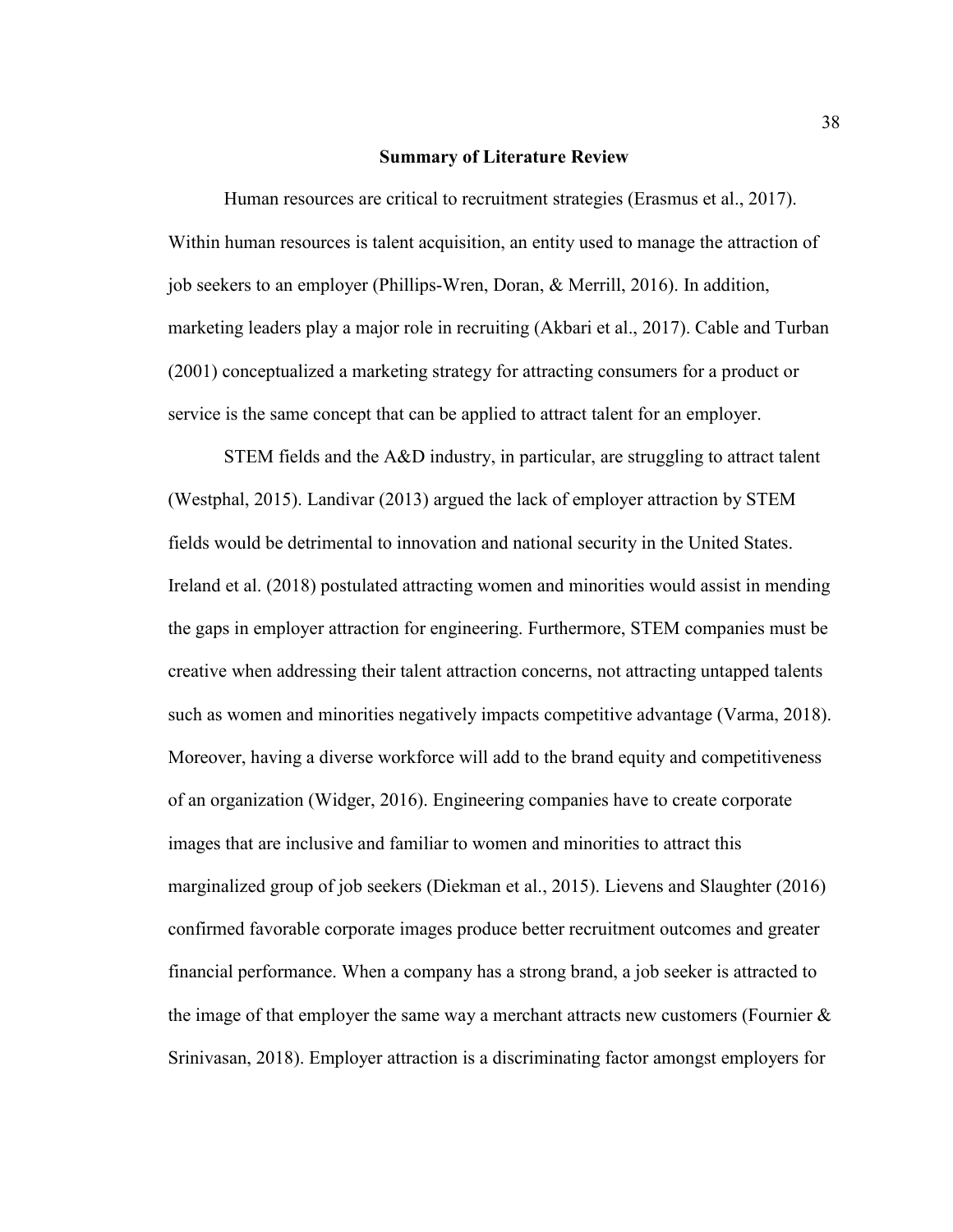competitive advantage; the best and brightest talent is attracted to companies with a great employer image or strong brand (Deepa & Baral, 2017; Held & Bader, 2018). A job seeker appeals to a company that they are familiar with, has a positive image and a good reputation, these characteristics collectively produce a strong branding strategy (Cable  $\&$ Turban, 2001).

REM components, employer familiarity, employer reputation, and employer image serve as a verification of quality or legitimacy check for a brand (Cable & Turban, 2001). Cable and Turban postulated when a potential applicant is unfamiliar with a firm they question the firm's legitimacy. Without employer familiarity, a job seeker does not possess the knowledge to make decisions about an employer's image or reputation (Cable & Turban, 2001). Employer attractiveness is more natural to achieve with a firm that has a positive employer reputation (Khan, 2017). Organizational attractiveness is directly influenced by the image an employer portrays (Theurer et al., 2018). There is a bidirectional relationship between employer image and employer reputation; one contributes to the other (Cable & Turban, 2001). The components of REM can be used to increase employer attractiveness and improve job seeker outcomes (Theurer et al., 2018).

#### **Transition**

In Section 1, I introduced the foundation of my study, which consists of the (a) background of the problem; (b) problem statement; (c) purpose statement; (d) nature of study; (e) research question; (f) interview questions; (g) conceptual framework; (h) operational terms; (i) assumptions, limitations, and delimitations; (j) significance of the study; and (k) review of the literature. In the literature review, I compared and contrasted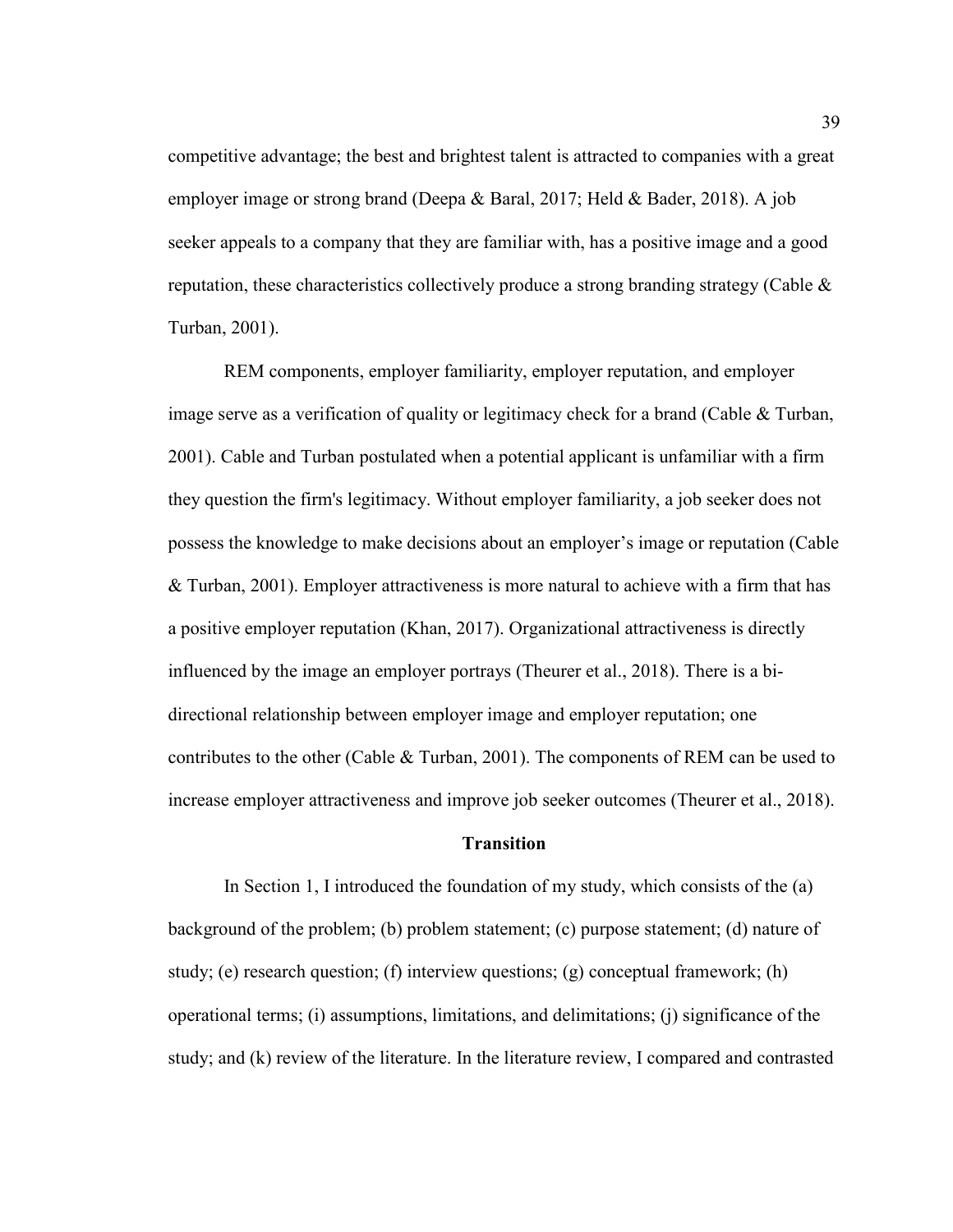the related literature to provide a deeper understanding of (a) REM, (b) employer knowledge, (c) employer familiarity, (d) employer reputation, and (e) employer image.

In Section 2, I will provide my purpose statement for my research, an overview of the role of a researcher, how I will identify study participants, research method and design. In addition, I will discuss population and sampling, considerations for ethical research, techniques for data collection, and reliability and validity. In Section 3, I will provide the summation of my findings to include results of the data collected, presentation of findings, application to professional practice, implication for social change, recommendation for further research, a reflection, and conclusion.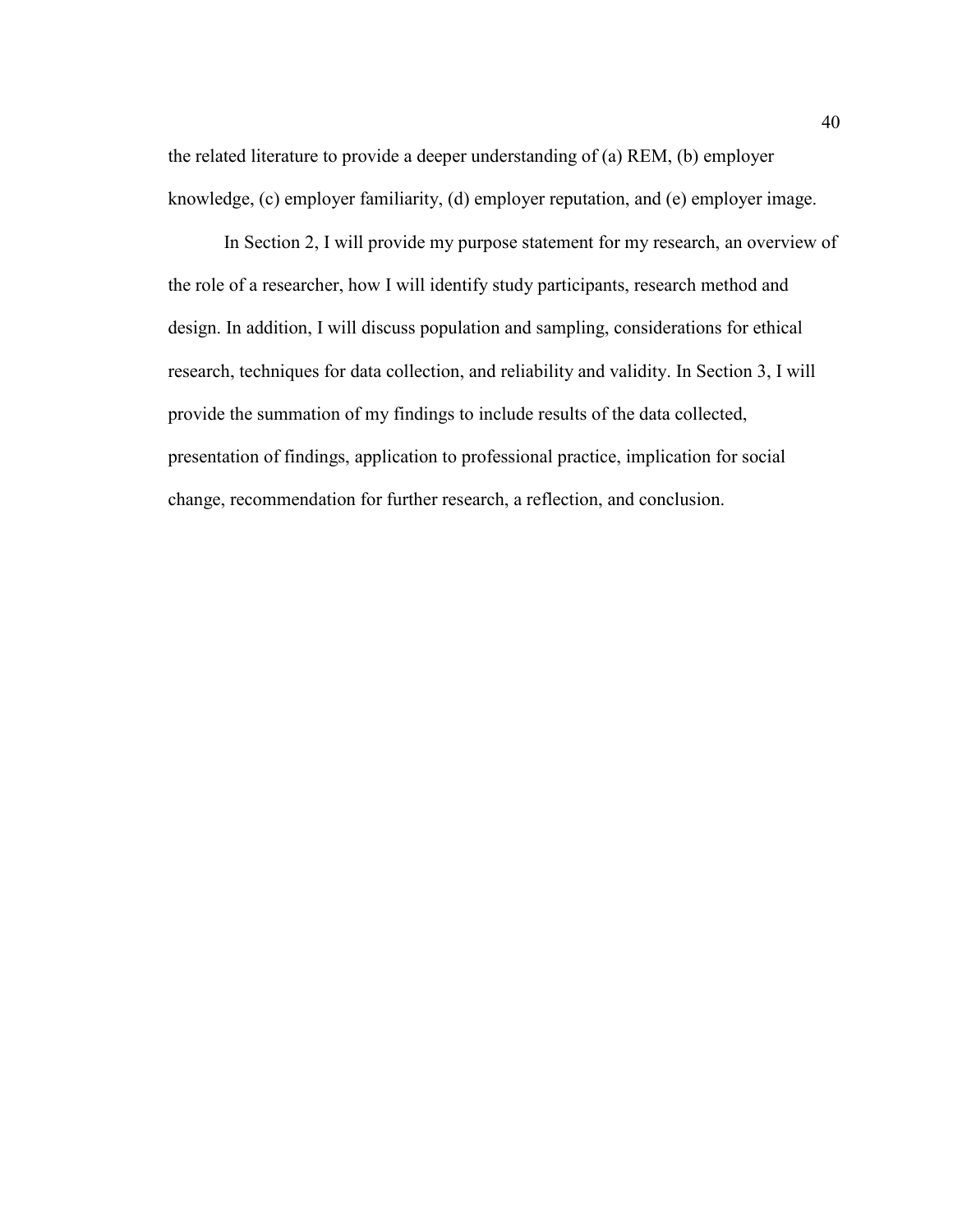#### Section 2: The Project

The objective of this study was to assist A&D talent acquisition and marketing leaders in identifying corporate image branding strategies for increased engineering talent attraction to improve competitive advantage. Section 2 includes the purpose statement, a discussion of my role as the researcher, identification of the study's participants, and an overview of the research method and design. I also discuss the population and sampling, ethical research considerations, data collection and analysis techniques, and reliability and validity.

### **Purpose Statement**

The purpose of this single qualitative case study was to explore corporate image branding strategies A&D talent acquisition and marketing leaders use to increase a competitive advantage in attracting engineering. The targeted population consisted of five marketing and five talent acquisition leaders with at least 5 years of successful engineering talent attraction experience using branding strategies to increase a competitive advantage in attracting engineering talent. The population came from one company in the A&D industry in the eastern region of the United States. The engineering workforce is essential to innovation and economic growth, and innovation is a critical factor for society's economic development (Calabrese, Campisi, Costa, & Di Pillo, 2013; Landivar, 2013). The corporate image branding strategies of A&D recruiting and marketing leaders may be critical to attracting talent that might increase product development and innovation as well as contribute to national security.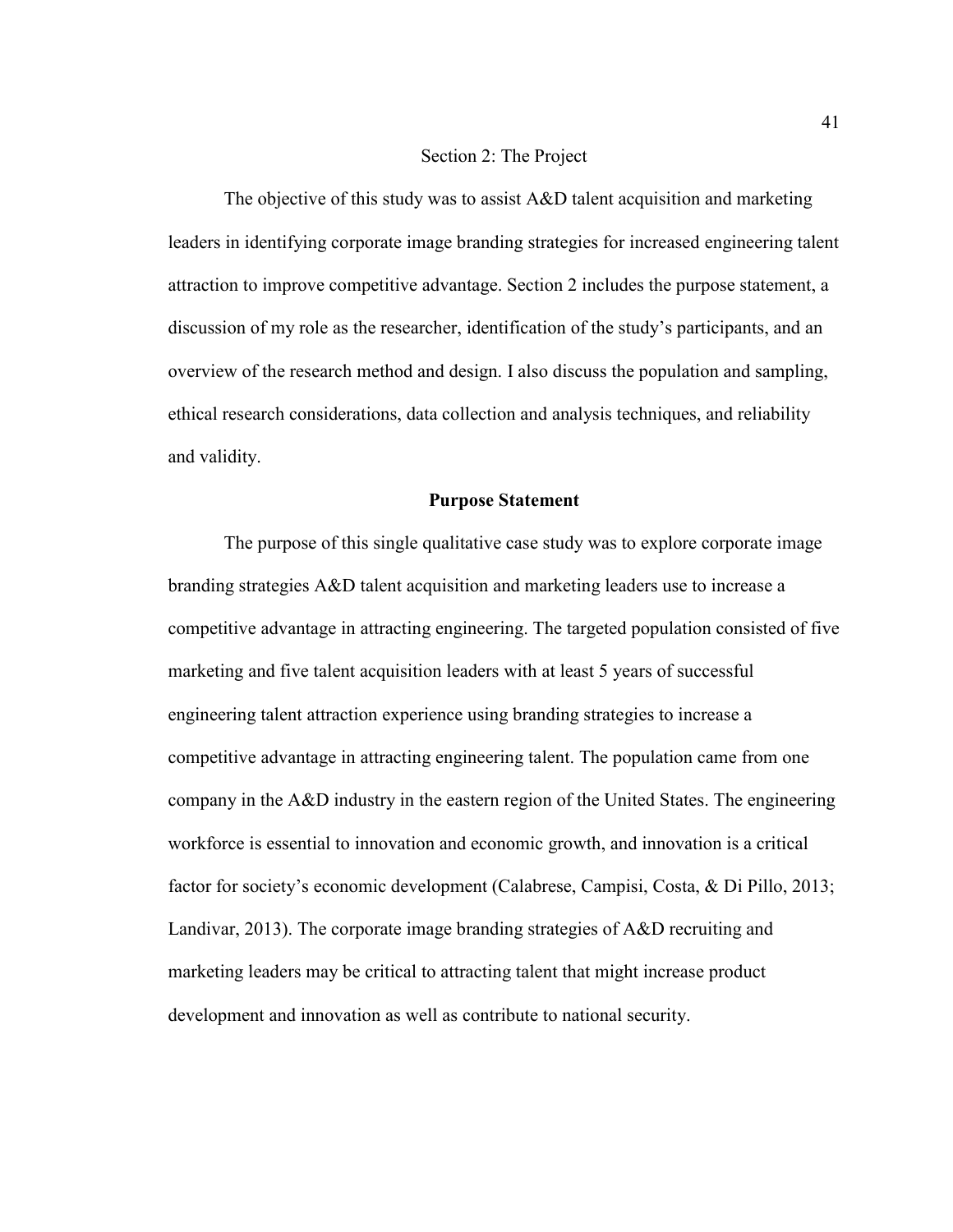#### **Role of the Researcher**

As the investigator of this study, I served as the primary instrument of data collection. Peredaryenko and Krauss (2013) concluded that investigators are the main instrument used for data collection in qualitative studies. As an engineering manager at an A&D company, I have expertise in hiring engineering talent. Expertise of the subject area adds to credibility with the participants (Berger, 2015). I had no personal or professional relationship with the participants of this study.

To protect human subjects, researchers use the ethical protocol and guidelines known as the Belmont Report (U.S. Department of Health & Human Services, 1979). I also completed the National Institutes of Health (NIH) Office of Extramural Research's training for Protecting Human Research Participants (Certification #1850145). While conducting research, there is a possibility of ethical challenges to occur; the NIH training prepares the researcher to handle such challenges (Resnik, Miller, Kwok, Engel, & Sandler, 2015). I used the ethical protocol as a guide to protect participants' while collecting data for my study.

Yin (2018) stated that the use of interview protocols ensures reliability, consistency, and viability of the data collected. Moreover, researchers use an interview protocol during the data collection process to increase the credibility and mitigate bias of the study by establishing consistency with each participant (Kallio, Pietilä, & Johnson, 2016). Researchers must remove any bias from their role during data collection (Birt, Scott, Cavers, Campbell, & Walker, 2016). With each participant, I used an interview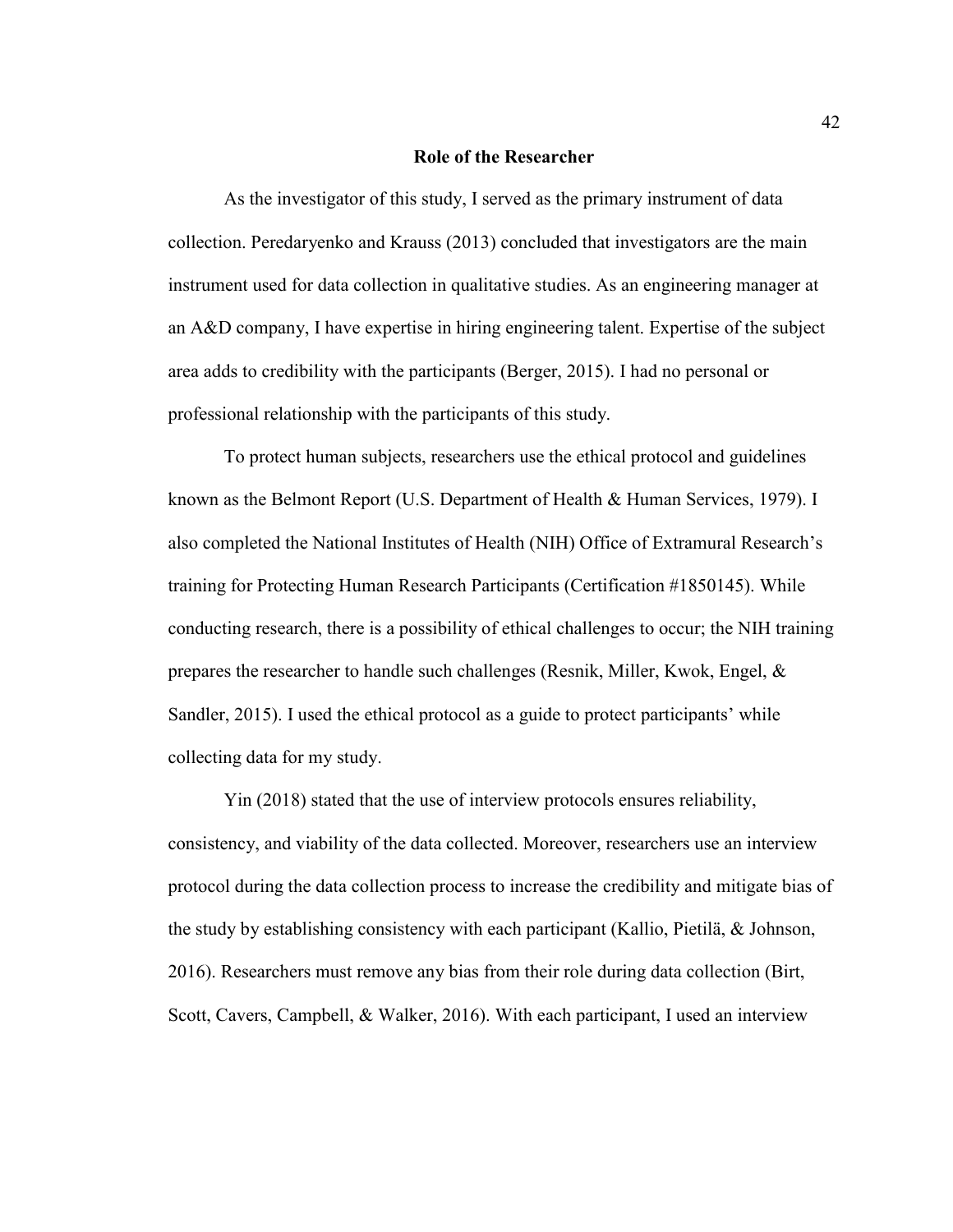protocol (Appendix A) as a guide for the direction and consistency of questioning to mitigate bias and avoid viewing data through a personal lens.

# **Participants**

The inclusion criteria for this study were professional talent acquisition and marketing managers with full-time employment status in the A&D industry for at least 5 years. Selection of participants in this study came from professional networks; I used the Aerospace Industries Association LinkedIn public database to solicit participants for this study. Horan et al. (2015) stated that establishing participants' eligibility criteria for a study verifies that the correct population has been selected to address the overarching research question. The participants contributing to this study consisted of at least five marketing and five talent acquisition leaders with a minimum of 5 years of successful organizational engineering talent attraction experience in the eastern region of the United States.

Workforce participants must obtain organizational approval to engage in interviews for a research study (Koskiniemi & Perttula, 2013). After Walden University's Institutional Review Board (IRB) approval, I e-mailed the organizational consent letter to the organization's authorized representative. After access was granted, I requested the authorized representative e-mail the invitational participant letter to marketing and talent acquisition leaders who met the study criteria. The authorized representative requested participants who met the study criteria to contact me directly via e-mail if they were interested in participating in the study.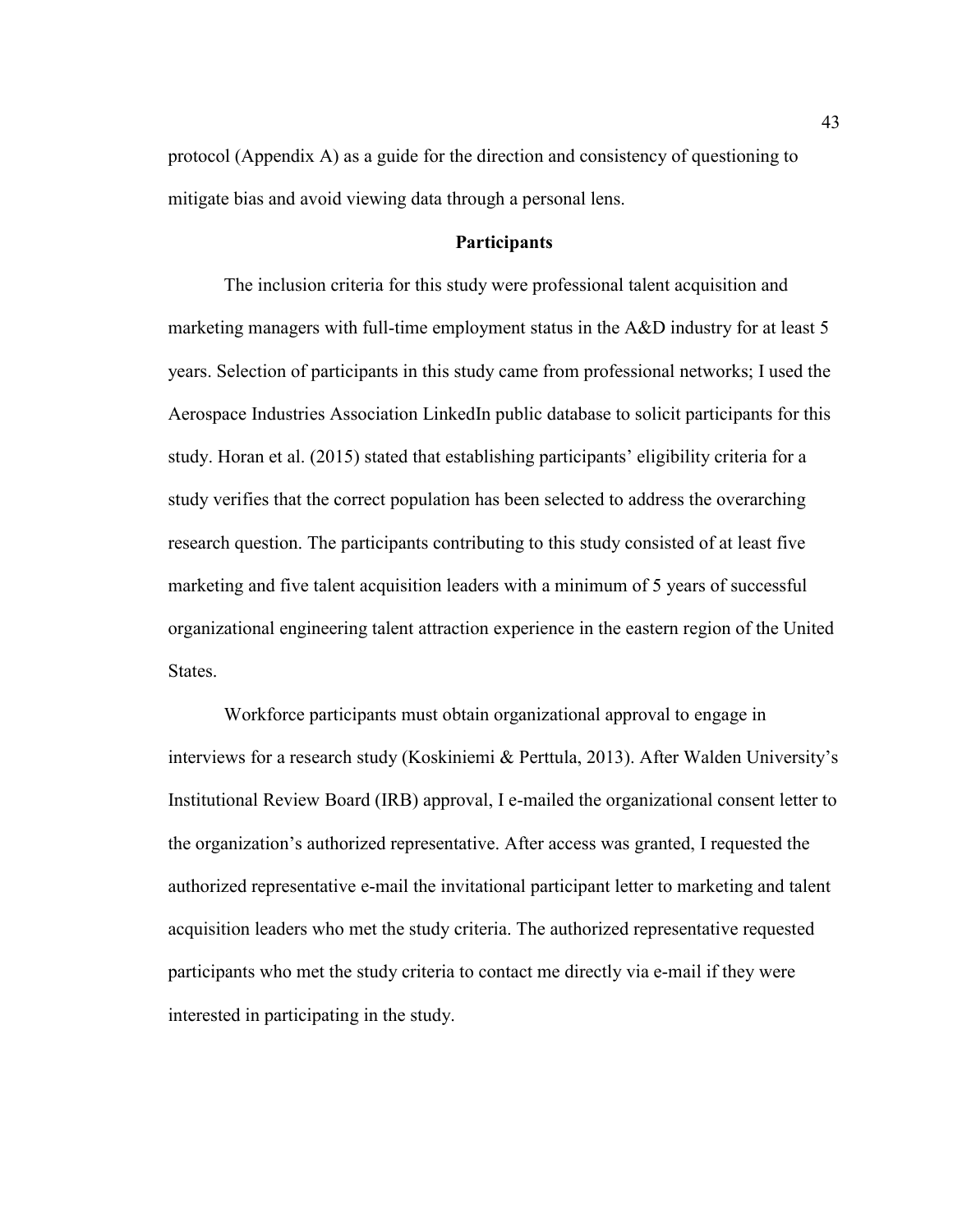Chilisa and Tsheko (2014) suggested building relationships is critical to collecting data from participants in a study. The researcher must invest time in establishing a working relationship with participants, which results in credibility, validity, and added legitimacy to the researcher's position (Katigbak, Foley, Robert, & Hutchinson, 2016). Furthermore, researchers should share their academic and professional history to establish trust and develop an affinity with research participants (MacKenzie, 2016; Opsal et al., 2016). To build rapport, I provided the participants with an introductory letter with my background as a researcher and my interest and connection to the research topic.

# **Research Method and Design**

### **Research Method**

I used a qualitative method for this study, which is an exploratory method of research (Yin, 2018). An investigator uses a qualitative method when exploring social context and the participants' experiences are captured through independent worldviews (Osezua & Agbalajobi, 2016). Yin (2018) explained qualitative researchers explore the what, how, and why. Moreover, for business, management, and organizational studies, researchers use qualitative research to obtain an in-depth view of an organizational phenomenon (van Rijnsoever, 2017). Researchers use qualitative methods to discover, understand, and produce credible evidence using nonstatistical analysis methods (Kozleski, 2017). Based on my research question, the qualitative method was the most appropriate because I explored what strategies A&D leaders use to promote corporate image branding, how these efforts lead to an increased competitive advantage, and why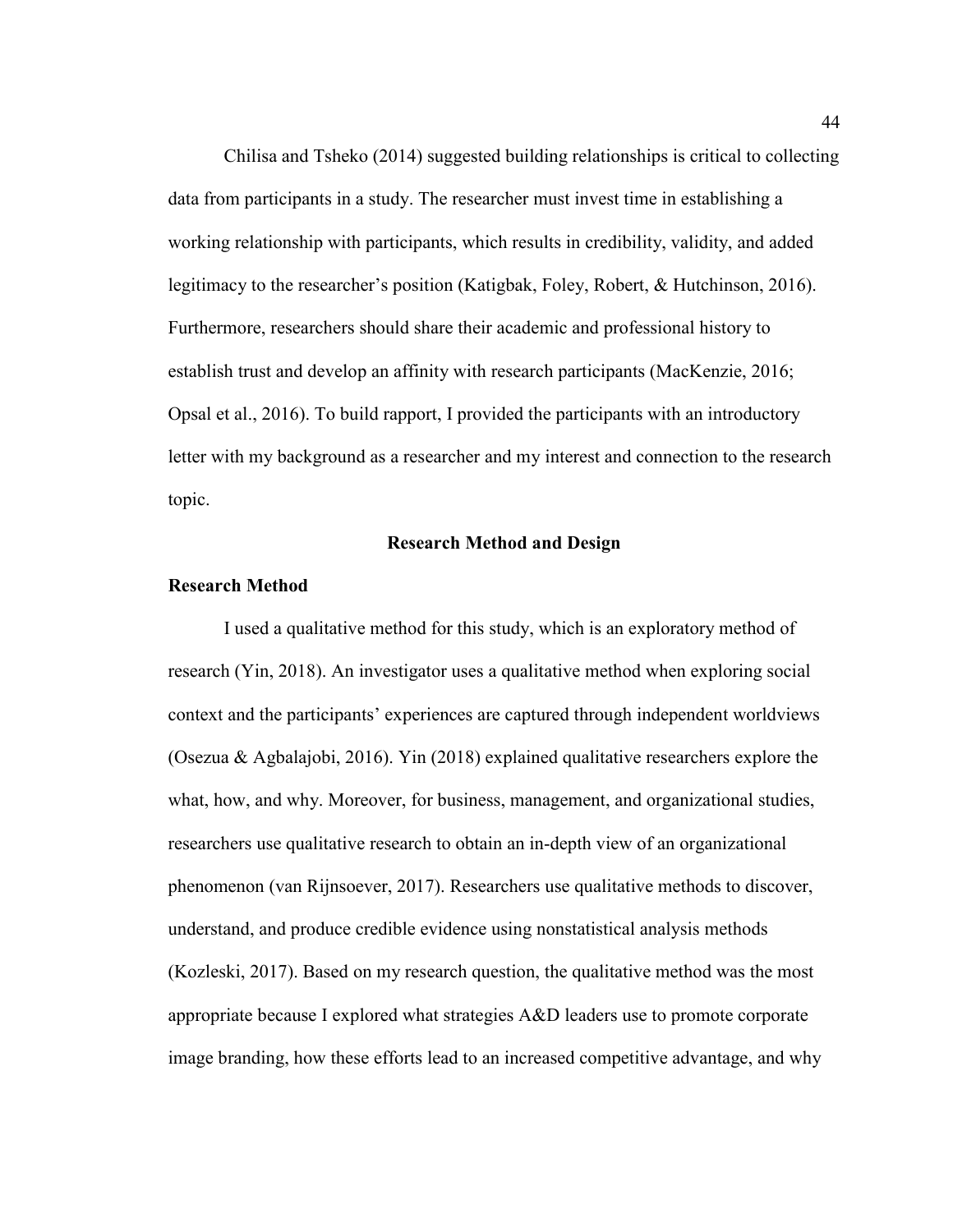corporate image branding is relevant for improved business practices at aerospace and defense companies.

Quantitative researchers use statistical measurements to validate data results (Venkatesh, Brown, & Bala, 2013). The statistical data in quantitative research are used to test a hypothesis (Birkinshaw et al., 2011). When conducting quantitative research, the researcher uses the analysis of the numerical outcome to explain study results (Lunde, Heggen, & Strand, 2013). Hence, a quantitative research method was not appropriate, because I was not going to use any numerical data to test a hypothesis.

Mixed-method researchers combine methodologies, mixing qualitative and quantitative approaches (Johnson & Onwuegbuzle, 2004). Venkatesh et al. (2013) described the mixed method as a combination of statistical interference results and detailed analysis of explanatory results. Maxwell (2016) postulated mixed-method studies integrate qualitative and quantitative methods and the researcher interprets the data by building on the strengths and weaknesses of each method. Furthermore, there is an expectation mixed-method researchers have expertise in both quantitative and qualitative research methods to produce a quality study (Griensven, Moore, & Hall, 2014). Being a novice researcher, I did not have the skills to appropriately interpret both qualitative and quantitative results; therefore, I exclusively used contextualized insight from qualitative inquiry during this study. Moreover, mixed method was not appropriate for this study.

## **Research Design**

The most common designs for qualitative researchers are phenomenology, ethnography, and case study (Bevan, 2014). Yin (2018) suggested using a case study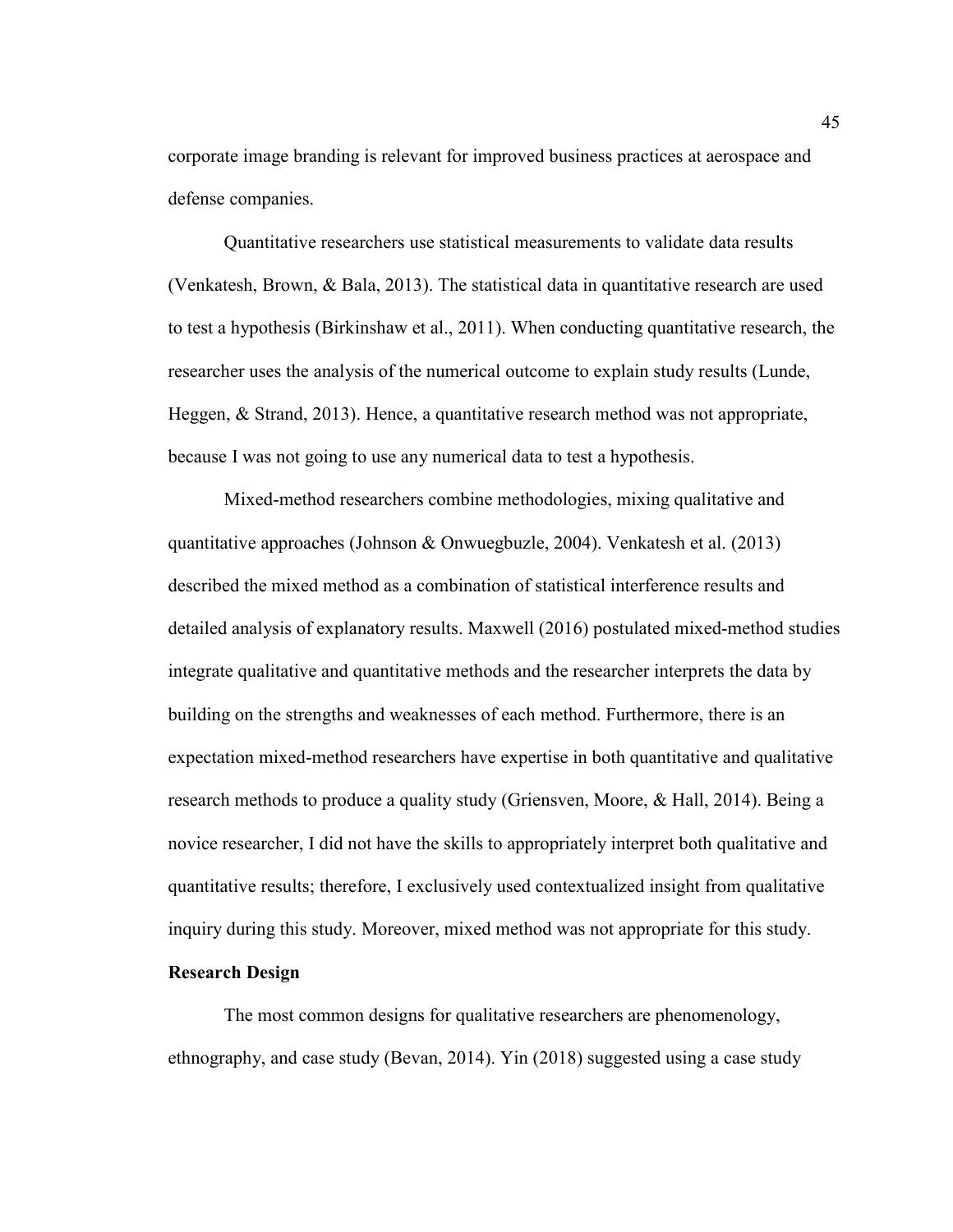design when answering a phenomenon and asking the what, how, and why questions relevant to the research topic. In a case study, the researcher explores a current phenomenon in-depth within the context of a real-world environment, using interviews and archival data (Yin, 2018). Vohra (2014) stated case study researchers couple a variety of data sources, including interviews, documents, and archives, to address the research question. I used a case study design for this research due to the use of multiple data sources to capture an in-depth understanding of the research topic.

In a phenomenological study, participants share their stories through in-depth interviews which provide a descriptive narrative to explore their lived experiences (Bevan, 2014). Lien, Pauleen, Kuo, and Wang (2014) reported phenomenological researchers investigate the interviewees' lived experiences to address the phenomenon. Robertson and Thomson (2014) concluded phenomenological researchers explore the complexity of the lived experience of a study's participants. A phenomenological design was not suitable for my study because I was exploring the participants' corporate image branding strategies as opposed to their lived experiences.

Ethnographic researchers immerse themselves in the culture of the participants and describes how those under study ordinarily behave in a particular environment (Wolcott, 2008). Immersion into a culture for prolonged periods of time allows ethnographic researchers an opportunity to identify the needs and desires of the society under study (Butlewki, 2014). Mannay and Morgan (2015) stated ethnographic research offers a sense of social exploration that involves a firsthand investigation of the research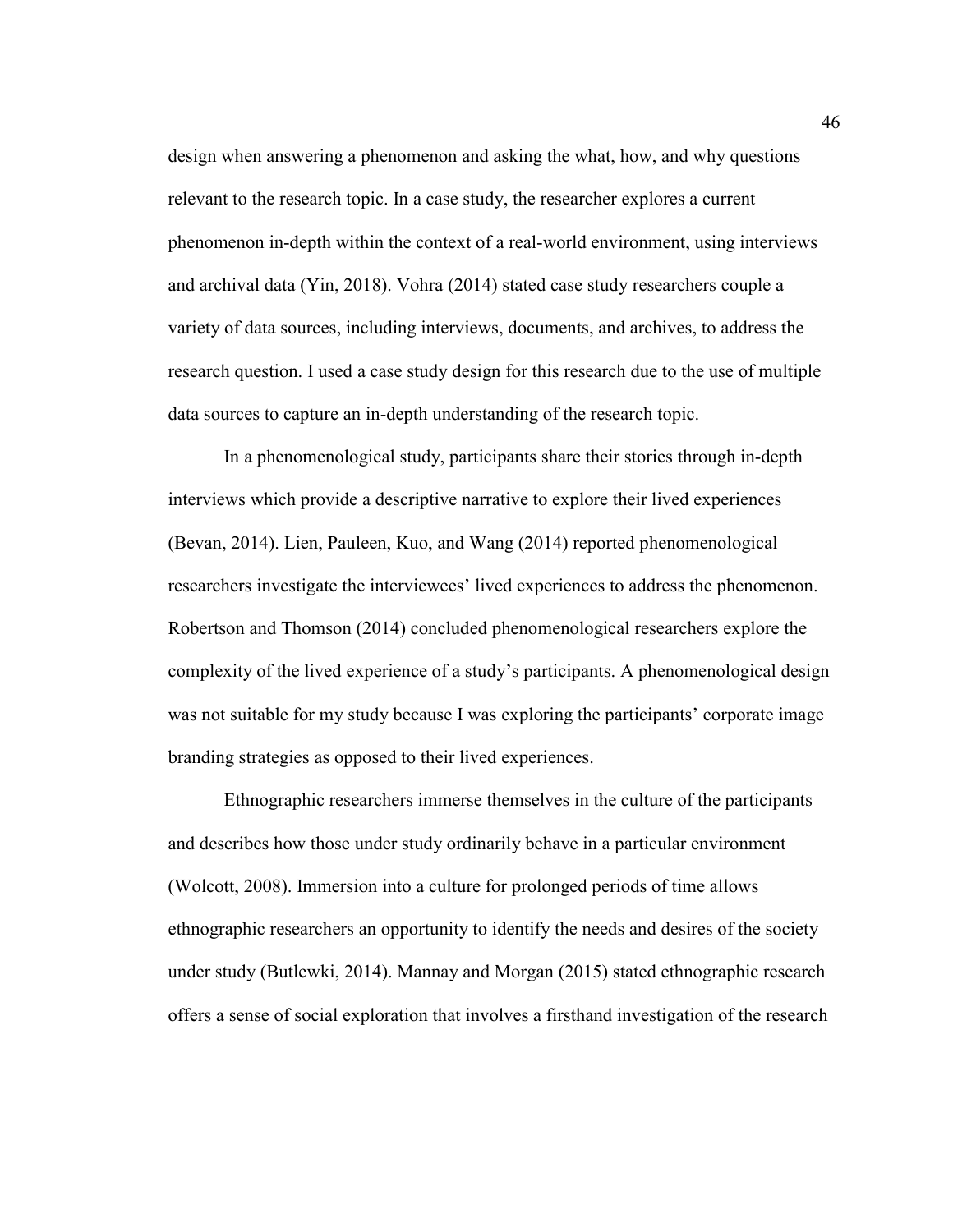settings. Because I did not immerse myself in a culture for data collection purposes, an ethnography design was not appropriate for my study.

To ensure data saturation during the data collection process, I interviewed 10 participants until repetitive responses were received and no new themes emerged. Achieving effective data saturation entails the participants' criteria must include a diverse representation across a field (Lamb, Backhouse, & Adderley, 2016). Furthermore, data saturation occurs when the same information is received and no new themes are discovered (Shuttleworth, 2014). In efforts to reach data saturation, a researcher should continue collecting data and interviewing until no new information materializes (Hennink, Kaiser, & Marconi, 2017). To ensure data saturation in this qualitative case study, I interviewed participants until no new data emerged.

# **Population and Sampling**

Purposeful sampling is used for identification and selection of the most knowledgeable and experienced groups of participants relevant to the phenomenon of interest (Daniel, 2012; Koch, Niesz, & McCarthy, 2014; Palinkas et al., 2015). Purposeful sampling is the selection of data and study participants based on the information richness and relevance of the research question (Gentles, Charles, Ploeg, & McKibbon, 2015; Yin, 2018). Olsen, Orr, Bell, and Stuart (2013) reported purposeful sampling is useful when identifying consistent behavioral patterns from a specific research population relevant to the study. I employed purposeful sampling to recruit talent acquisition and marketing leaders in the aerospace industry to gain a deeper insight into my research topic.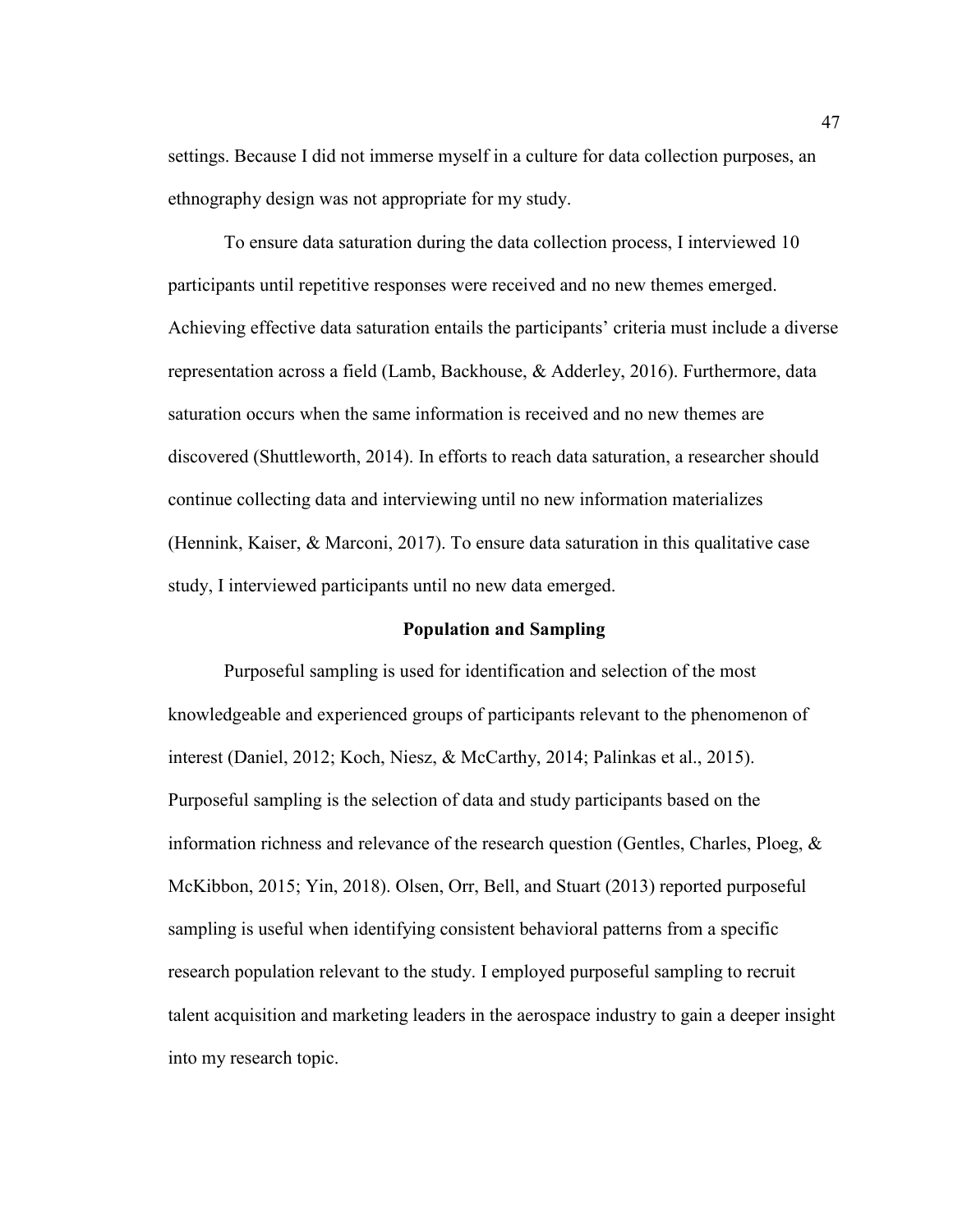I had a sample size of at least 10 participants. Hanson, Balmer, and Giardino (2011) stated a sample size of at least 10 participants is adequate to meet data saturation in qualitative research. A researcher can gain insightful data from a sample size of 10 participants (Boddy, 2016). Furthermore, Hart and Warren (2015) noted a sample of 10 participants can provide valuable perceptiveness to a research topic. I interviewed five talent acquisition leaders and five marketing leaders in the A&D industry in the United **States**.

There is a correlation between data saturation and sample size; data are collected from a sample of participants until data saturation occurs (Clearly, Horsfall, & Hayter, 2014). Van Rijnsoever (2017) noted the minimum number of a sample size to reach saturation is difficult to estimate; rather, the goal is to reach a point in the research where no new themes evolve. Therefore, to achieve data saturation I interviewed participants until no new information emerged.

The participants' criteria were professional talent acquisition and marketing managers with full-time employment status in the A&D industry for at least 5 years. There is a holistic connection between talent acquisition and marketing (Gretczko, 2016). A positive experience with talent acquisition during the hiring process can set the tone for a candidate's relationship with a company (Gretczko, 2016). A company that is consistent with their employer brand will not only be a top employer of choice but will also harness the attention of top talent (Sahay, 2015). Interviewing talent acquisition leaders and employees who impact recruiting may contribute to understanding strategies needed by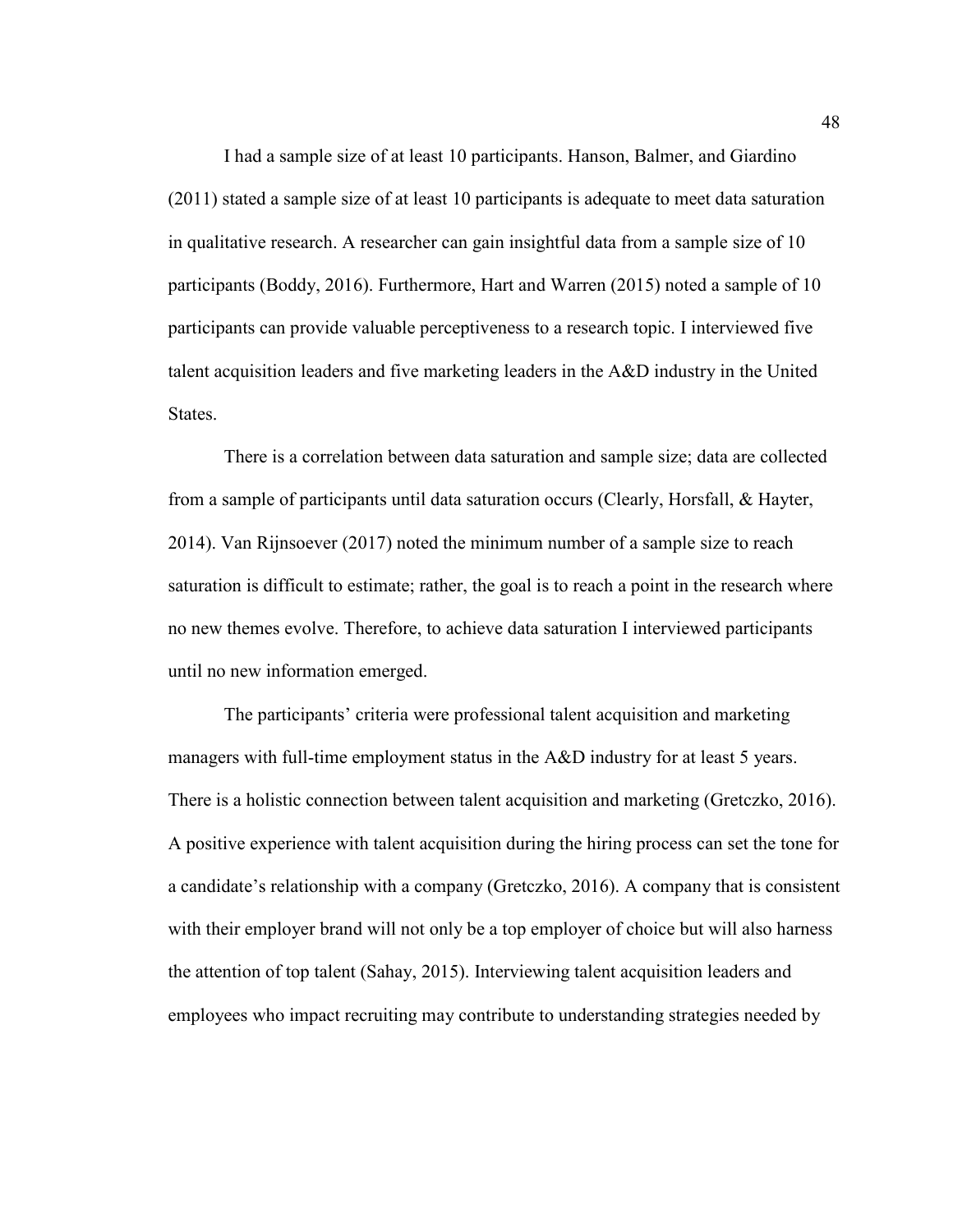the A&D industry to promote corporate image branding for increased competitive advantage.

I conducted interviews in a private area that the participants chose. Interview locations are important to validate data collection (Marshall & Rossman, 2016), and an interview site should be one that protects the privacy of the participant (Johnson  $\&$ Esterling, 2015). Ecker (2017) posited that the interview location is influential to data collection and participants being in an environment they feel comfortable to enhance the interview experience. Moreover, the privacy of the interview location assists with the level of honesty the participant is willing to provide during the interview (Herring, 2013). Elwood and Martin (2000) noted that face-to-face interviews where a participant feels relaxed provide an in-depth viewpoint from the interviewee's perspective. McElhinney, Cheater, and Kidd (2014) suggested that conducting interviews at an offsite location would make participants more comfortable, which encourages a deeper conversation on the research topic. Moreover, McDermid, Peters, Jackson, and Daly (2014) observed that an offsite location enhances the collection of study data from the participant, allowing interviewees to be relaxed. Face-to-face interviews offer the researcher an opportunity to collect additional data, such as body language, inflections, and tones displayed by the participant (Bowden & Galindo-Gonzalez, 2015). I conducted face-to-face interviews at an offsite location chosen by the participants, allowing them to feel more comfortable and relaxed so that I could obtain in-depth responses to interview questions.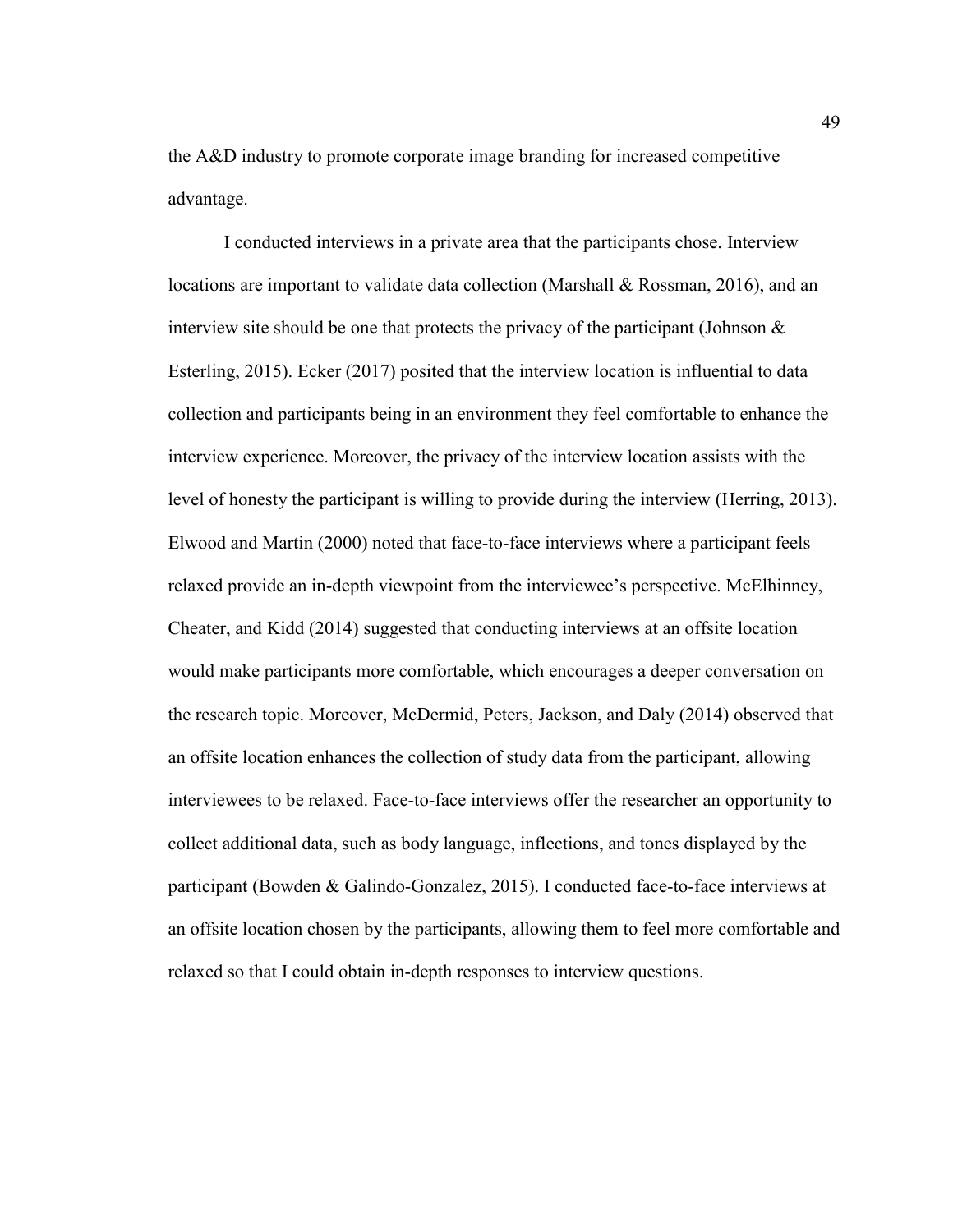### **Ethical Research**

Before research was conducted for my study, I emailed the study participants an informed consent (IC) form. The IC form confirms the participant's decision to be a part of the study. Schrems (2014) postulated a researcher must solidify permission from a participant to engage in a research project via informed consent. All research participants have the autonomous right to authorize participation in a specific procedure or intervention (Thomas & Pettitt, 2017). Bromwich and Rid (2015) stated that an investigator's responsibility is to provide each participant with an opportunity to make an informed enrollment in study decision, regardless of the risk level. To participate in the study, each participant sent in concurrence via email stating the phrase "I Consent."

Hadidi, Lindquist, Treat-Jacobson, and Swanson (2013) maintained that an ethically sound study contains the right for a participant to withdrawal. I followed the ethical guidelines of the Walden University's IRB to assure all participants were free from hurt, harm, danger, and exploitation during the research process. As a responsible researcher, I will continue to protect the rights of the participants and follow an ethical protocol. I did not offer incentives to participants for study involvement. Incentives can negatively alter the accuracy of the results (Nosek, Spies, & Motyl, 2012). The participants were given the option to withdrawal from the study up until the conclusion of the member checking process. Further, the participants were informed to contact me via email to withdraw from the study before the member checking process was completed.

Confidentiality is the cornerstone of research with human participants and researchers are the gatekeepers of their participant's rights (Ummel & Achille, 2016). In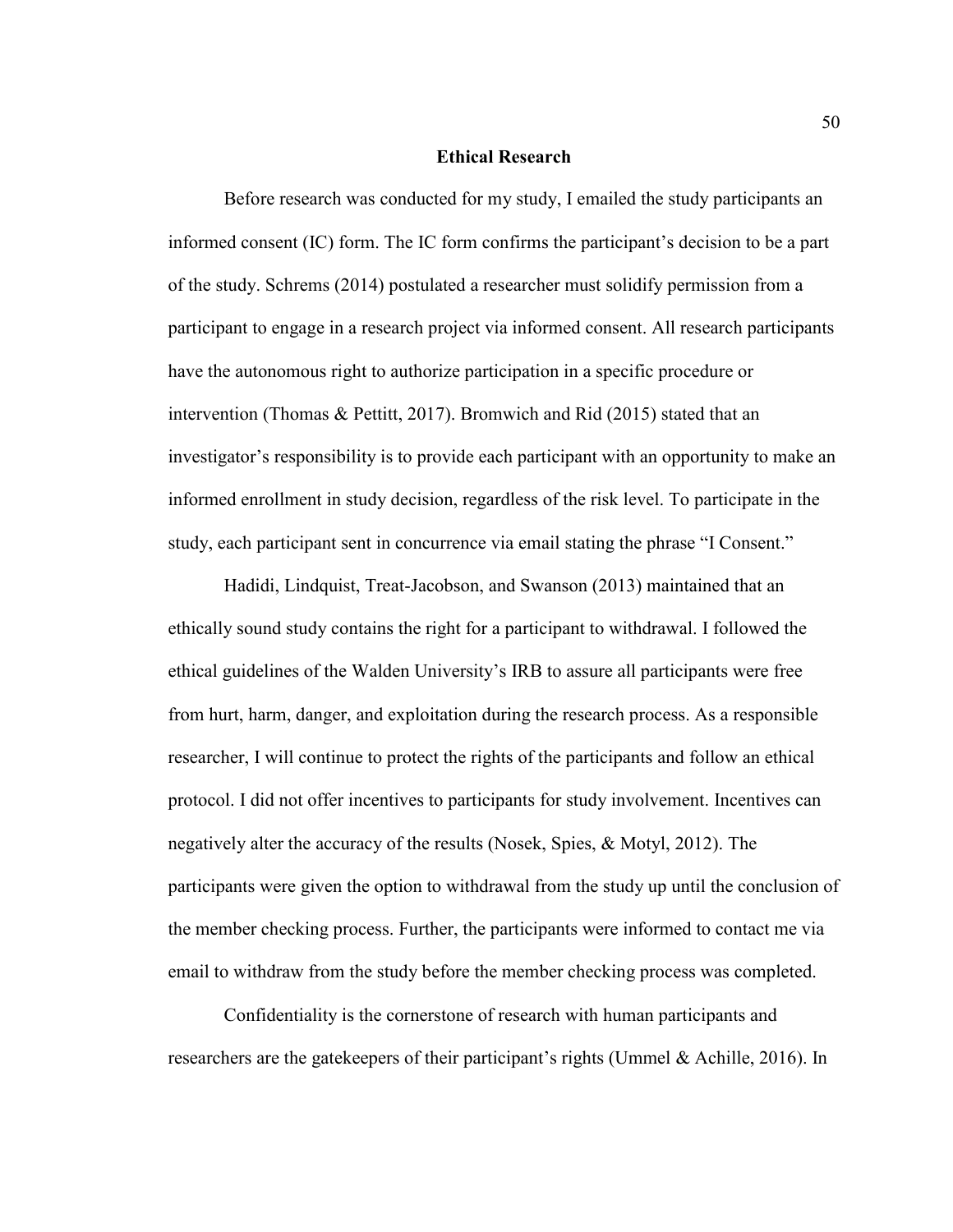this study, the participant's confidentiality is protected by the use of unique identifiers to differentiate the participant's identity. In conjunction with letters and sequential numbers, I identified marketing leader participants as M1, M2, M3, M4, M5 and Talent acquisition leader participants as H1, H2, H3, H4, and H5. Identity coding can be used to protect the confidentiality of the participants yet identify the participant to the researcher (Morse & Coulehan, 2015). Moreover, for confidentiality purposes, the location and name of the organization has not been mentioned.

Ethical research drives the quality and validity of a research study (Sandelowski, 2014). Per ethical research, I have not falsified data or allowed exposure of confidential information of the organization or participants. All documentation and audio evidence captured while conducting research is protected and stored securely on a hard drive in a fire-proof safe for 5 years. If desired, I will provide each participant with a copy of the findings of my study. The Walden IRB approval number is 02-28-19-0456237.

# **Data Collection Instruments**

I was the primary data collection instrument in this study. In qualitative research, the study begins with the researcher (Stewart, 2016). Peredaryenko and Krauss (2013) posited that when collecting data, the researcher is the primary instrument. As the researcher is the initial recipient to interpret the data collected, the researcher is the primary data collection instrument (Marshall & Rossman, 2014)

Qualitative researchers commonly use interviews; interviewing is un-bias and more of an original format than other data collection methods (Brinkmann, 2016). For qualitative researchers, interviews are a powerful data collection tool to capture the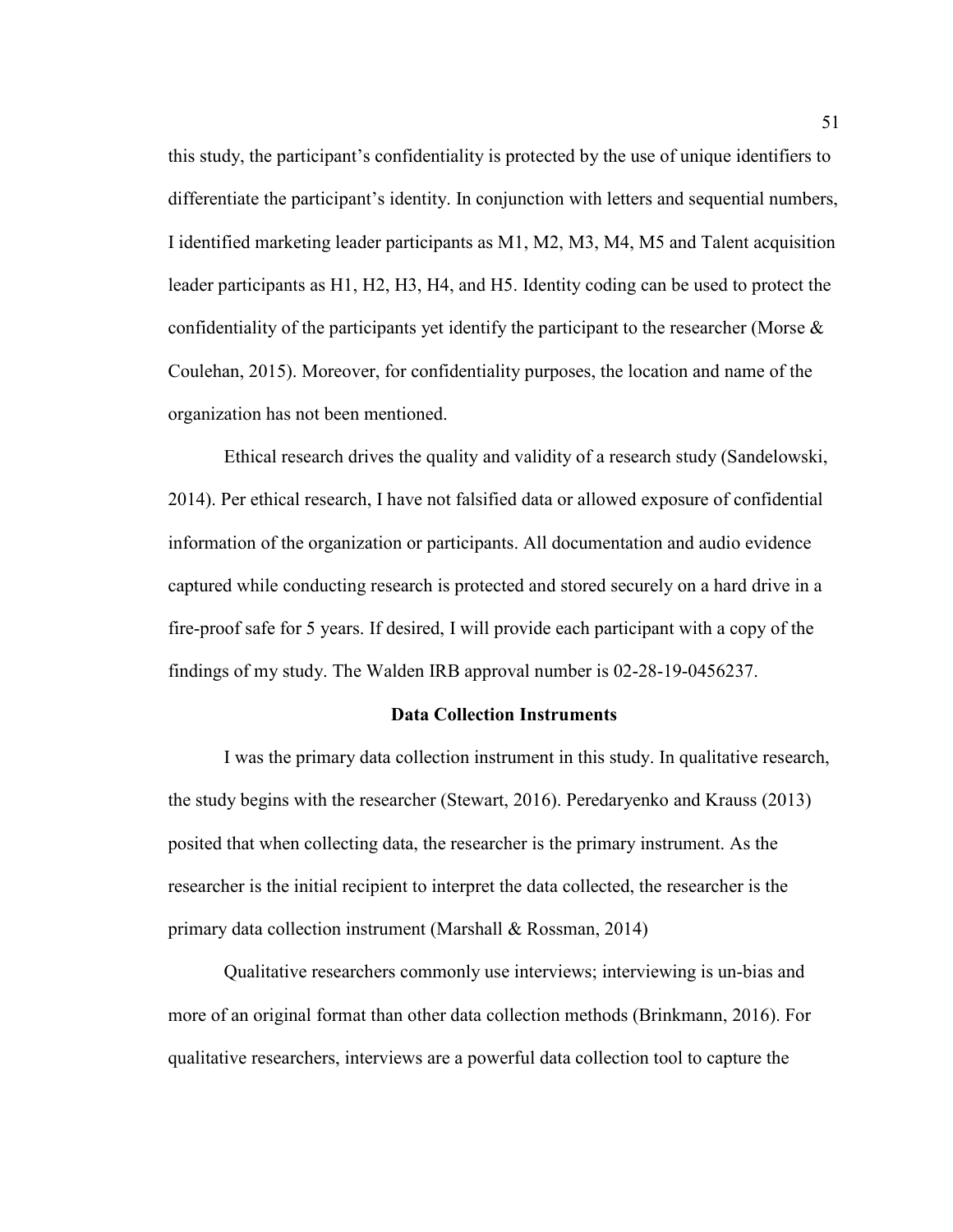voices and experience of the participants (Rabionet, 2011). Semistructured interviews reduce the use of opinion posing and suggestive prompts during the interview (Benia, Hauck-Filho, Dillenburg, & Stein, 2015). Using a semistructured interview format allows participants to express individualistic points of view during the interview (Robinson, Ford & Goodman, 2018). In addition, semistructured interviews consist of a series of open-ended standardized questions relevant to the key topics (Elo et al., 2014; Shalhoub, Marshall, Ippolito, 2017). O'Grady (2016) postulated that open-ended questions create room for researchers to further investigate should an interviewee's response provide an inquiry worthy response. Furthermore, open-ended questions produce a more productive dialogue (Rodriguez & Bonner, 2018). After providing the informed consent to the participants, I conducted semistructured face-to-face interviews with each participant in their preferred off-site location.

I used an interview protocol (see Appendix A) during the data collection process. Researchers use an interview protocol to prove rigor, credibility, and comprehensiveness during the study (Koch et al., 2014). Interview protocols are used to validate that researchers are using consistent, dependable methods to collect data (Castillo-Montoya, 2016). Moreover, Kallio, Pietilä, and Johnson (2016) reported that during data collection, researchers use an interview protocol to enhance the creditability of a study. The use of an interview protocol (see Appendix A) helped maintain consistency and validity during the data collection process. A variety of data sources, including interviews and documentation are used to address a research question (Vohra, 2014). Case study researchers use archival documentation such as reports, and administrative documents to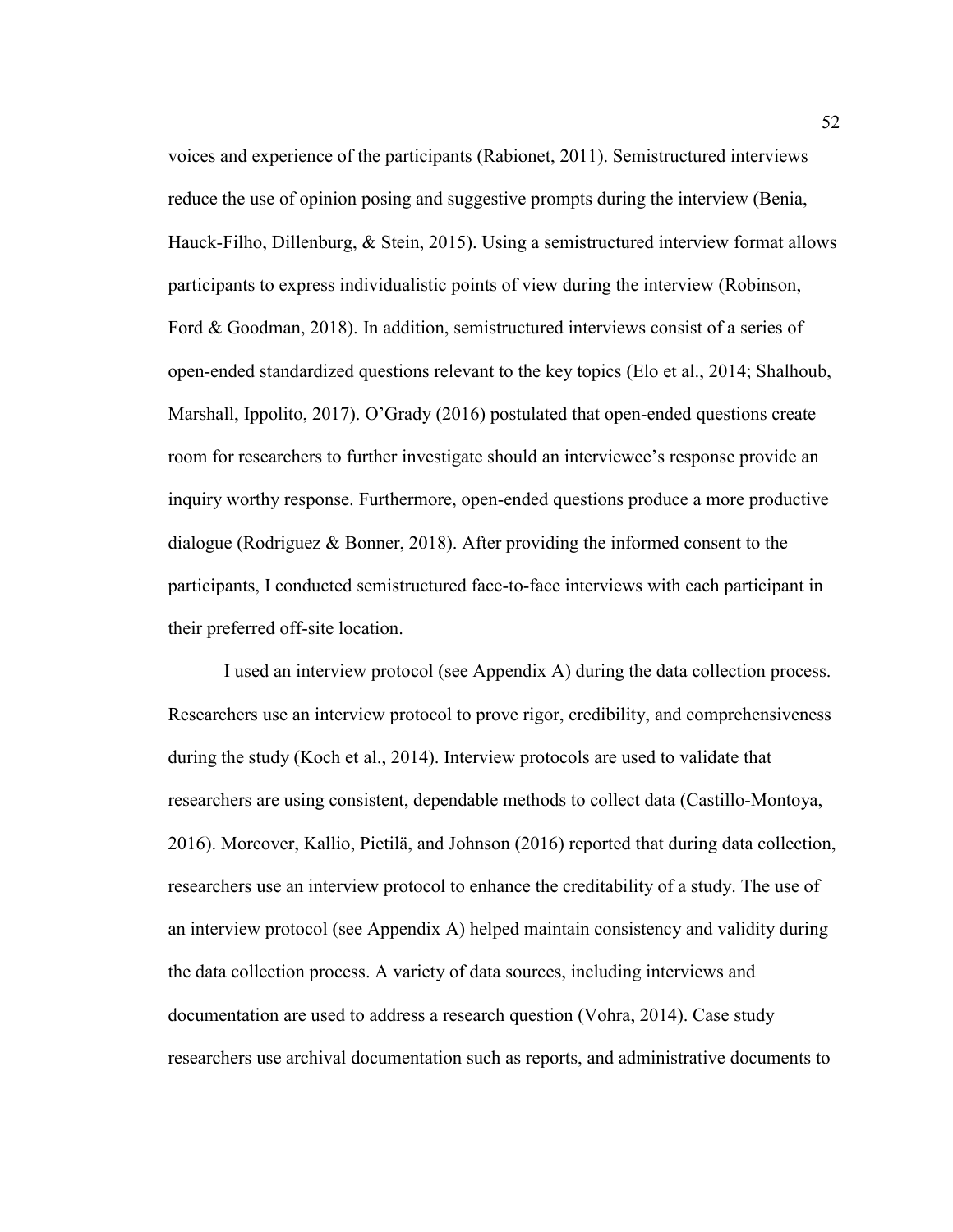triangulate evidence from other sources (Yin, 2018). I used an archival document related to the research question during the data collection process to have a richer understanding of the organization under study. Yin (2018) stated archival documentation is used by a case study researcher to explore a current phenomenon extensively within the context of a real-world environment.

To enhance the reliability and validity of the data collection process, I conducted member checking to ensure an accurate reflection of the data collected. Andraski, Chandler, Powell, Humes, and Wakefield (2014) stated member checking enhances the validity of the findings. Member checking is also beneficial to validate data was captured correctly and themes identified by the researcher resonate with the participants (Andraski et al., 2014). Member checking is essential to reduce a case study researcher's bias and increase the study's richness in validity and reliability (Jonsen & Jehn, 2009). Andraski et al. defined member checking as a researcher's interpretation of a participant's responses, which is given back to the participant to validate the accuracy of the researcher's interpretations of the participant's responses. To confirm accuracy, I conducted member checking by providing participants with a summarized interpretation of their interview.

## **Data Collection Technique**

After Walden University's IRB approval, I began data collection for my study. I emailed the organizational informed consent letter to the organization's authorized representative. I gained approval and access to the organization through the authorized representative. After the authorized representative identified participants who met the criteria, the authorized representative requested the willing participants contact me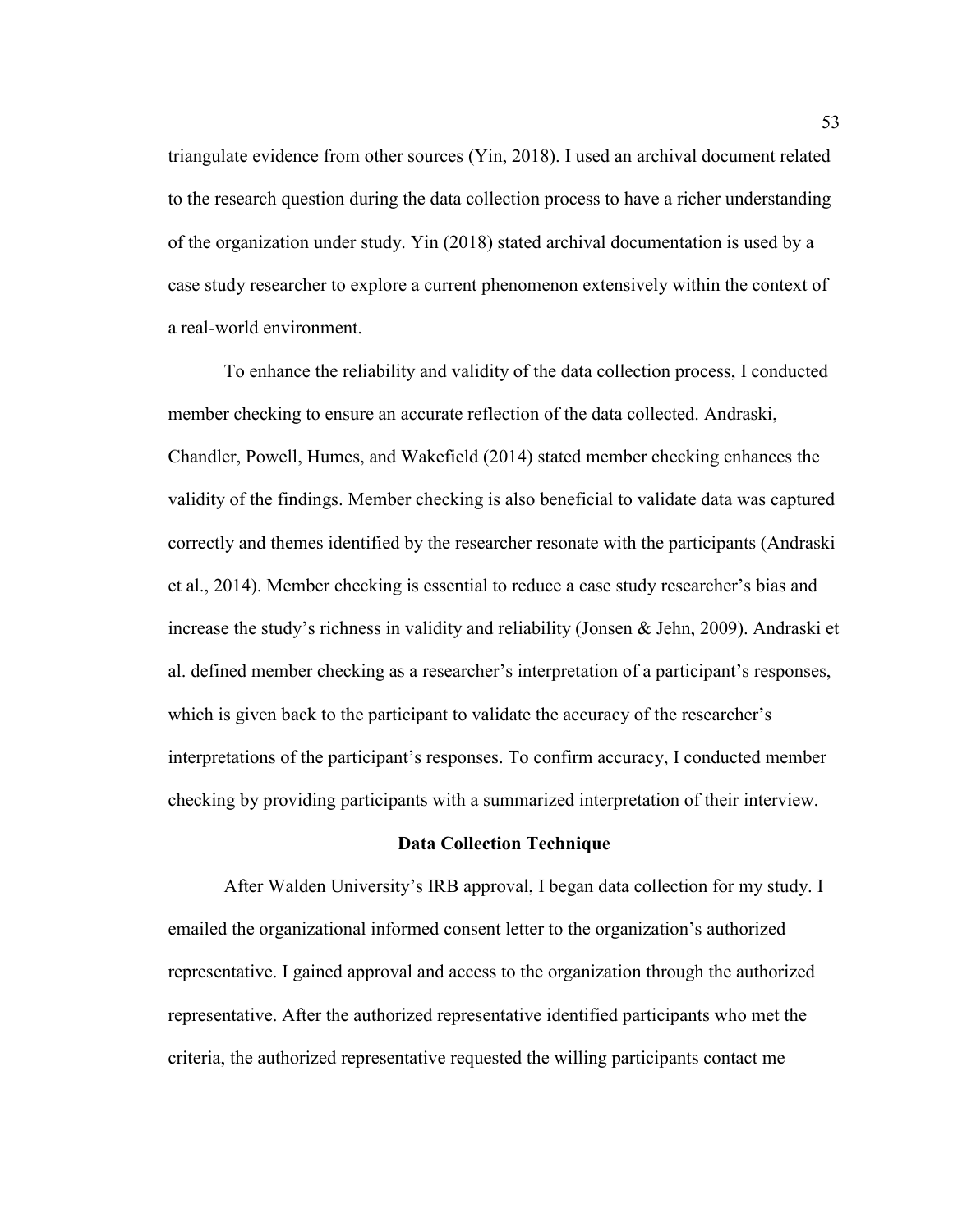directly. In addition, I emailed an informed consent form for the participant's review. Upon receipt of consent from the participant via email, I scheduled a convenient time for the participant to be interviewed.

Using interviews as a data collection method allows the researcher to retrieve indepth information from the participants in their own words (Dehghan-Nayeri, Khakbazan, & Ghafooro, 2017). Interviews are used by researchers to collect nonverbal communication data (Onwuegbuzle, Leech, & Collins, 2010). Brinkmann (2016) stated interviews are the least bias and the participant's experience is documented as a more natural phenomenon.

I asked open-ended questions during my semistructured interviews with the study participants. Open-ended questions are used to elaborate on a particular phenomenon during data collection (Tran, Porcher, Falissard, & Ravaud, 2016). The benefit of using open-ended questions is, the participant renders a more genuine and thoughtful response (Züll, 2016). Attali, Laitusis, and Stone (2016) stated an open-ended questioning format encourages more mindful engagement by the interviewee. With the use of open-ended questions, the participants in this study may provide more in-depth responses to the research topic.

Audio recordings can be used for the researcher to ensure accuracy and capture commonalities amongst participants (Spear, Shedlin, Gilberti, Fiellin, McNeely, 2016). Qualitative researchers can use audio recordings as a tool to analyze data (Moloczij et al., 2017). Audio recordings are useful for determining participants' contribution to the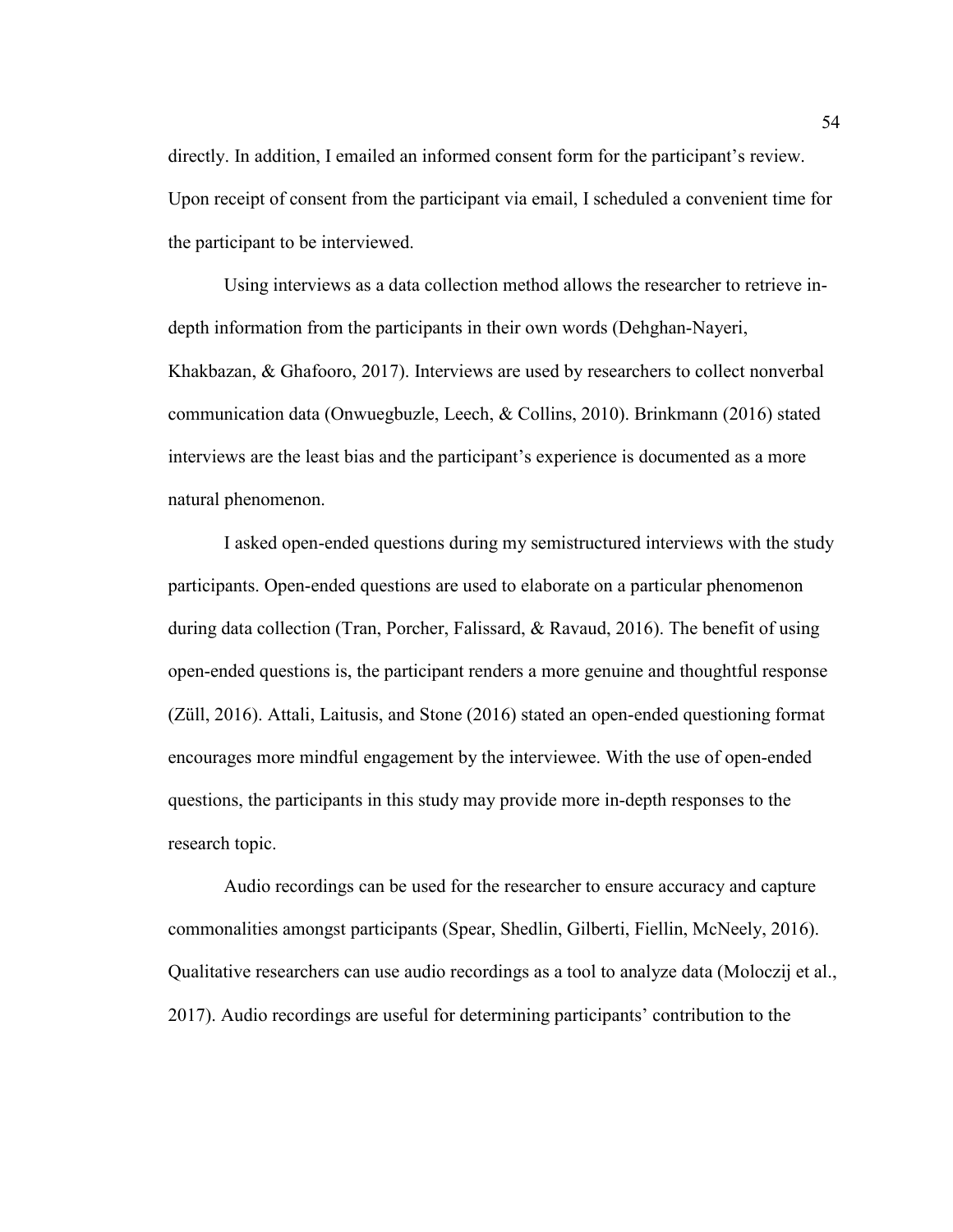research topic and are used as a data repository (Stone-MacDonald & Stone, 2013). I received permission to record the interview from the participant.

Beyond interviewing, the case study researcher collects additional data from various sources, such as documentation and reports (Koch et al., 2014). The benefit of documentation as an instrument in the data collection process is that documents provide an extensive historical and organizational view of the researched question (Brown, Mawson, & Mason, 2017; Kaczynski et al., 2014). To validate findings qualitative researchers use documentary resources to triangulate data collected during research (Pedersen, Hack, McClement, & Taylor-Brown, 2014). Some argue the disadvantage to documentation is they are not used by the organization and therefore not considered useful. I gained access to an organizational document during an interview to review as an additional technique for data collection and to enhance my research findings.

Some argue the disadvantage of semistructured interviews is the subjection to bias of the interviewer's preferred qualities (Azarpazhooh, Ryding Leake, Azarpazhooh, Ryding, & Leake, 2008). I mitigated this bias by implementing member checking in the data collection process. Harvey (2015) characterized member checking as a process used to validate the accuracy of the research by providing a summation of the participant's perspective of the study's phenomenon to the interviewee. Member checking is described as the technique used for the participant's validation for accuracy and confirming the result's credibility (Birt et al., 2016). Member checking includes the review of the researcher's final interpretation of data and a crosscheck done by the respondent (Harvey, 2015). Furthermore, Caretta (2016) conveyed the advantages of member checking is the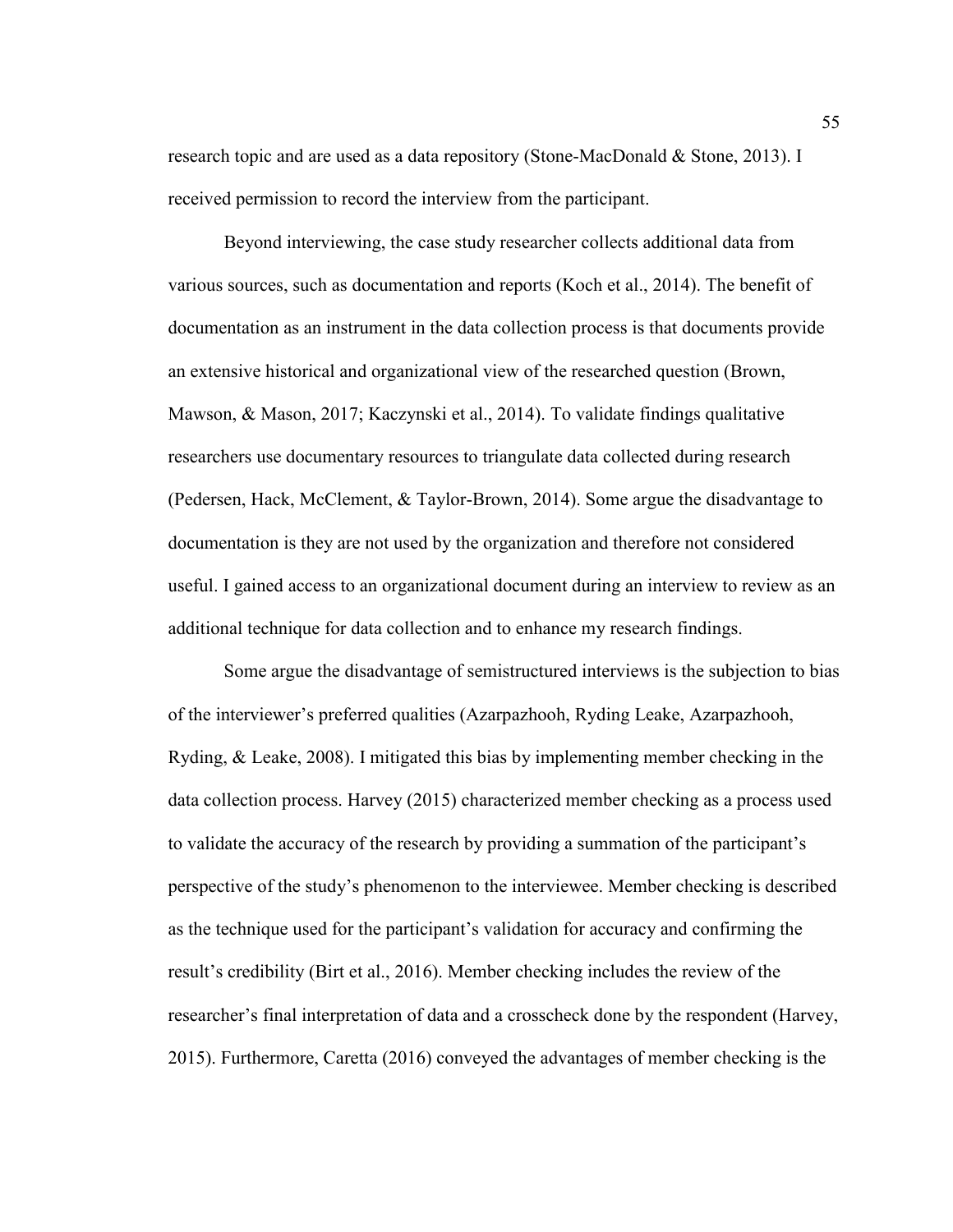opportunity to countercheck the initial data, ensure validity, and often times capture more data from the participant. I used member checking to validate the reliability of my study by providing the participants with my interpretations of their responses, the participant then validated the accuracy of my interpretations.

# **Data Organization Technique**

For organization of the data collected, I identified participants by assigning the letter "H" to represent all the human resource leaders and the letter "M" to represent all the marketing leaders. I assigned an alphanumeric title based on the interviewing sequence for each participant (i.e., H1, H2) for human resource leaders, and marketing leaders (i.e., M1, M2). Sandelowski (2014) suggested that the process of coding alphanumerically ensures participant confidentiality in a study. A unique anonymous identifier is used to maintain the confidentiality of the participants (Kovshoff, 2016). Boote, Newsome, Reddington, Cole, and Dimairo (2017) characterized unique identifiers as a method to maintain the anonymity of the participants in a study. Furthermore, the coding mechanism of participants and all data will be safely secured for five years in a locked fire proof safe.

To organize and record my thoughts and notes, I used a reflective journal. A reflective journal is used to document the participants' experiences and deduce a better comprehension of the study topic (Akkoyunlu, Telli, Çetin, & Dağhan, 2016). Using reflective journals increases critical awareness and new perspectives (Woronchak & Comeau, 2016). Al-Rawahi and Al-Balushi (2015) argued reflective journals are used to improve the investigator's knowledge of the study topic. A reflective journal and review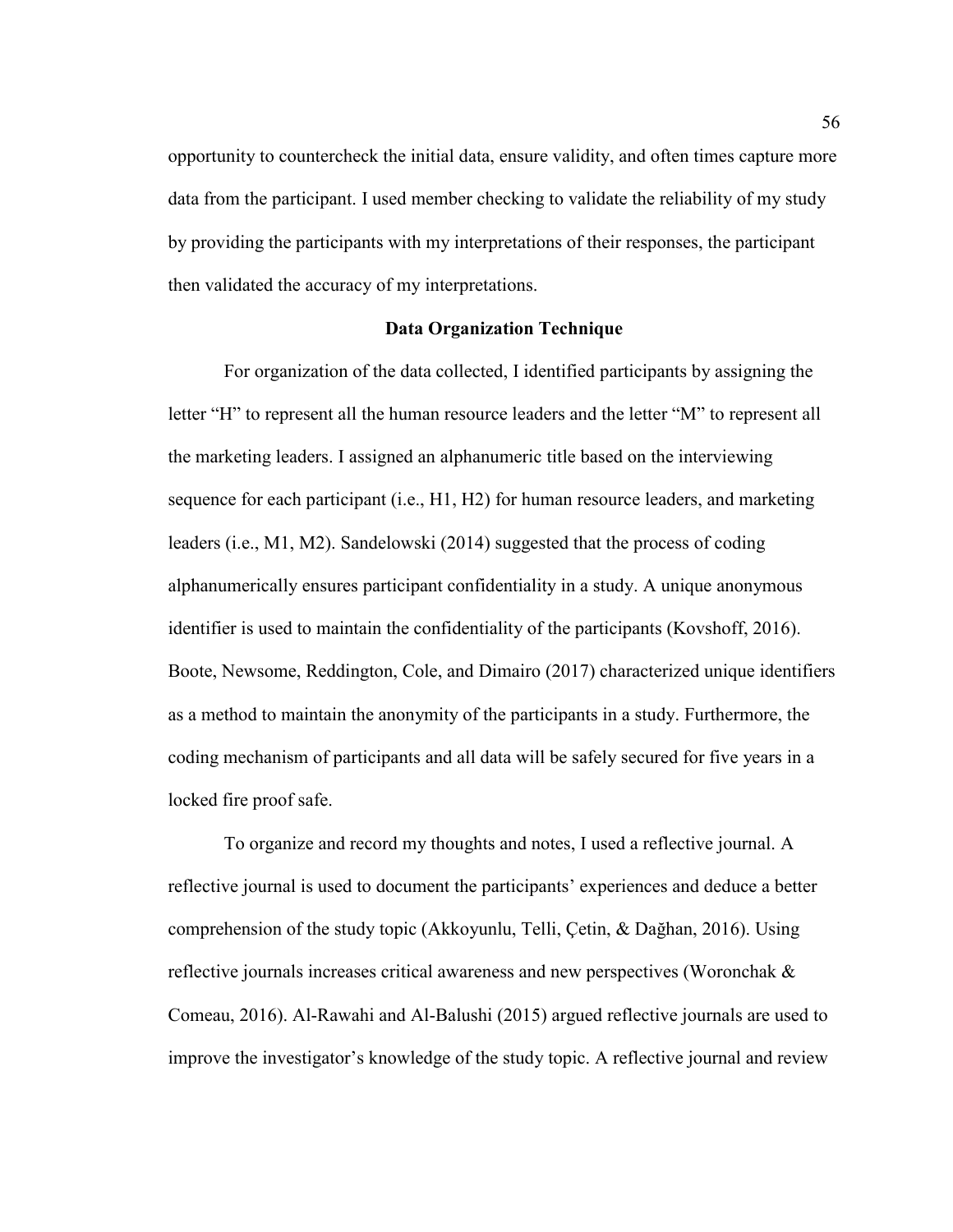post-interview notes were used to better understand my study topic based on participant's feedback during the interview.

All data will be password protected and removed in a data wiping process. Linnemørken et al. (2018) recommended using a fire-proof safe to assist with confidentiality and the protection of research participant's identity. I will safeguard the raw data captured during research and preserve the identity of the participants in a fireproof safe with access limited to myself, the researcher, for 5 years.

# **Data Analysis**

Data analysis for a qualitative researcher includes an in-depth understanding of the personal experience of the interviewee (Quartiroli, Knight, Etzel, & Monaghan, 2017). Watkins (2017) emphasized that qualitative data analysis is a rigorous process due to the review of all the data collected from the various data collection methods. Using multiple data sources enhances validity and increases the depth of the study (Hyett, Kenny, Dickson-Swift, 2014). Qualitative data analysis involves analyzing responses and documentation from the participant that emphasizes the view of the social reality and the context of a phenomenon (Mayer, 2015).

I applied methodological triangulation to analyze multiple data points and provide a more comprehensive understanding of this study. Joslin (2016) stated a benefit of using methodological triangulation as a practice during research is to understand a complex phenomenon. Methodological triangulation involves the use of multiple sources in a study of the same phenomenon to improve the research design (Park, Chun, & Lee, 2016). The purpose of using methodological triangulation is to achieve robust reliability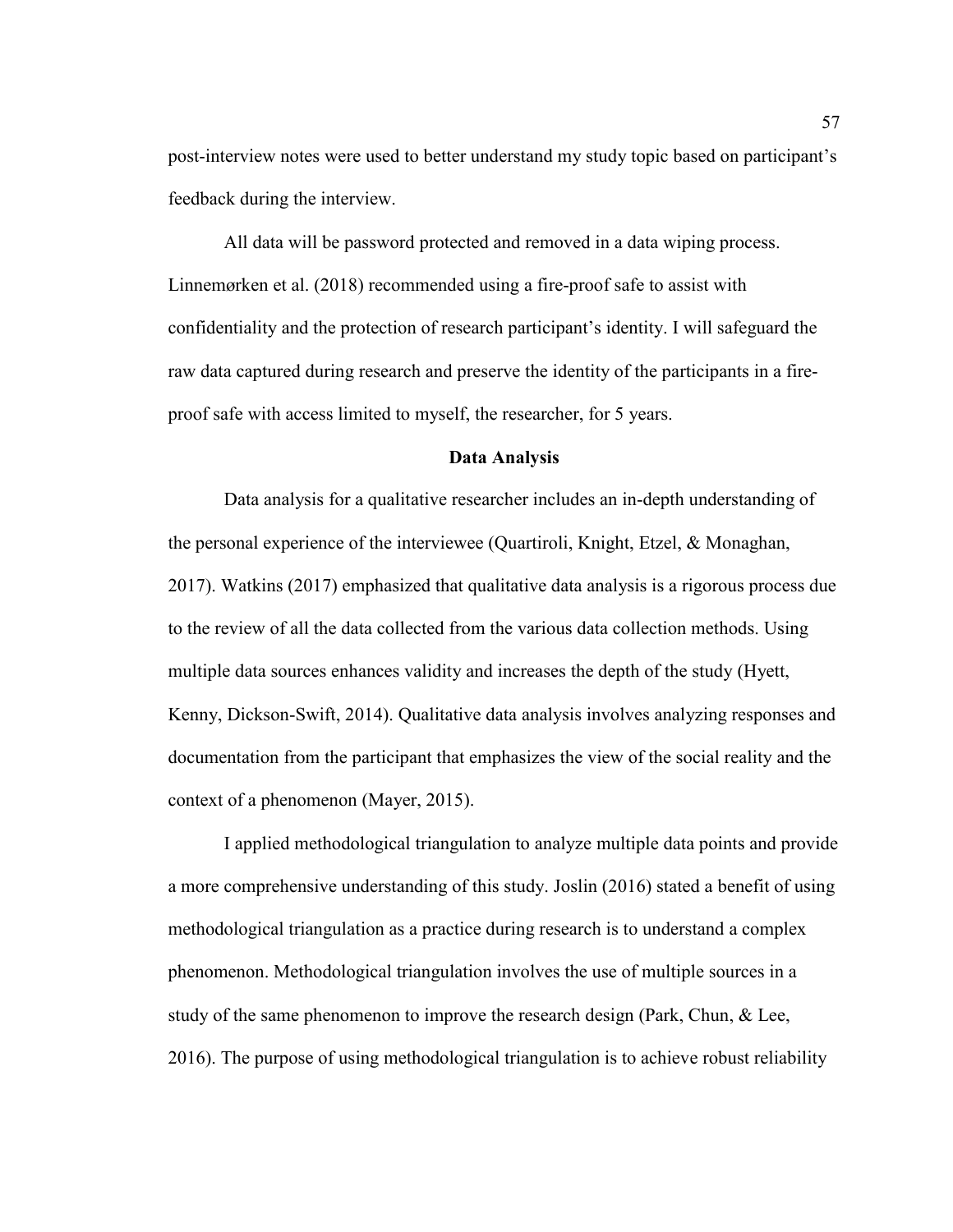and validation through data collection methods, such as interviews and institutional materials (Ubeda, Santos, & Nagano, 2017). I applied methodological triangulation using data from interviews and physical materials from the participant's organization to further understand the study phenomenon.

NVivo is used for the handling and management of data analysis and the storage of collected data (Houghton et al., 2017). Computer-assisted qualitative data analysis software such as NVivo is used to analyze data gathered during interviews, identified in documents, and collected during semistructured interviews (Woods, Paulus, Atkins, & Macklin, 2016). In addition, Woods et al. (2016) posited the analysis done by NVivo is used to generate matrices to assist the researcher in identifying themes and patterns. I transcribed the interviews into a Microsoft Word document and then uploaded the data to NVivo 12 to identify themes and patterns in the data. Using tools such as NVivo enhances the trustworthiness of the study by providing a transparent auditable trail (Paulus, Wood, Atkins, & Macklin, 2015).

#### **Coding and Themes**

I explored interview responses and physical documentation using the coding process during the data analysis segment of my study. In qualitative research, coding is used to symbolize a research-generated pattern in data that is used later for analysis (Saldaña, 2015). Coding involves the organization of schemes into sub-categories and categories (Mikkonen, Kyngäs, & Kääriäinen, 2015). I used coding for robustness and to identify consistencies in the study. Coding is also defined as another form of data management during the research process (Woods et al., 2016).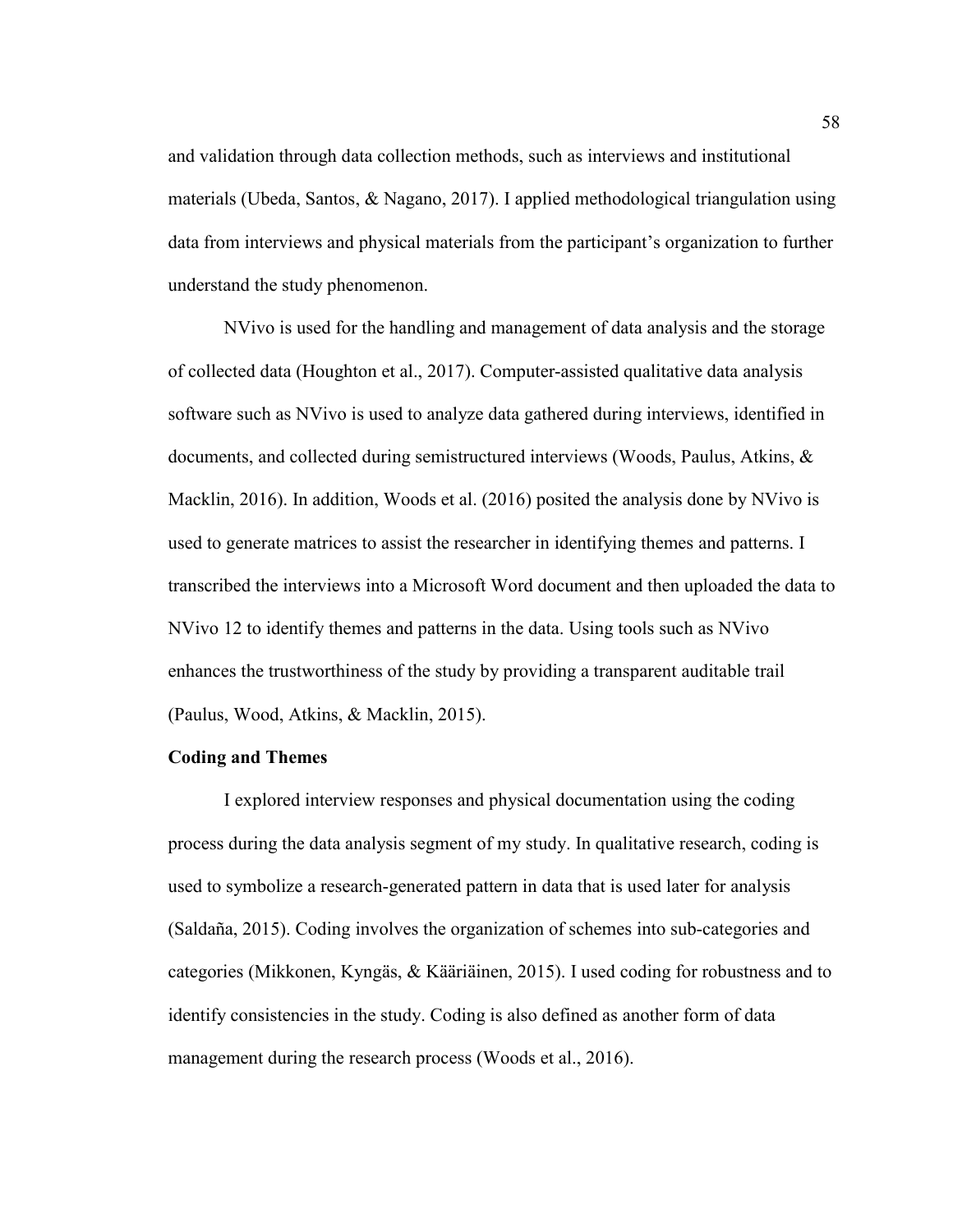I used computer-assisted qualitative data analysis software, such as NVivo, to transfer data from Microsoft Word for coding purposes. Coding with NVivo allows for indexing of data categorizing called nodes (Woods et al., 2016). Woods et al. (2016) explained that NVivo software allows researchers to run a report that identifies cooccurrences in the data and provides an output in a table format. NVivo can be used to manage large amounts of data analysis of qualitative data; however, the analytical skills are still needed by the researcher (Houghton et al., 2017). Researchers use electronic data management software to code and identify themes that assist in data analysis (Baškarada, 2015).

Vaismoradi, Jones, Turunen, and Snelgrove (2016) noted themes are organized topics that exhibit repeated ideas to assist the researcher when addressing the study question. Themes are formed from organized codes distinguished from the raw data (Dwarswaard, Bakker, Staa, & Boeije, 2016). Furthermore, Braun and Clarke (2016) postulated themes are constructed from codes that unify unrelated data but capture the same meaning throughout the dataset. I used the latest NVivo software for data management and analysis to code and identify thematic patterns for this study.

## **Conceptual Framework**

Recruitment strategies should include REM to influence organizational attractiveness (Yu & Davis, 2017). Within the context of REM, a job seekers knowledge and familiarity with an organization can positively impact the attractiveness and preference to work for that organization (Alshathry et al., 2017). Researchers who use the concepts of REM may discover a link from marketing to human resource management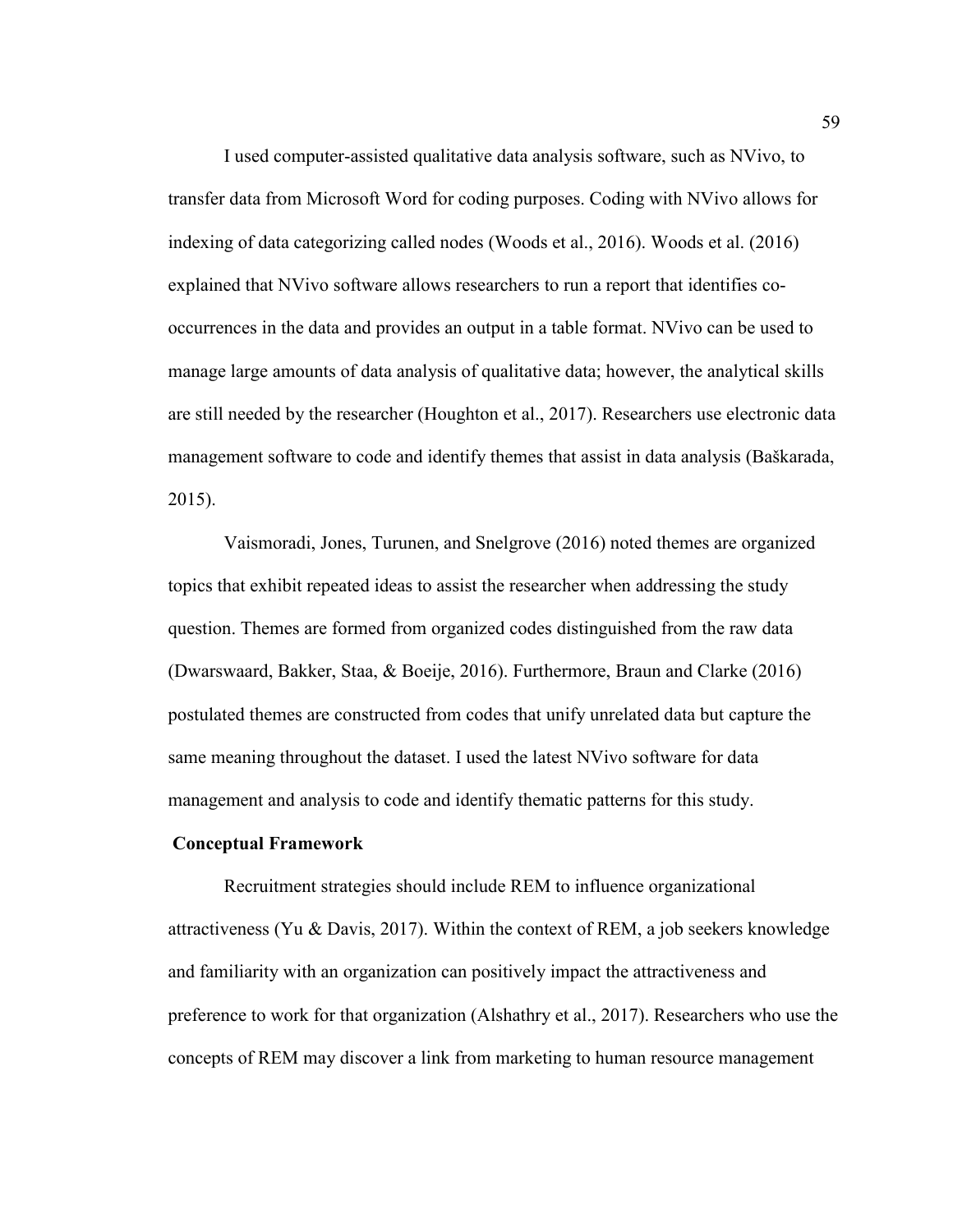impacts organizational profitability (Anselmsson, Bondesson, & Melin, 2016). The conceptual framework I used in this study is REM.

While conducting qualitative research key themes emerge when using a conceptual framework during the data collection and analysis process (Cameron, Naglie, Silver, & Gignac, 2013). The rigor of the literature review will result in the development of themes (Vaismoradi, Jones, Turunen, & Snelgrove, 2016). Joo, McLean, and Lane (2013) maintained an integrative literature review adds validity to a conceptual framework. In addition, I conducted an in-depth literature review that validated the alignment of the conceptual framework REM to my study.

# **Reliability and Validity**

#### **Reliability**

Reliability of a study enhances the credibility of the findings (MacPhail, Khoza, Abler, & Ranganathan, 2016). Consistency across research instruments, and data collection techniques provide reliability for qualitative researchers (Tsai et al., 2016). Arino, LeBaron, and Milliken (2016) stated research data from various methods for data collection increases the reliability of qualitative data. Morse (2015) contended that reliability assures the accuracy and value of the data gathered by the researcher. Reliability is achieved by using an interview protocol and member checking (Baškarada, 2015). Tong and Dew (2016) concluded that member checking ensures the research findings are reliable. To achieve reliability in my study, I followed up with the participants of the study to clarify my interpretation of their response were accurately captured to demonstrate accuracy and reliability.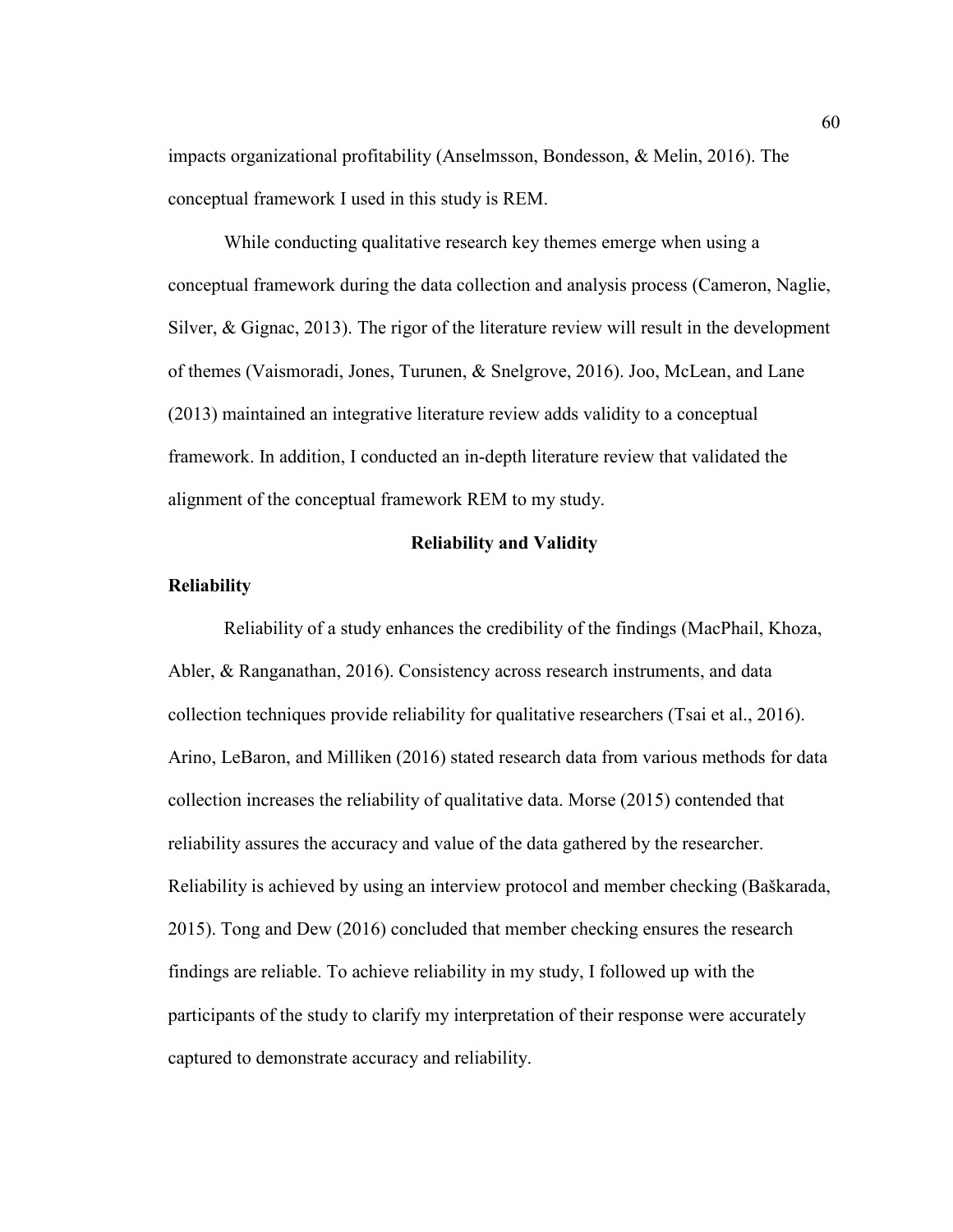Dependability. Kaivo-oja (2017) postulated reliability is parallel to dependability. Dependability refers to the consistency of findings across various researchers and time (Hays, Wood, Dahl, Kirk-Jenkins, 2016). Congruity between the research question and research objectives contributes to the dependability of the research findings (McCaffrey, Bradley, Ratcliffe, & Currow, 2016). The quality criterion of qualitative research includes dependability (Korstjens & Moser, 2017). Member checking is when the researcher presents the collection of data captured based on their interpretation of the participant's responses and seeks the interviewee's concurrence or corrections (Varpio, Ajjawi, Monrouxe, O'Brien, & Reese, 2017). Member checking involves the participant's review of the summation of data captured by the researcher to ensure the interviewer has collected the range and depth of responses during the interview (Tong  $\&$ Dew, 2016). Moreover, Marshall and Rossman (2016) designated member checking as the transfer of the investigator's summation of responses to the participant for verification. To ensure I have accurately captured the participants' responses, and as a measure of dependability, I provided the participants my interpretation of their responses and asked participants to verify the accuracy of my interpretation of participants' responses.

#### **Validity**

Hays et al. (2016) divulged the research quality known as validity, is the believability of a study based on the research process. The investigator enforces validity to ensure the accuracy of the data collected from the participant's during research (Miller, Chikritzhs, Droste, Pennay, & Tomsen, 2017). The researcher provides material and the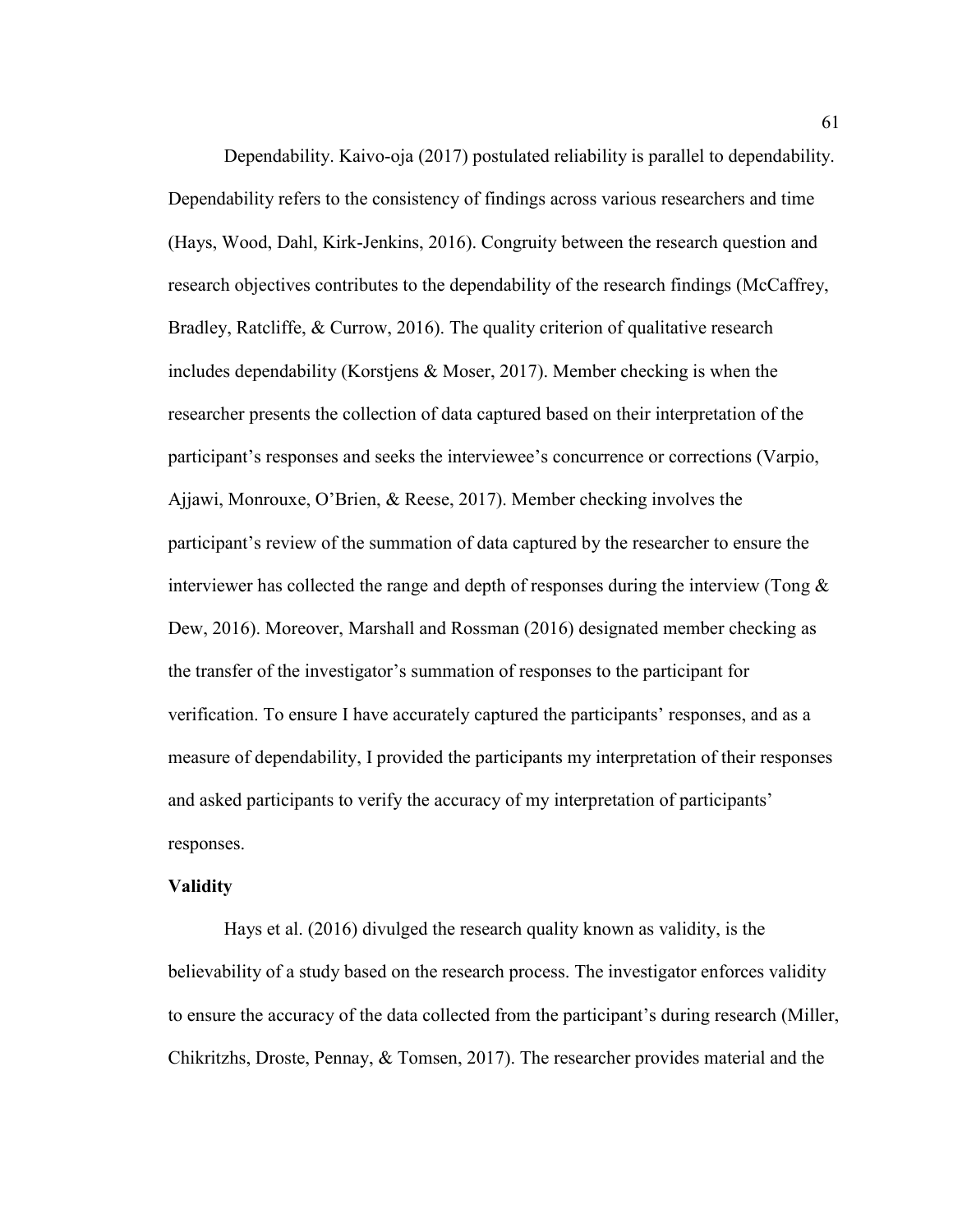trustworthiness of that research defines validity (Hays et al., 2016). Yazan (2015) stated member checking and triangulation are used to confirm validity in case study research. Member checking is a process that the investigator uses to increases the validity of a research study with every participant in the study (Grossoehme, 2014). In addition, Baškarada (2015) postulated researchers who implement methodological triangulation achieve maximum validity. I addressed validity in this study, by incorporating methodological triangulation through interviews of talent acquisition and marketing leaders at the organization under study, exercising member checking and a review of physical documents.

Creditability. In qualitative research, creditability is described as the comprehensiveness and trustworthiness of the study based on the data provided (Tong & Dew, 2016). Credibility is associated with the believability, accuracy, and objectivity of the data (Appelman & Sundar, 2016). Hays et al. (2016) stated credibility refers to the extent the research findings are accurate based on the research process. Member checking and triangulation are used to ensure the data analysis represents the depth of the research; these strategies are used to maximize credibility in qualitative research (Tong  $\&$  Dew, 2016). Triangulation is the combination of multiple methods to enhance the credibility of the research (Park, Chun, Lee, & 2016) and strengthen the credibility of the data (Chiu, Chung, Lee-Wen, & Chang, 2016). Moreover, credibility manifest when various data sets align with the same proposition (Cope, 2014). In an effort to show creditability, I provided a detailed portraiture of the data collection process and methodology I used while conducting my research.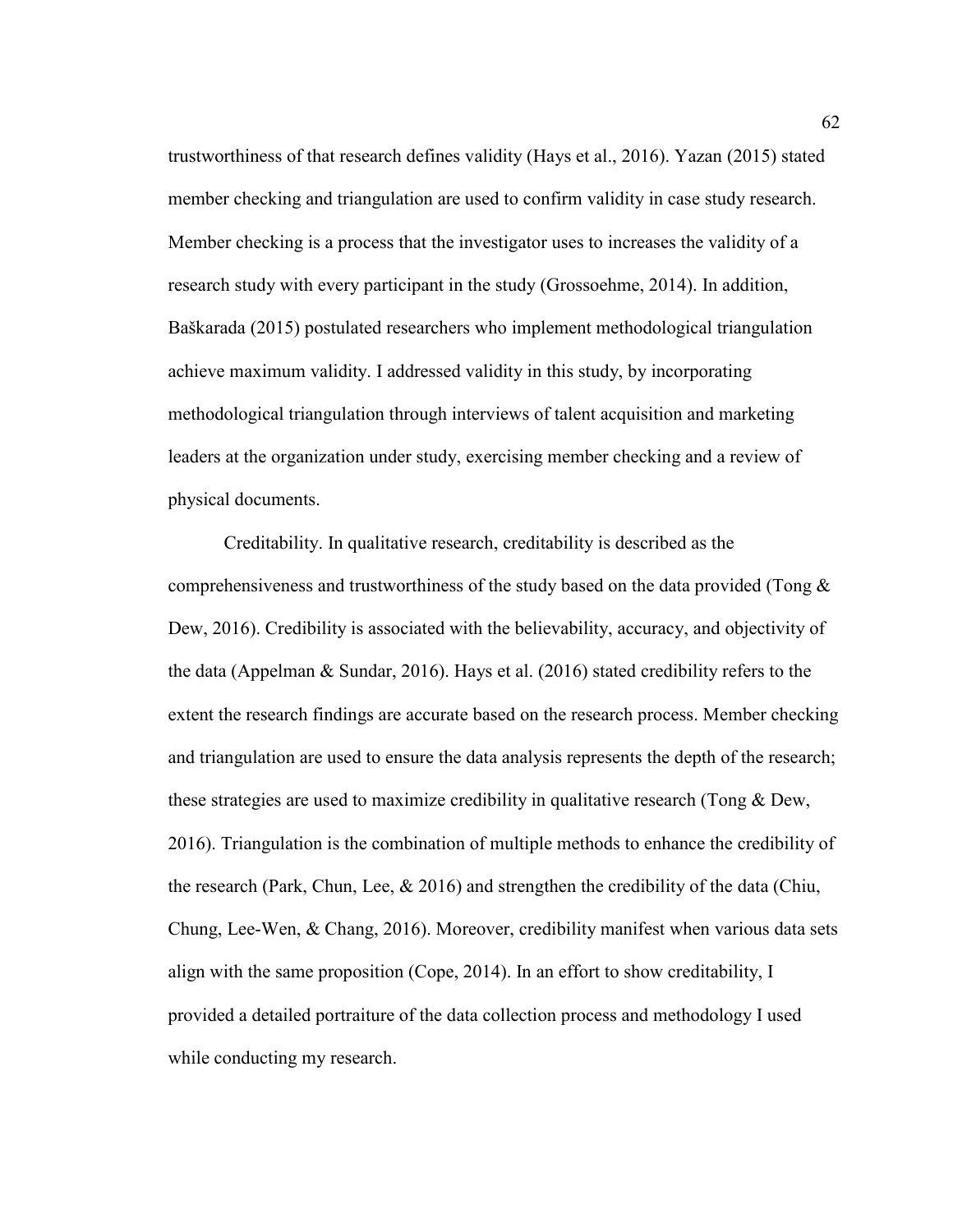Transferability. Transferability is the degree to which the research process used is relevant to other settings (Tong & Dew, 2016). Transferability involves the ability to use findings from an independent study to support findings in a similar phenomenon (Kaivooja, 2017). Hays et al. (2016) noted that transferability occurs when research findings have generalizability of participants, settings, and time frame that is comparable in any setting. Transferability is useful for future researchers who desire to replicate study results (Burchett, Umoquit, & Dobrow, 2011). Transferability occurs by identifying the ability to transmit data into a different setting for a new research study (Hanson, Balmer, & Giardino, 2011). Koch et al. (2014) posited that to show transferability researchers should provide details about their sampling strategies and techniques used for data collection. I addressed transferability by providing specifics regarding my approach for sampling and data collection techniques used during my research process.

Confirmability. Marshall and Rossman (2014) described confirmability as a process of ensuring the investigator is objective while presenting the research findings. To achieve confirmability, the researcher must provide enough detail in the methodological description to verify that the results are aligned with the conclusion and can be replicated in future studies (Moon, Brewer, Januchowski-Hartley, Adams, & Blackman, 2016). Furthermore, the researcher who provides detailed documentation of the steps they took during the research process for duplication of the study has achieved confirmability (Allahdadian, Irajpour, Kazemi, & Kheirabadi, 2016).

For validity the participant confirms their viewpoint was accurately captured by the researcher, this technique is also known as member checking (Ramezani,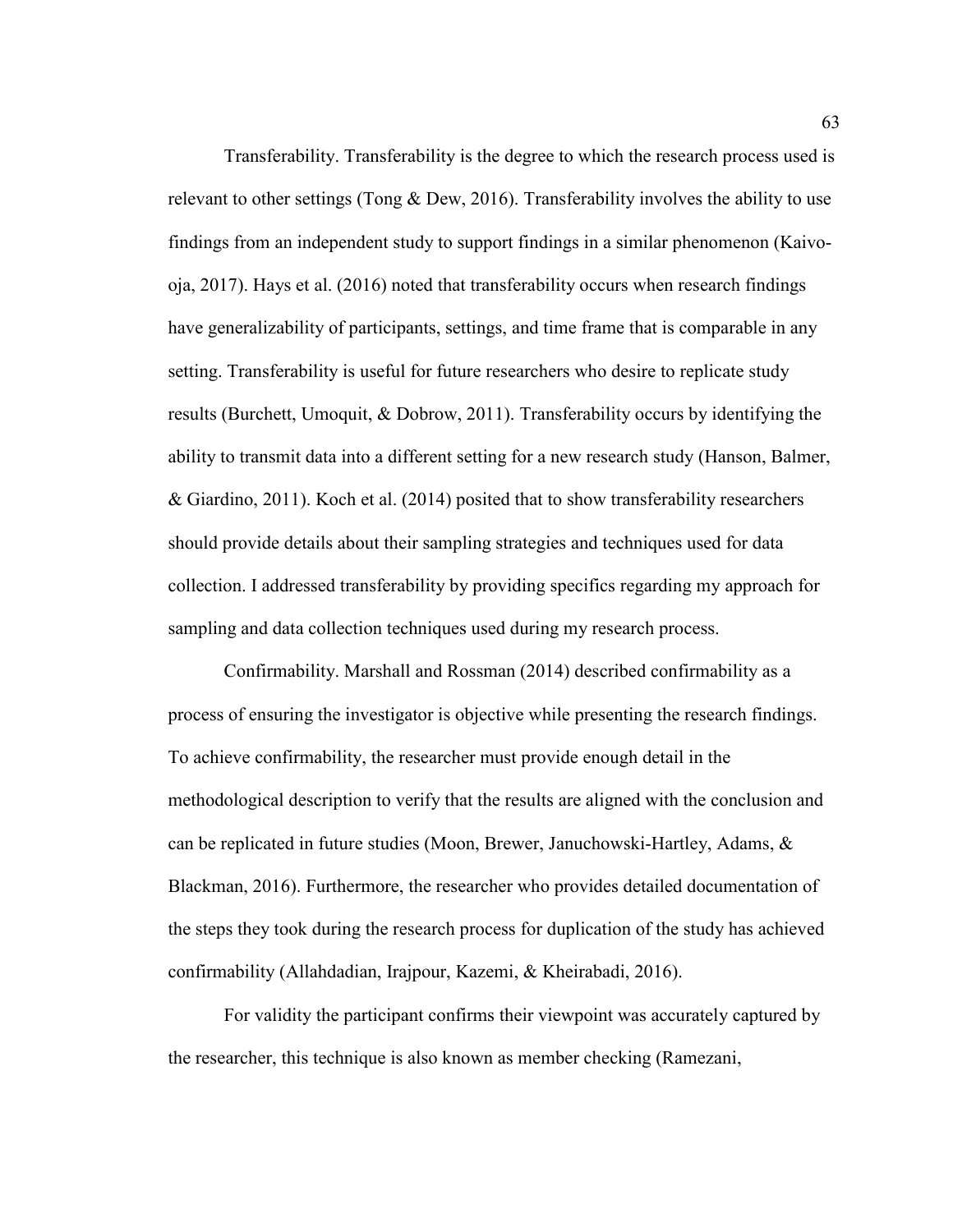Gholamzadeh, Torabizadeh, Sharif, & Ahmadzadeh, 2017). Varpio, Ajjawi, Monrouxe, O'Brien, and Rees (2016) noted member checking gives the participant the opportunity to correct any misrepresentation and confirm researchers' interpretations and meanings of the content documented during the interview. The member checking process allows the participants the opportunity to confirm or disconfirm the data captured by the investigator during the interview (Simpson & Quigley, 2016). As a way of member checking and to accomplish data confirmability, I gave the participant's a copy of my documented interpretation and confirmed whether my interpretation was accurate in relation to responses.

# **Data Saturation**

Researchers reach data saturation when new information produces homogeneous themes during the data analysis and data collection process (Tran, Porcher, Falissard,  $\&$ Ravaud, 2016). Elo et al. (2014) noted data saturation ensures reliability and validity for qualitative researchers. Qualitative researchers reach data saturation when the datum gathered from the participants become repetitive (Constantinou, Georgiou, & Perdikogianni, 2017). Data saturation occurred after I identified redundancy in responses from the interview questions and no new themes were formed during the data collection and analysis process.

#### **Transition and Summary**

In Section 2 of this study, I addressed the purpose of study, role of the researcher, participants, research method and design, population and sampling method, research ethics, data collection techniques, data organization, data analysis, and reliability and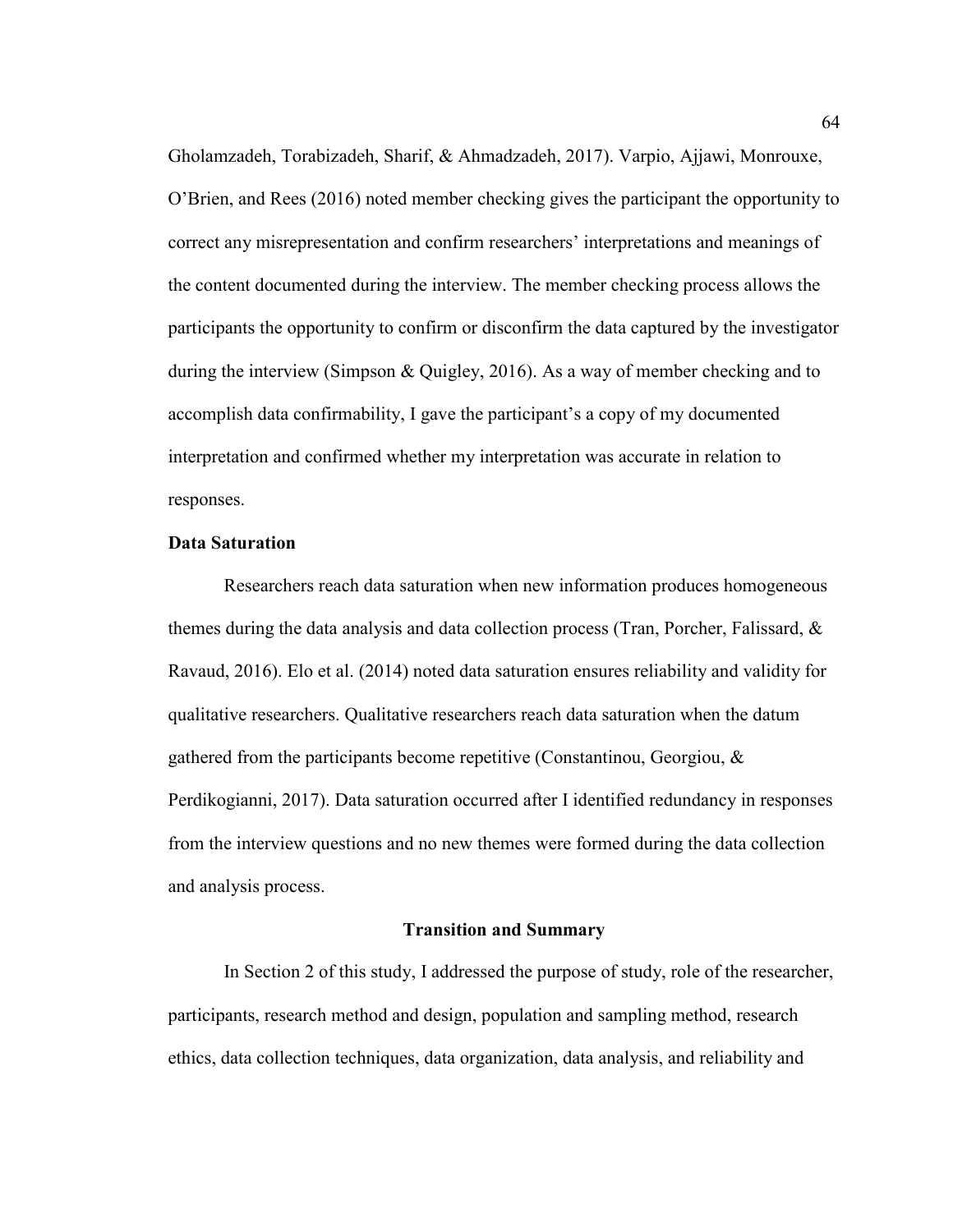validity. In Section 3, I will provide a presentation of the findings, application to professional practice, implications for social change, recommendations for action and further research, reflections, and conclusion of study.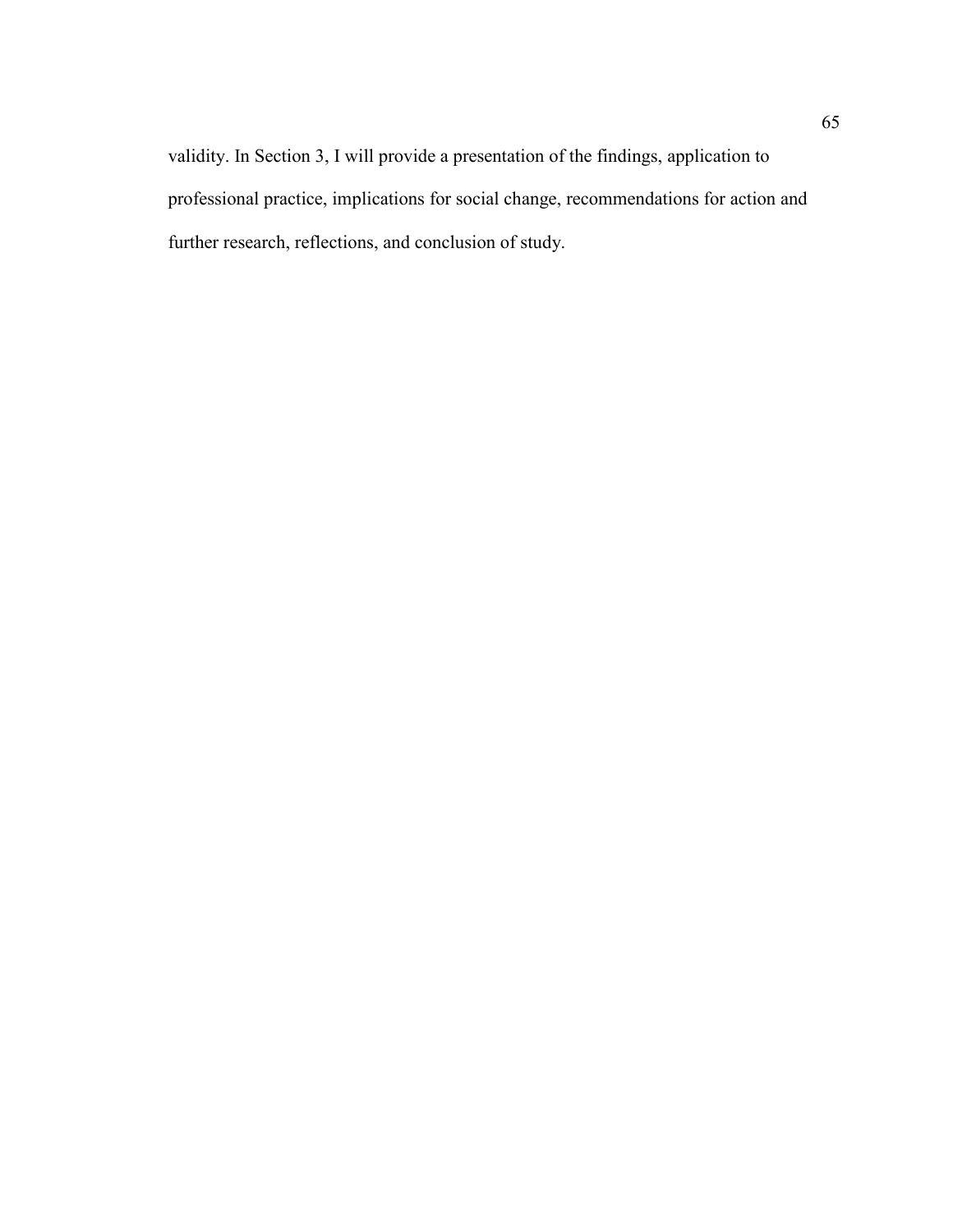Section 3: Application to Professional Practice and Implications for Change

# **Introduction**

The purpose of this single qualitative case study was to explore corporate image branding strategies that A&D talent acquisition and marketing leaders use to increase competitive advantage for attracting engineering talent. Five leaders of talent acquisition and five communications leaders who successfully attract engineering talent using branding strategies participated in this study. I used interview responses and an organizational announcement (archival document) for methodological triangulation to address the research question. The findings derived from a review of qualitative research data included a focus on the need for corporate image branding to achieve a competitive advantage in the A&D industry. A reoccurring subject in the data was the use of social media to increase the brand awareness, innovation and mission of the A&D industry. Frequently, talent acquisition and communication leaders stated that employer familiarity, employer reputation, and employer image were key influencers to securing top engineering talent. A&D leaders acknowledged direct benefits of job seeker employer knowledge when considering an A&D organization as an attractive place to work. Organizational leaders' ability to obtain the recognition of being an employer of choice for their firm is essential to winning the war for talent (Victoria, Irini, & John, 2015). Furthermore, A&D leaders identified areas where improvement is needed to attract talent in untapped markets.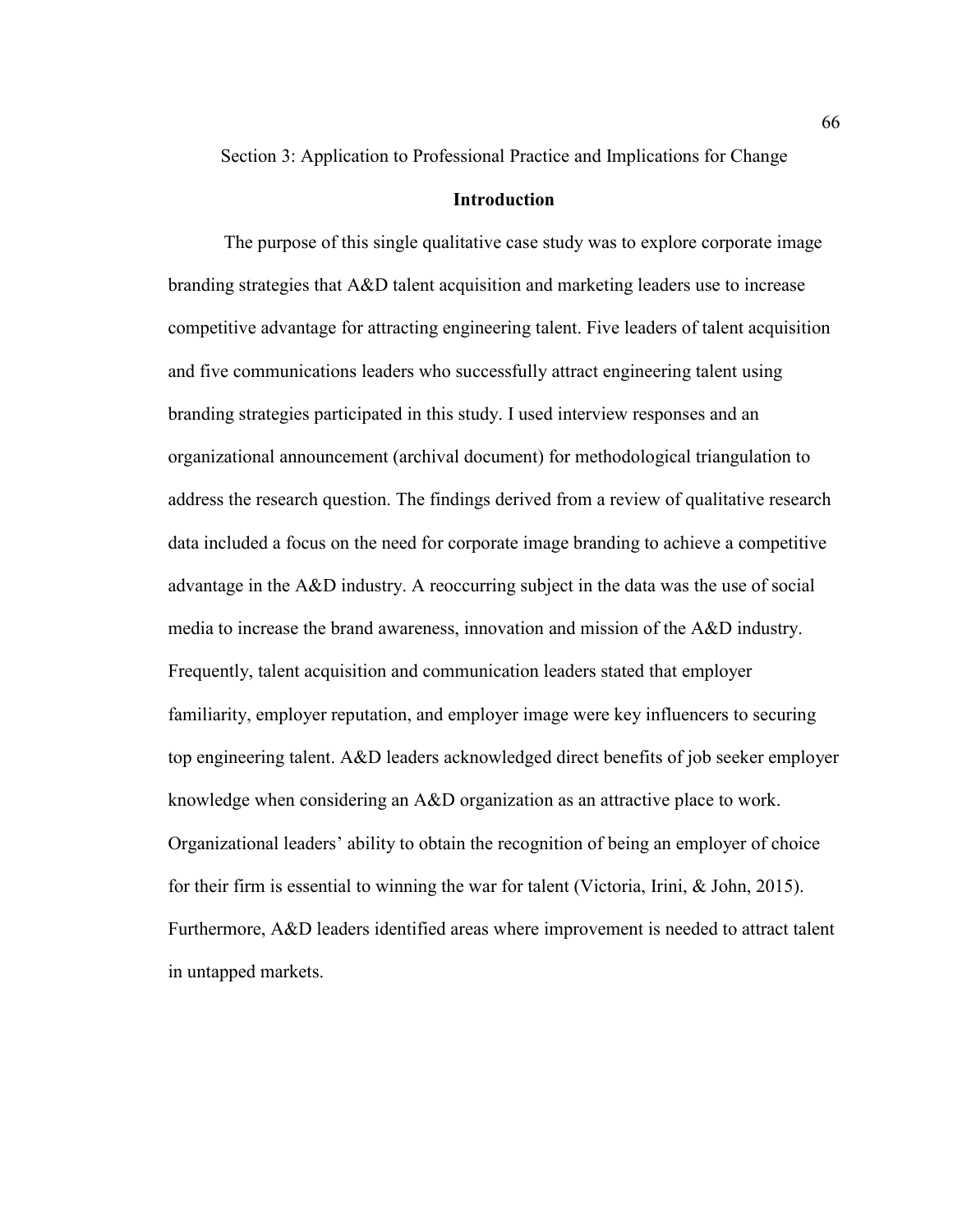#### **Presentation of the Findings**

The central research question for this study was: What corporate image branding strategies do A&D talent acquisition and marketing leaders use to maintain a competitive advantage for engineering talent attraction? I used semistructured interviews with openended questions and the cooperating A&D company's organizational announcement as an archival document to collect data for this study. I reached data saturation at the seventh participant; however, I continued to interview 10 participants to ensure saturation. I uploaded the data into NVivo 12, identified themes and patterns and conducted methodological triangulation using the interviews and archival document. Four themes emerged: (a) having an attractive place to work, (b) using social media to attract talent, (c) ensuring the mission is the basis for attracting talent, and (d) attracting untapped talent to the aerospace and defense industry.

# **Theme 1: Having an Attractive Place to Work**

Sommer, Heidenreich, and Handrich (2017) purported that attracting the best and brightest in a tough labor market impacts an organization's competitive advantage. Ten (100%) participants highlighted attracting engineers as a top priority for the A&D industry. M3 stated that the competition among defense companies is stringent, but the inclusion of the high-tech industry increases the competition exponentially for attracting top engineering talent. To increase attractiveness, employers are now investing large amounts of resources in employer branding campaigns (Sommer, Heidenreich, & Handrich, 2017). All (100%) of the marketing participants agreed that the A&D industry as a whole has shifted in the past few years to invest in branding campaigns that focus on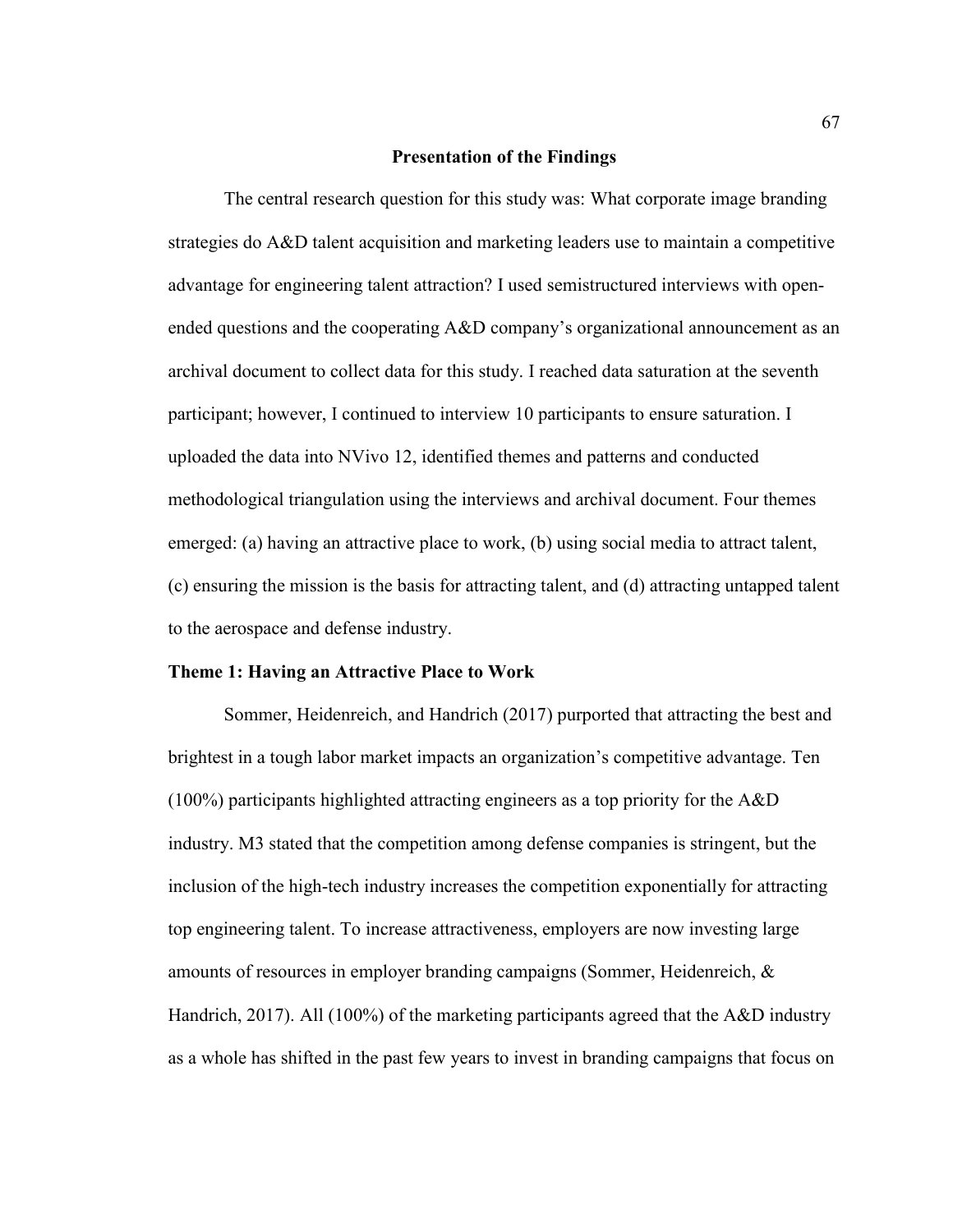recruitment. Conquering the war on talent is achieved by creating an attractive employer brand (Gupta & Bhaskar, 2016). H3 stated that the A&D industry is new to having a recruitment marketing team, where someone from marketing is imbedded into the talent acquisition organization. In alignment with the Cable and Turban's (2001) REM, H3 concluded, "Recruitment marketing focuses on using talent acquisition as a product and building marketing plans all around that product." The findings of this study suggest that marketing an employer as a product is an effective way to attract talent.

Firfiray and Mayo (2017) suggested that a firm's reputation being among companies identified on Forbes list of "100 best companies to work for" is most attractive and has expanded work-life balance benefits. All (100%) of the marketing participants shared that being on a "best place to work" list contributes to the attractiveness of their organization. Capitalizing on industry acknowledged awards, such as "best place to work" or a Catalyst award, is a way that an A&D company can differentiate from the competition, as mentioned by M1. Germane to REM, a firm's reputation is critical to employment branding efforts that increase the knowledge people have about a firm to attract talent (Dineen & Allen, 2016). Five (50%) of the marketing participants added that the messaging of a "best place to work" certification or articles announcing a contract win contribute to an organization successfully being seen as an attractive place to work. In addition, signaling is a strategy that organizational leaders use to influence the outcome of information (Chang & Chin, 2018). Organizations that align with sending the best signals in a competitive marketplace of being attractive convey a favorable value proposition to job seekers (Dineen & Allen, 2016). M1 stated that multiple forms of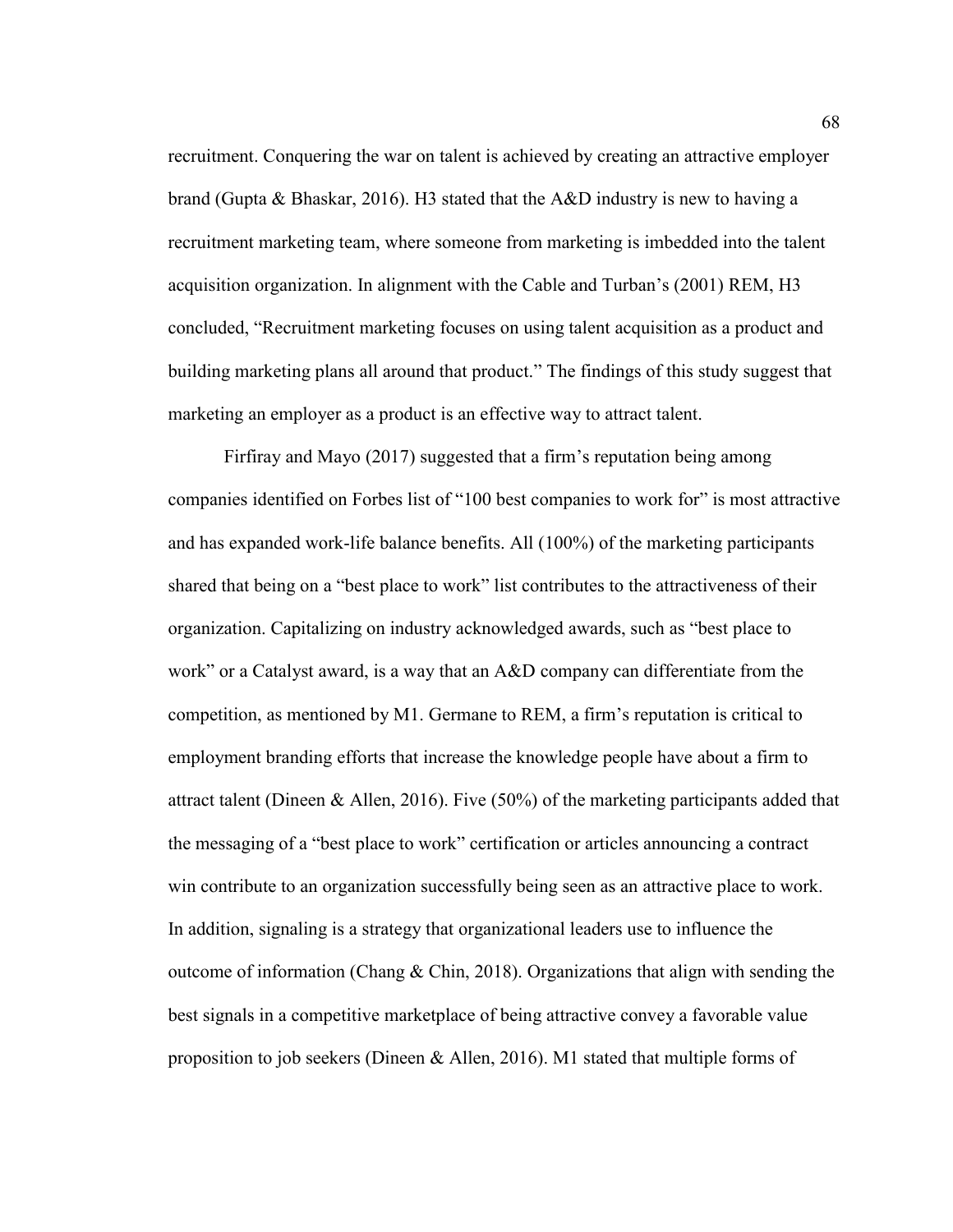messaging celebrating successes reinforce who a company is, what it does, and the customers it serves. The findings of this study suggest that  $A\&D$  companies that message their accomplishments experience success with attracting talent.

An employer's image of being a place where a potential employee can manage their work life and life outside of work, known as *work-life balance*, strengthens potential employees' desire to be affiliated with that company (Maurya & Agarwal, 2018). Consequently, job seekers' employment decisions are impacted by a firm's reputation regarding how well it supports work-life balance (Fiifiray  $\&$  Mayo, 2017). Eight (80%) participants agreed that highlighting the benefits of working in A&D is a competitive advantage in attracting talent. Corporate cultures that emphasize work-life balance selfpromote their employer brand and make themselves attractive to potential employees (Dineen & Allen, 2016). H4 stated a company has to be ahead of the curve with offering better benefits that improve employee morale. H6 highlighted that the company under study was recognized for being one of the best places to work in the United States for work-life balance; those messages help with the corporate brand image and attracting engineers. My findings reflect the need for leaders to highlight the advantages of working at their firm as a part of their brand.

Sommer, Heidenreich, and Handrich (2017) suggested including an organization's innovativeness in the employer branding messaging to attract innovative employers. Ten (100%) participants confirmed during the data collection process that innovation is a key driver to attracting talent. M1 stated,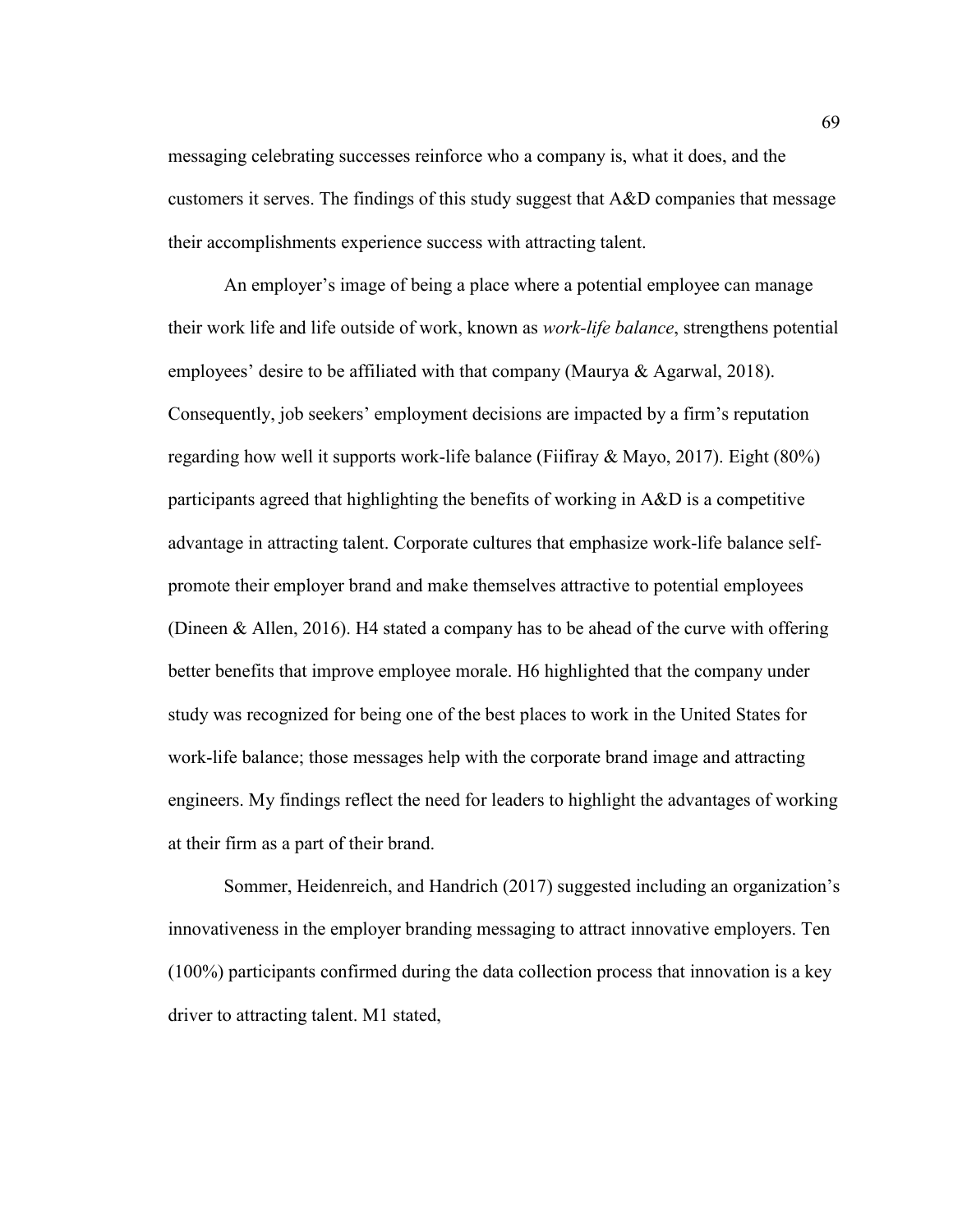What sets us apart is what we do for our customers, the technology we create, the innovation that drives it, and therefore, the people who make us successful. Those are all critical elements in the makeup of our brand. So it's not only the name of the company but it's the sum of all of those parts.

Furthermore, eight (80%) interviewees noted innovation as a discriminator for being attractive from an engineering job seeker's perspective. H1 reiterated,

The pretty cool and kind of sexy ads that I think engineers look at and say, 'Yeah that looks like the type of stuff that I would want to work on and design.' Which is more cutting-edge type stuff. So we promote those cutting-edge technologies in a large marketing campaign.

Organizations must appear attractive to job seekers to secure a future in innovation and competitiveness (Sommer, Heidenreich, & Handrich, 2017). Table 1 shows the frequency of participants' responses regarding an attractive place to work across Questions 1 through 6. There were 27 references about the need for an attractive place to work.

Table 1

| Participant    | Interview question | Total number of references |
|----------------|--------------------|----------------------------|
| H1             | 1, 3, 4            |                            |
| H <sub>3</sub> | 6                  |                            |
| H <sub>5</sub> | 2, 3, 6            |                            |
| M <sub>1</sub> | 1, 2, 5            | 4                          |
| M <sub>2</sub> | 3, 4               | 2                          |
| M <sub>3</sub> | 6                  |                            |
| M4             | 1, 2, 4            |                            |
| M <sub>5</sub> | 1, 2, 3, 4         |                            |

*Having an Attractive Place to Work (Frequency)*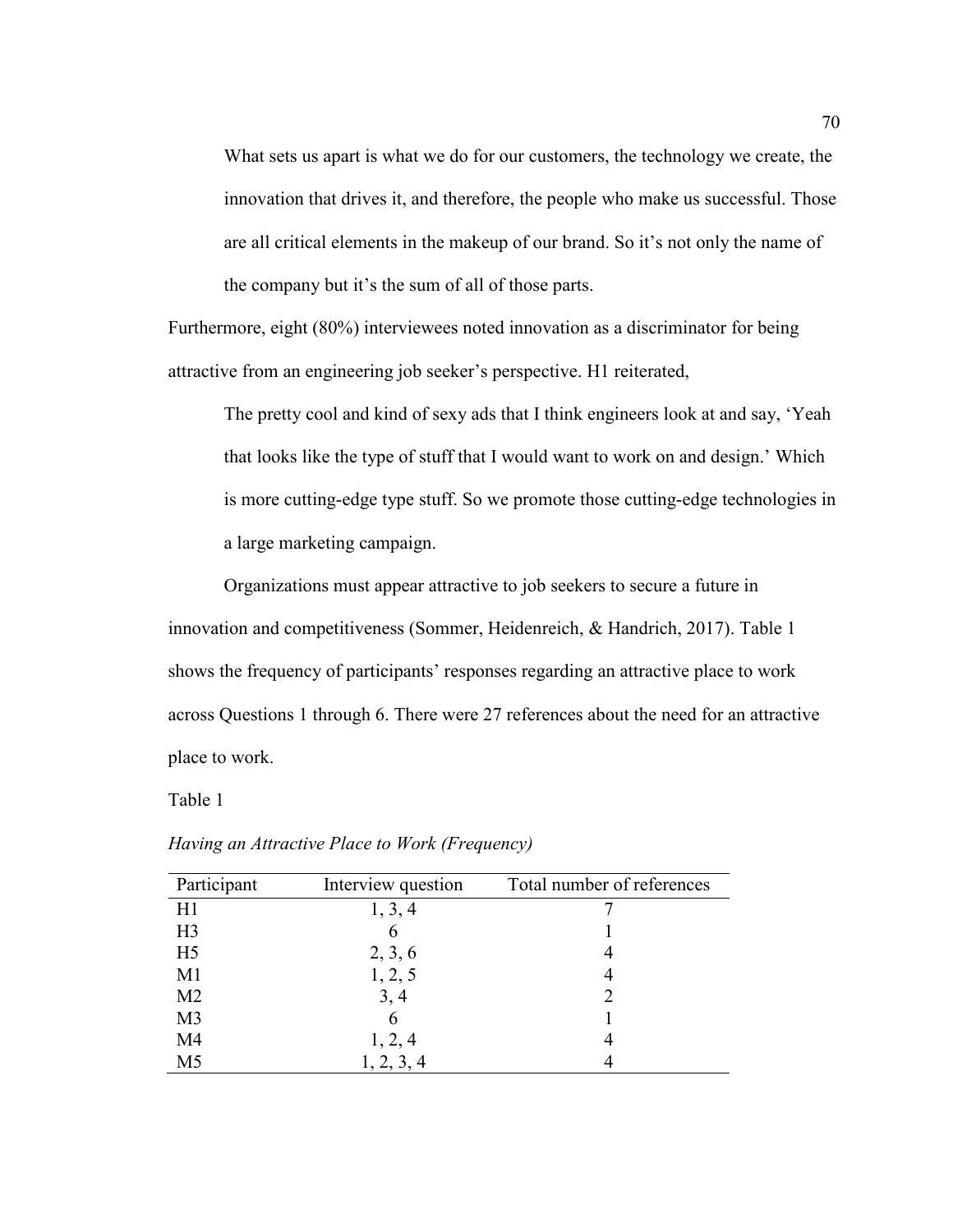Human capital is identified as a key resource to development and growth of an organization; however, attracting talent can be a challenge (Sommer, Heidenreich,  $\&$ Handrich, 2017). The archival document, Transforming How We Attract, Develop, and Retain Talent, addressed the need for a change in behaviors, stating "[The] bottom line is that we can't approach our workforce the same way we have for the last decade. If we do, we will lack the talent and expertise to remain globally competitive in the future." The archival document also highlighted progress the organization has made to better attract talent using employer knowledge and leveraging the tenets of REM: "We are preparing to launch an external branding campaign" that will target specific candidate groups with messaging on why they should join the organization.

#### **Theme 2: Using Social Media to Attract Talent**

Social media is being used by 92% of U.S. companies for hiring purposes (Alexander, Mader, & Mader, 2019). All 10 (100%) participants emphasized the importance of reaching out to candidates using new types of media, such as social media channels. H1 noted, "The traditional media, newspapers, which are a dinosaur now, and even, I think even that television media is something that's not as useful as it was before." M4 divulged that, "Technology and the internet as a whole, the social dynamics in the 21st century have radically changed how we go after talent. It's changed how everybody is going after talent." Six (60%) participants called out social media as a tool their company is using to attract talent. The use of social media for recruiting is like using a megaphone to attract the best and brightest (Emanuela, 2018). H2 confirmed, "Today we use social media to get information out to job seekers."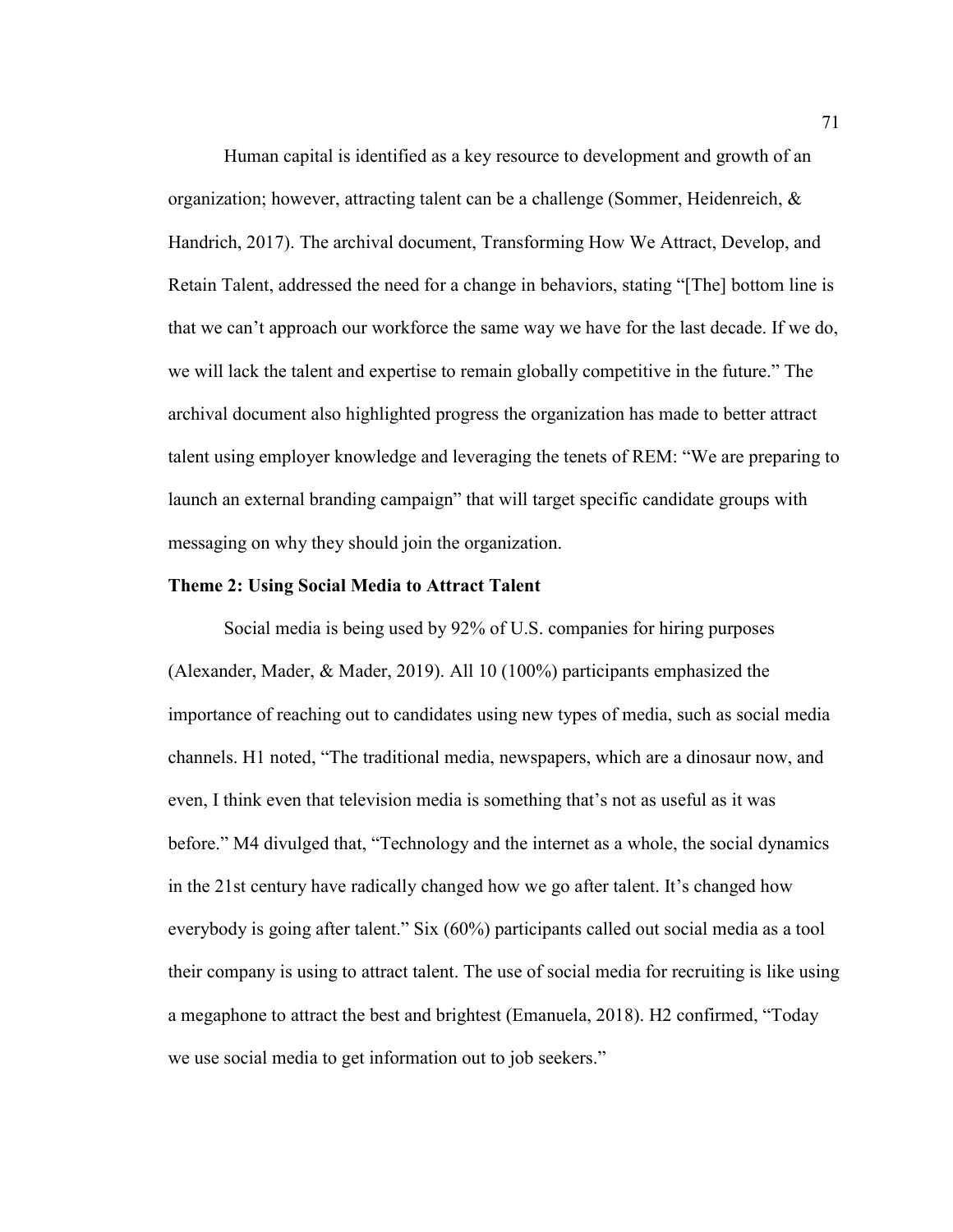Concurrently, all 10 (100%) participants stressed that technology and social media aids their company in brand messaging. H1 stated, "We use social media to expand our employer brand, whether it be with LinkedIn, Facebook, or YouTube videos." H3 added that employment marketing teams focus on employer branding, and the company worked with any kind of agency, used branding videos or identified ways to increase exposure through LinkedIn social media and Twitter. H3 confirmed that talent acquisition was used as a product, and the company built marketing plans around that product.

Employer branding helps what is known about a firm to be positioned in a job seeker's memory as an attractive company or employer of choice (Tanwar & Kumar, 2019). Employer branding is critical to recruitment (Cable  $&$  Turban, 2001). Employer branding is the culmination of perceptions a job seeker has about the desirable attributes of an organization (Kashive & Khanna, 2017; Theurer et al., 2018). Tanwar and Kumar (2019) also noted that social media is the most popular channel for employer brand promotion and is a powerful tool used to attract potential employees. Additionally, M3 declared that tapping into markets with a physical presence is one way to promote a brand, "but tapping into different channels like digital and social media, for example, are certainly ways that we've been able to try and get our opportunities in front of the best and brightest people that are looking for work."

Employer image is used to differentiate an organization from its competitors (Slaughter et al., 2015). Companies that use social media to recruit have seen an increase in candidate attraction to their firm (Alexander, Mader, & Mader, 2019; Priyadarshini et al., 2017). Additionally, Priyaharshini et al. (2017) postulated that 87% of job seekers use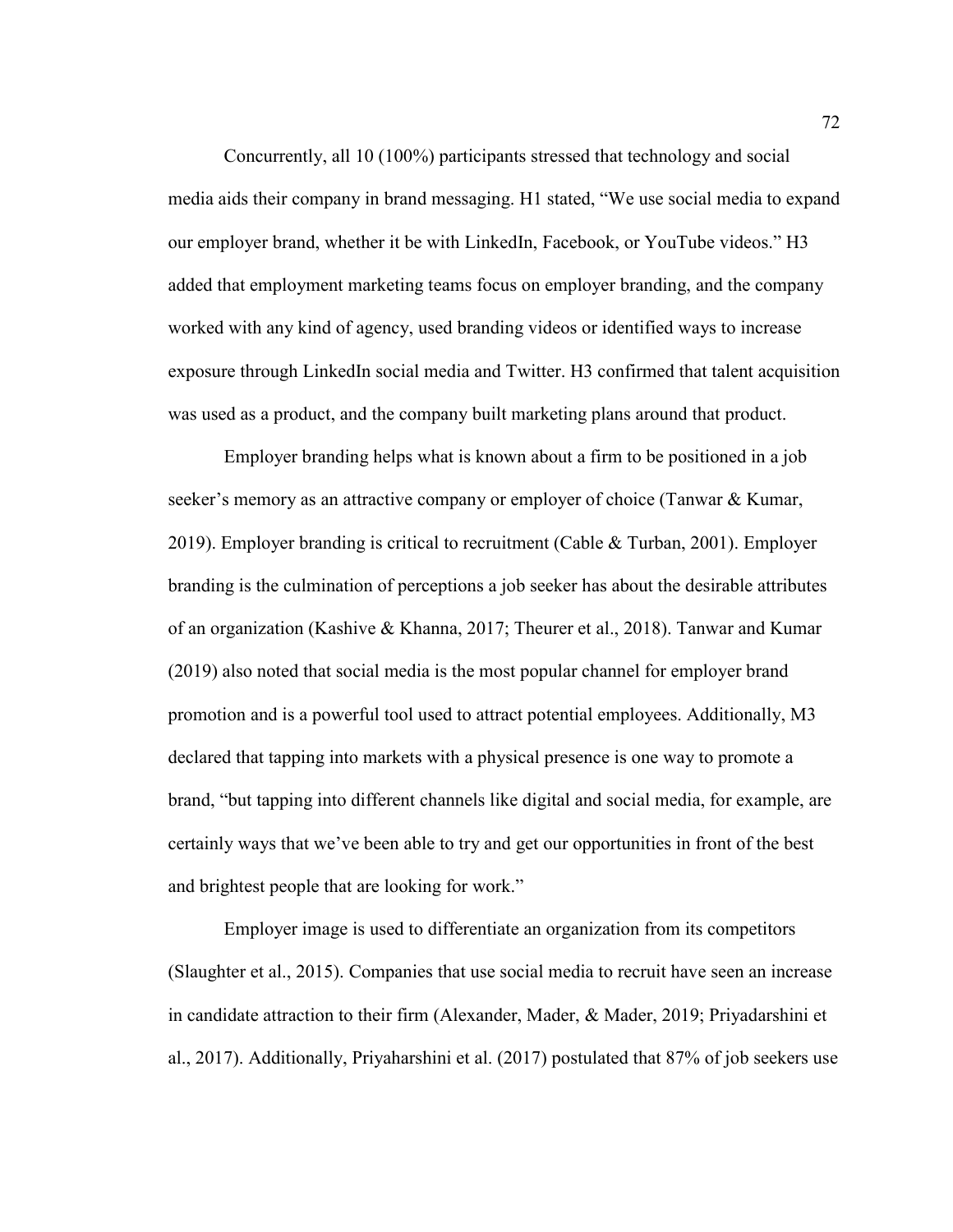social media to determine a firm's image and work culture. All 10 (100%) interviewees mentioned social media as a means to promote the company's image for job seekers. H4 confirmed that this A&D company "uses social media to share the company's culture and put their name and brand out there." Concurring, H1 noted, "We'll post videos or blogs … maybe from our leaders or some cool videos or something that our engineers look at them they say, 'Yeah, that looks like the type of stuff that I would want to work on and design.' Which is more cutting-edge type stuff." M4 concluded, "This whole recruiting communications is still evolving rapidly as far as what's the best practice and what works, what doesn't. It's all very fluid." Table 2 shows the frequency of participants' responses discussing the impact and use of social media to attract talent to the A&D industry as portrayed across Questions 1 through 6. There were 18 references to leveraging social media while recruiting talent.

Table 2

| Participant    | Interview question | Total number of references |
|----------------|--------------------|----------------------------|
| H1             | 1, 2, 5, 6         |                            |
| H <sub>2</sub> |                    |                            |
| H <sub>3</sub> | 1, 6               |                            |
| H <sub>4</sub> | 2, 3               |                            |
| H <sub>5</sub> |                    |                            |
| M1             |                    |                            |
| M <sub>2</sub> |                    |                            |
| M <sub>3</sub> |                    |                            |
| M <sub>4</sub> |                    |                            |
| M <sub>5</sub> |                    |                            |

*Social Media Used for Talent Attraction (Frequency)*

The archival document did not specifically have a statement about social media, but it stated, "preparing a[n] external branding campaign that will microtarget passive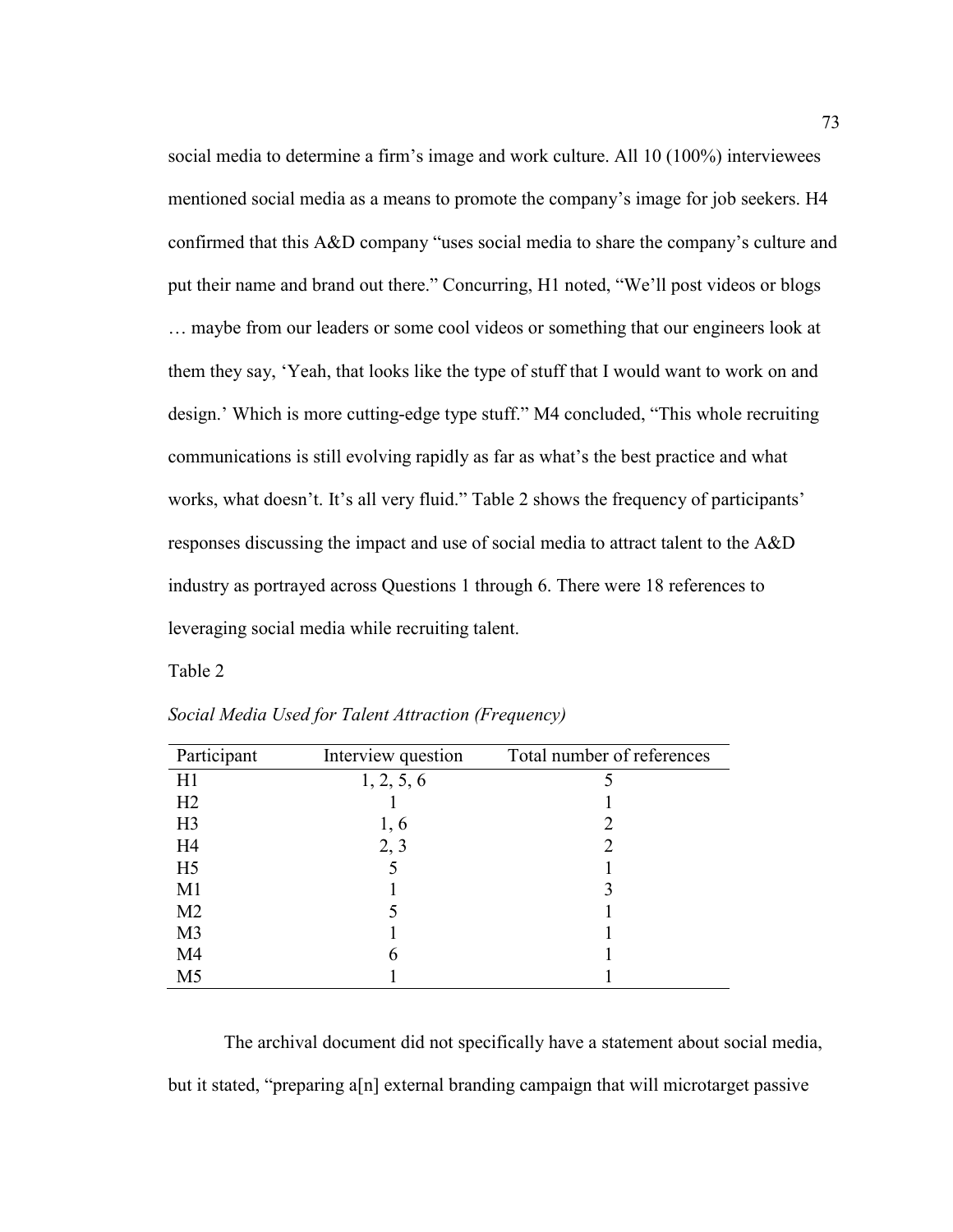and active candidates groups with specific content about why they want to start a career…" with the firm under study. H1 described how the company uses the post and pray recruiting strategies on social media tools such as LinkedIn,

So a post and pray means basically you take a job, you post it and then you hope that well qualified people apply … and in the past, again, our reputation, especially in this [region]…. You never had to go out there and have sources and other people do other things. But that has shifted … I think the market is so tight that has shifted so we have people that do sourcing now, that go out there and actually hunt people down and reach out to them through social media and say, 'Hey, I noticed your profile,' or, 'Hey, I spotted your resume that may be two years old. We'd love to talk to you about your background if you're thinking about making a move.' So I think there's definitely been a shift in the way we've started to do business from that post and pray to now, a lot more marketing, branding ourselves more to those engineers, branding [ourselves] more to the job seekers and maybe not even the job seekers, just to kind of get people interested in knowing that our company is out here and we're hiring.

In support of the archival document, H1 also mentioned,

Even if someone wasn't necessarily looking for a job, they see it on social media and they see it on other kinds of forms of media to pique their interest or when they do decide to make a move then they put us as one of the ones they're looking for.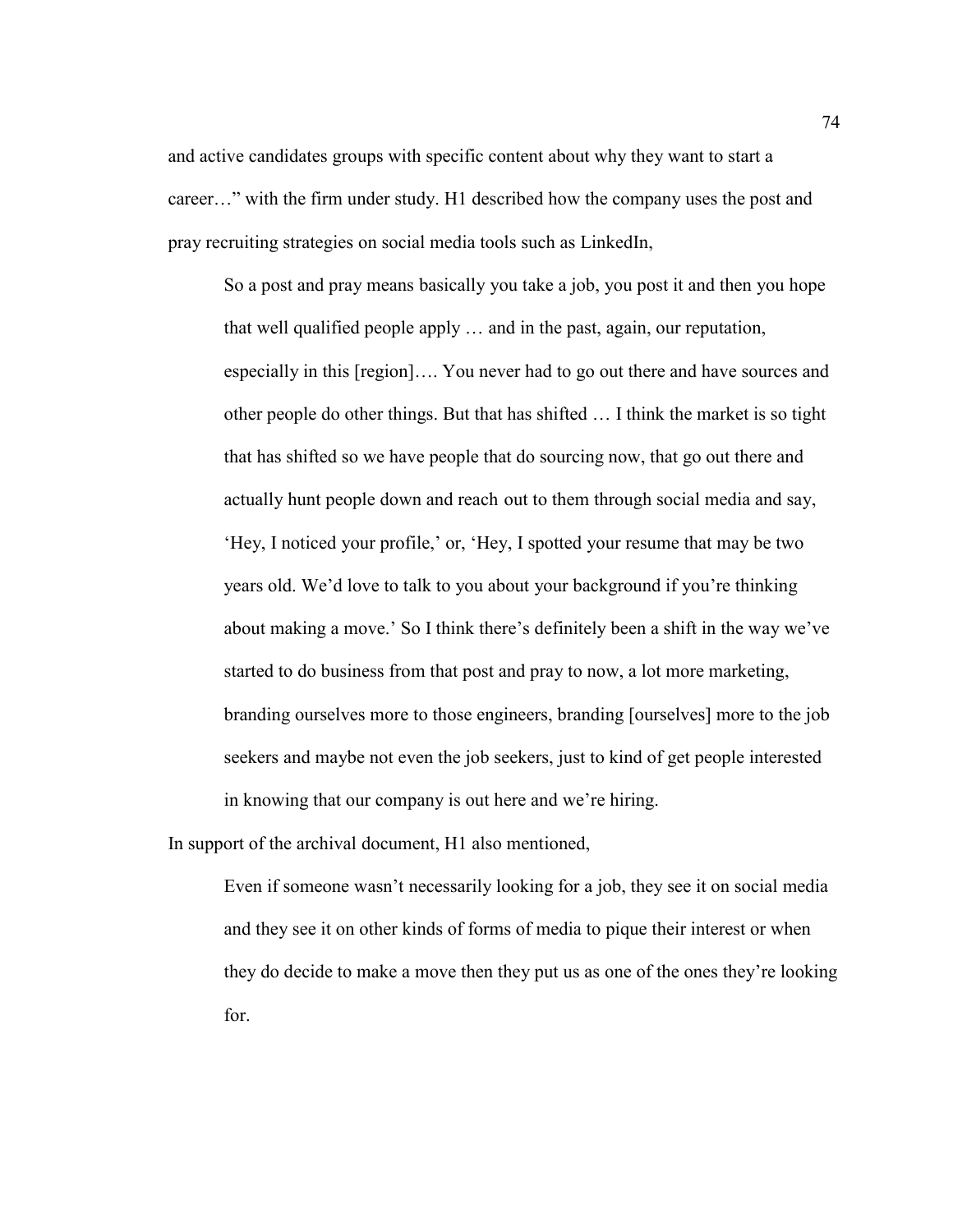Social media helps job seekers become familiar with a firm (Priyadarshini et al., 2017). The archival document mentioned microtargeting passive and active job seekers. H1 included,

Maybe getting some of that talent that is what we call 'passive talent.' So people that are not exactly looking but maybe spark their interest in us. Like I said in the past, in this region, I didn't really need to do that. There were always good people applying; we have a strong reputation with the market [being] so tight. That's definitely been a shift [in the way] we've hired.

Using social media as an employer branding strategy and recruitment tool has a positive correlation with a company's reputation (Pirić, Masmontet, & Martinović, 2018).

# **Theme 3: Ensuring the Mission Is the Basis for Attracting Talent**

Job seekers often compare their needs and values with an organization's values and mission before committing to long-term employment (Hauswald, Hack, Kellermanns, & Patzelt, 2016). All 10 (100%) of the study's participants mentioned mission as a draw to the A&D industry. H4 posited,

In the last year or two, we're having a huge talent focus right now. And some of the ways we identify great talent are the ways we identify as a company. Identifying as a company that wants to make the world a better place, a safer place for our citizens, but also our war fighters. So I think we identify and attract that talent by really driving that message.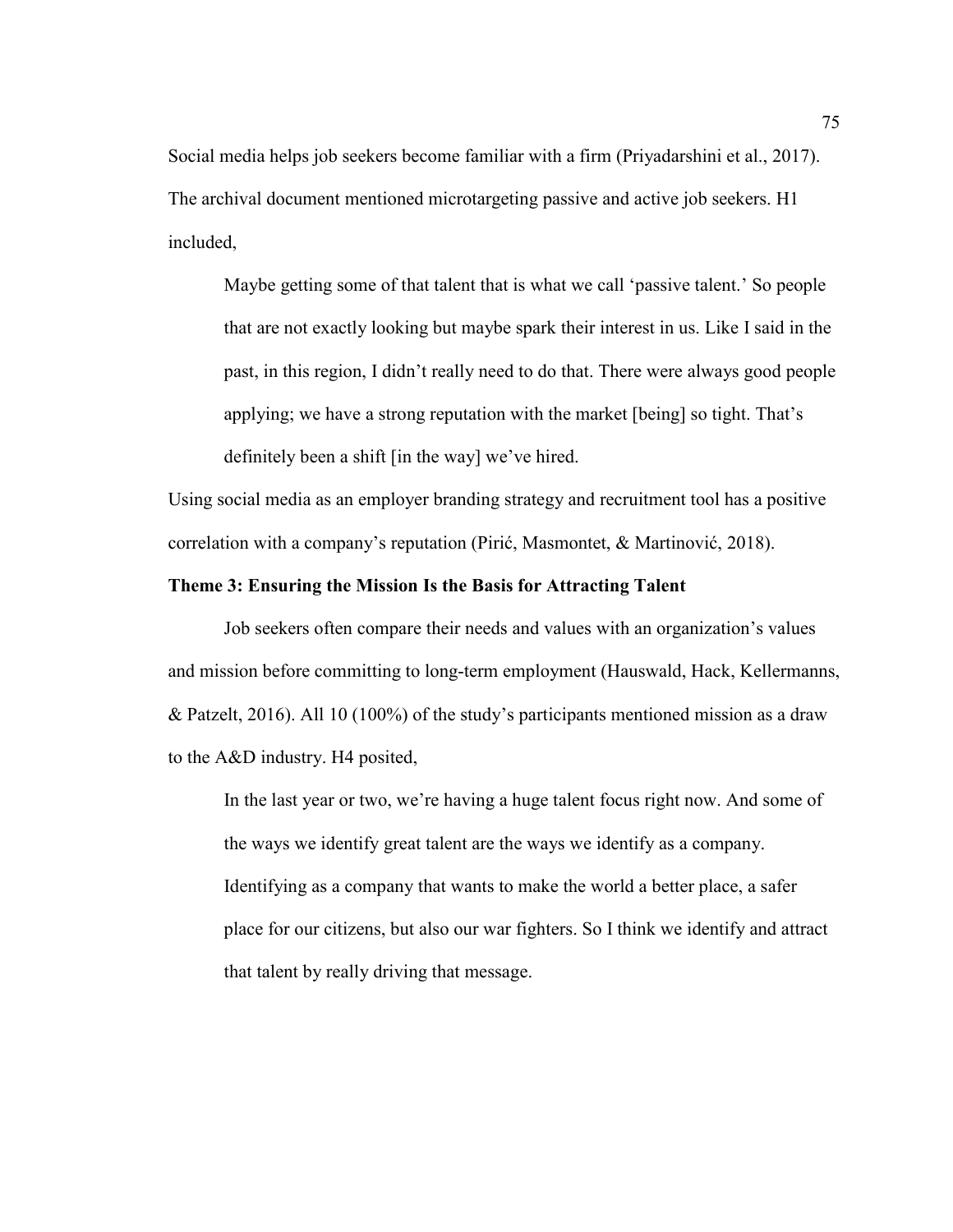H5 said, "When the values of a job seeker matches the perceived values of the recruiting firm, job seekers are more likely to be attracted to that organization (Hauswald et al., 2016). H5 continued,

I think our image is such that we do make the world a safer place. I think that where we can really leverage it is obviously with transitioning military. There's close to 20% of our overall workforce of employees are former military. That's definitely something that we leverage. Just being a Department of Defense contractor, we have the former military that are often led to us because of their familiarity with our products and the alignment of military; with that, we definitely can appeal to a mission. And even individuals that may have not served in the military. I didn't necessarily serve in the military, but we're proud to work at a company that works to make the world a safer place, as well as ensuring that we protect the war fighters and bring them home safely. So I think a lot of individuals, even if they haven't served in the military, can get behind that mission. So we do try to appeal to a segment of the candidate population in regard to that.

The core of this research is what makes A&D companies attractive. Employer branding is said to be a firm's reputation as a place to work and value proposition to potential employees (Dabirian, Paschen, & Kietzmann, 2019). Seven (70%) of the participants mentioned that the firm's ability to communicate the mission through reputation, image, or familiarity is essential to attracting talent. Dabirian et al. (2019) expressed that companies can communicate their value proposition to employees through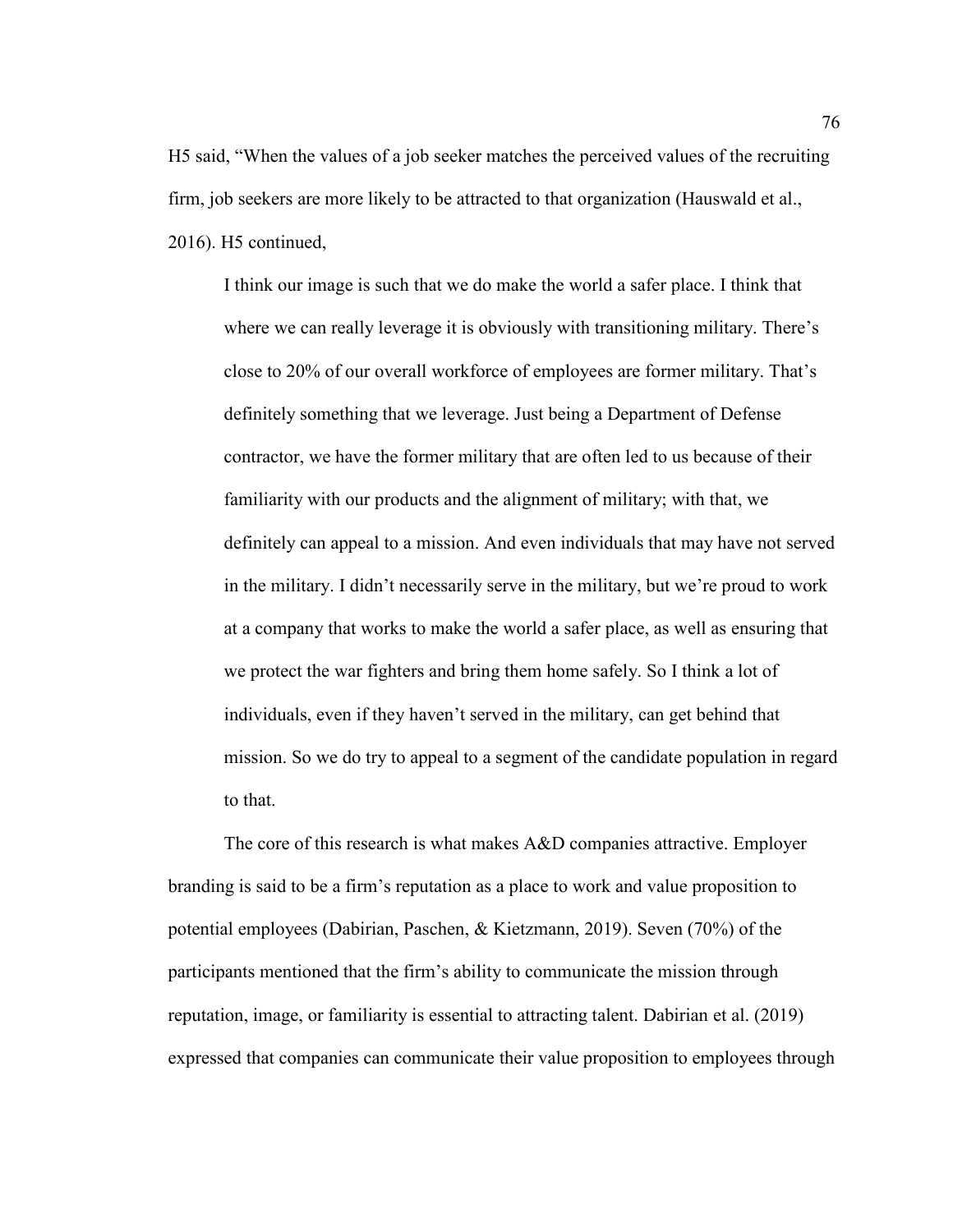external branding. M4 believes tying what their company does to something job seekers would be more familiar to is key:

Hey, our radars are what kept that rocket from hitting a school—then it becomes a little bit more real. You can tie it into something. It's actually a very timely discussion to be having because across the industry we're talking about, how do you train people to think about their own jobs differently so they can then sell it. Stuart (2018) confirmed corporate brands are a strategic tool used to guide the organization to identify a reputation. A corporate brand's image is critical to a potential employees' association with that image (Maurya & Agarwal, 2018). M3 stated,

Employer image goes back to our mission, so making the world a safer place. Delivering trusted innovative solutions. I think that our visions, beliefs and values, it's something that we all try and bring into our everyday work life. And especially when we're doing external marketing and communication towards potential employees, we lead with that.

M2 followed up with,

Our brand, in terms of being a part of a bigger mission, is to make the world a safer place. And the way that we do that is through technology and innovative solutions. That connecting that message and promoting that message to individuals that would be inspired by that message and would want to come here...Then we get kind of go deeper into the type of work...we're trying to associate the brand with a kind of higher purpose. The mission of protecting our war fighters because that's what we find, that's why people do come to work here,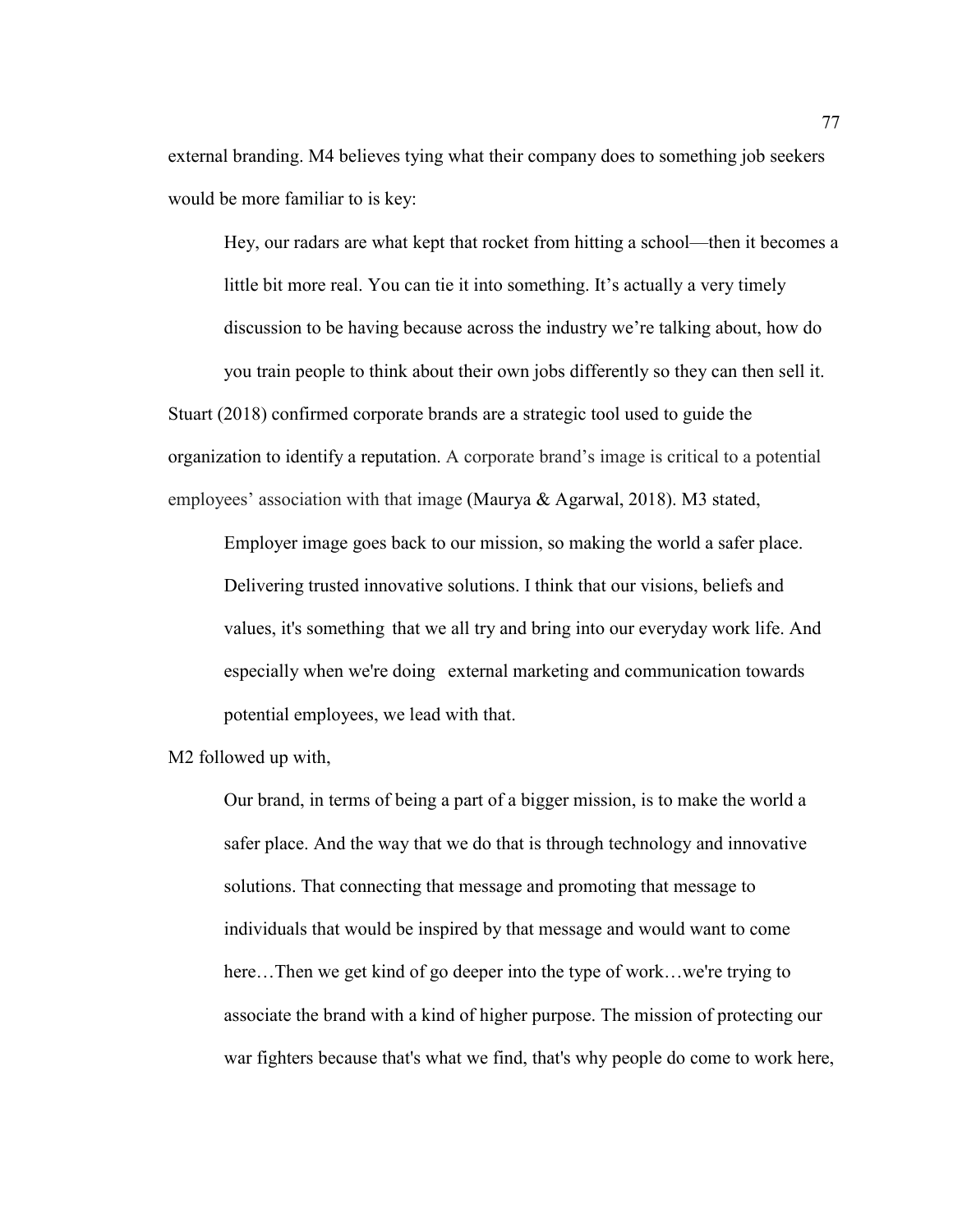and that's why they stay. As well as being able to work on cool technology that is critical to the security of our nation as well as our allies. That's how we sell our brand in general. And so, we're trying to connect that to, why would employees want to come here?

In Table 3, I illustrated the frequency of participants' responses regarding the effect the mission of an A&D company has on attracting talent to the industry as portrayed across questions 1 through 6. Table 3 shows that there were 16 references to the impact the mission of an A&D company has on attraction to the industry.

Table 3

*Ensuring the Mission is the Basis for Attracting Talent (Frequency)*

| Participant    | Interview question | Total number of references |
|----------------|--------------------|----------------------------|
| H <sub>3</sub> | 3, 4               |                            |
| H <sub>4</sub> | 1, 2, 4            |                            |
| H <sub>5</sub> | 2, 3               |                            |
| M1             | 1.4                |                            |
| M <sub>2</sub> |                    |                            |
| M <sub>3</sub> |                    |                            |
| M <sub>4</sub> |                    |                            |

The archival document did not explicitly elaborate on the mission of the A&D company. However, the Transforming How we Attract, Develop, and Retain Talent document referenced losing the talent and expertise needed to remain globally competitive in the future. The archival document mentions that the "most experienced and institutionalized employees are retiring; the early service employee who will replace them are harder to retain; and competition for skilled talent is unprecedented as our competitors contend with similar circumstances." Thian (2015) postulated the A&D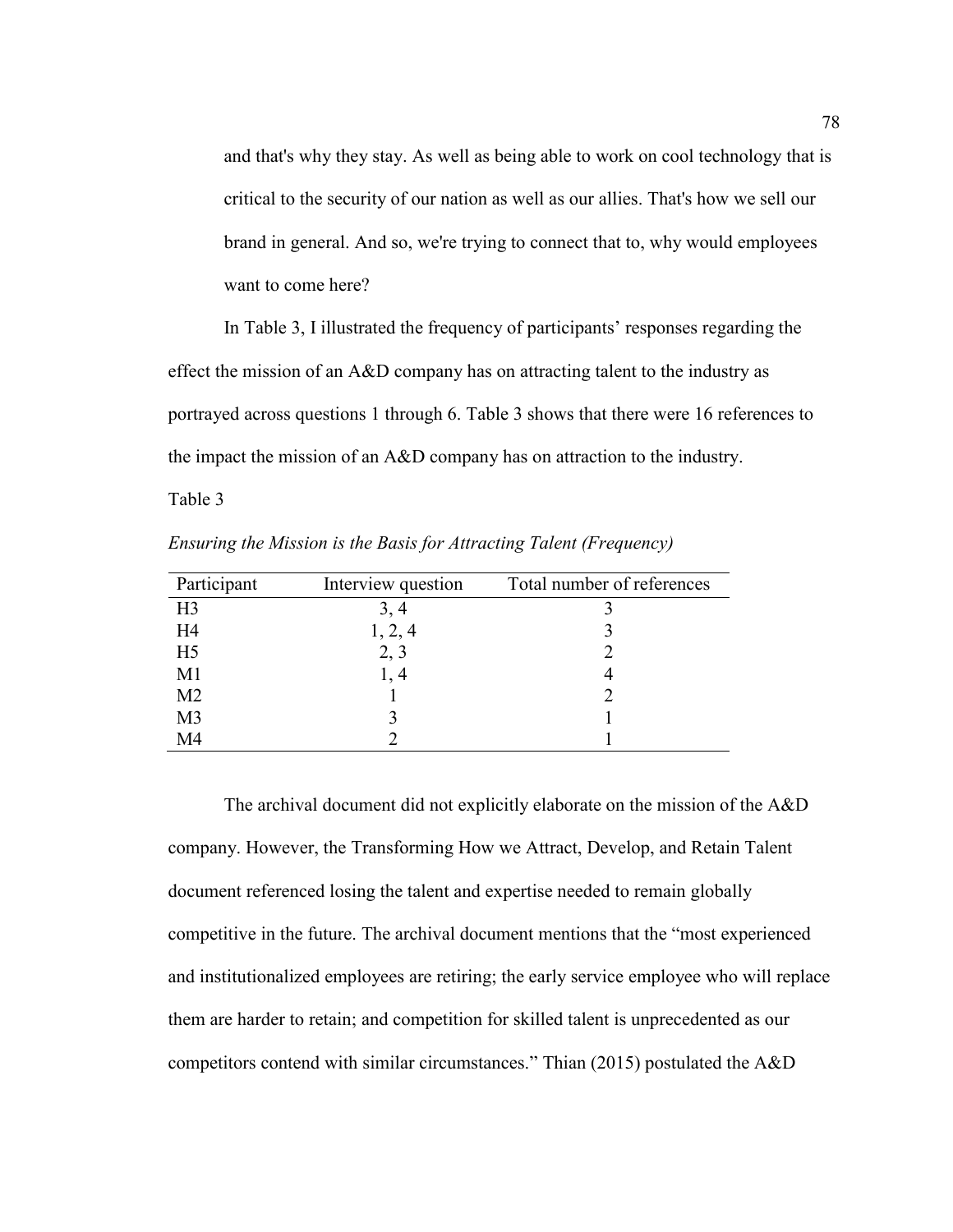industry is starting to lack the employees needed to remain competitive and keep up with rapid growth in technology and near peer threats to our defense systems. Furthermore, the United States must take immediate action on the STEM talent deficit to remain as competitive globally in national security (Walker & Harris, 2018).

# **Theme 4: Attracting Untapped Talent**

Untapped talent continuously escaping STEM fields puts the United States at a competitive disadvantage (Diekman et al., 2015; Holland, 2018). Women and underrepresented minorities are untapped talent particularly in engineering fields, and the STEM industry has failed to produce sufficient numbers in this new market. All 10 (100%) participants addressed the need to build a reputation or image when entering a new market. M1 supported, stating identifying a new market, especially from a talent perspective the company will focus on increasing recognition and reputation in that market. Five (50%) of the interviewees discussed employer familiarity as being a key contributor to attracting talent. H5 stated,

We find that that technical presentation provides a deeper engagement with the student population and helps brand ourselves…beyond that we'll try to work with student clubs or student associations on campus, that are aligned with our business. So that might be working with the National Society of Black engineers…working with the Society of Women Engineers at the school to help brand ourselves with that demographic on campus.

Kanga (2017) commented that underrepresented groups require visibility on the leadership level of the engineering workforce to feel included. Images are key to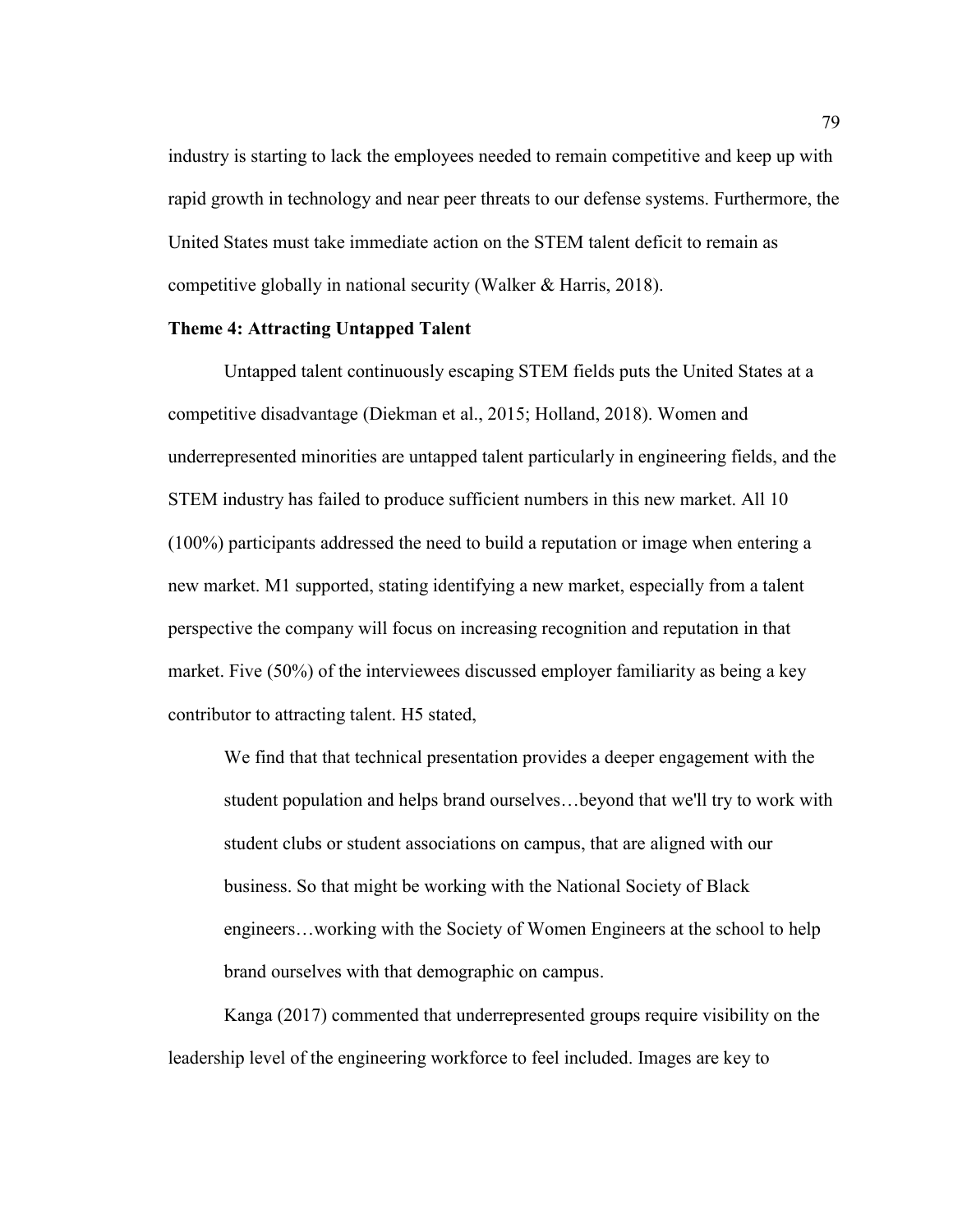effectively attracting women to STEM (Diekman et al., 2015). An inclusive culture drives attraction and retention of women to STEM organizations (Schaefer, 2015). All of the talent acquisition (50%) participants mention an inclusive reputation or image as a contributing factor to attracting talent. Further, H5 mentioned female engineers should try to attract other female engineers and explain why they should take a look at an aerospace company, and how they got to where they are in their career path. M2 noted the use of videos of existing employees across the spectrum of jobs and demographics increases job seekers' knowledge about the organization; potential employees can get a better sense of*,*  "if I come to work here this is what my experience would be like. So we spent a lot of effort in trying to highlight our existing employees that match the type of candidates we're looking for." In Table 4, I illustrated the frequency of participants' responses regarding attracting talent in an untapped market while answering questions 1 through 6. Table 4 shows that there were 12 references to attracting talent in a new market in the A&D industry.

Table 4

| Participants   | Interview question | Total number of references |
|----------------|--------------------|----------------------------|
| H <sub>3</sub> |                    |                            |
| H4             |                    |                            |
| H <sub>5</sub> | 1, 2, 3, 5         |                            |
| M1             |                    |                            |
| M <sub>2</sub> |                    |                            |
| M <sub>4</sub> |                    |                            |
| M <sub>5</sub> |                    |                            |

*Attracting Untapped Talent (Frequency)*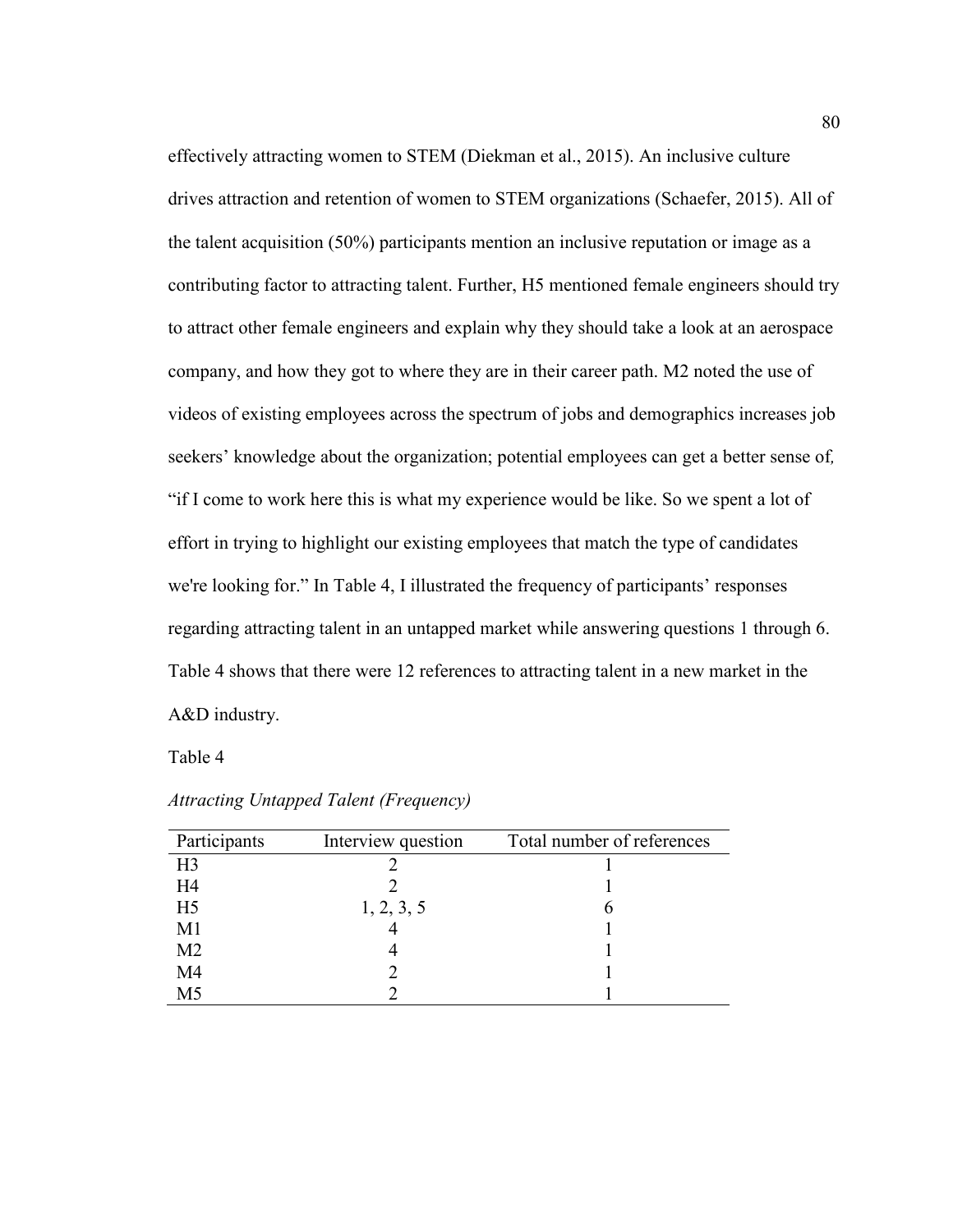The archival document references opening up the aperture for external talent and, evaluating all candidate requirements and removing any self-imposed ones that narrow the pool unnecessarily." The document also addresses approaching attracting talent differently and calls for "every function, business, leader, and employee to rethink their relationship with talent and start adapting a new reality, not too far away, in which 80% of our colleagues have less than 20 years of experience.

Although not mentioned in the archival document, H1 mentioned the company under study is actively being intentionally inclusive while hiring and has a corporate mandate to have senior level job postings to include a representative slate when interviewing. In support of the archival document, H1 described the representative slate as including at least 1 woman and 1 person of color to be interviewed for positions at certain levels. The archival document outlined highlights of the progress they have made this far yet expressed the need for attracting talent and the need for transformation; "…if we approach the workforce the same way we have for the last decade….we will lack the talent and expertise to remain globally competitive in the future."

#### **Findings Aligned With the Recruitment Equity Model**

Employer branding is crucial to attracting talent and drives a competitive advantage (Cable & Turban, 2001; Theurer et al., 2018). What a job seeker knows about an organization drives their attraction to an organization (Alshathry et al., 2017). Likewise, employer familiarity motivates a job seekers decision to apply for a position (Kashive & Khanna, 2018). Khan (2017) stated potential candidates are more attracted to brands they are not only familiar with but also have a stellar reputation. A precursor to a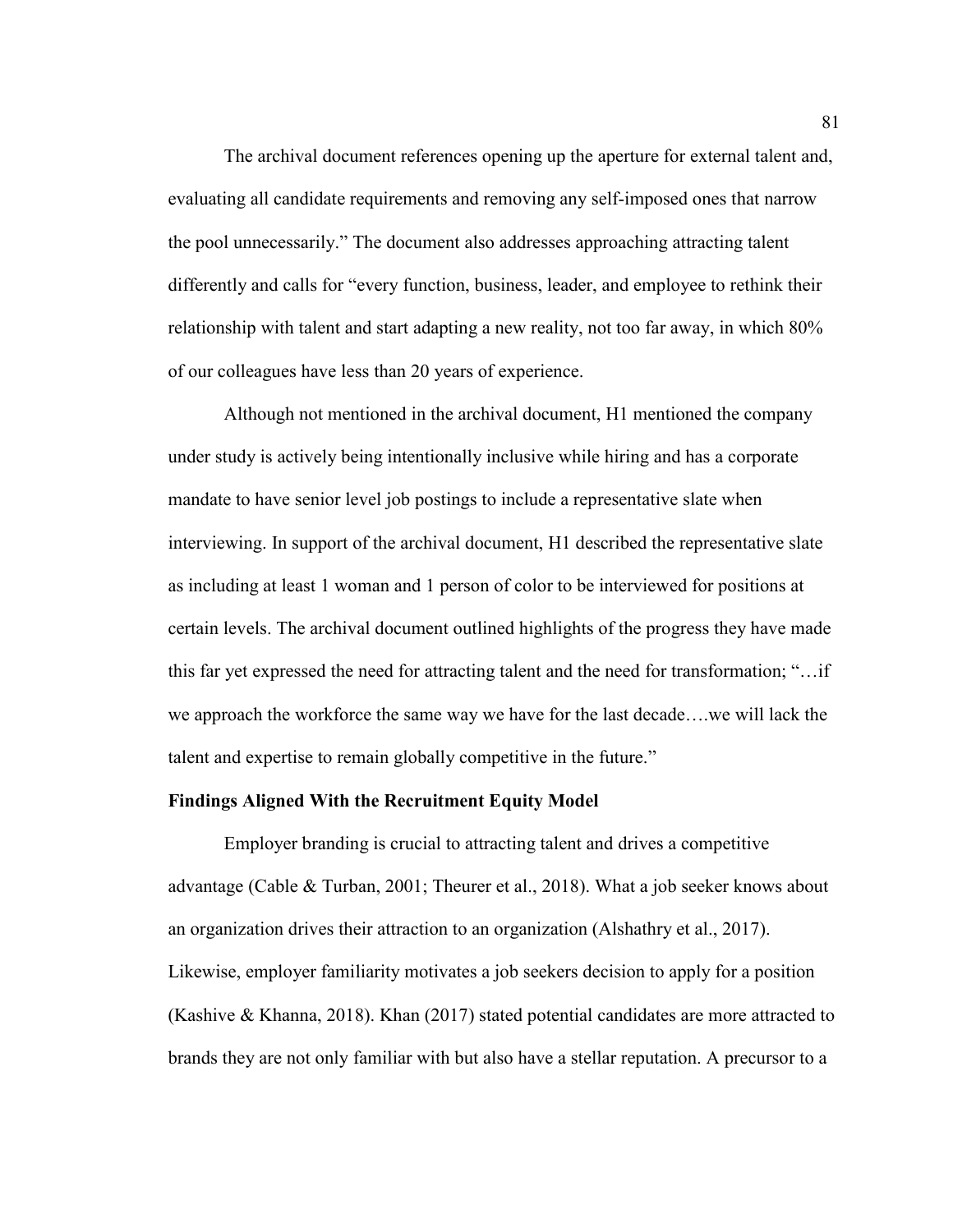potential employee's organizational attractiveness is how the job seeker views the employer's image (Puncheva-Michelotti et al., 2018). To increase the attractiveness of an organization, business leaders use the tenets of REM (Yu & Davis, 2017).

Participant responses supported the conceptual framework for this study: REM. Five (100%) marketing leaders and five (100%) talent acquisition leaders acknowledge that employer knowledge leads to employer attractiveness. Employer knowledge includes employer familiarity, employer reputation and employer image (Cable & Turban, 2001). All participants (100%) stressed the reputation of their firm was important to being viewed as a great place to work. An employer's reputation differentiates them from their competitors (Höflinger et al., 2018). All (100%) participants concurred that their employer's positive image is what attracts talent to the organization. Employer image and organizational attractiveness are closely associated (Lievens & Slaughter, 2016). All (100%) participants indicated REM tenets contribute to the brand and attractiveness of their A&D company.

Reis and Braga (2016) reported employer branding is the culmination of messages an organization disseminates to say they are a great place. The same way a product is promoted for consumers, an organization can be marketed for potential job seekers to be attracted to that brand (Cable  $&$  Turban, 2001). My findings discovered that all (100%) of the marketing participants indicated the image, reputation and familiarity of an organization is collectively the company's brand.

REM authors, Cable and Turban (2001), developed a model to address the value of the job seeker's employer knowledge in relation to the attractiveness of a recruiting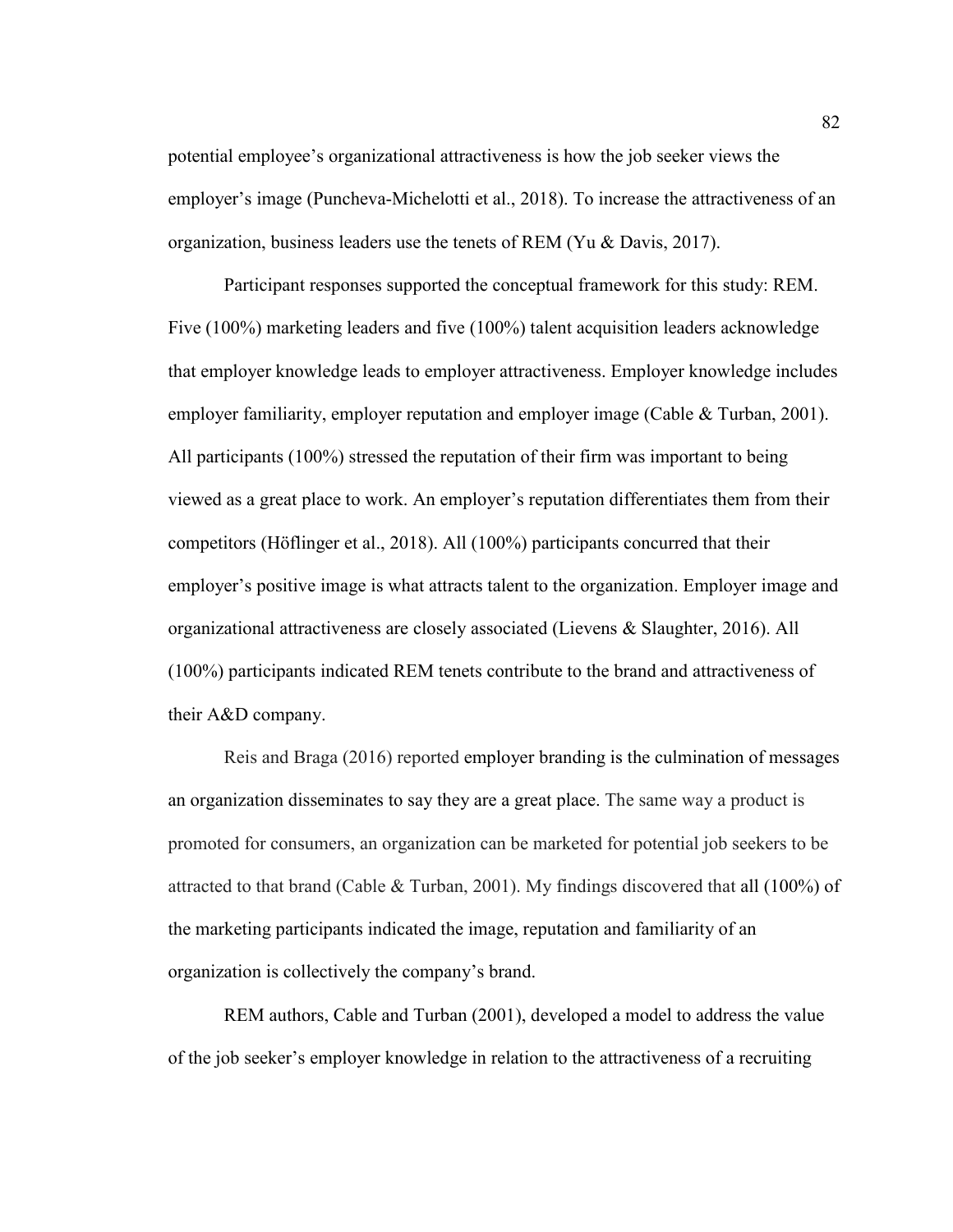organization. All (100%) participants resonated that attractiveness increased for an organization when job seekers knew about the recruiting firm and the company had a strong employer brand to include a great image and reputation. Employer branding is an organizational strategy that makes a firm most desirable in a competitive job market (Theurer et al., 2018).

# **Findings Aligned With Existing Literature**

The greatest concern of any business leader is attracting talent (Magbool et al., 2016). The findings of this study might assist practitioners and address a gap in literature regarding the use of corporate image branding strategies to attract engineering talent for a competitive advantage in the A&D industry. Within the STEM workforce, there are industries that appear attractive to STEM job seekers and those that are not as attractive (Eichinger, 2018).

The need to make the A&D industry more attractive to engineering job seekers is a common focus of the study; limited researchers have explored corporate image branding strategies that make the A&D industry attractive enough to increase interest from engineering job seekers (Westphal, 2015; Dabirian et al., 2017; Theurer et al., 2018). Unlike Google, Amazon and Apple there is a gap in identifying strategies to grow and sustain the engineering labor force in the A&D industry (Iannotta, 2015; Varma, 2018). The findings of this study are consistent with the literature in regards to the challenges the A&D industry faces to be as attractive as other industries to engineering talent.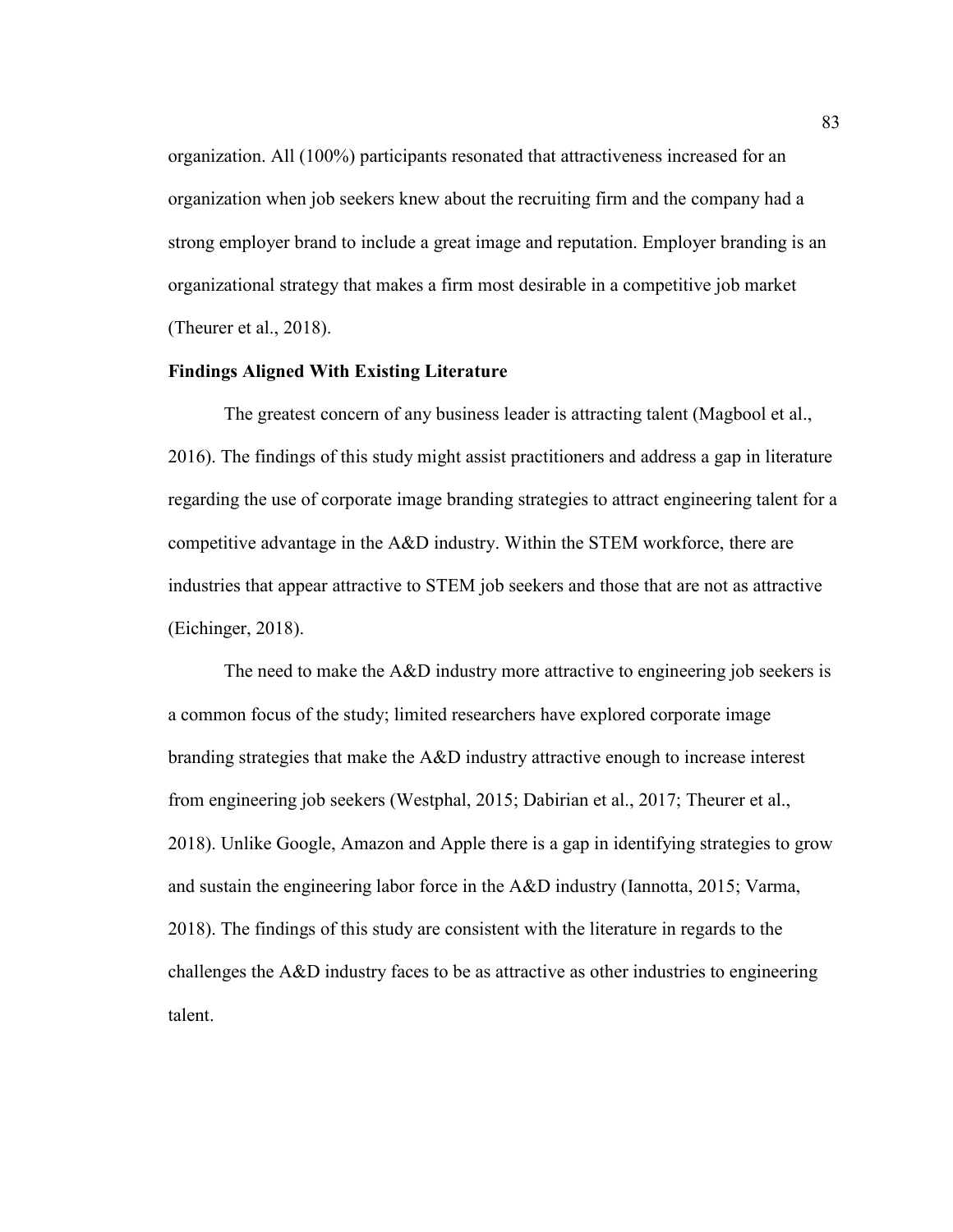Business leaders in this study consider employer branding as crucial to the ability to attract talent. To be the most attractive within an industry, an employer branding strategy that promotes the image of a company to the job seeker is required (Theurer et al., 2018). Further, a strong corporate brand influences a job seekers employment interest to an organization (Mohan et al., 2018). Therefore, A&D business leaders may put more emphasis on employer brand and improve employer familiarity, reputation and image to best attract potential employees (Cable & Turban, 2001; Westphal, 2015; Maurya & Agarwal, 2018).

# **Applications to Professional Practice**

The most significant contribution from the study findings may be the identification of the best practices to incorporate corporate image branding strategies into the talent acquisition process of employee attraction for A&D corporations. Identifying best practices A&D leaders need for attracting engineering talent is critical to competitive advantage in the industry (Westphal, 2015). A&D leaders may consider the findings from this qualitative case study for the selection of a suitable corporate image branding strategy and effective talent attraction.

Emerged themes from the study included information on the relevance of the application of social media, innovation, and promotion of the mission of A&D companies for employer familiarity, employee reputation, and employer image for talent attraction purposes. A&D leaders who capitalize on corporate image branding strategies may overcome talent acquisition challenges and achieve a competitive advantage. All (100%) participants expressed a confidence in increasing recruitment when social media is used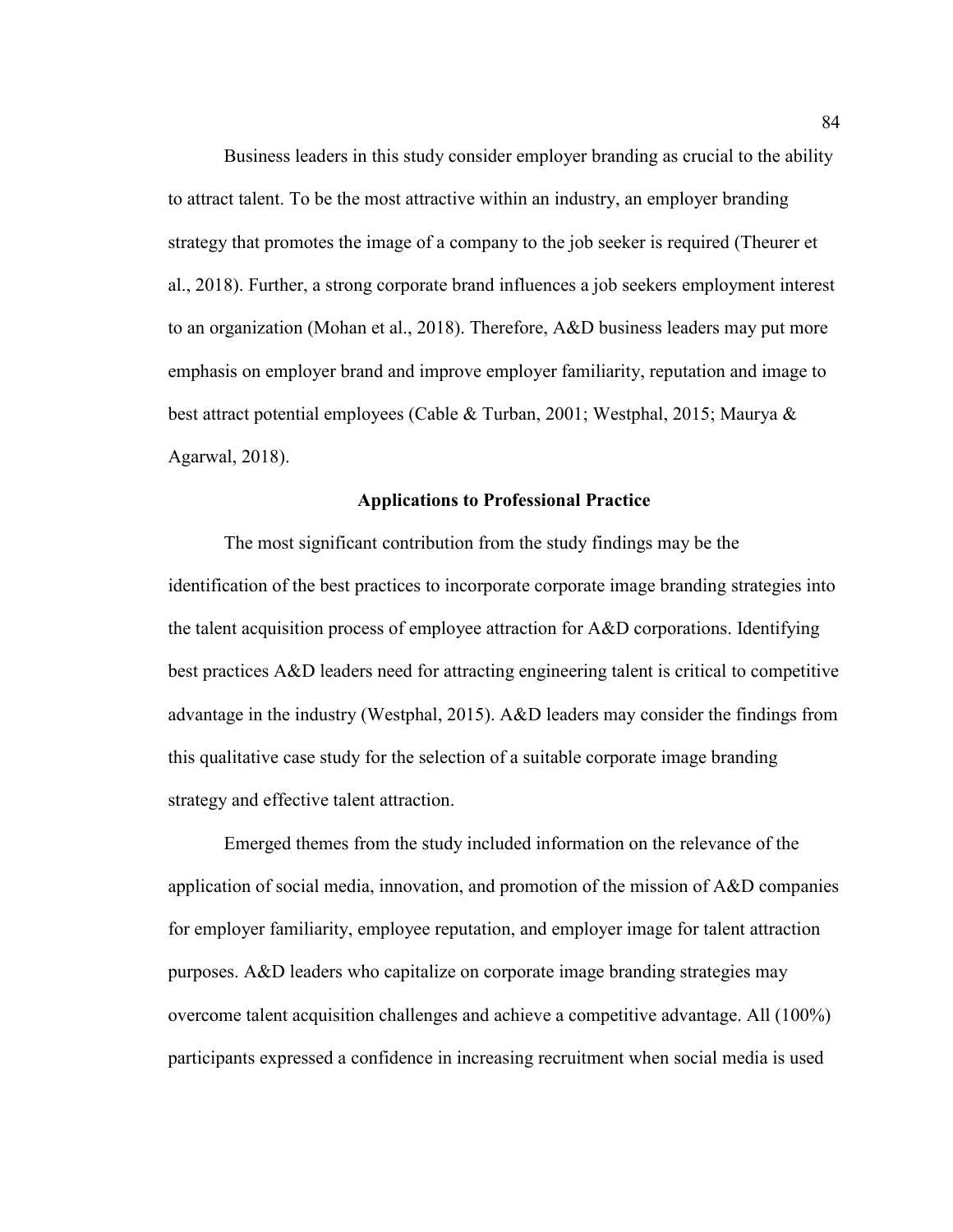to improve employer familiarity. The coupling of technology and recruiting has become a competitive advantage in attracting talent, and the use of social media is compared to using a megaphone to gain access to top talent (Emanuela, 2018).

A&D leaders may also use the findings from this qualitative case study to identify the methods to capitalize on improved employer image. Business leaders may be able to develop an approach to using employer image as a key component in recruiting. From a general business perspective, employer image is a global impression of multiple messages from various sources about specifics aspects about company (Lievens, 2017). Eight (80%) participants revealed A&D companies have a challenge in messaging their purpose due to the nature of business. Furthermore, the overall professional practice applications, based on the study findings, are to develop potential best practices to enhance messaging in the form of personal stories that focus on A&D companies protecting citizens globally as opposed to the negative image of harm.

A&D leaders compete with companies like Amazon, Google, Apple, and Twitter for top technical talent (Westphal, 2015). Four (40%) participants acknowledged that the A&D companies are not recognized in every market as some other tech companies. Khan (2017) stated employer reputation is critical to a job seekers attractiveness to a company. Based on the findings of this study, A&D companies are challenged with competing for highly skilled talent against companies such as Amazon, Google, and other high tech companies. Moreover, to aid in attracting talent in the A&D industry all (100%) participants stated a best practice of company engagement in the community and building strategic relationships, and making public announcements of successes such as contract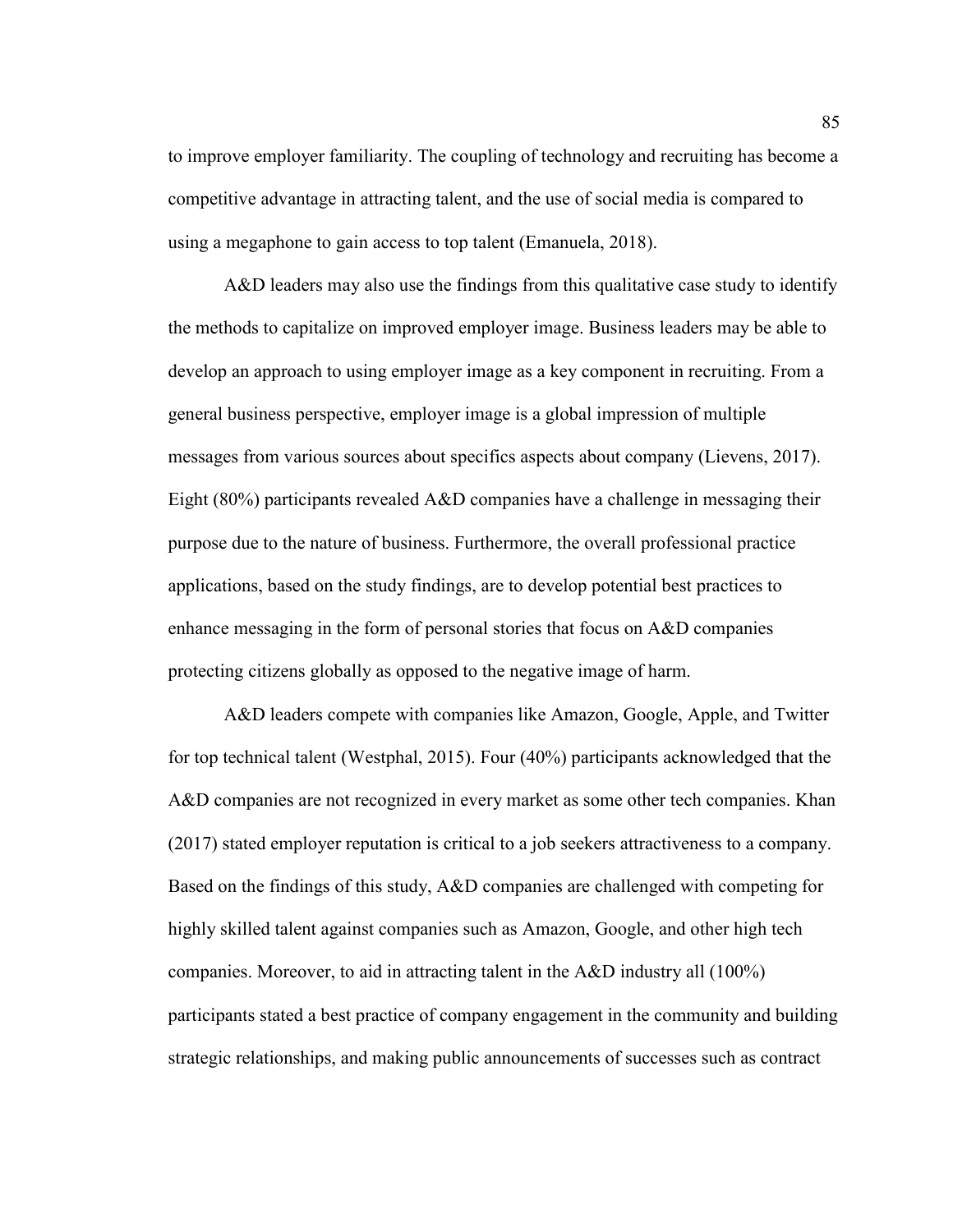awards all help to build the reputation of a company. Five (50%) participants acknowledge best choice awards such as best place to work are awards that build the reputation of the company. A reputable company is more successful in the labor market and shapes the judgement of job seekers (Alshathry et al., 2017; Puncheva-Michelotti, Vocino, Michelotti, & Gahan, 2018 ). Finally, A&D leaders that participated in this study identify having a good reputation as a competitive advantage for employer attraction.

# **Implications for Social Change**

Satta, Esposito De Falco, Penco, and Parola (2015) identified the A&D industry as a company that thrives on innovation. The results of this study may assist A&D leaders in recognizing the value of corporate image branding led strategies to improve talent attraction for engineers to innovate in the industry. The study's finding show that engineering talent is the key to the nation's ability to innovate products that protect our war fighters. Ten (100%) participants stated innovation is also a contributing factor to competitive advantage. Participant M4 stated, "attracting the best and brightest to the A&D industry to be a part of a mission that prevents a school from being hit by a missile has a greater mission for our nation than creating a new app or the latest phone." The findings of this study imply the ability to attract human capital that will defeat the eminent threat of terror around the world is important to national security. Moreover, through corporate image branding initiatives, the mission of working with a firm that protects the United States may resonate with engineering talent and make the A&D industry more attractive.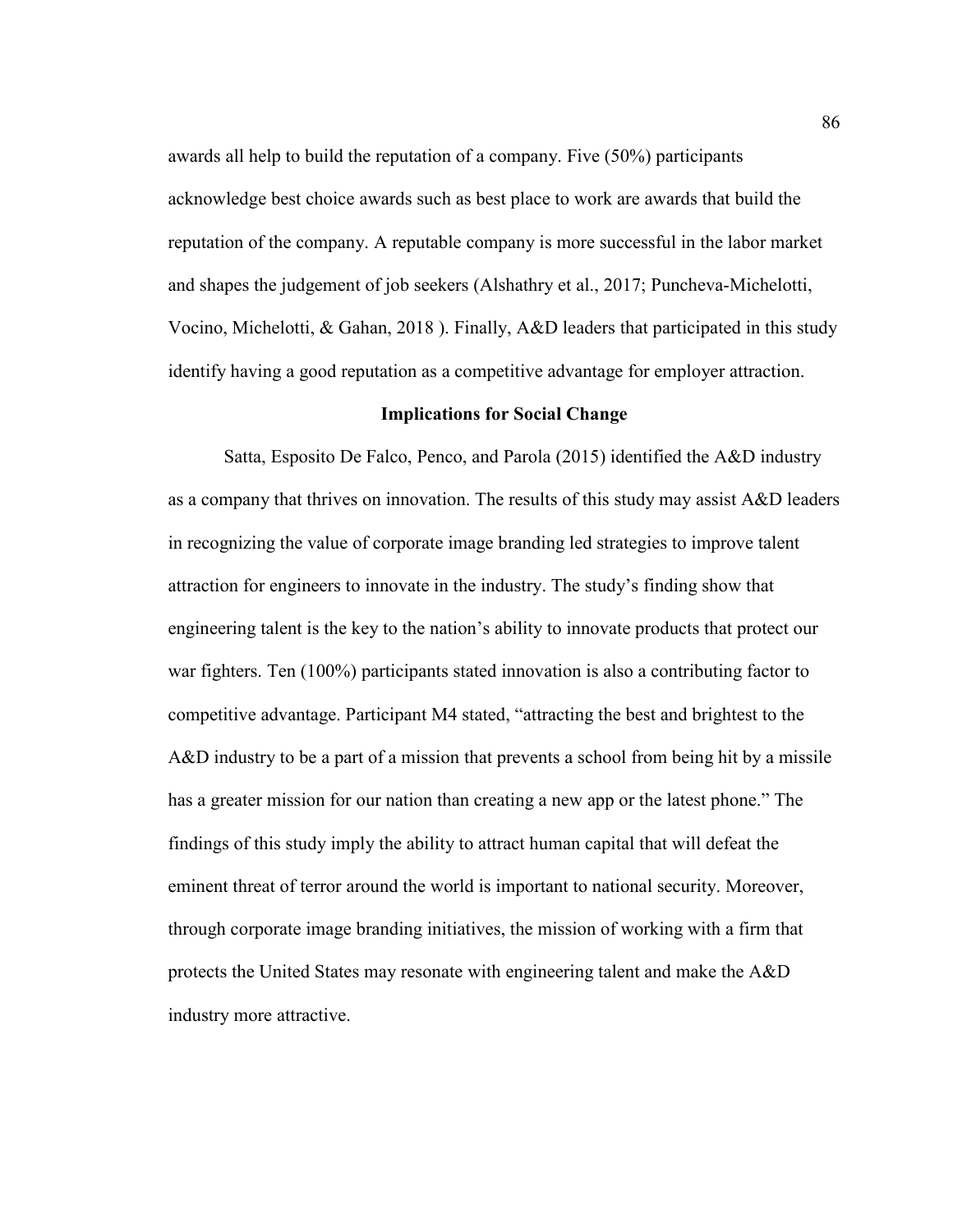Furthermore, innovation is at the core of creating new markets, rapid technological progress, and enhancement of economic growth (Saray, Patache, & Ceran, 2017). Tapping in to new markets via innovation for A&D may provide enhanced national security measures that protect the United States and allies. The findings of this study might provide the talent attraction needed to innovate new products in A&D that sustain our economy. This study's findings identify innovation as a driver to attracting talent and creating technology that protects the nation as near peer threats are rapidly becoming peer threats. Finally, identifying ways to attract bright engineers who innovate for the A&D industry could have a positive impact on the engineer's economic development personally and in their surrounding communities. Reiner, Meyer, & Sardadvar (2016) concluded that human capital is the driving force behind innovation and economic growth.

# **Recommendations for Action**

The research findings yielded data that may assist A&D leaders with the identification of corporate image branding strategies to use for competitive advantage. Furthermore, the results of this study might assist A&D leaders to effectively implement hiring practices that attract engineering talent for increased competitive advantage. I recommend the following actions based on the study findings:

• A&D leaders should develop a detailed corporate image branding strategy that couples employer image, employer reputation, and employer familiarity to improve employer attraction.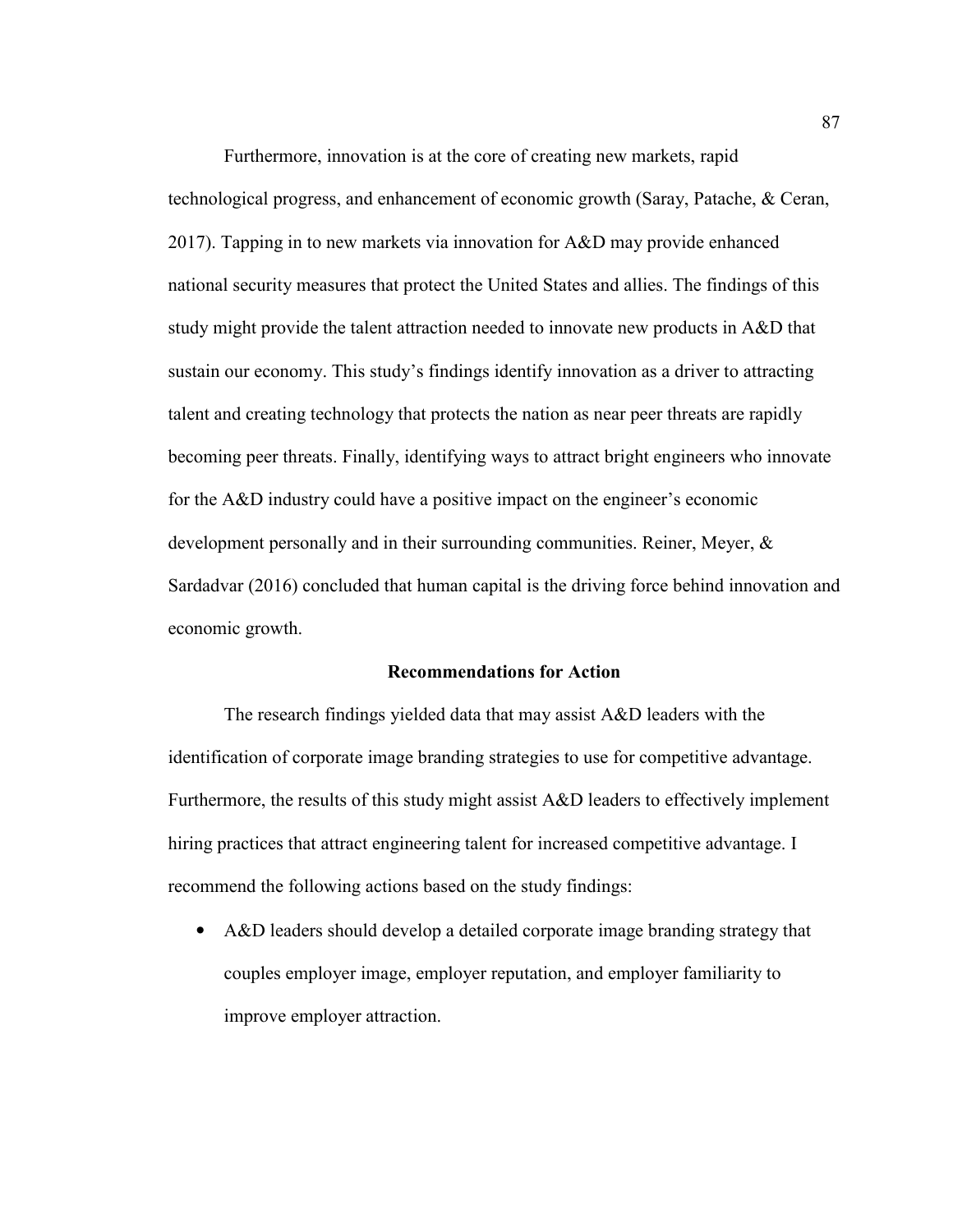- A&D leaders should benefit from leveraging marketing principles integrated with talent acquisition best practices to pursue job seekers as marketers treat employment at their A&D firm as a product to sell to a job seeker.
- A&D leaders could benefit from using employer familiarity, employer reputation, and employer image to engage untapped markets of job seekers to work in the A&D industry through publicizing employee pride and engagement while promoting their affinity to the company through their personal networks.
- A&D leaders should revamp the corporate image of an A&D company to a more attractive brand to attract top talent through a diversified leadership, promote the A&D industry's unique work-life balance atmosphere and rebrand the organization's purpose.
- A&D leaders should allocate significant resources to attraction and branding efforts that focus on recruiting the type of talent they are seeking through creative employer branding campaigns to rebrand themselves as an exciting place to work.

Recommended actions for A&D leaders selecting corporate image branding strategies to achieve competitive advantage could be communicated and implemented using formal and informal modes of communication within the organization. Communication from senior leaders regarding the importance of talent attraction is one potential channel for improved recruitment of engineers. Furthermore, a formal corporate image branding strategy plan is required, including estimated times and key performance indicators to solidify clear organizational planning and appropriate resource allocation are enforced. Study findings might apply broadly to the A&D industry using corporate image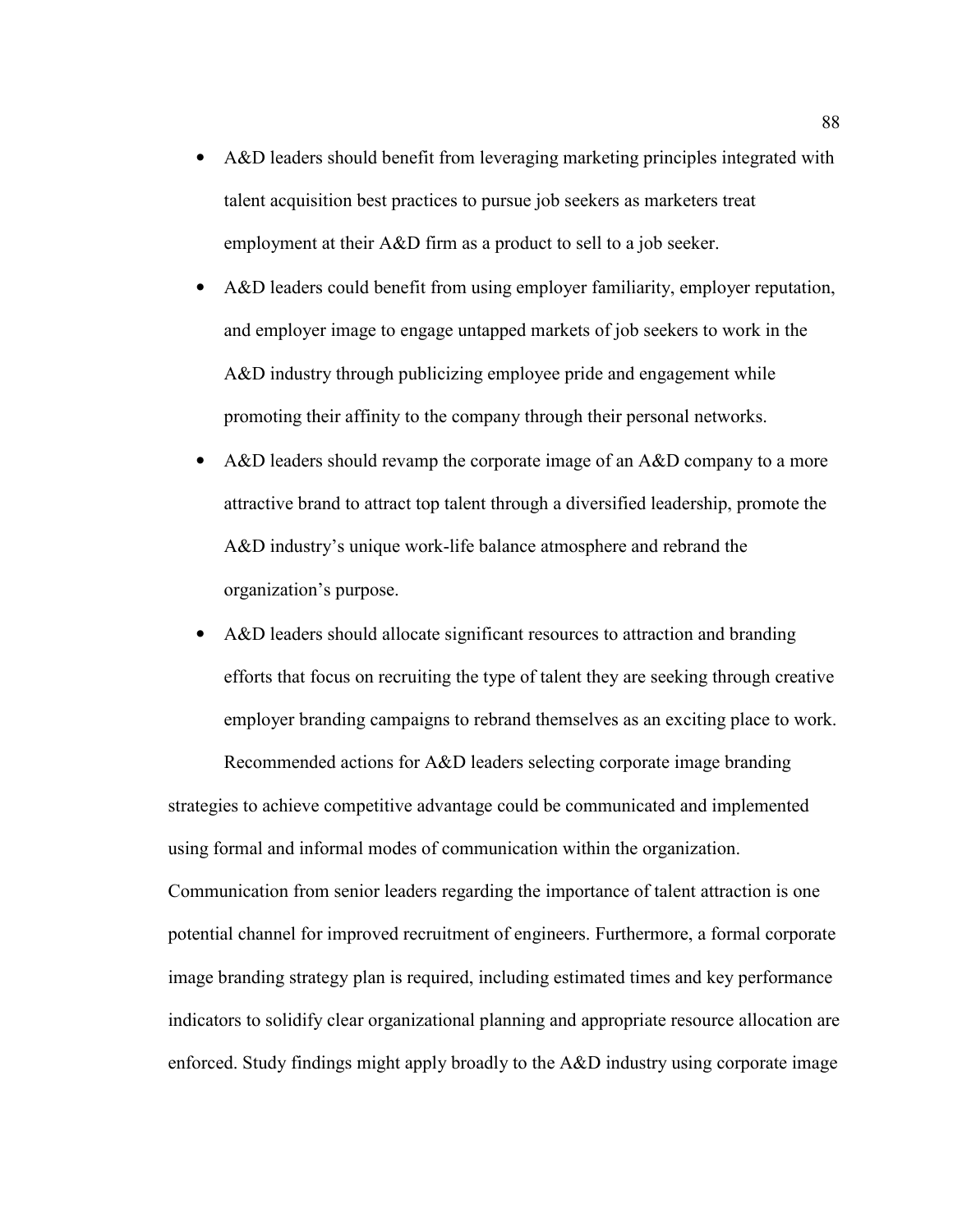branding strategies to increase talent attraction and assist government agencies with national security and innovation for national defense. I will seek to publicize my research findings through a variety of A&D industry and academic journals focused on attracting talent.

# **Recommendations for Further Research**

Study findings may contribute to existing and future research regarding corporate image branding strategies A&D leaders use to achieve a competitive advantage. Lievens and Slaughter (2016) posited companies that invest in corporate image for improved employer attraction, outperform other companies that do not. A limitation in this study is the small sample size as this qualitative case study included only a single A&D company in the United States. Further researchers may include multiple A&D companies or hightech companies. Subsequent research might include an examination of the exposure students have to A&D while in early education, pre-college and post-secondary institutions to become familiar with what the industry offers. An interdisciplinary approach to this business problem is also a suggestion for further research. An additional limitation was the sole focus of corporate image branding strategies for competitive advantage. Future research could focus on leadership behaviors and styles to assess best practices needed in engineering firms for effective employee attraction.

Researchers could also focus on policies made available by government agencies to assist in employer attraction to the A&D industry. Using the findings from this study, I identified that government agencies should intervene in the challenges the A&D industry faces to attract talent and take an active role in securing talent that will directly impact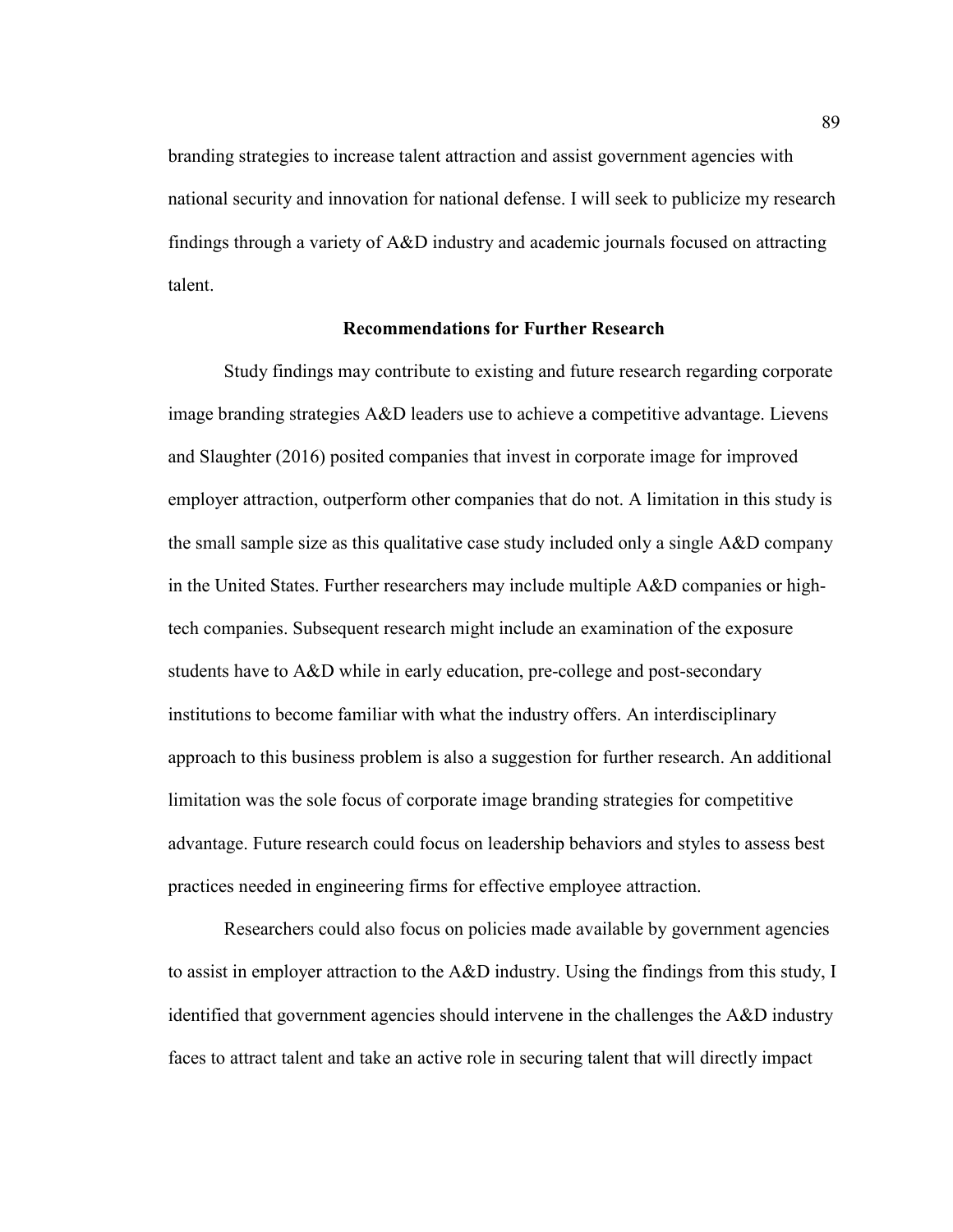our national security. Further studies examining the specific impact untapped talent such as women and minorities has on competitive advantage in the A&D industry might decrease the talent attraction challenges. Moreover, additional research associated with overcoming the loss of talent to high-tech companies may drive a behavior change with the A&D industry and talent attracting leading to a competitive advantage.

#### **Reflections**

Reflecting on my experience within the Doctorate of Business Administration Doctoral Study process, I discovered leaders evolve strategies pertaining to corporate image branding activities and the attractiveness of the A&D industry. For example, an aerospace leader's idea of branding may not resonate with the current job seeker. Intentional or unintentional biases when tapping in to untapped talent or new markets might negatively impact the ability to attract talent to the A&D industry. Furthermore, study participants did convey the desire for existing employees to tell their story about their experience with the company to better personally connect with potential job seekers. Additionally, participants perceived the mission of an A&D company was appealing from a social values perspective.

Using semistructured interviews with open-ended questions, I encouraged indepth discussions with each participant getting substantial insight into their perspective regarding successful branding strategies to attract engineering talent. The study participant's indicated, without the availability of data and research of branding strategies A&D companies have a less likely competitive advantage. The participants of this study concluded the traditional ways of attracting talent are irrelevant and useless in this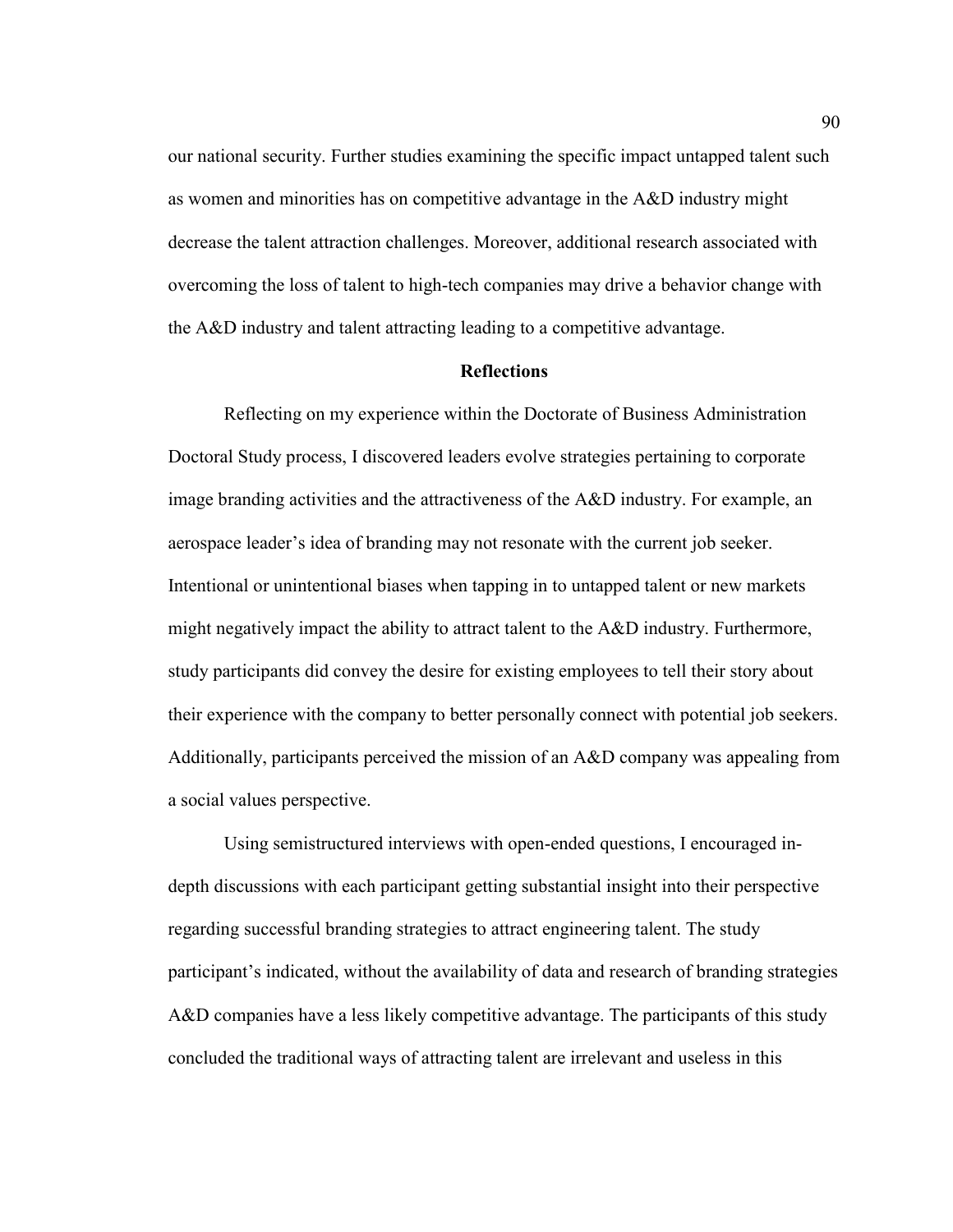competitive market; attracting talent has to be an innovative strategy to remain competitive, and talent acquisition, marketing, and even engineering departments must be better aligned. Information gained from the literature review and study participant interview responses denote a correlation exists between the success of talent attraction and a positive corporate image or brand.

# **Conclusion**

The objective of this qualitative single-case study was to explore the corporate image branding strategies A&D leaders use for competitive advantage. Using semistructured interviews with open-ended questions and an archival document, I collected and triangulated data to provide an answer to the research question. Four themes emerged from the methodological triangulation of 10 interviews and an archival document: (a) having an attractive place to work, (b) using social media to attract talent, (c) ensuring the mission is the basis for attracting talent, and (d) attracting untapped talent.

In relation to the branding strategies used to achieve competitive advantage, various input devised by the study participants was comparable to the information gathered from the archival document. Additionally, the themes identified in the study's findings were consistent with the information gathered from the literature review. For example, Reis and Braga (2016) cited employer branding as the summation of messages a firm uses to market they are an employer of choice. All (100%) participants stressed branding is a combination of employer familiarity, reputation and employer image. The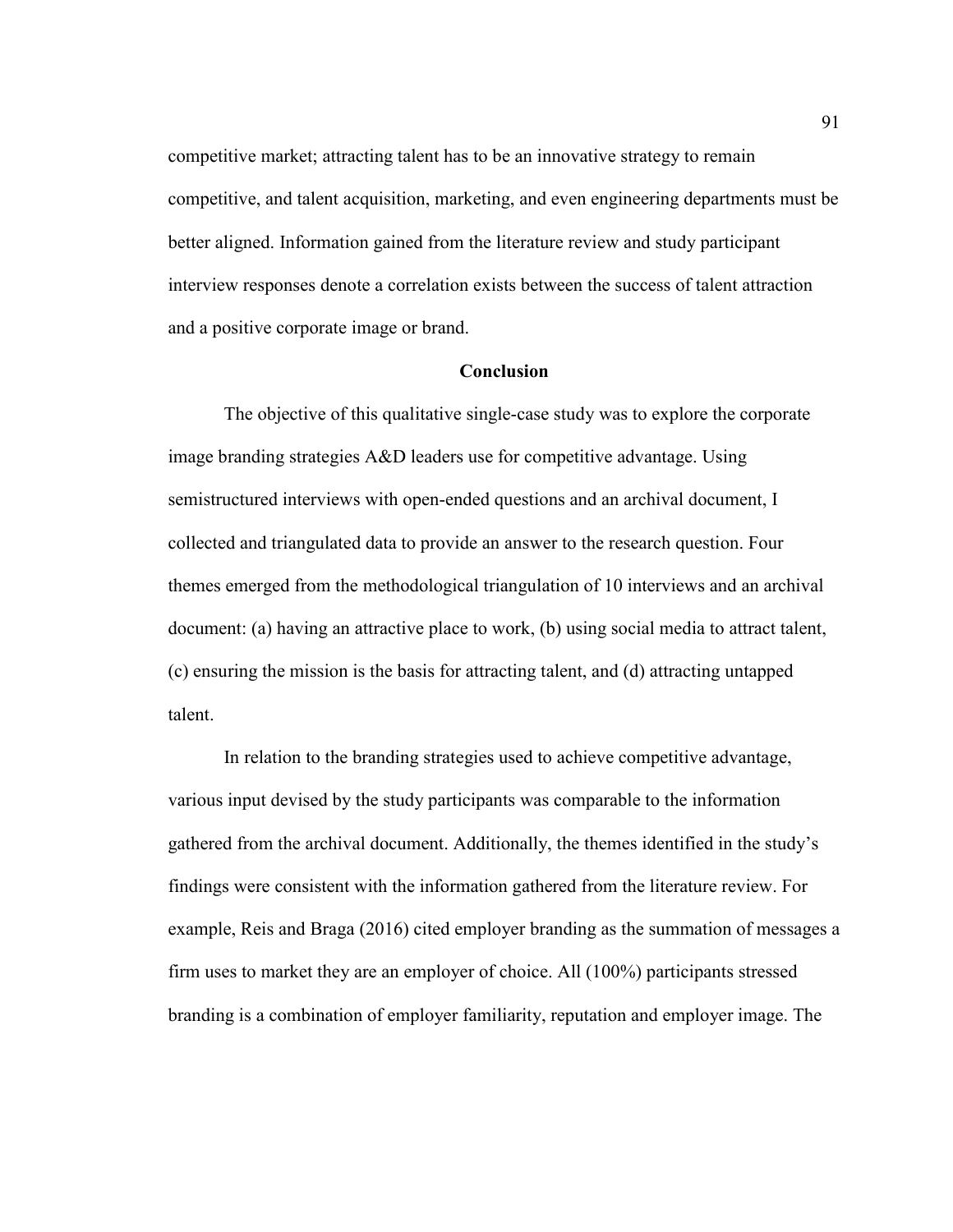marketing leaders (50%) that participated in the study also conveyed being identified as a great place to work is a discriminator that job seekers find attractive.

Employer branding strategies are used to increase employer familiarity with job seekers to attract new talent to the workplace (Ahmad & Salina, 2016; Saurombe et al., 2017). All (100%) of the interviewees in this study acknowledged their firm's familiarity amongst A&D job seekers exponentially supports their ability to attract talent. Employer familiarity is the recollection of an organization's brand (Kashive & Khanna, 2017). Job seekers knowledge and familiarity about a company is a tenet of employer attraction (Theurer et al., 2018). M1 confirmed what potential employees know about your firm reinforces the company's ability to attract talent.

Capitalizing on an employer's reputation is a key contributor to increasing employer attractiveness (Khan, 2017). All participants (100%) in this study cited their employer's positive reputation as being a factor in whether engineering job seekers were attracted to their company. The marketing leaders (100%) of this study added, having a "best place to work" label on the company contributes to the reputation and overall attractiveness of the firm. M4 added, "we vigorously defend our reputation because of the secondary effects on recruitment...we make sure everything that we are putting out there about ourselves is up to the level of quality that we expect and telling the story that we expect." Kaur and Pingle (2018) postulated the image of an organization is impacted by a company's reputation.

Employer image is used as a competitive advantage and the use of social media propagates that image for job seekers (Slaughter et al., 2015; Priyadarshini et al., 2017).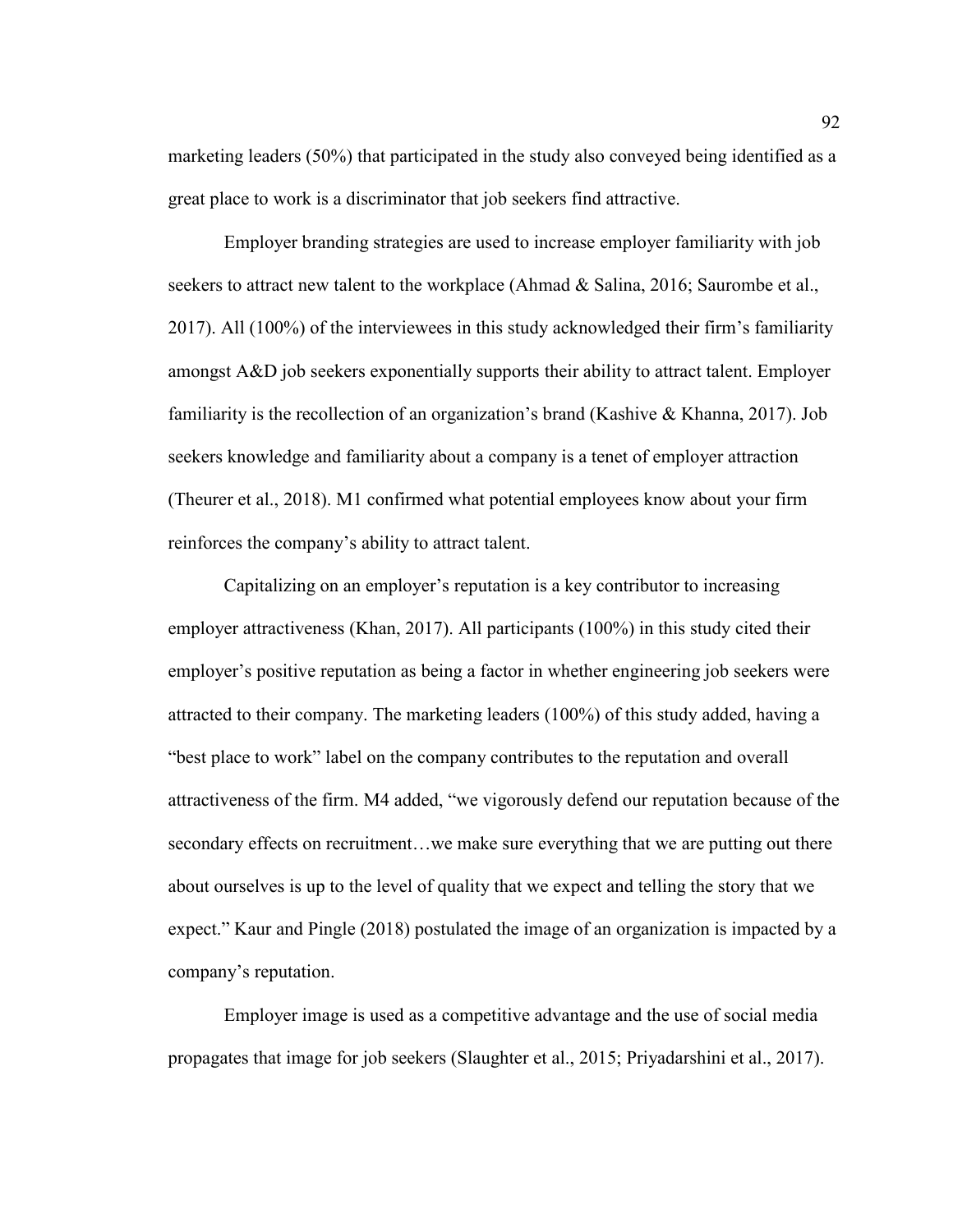H1 confirmed the literature and research reporting; the use of social media expands employer brand. All 10 (100%) participants acknowledged leveraging the use of social media to promote the image of their firm to attract talent. Cable and Turban (2001) described employer image as cognate to brands. Additionally, all of the marketing participants (100%) of this study confirmed the employer image is the brand.

Employee attraction is about focusing on the whole entity of an organization and not solely focusing on a single factor such as employer reputation (Alshathry et al., 2017). My findings illustrate the need for leaders to understand all factors that contribute to employer attraction to the A&D industry while using corporate image branding initiatives to collectively include employer knowledge, employer familiarity and employer image. According to Datta, Ailawadi and Van Heerde (2017), investing in employer branding strategies increases competitive advantage. To defeat the war for talent and remain competitive, business leaders must develop an attractive employer brand (Gupta & Bhaskar, 2016). A failure by leaders to identify a strategized corporate brand initiative may result in failed attempts to attract talent and therefore, directly impact the organization's ability to increase competitive advantage. The future of the A&D industry depends on the actions taken today, as addressed by H1. A&D leaders must create corporate image branding strategies aligned with the current literature and research. As suggested by H4, A&D business leaders need to make sure they are evolving as a business and understanding what they should invest in to draw great talent. Moreover, along with working on innovative technology, the mission of aerospace and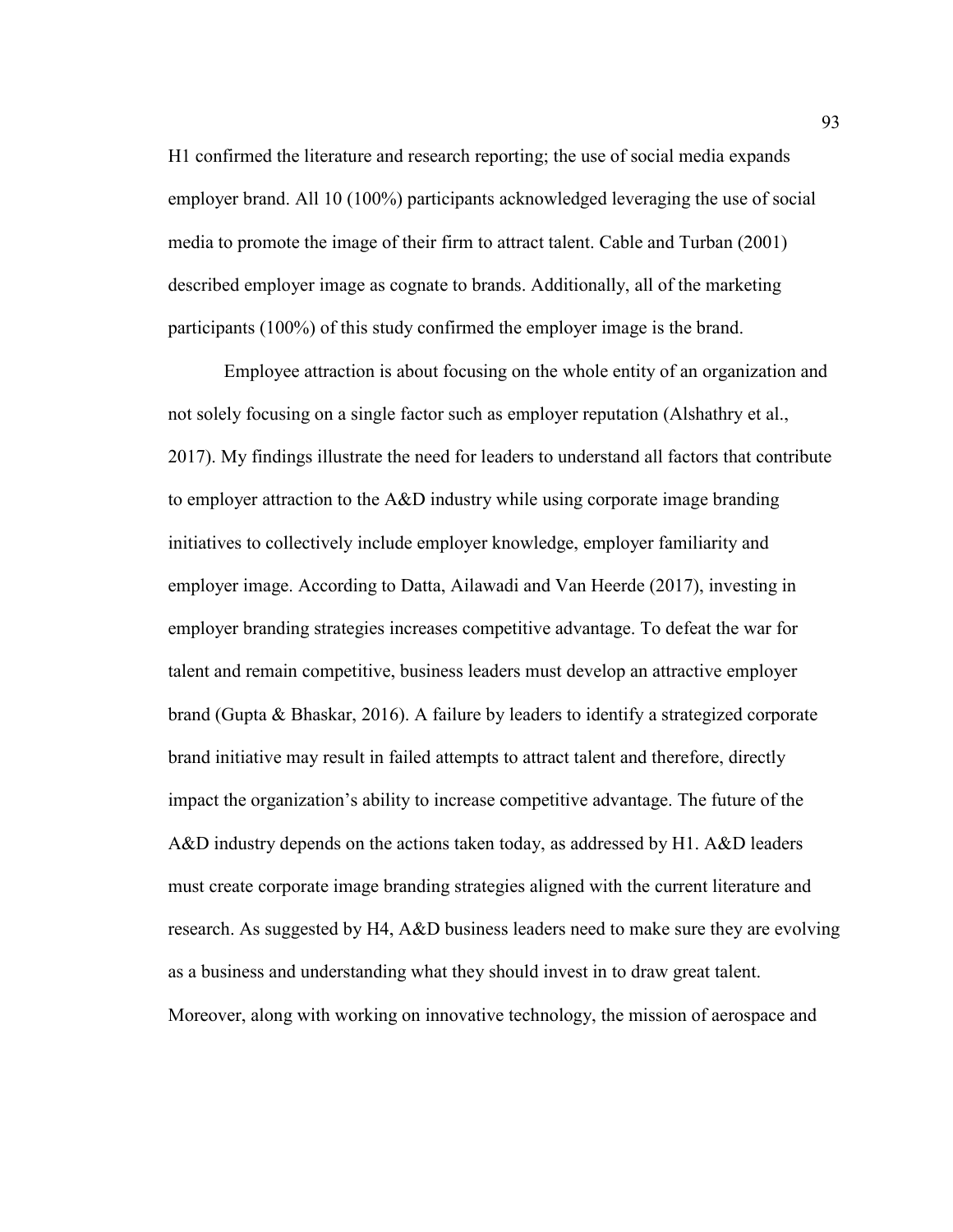defense is to protect the war fighter. That is why people should want to come to work here and want to stay; that is the brand we need to sell to attract talent, as posited by M2.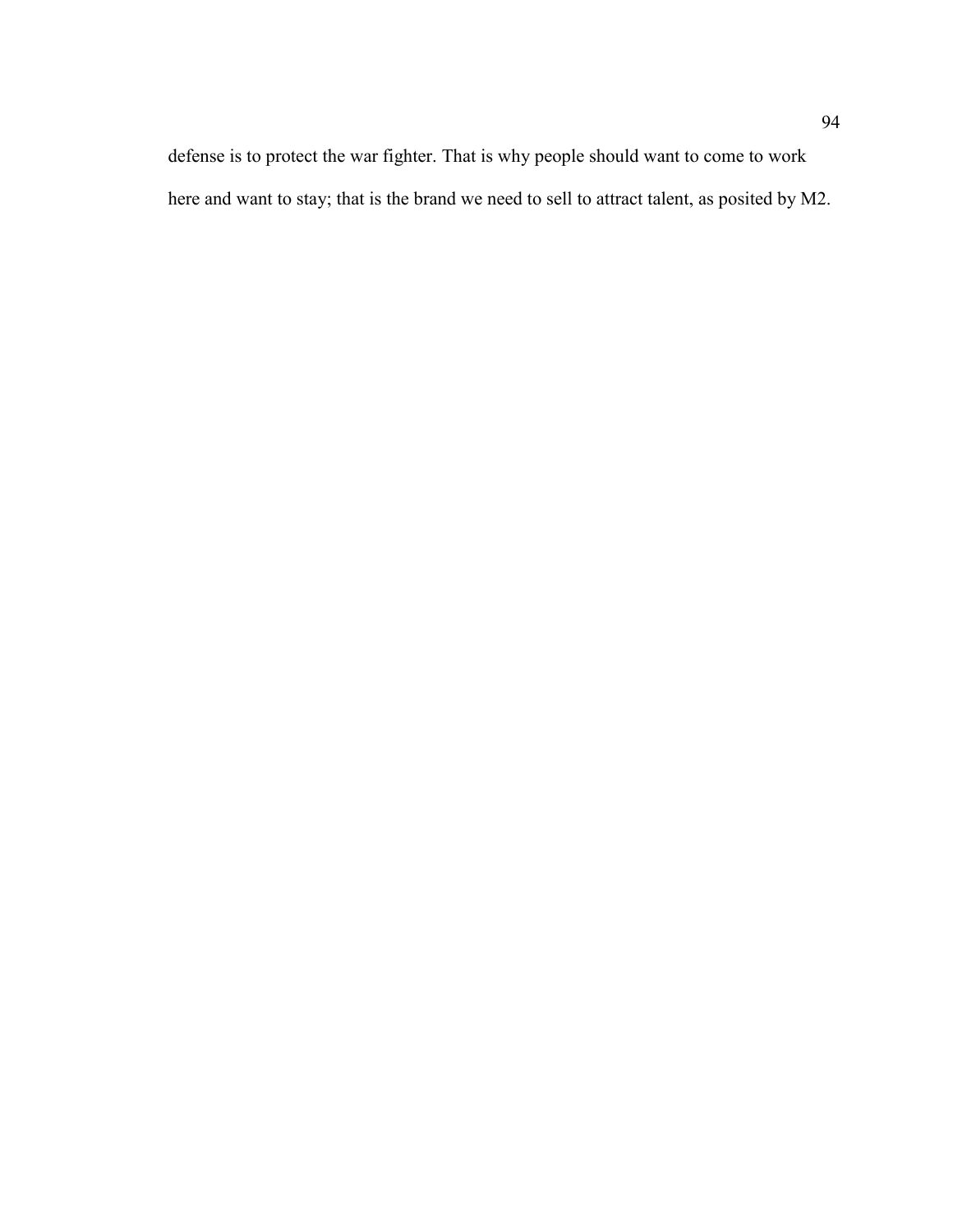#### References

- Aaker, J. L. (1997). Dimensions of brand personality. *Journal of Marketing Research, 34*  (3), 347–356. doi:10.2307/3151897
- Abella, A., Ortiz-de-Urbina-Criado, M., & De-Pablos-Heredero, C. (2017). A model for the analysis of data-driven innovation and value generation in smart cities' ecosystems. *Cities*, *64* (2017), 47–53. doi:10.1016/j.cities.2017.01.011
- Ahmad, N. A., & Salina, D. (2016). Engaging people with employer branding. *Procedia Economics and Finance*, *35* (2016), 690–698. Retrieved from https://www.sciencedirect.com/journal/procedia-economics-and-finance
- Aish, N., Asare, P., & Miskioglu, E. (2018). *People like me: Providing relatable and realistic role models for underrepresented minorities in STEM to increase their motivation and likelihood of success.* 2018 IEEE Integrated STEM Education Conference. doi:10.1109/ISECon.2018.8340510
- Akbari, M., Seyyed Amiri, N., Imani, S., Rezaeei, N., & Foroudi, P. (2017). Why leadership style matters: A closer look at transformational leadership and internal marketing. *The Bottom Line, 30*(4), 258–278. doi:10.1108/BL-08-2017-0021
- Akkoyunlu, B. B., Telli, E. E., Çetin, N. N, & Dağhan, G. G. (2016). Views of prospective teachers about reflective journals on teacher education. *Journal of Qualitative Inquiry, 7*(4), 312–330. doi:10.17569/tojqi.60515
- Allahdadian, M., Irajpour, A., Kazemi, A., & Kheirabadi, G. (2016). Strategy for mental health improvement of Iranian stillborn mothers from their perspective: A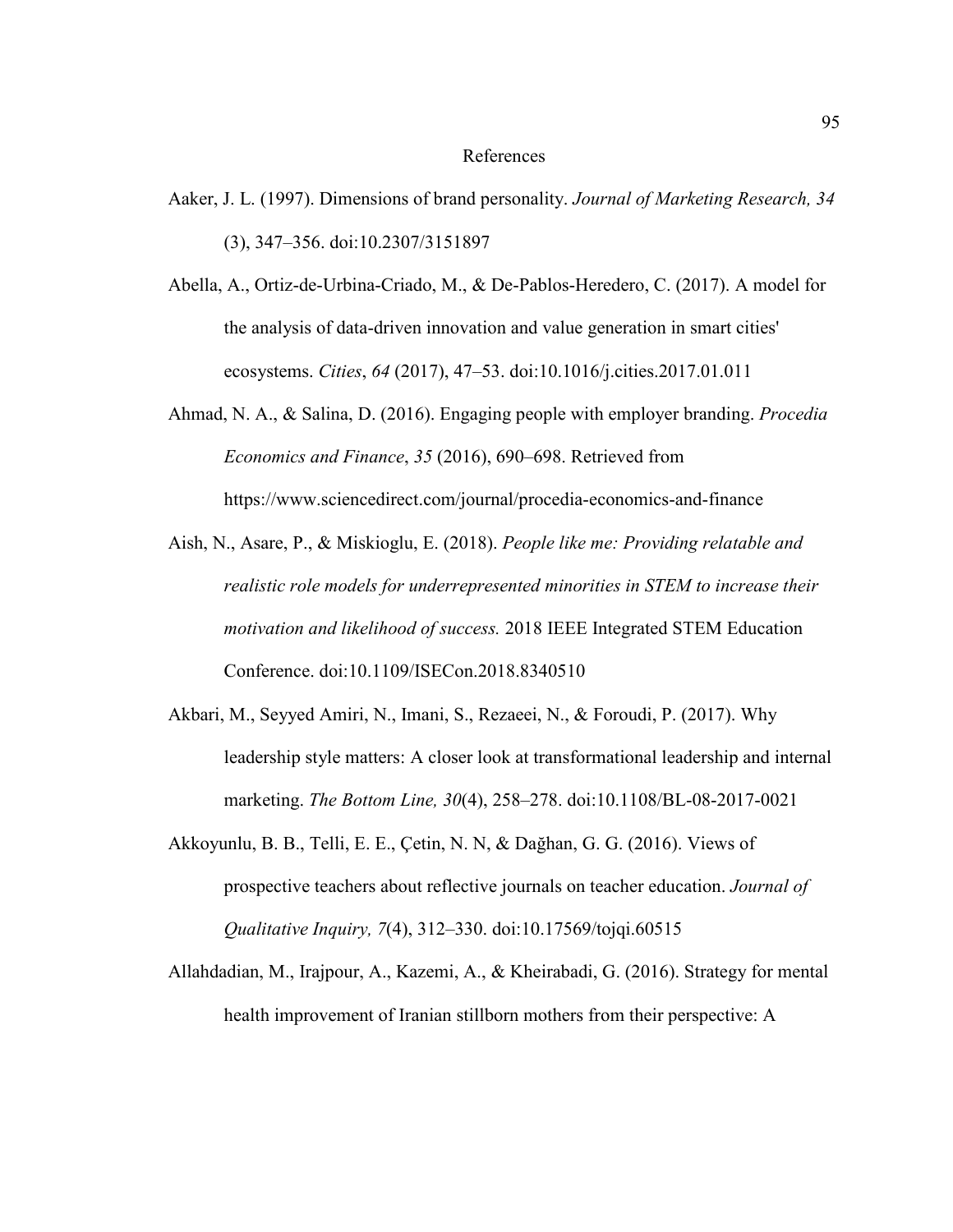qualitative study. *Iranian Red Crescent Medical Journal*, *18*(1), 1–7.

doi:10.5812/ircmj.21081

- Alexander, E. C., Mader, D. R. D., & Mader, F. H. (2019). Using social media during the hiring process: A comparison between recruiters and job seekers. *Journal of Global Scholars of Marketing Science*, *29*(1), 78. doi:10.1080/21639159.2018.1552530
- Al-Rawahi, N. M., & Al-Balushi, S. M. (2015). The effect of reflective science journal writing on students' self-regulated learning strategies. *International Journal of Environmental & Science Education, 10*(3), 367–379. doi:10.12973/ijese.2015.250a
- Alshathry, S., Clarke, M., & Goodman, S. (2017). The role of employer brand equity in employee attraction and retention: a unified framework. *International Journal of Organizational Analysis, 25*(3), 413–431. doi:10.1108/IJOA-05-2016-1025
- Altmann, S., & Suess, S. (2015). The influence of temporary time offs from work on employer attractiveness – An experimental study. *Management Revue, 26*(4), 282\_305. doi:10.1688/mrev-2015-04-Altmann
- Amelia, N., & Nasution, R. A. (2016). Employer branding for talent attraction in the Indonesian mining industry. *International Journal of Business, 21*(3), 226–242. Retrieved from http://ijbr-journal.org/
- Amon, M. J. (2017). Looking through the glass ceiling: A qualitative study of STEM women's career narratives. *Frontiers in Psychology*, *8*(236), 1–10. doi:10.3389/fpsyg.2017.00236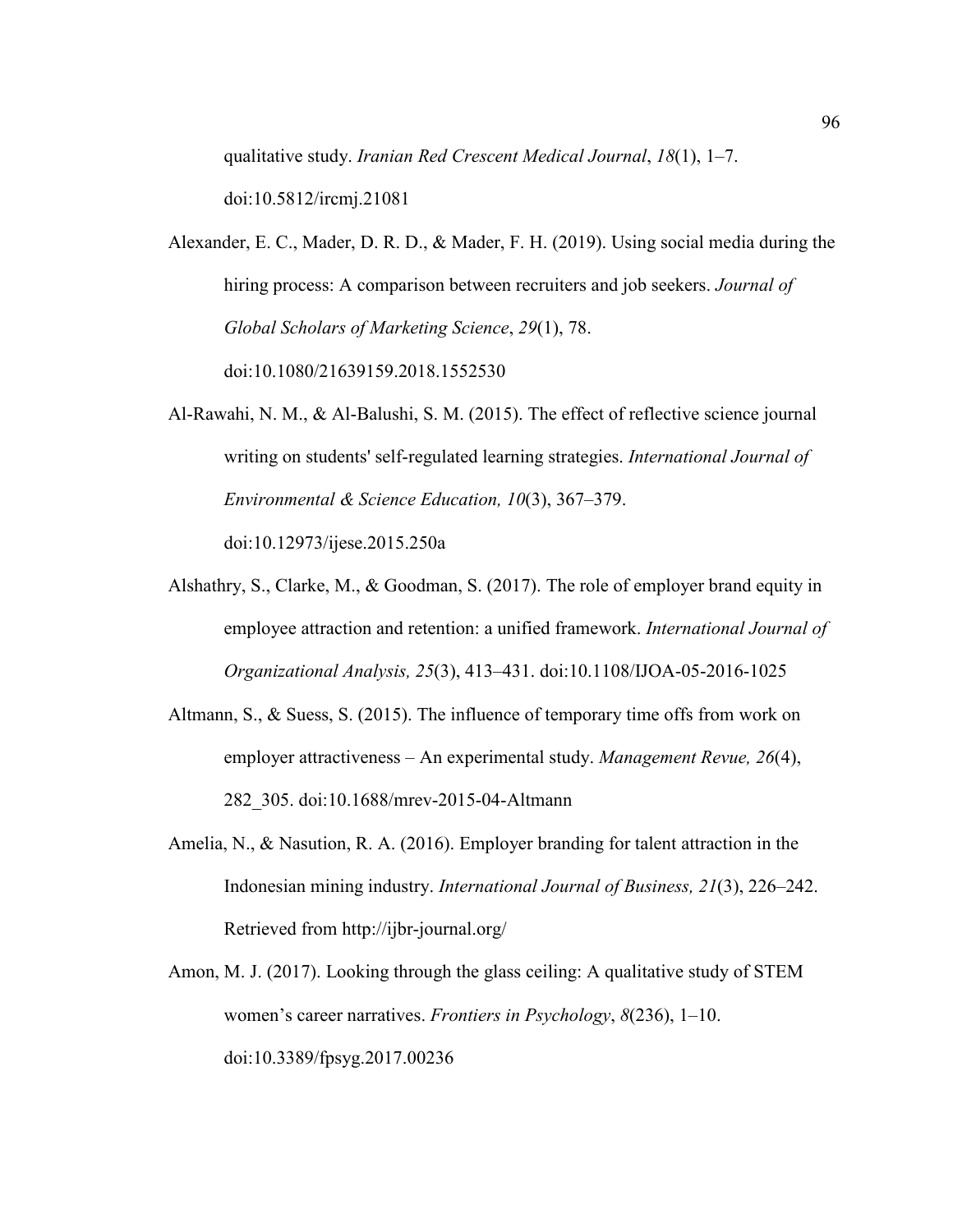- Andraski, M. P., Chandler, C., Powell, B., Humes, D., & Wakefield, S. (2014). Bridging the divide: HIV prevention research and black men who have sex with men. *American Journal of Public Health, 104*(4), 708–714. Retrieved from http://ajph.aphapublications.org/
- Anselmsson, J., Bondesson, N., & Melin, F. (2016). Customer-based brand equity and human resource management image: Do retail customers really care about HRM and the employer brand? *European Journal of Marketing*, *50*(7/8), 1185–1208. doi:10.1108/ejm-02-2015-0094
- Appelman, A., & Sundar, S. S. (2016). Measuring message credibility: Construction and validation of an exclusive scale. *Journalism & Mass Communication Quarterly*, *93*(1), 59–79. doi:10.1177/1077699015606057
- Arijs, D., Botero, I. C., Michiels, A., & Molly, V. (2018). Family business employer brand: Understanding applicants' perceptions and their job pursuit intentions with samples from the US and Belgium. *Journal of Family Business Strategy*, *9*(3), 190–191 doi:10.1016/j.jfbs.2018.08.005
- Arik, M., & Geho, P. (2017). Resource-Based Theory and STEM workforce dynamics: Strategic implications for businesses and regions. *Global Journal of Business Disciplines, 1*(1), 16. Retrieved from https://www.igbr.org/journals/businessdisciplines/
- Arino, A., LeBaron, C., & Milliken, F. J. (2016). Publishing qualitative research in Academy of Management Discoveries. *Academy of Management Discoveries*, *2*(2), 109–113. doi:10.5465/amd.2016.0034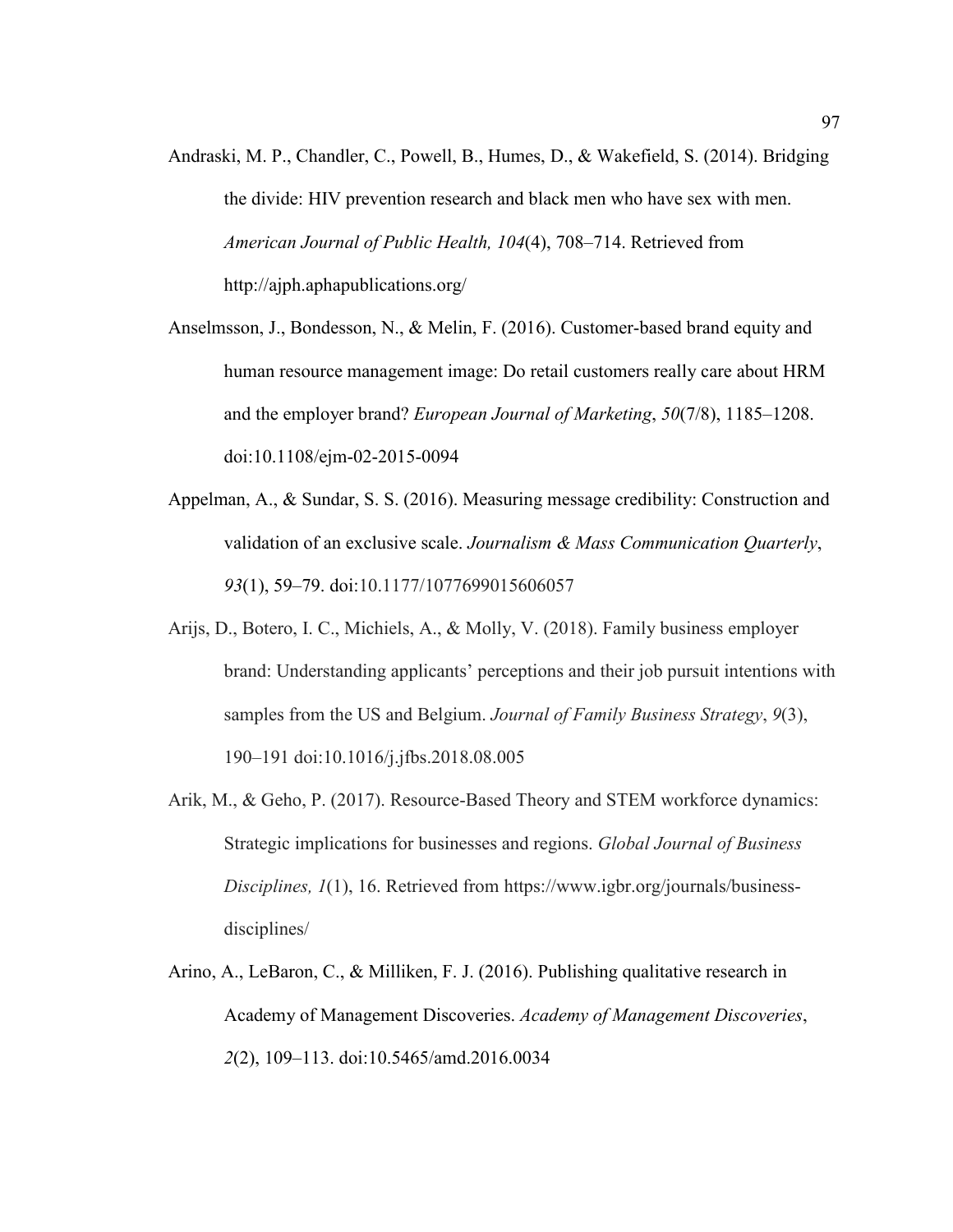Attali, Y., Laitusis, C., & Stone, E. (2016). Differences in reaction to immediate feedback and opportunity to revise answers for multiple-choice and open-ended questions. *Educational and Psychological Measurement*, *76*(5), 787–802.

doi:10.1177/0013164415612548

Azarpazhooh, A., Ryding, W. H., Leake, J. L., Azarpazhooh, A., Ryding, W. H., & Leake, J. L. (2008). Structured or unstructured personnel interviews? *Healthcare Management Forum*, *21*(4), 33–43. Retrieved from https://journals.sagepub.com/home/hmf

- Babones, S. (2015). Interpretive quantitative methods for the social sciences. *Sociology,50*(3), 1–17. doi:10.1177/0038038515583637
- Baird, C. L. (2018). Male-dominated stem disciplines: How do we make them more attractive to women? *IEEE Instrumentation & Measurement Magazine, 21*(3), 4– 14. doi:10.1109/MIM.2018.8360911
- Balmer, J. M. T. (1995). Corporate branding and connoisseurship. *Journal of General Management, 21*(1), 24–46. Retrieved from: http://journals.sagepub.com/home/gem
- Barney, J. B. (1986). Organizational culture: Can it be a source of sustained competitive advantage? *Academy of Management Review, 11*(3), 656–665. doi:10.5465/amr.1986.4306261

Barney, J.B. (1991). Firm resources and sustained competitive advantage. *Journal of Management*, *17*(1), 99–120. Retrieved from

http://journals.sagepub.com/home/jom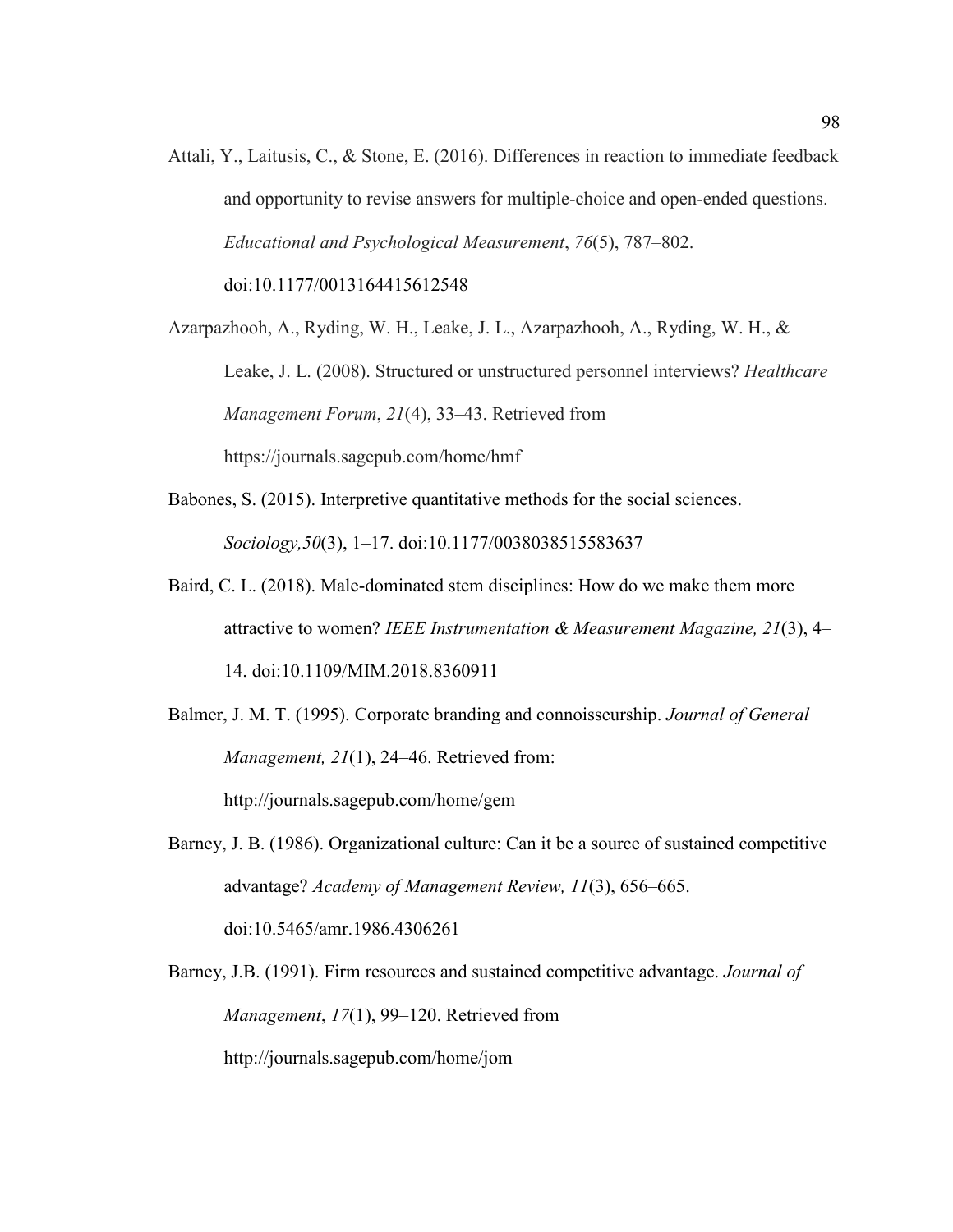Baruk, Agnieszka, I., & Goliszek, A. (2017). Outer image of university in the role of employer as the base of segmentation of young potential employees. *Marketing of Scientific and Research Organizations, 23*(1), 79–96.

doi:10.14611/minib.23.03.2017.11

- Baškarada, S. (2015). Qualitative case study guidelines. *The Qualitative Report*, *19*(40), 1–25. Retrieved from http://www.nova.edu
- Baum, M., & Kabst, R. (2013). How to attract applicants in the Atlantic versus the Asia-Pacific region? A cross-national analysis on China, India, Germany, and Hungary. *Journal of World Business*, *48*(2), 175-185. doi:10.1016/j.jwb.2012.07.002
- Bellou, V., Stylos, N., & Rahimi, R. (2018). Predicting hotel attractiveness via personality traits of applicants: The moderating role of self-esteem and work experience. *International Journal of Contemporary Hospitality Management*, *30*(10), 3135–3155. doi:10.1108/IJCHM-06-2017-0369
- Benia, L. R., Hauck-Filho, N., Dillenburg, M., & Stein, L. M. (2015). The NICHD Investigative Interview Protocol: A meta-analytic review. *Journal of Child Sexual Abuse*, *24*(3), 259–279. doi:10.1080/10538712.2015.1006749
- Berger, R. (2015). Now I see it, now I don't: Researcher's position and reflexivity in qualitative research. *Qualitative Research*, *15*(2), 219–234. doi:10.1177/1468794112468475.
- Berthon, P., Ewing, M., & Hah, L. L. (2005). Captivating company: dimensions of attractiveness in employer branding. *International Journal of Advertising*, *24*(2), 151–172. doi:10.1080/02650487.2005.11072912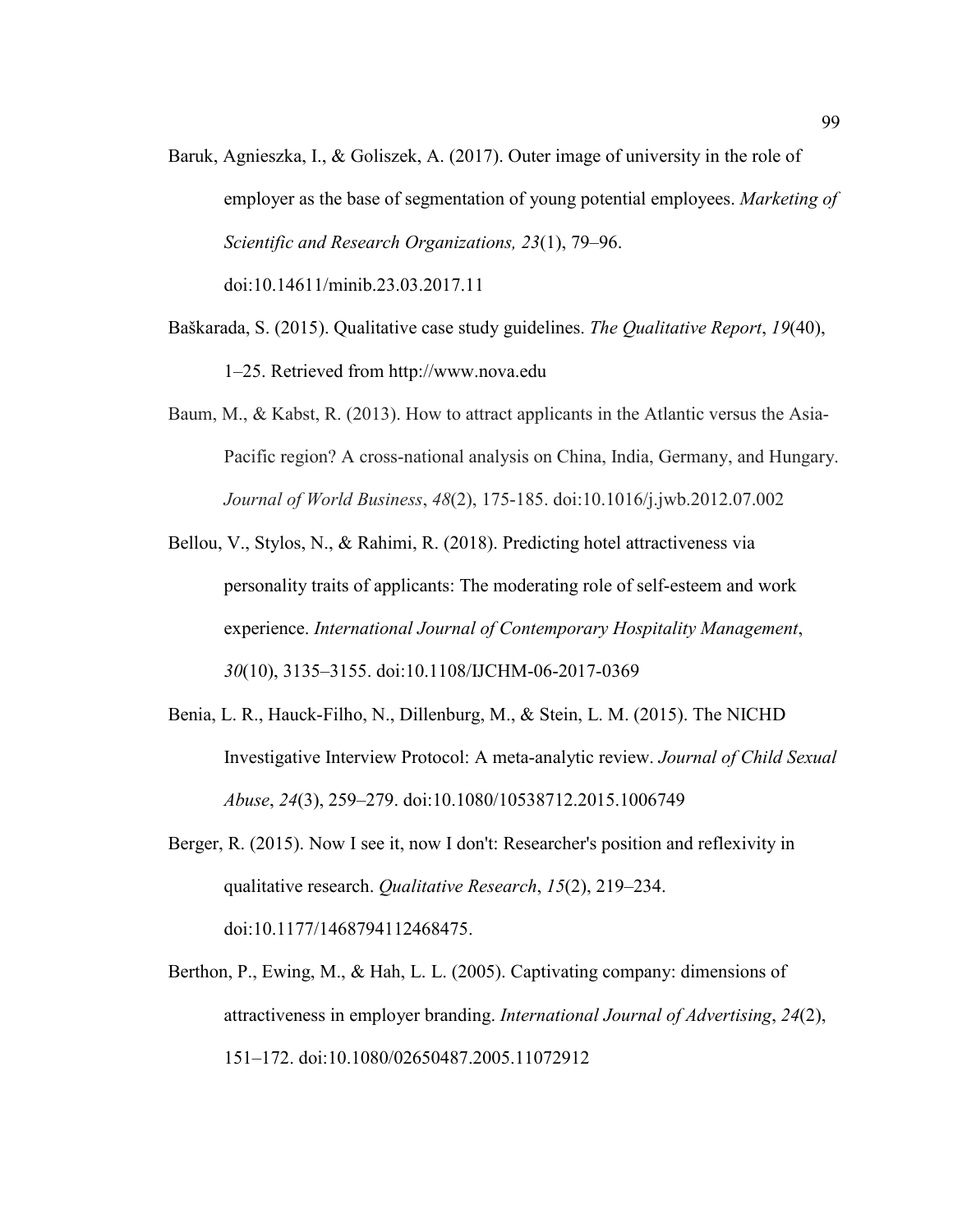- Bevan, M. T. (2014). A method of phenomenological interviewing. *Qualitative Health Research*, *24*(1), 136–144. doi:10.1177/1049732313519710
- Birkinshaw, J., Brannen, M. Y., & Tung, R. L. (2011). From a distance and generalizable to up close and grounded: Reclaiming a place for qualitative methods in international business research. *Journal of International Business Studies, 42*(5), 573-581. doi:10.1057/jibs.2011.19
- Birt, L., Scott, S., Cavers, D., Campbell, C., & Walter, F. (2016). Member checking: A tool to enhance trustworthiness or merely a nod to validation?. *Qualitative Health Research*, *26*(13), 1802-1811. doi:10.1177/1049732316654870
- Boddy, C. R. (2016). Sample size for qualitative research. *Qualitative Market Research: An International Journal, 19*(4), 426-432. doi:10.1108/QMR-06-2016-0053
- Boddy, C. R., & Croft, R. (2016). Marketing in a time of toxic leadership. *Qualitative Market Research: An International Journal*, *19*(1), 44-64. doi:10.1108/QMR-04- 2015-0030
- Boitmane, I., & Blumberga, S. (2016). The development of medium-sized human resource marketing enterprises in Latvia. *Journal of Business Management*, *12*(2016), 1-10. Retrieved from http://www.jointphd.eu/
- Boote, J., Newsome, R., Reddington, M., Cole, A., & Dimairo, M. (2017). Physiotherapy for patients with sciatica awaiting lumbar micro-discectomy surgery: A nested, qualitative study of patients' views and experiences. *Physiotherapy Research International*, *22*(3), 1-9. doi:10.1002/pri.1665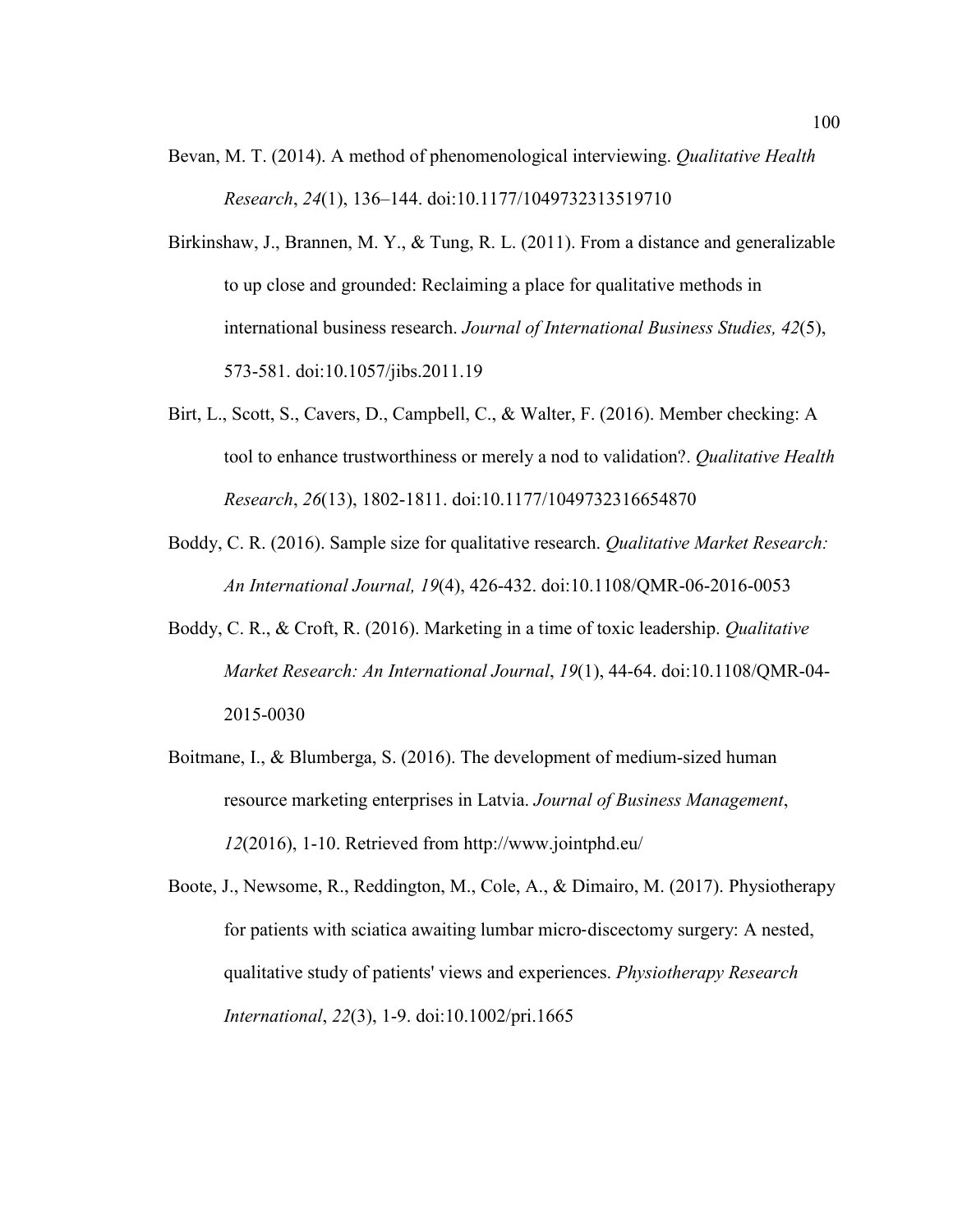Bowden, C., & Galindo-Gonzalez, S. (2015). Interviewing when you're not face-to-face: The use of email interviews in a phenomenological study. *International Journal of Doctoral Studies*, *10*(2015), 79-92. Retrieved from http://ijds.org

Braun, V., & Clarke, V. (2016). (Mis)conceptualising themes, thematic analysis, and other problems with Fugard and Potts'(2015) sample-size tool for thematic analysis. *International Journal of Social Research Methodology*, *19*(6), 739-743. doi:10.1080/13645579.2016.1195588

- Breaugh J. A., & Strake, M. (2000). Research on employee recruitment: So many studies, so many remaining questions. *Journal of Management, 26*(3), 405-434. doi.10.1177/014920630002600303
- Briggs, C. (2016). The policy of STEM diversity: Diversifying STEM programs in higher education. *Journal of STEM Education: Innovations & Research*, *17*(4), 5-7. Retrieved from http://litee.org/jstem/index.php/JSTEM
- Brinkmann, S. (2016). Methodological breaching experiments: Steps toward theorizing the qualitative interview. *Culture & Psychology, 22*(4), 520-533. doi:10.1177/1354067X16650816
- Bromwich, D., & Rid, A. (2015). Can informed consent to research be adapted to risk?. *Journal of Medical Ethics*, *41*(7), 521-528. doi:10.1136/medethics-2013-101912
- Brooks, M. E., Highhouse, S., Russell, S. S., & Mohr, D. C. (2003). Familiarity, ambivalence, and firm reputation: Is corporate fame a double-edged sword?. *Journal of Applied Psychology*, *88*(5), 904-914. doi:10.1037/0021-9010.88.5.904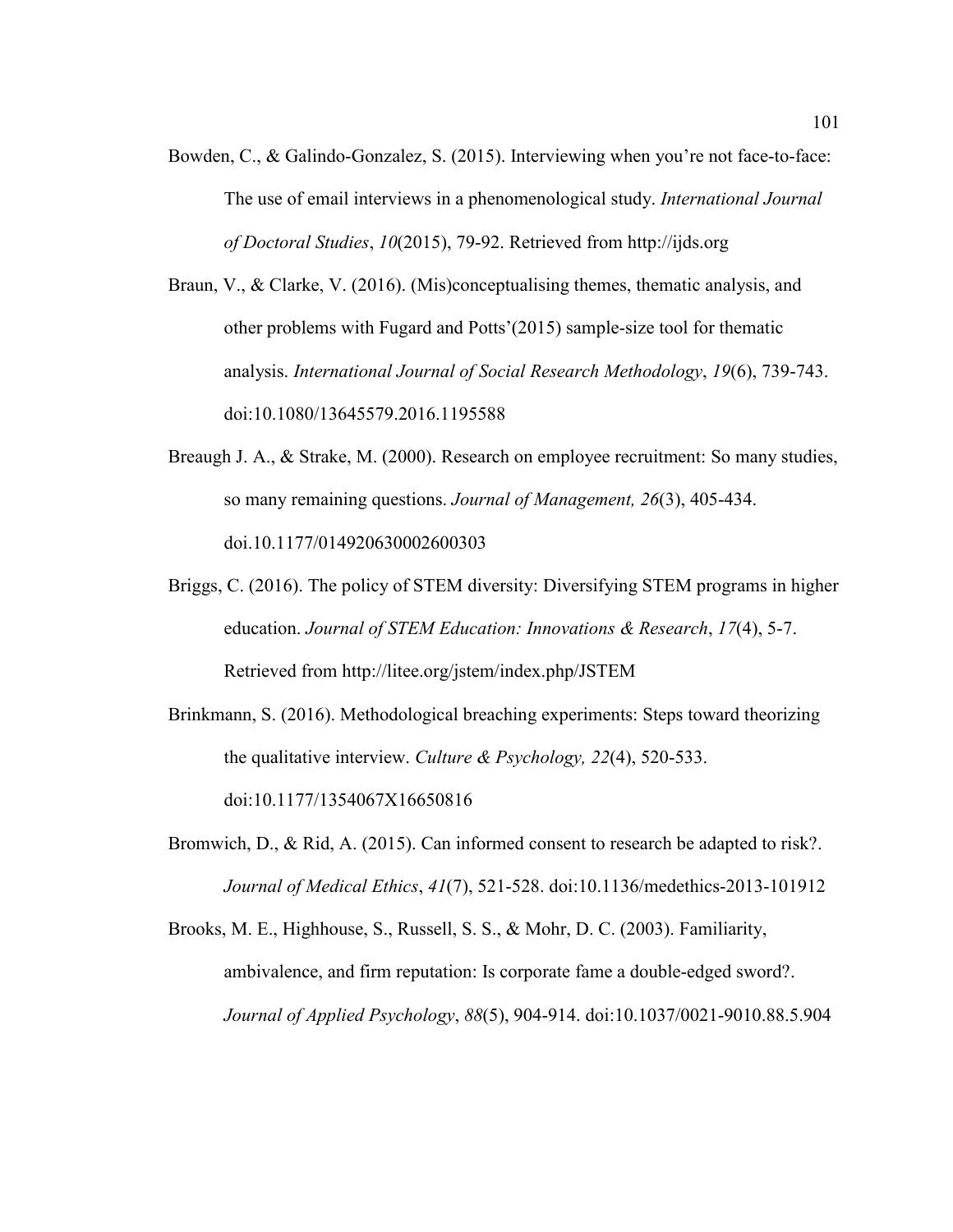Brown, R., Mawson, S., & Mason, C. (2017). Myth-busting and entrepreneurship policy: the case of high growth firms. *Entrepreneurship & Regional Development*, *29*(5/6), 414–443. doi:10.1080/08985626.2017.1291762

Burchett, H., Umoquit, M., & Dobrow, M. (2011). How do we know when research from one setting can be useful in another? A review of external validity, applicability and transferability frameworks. *Journal of Health Services Research & Policy, 16*(4), 238-244. doi:10.1258/jhsrp.2011.010124

- Cable, D. M., & Turban, D. B. (2001). Establishing the dimensions, sources and value of job seekers' employer knowledge during recruitment. *Research in Personnel and Human Resources Management*, *20*(2001), 115-163. doi.10.1016/s0742-7301(01)20002-4
- Cairns, T. D. (2015). Disruptive talent-acquisition strategies. *Employment Relations Today (Wiley), 42*(3), 29-35. doi:10.1002/ert.21522
- Calabrese, A., Campisi, D., Capece, G., Costa, R., & Di Pillo, F. (2013). Competitiveness and innovation in high-tech companies: An application to the Italian biotech and aerospace industries. *International Journal of Engineering Business Management, 5*(1), 1-11. doi:10.5772/56755
- Cameron, J. I., Naglie, G., Silver, F. L., & Gignac, M. A. M. (2013). Stroke family caregivers' support needs change across the care continuum: A qualitative study using the timing it right framework. *Disability and Rehabilitation, 35*(4), 315– 324. doi:10.3109/09638288.2012.691937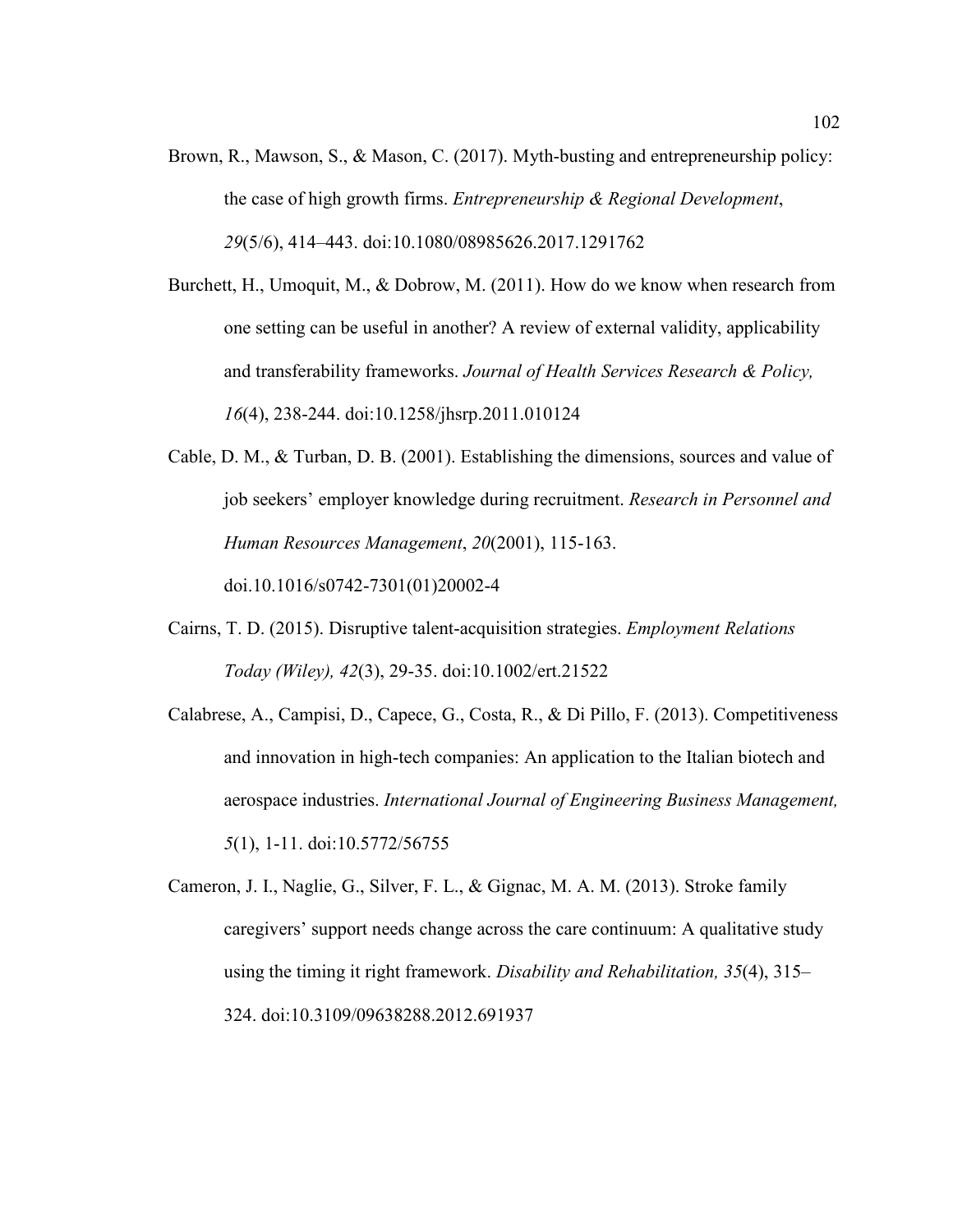- Caretta, M. A. (2016). Member checking: A feminist participatory analysis of the use of preliminary results pamphlets in cross-cultural, cross-language research. *Qualitative Research*, *16*(3), 305-318. doi:10.1177/1468794115606495
- Casper, W. J., Wayne, J. H., & Manegold, J. G. (2013). Who will we recruit? Targeting deep- and surface-level diversity with human resource policy advertising. *Human Resource Management*, *52*(3), 311-332. doi:10.1002/hrm.21530
- Castillo-Montoya, M. (2016). Preparing for interview research: The interview protocol refinement framework. *The Qualitative Report, 21*(5), 811-831. Retrieved from http://www.nova.edu
- Chang, E., & Chin, H. (2018). Signaling or experiencing: Commitment HRM effects on recruitment and employees' online ratings. *Journal of Business Research*, *84*(2018), 175-185. doi:10.1016/j.jbusres.2017.11.002
- Chilisa, B., & Tsheko, G. N. (2014). Mixed methods in indigenous research: Building relationships for sustainable intervention outcomes. *Journal of Mixed Methods Research, 8*(3), 222-233. doi:10.1177/1558689814527878
- Chiu, S. C., Chung, Y. C., Lee-Wen, P., & Chang, S. F. (2016). Using a qualitative triangulation method to explore the challenge of myopia prevention in school children for the role of school health nursing. *International Journal of Nursing, 3*(1), 55-64. doi:10.15640/ijn.v3n1a7
- Claus Wehner, M., Giardini, A., & Kabst, R. (2015). Recruitment process outsourcing and applicant reactions: When does image make a difference?. *Human Resource Management*, *54*(6), 851-875. doi:10.1002/hrm.21640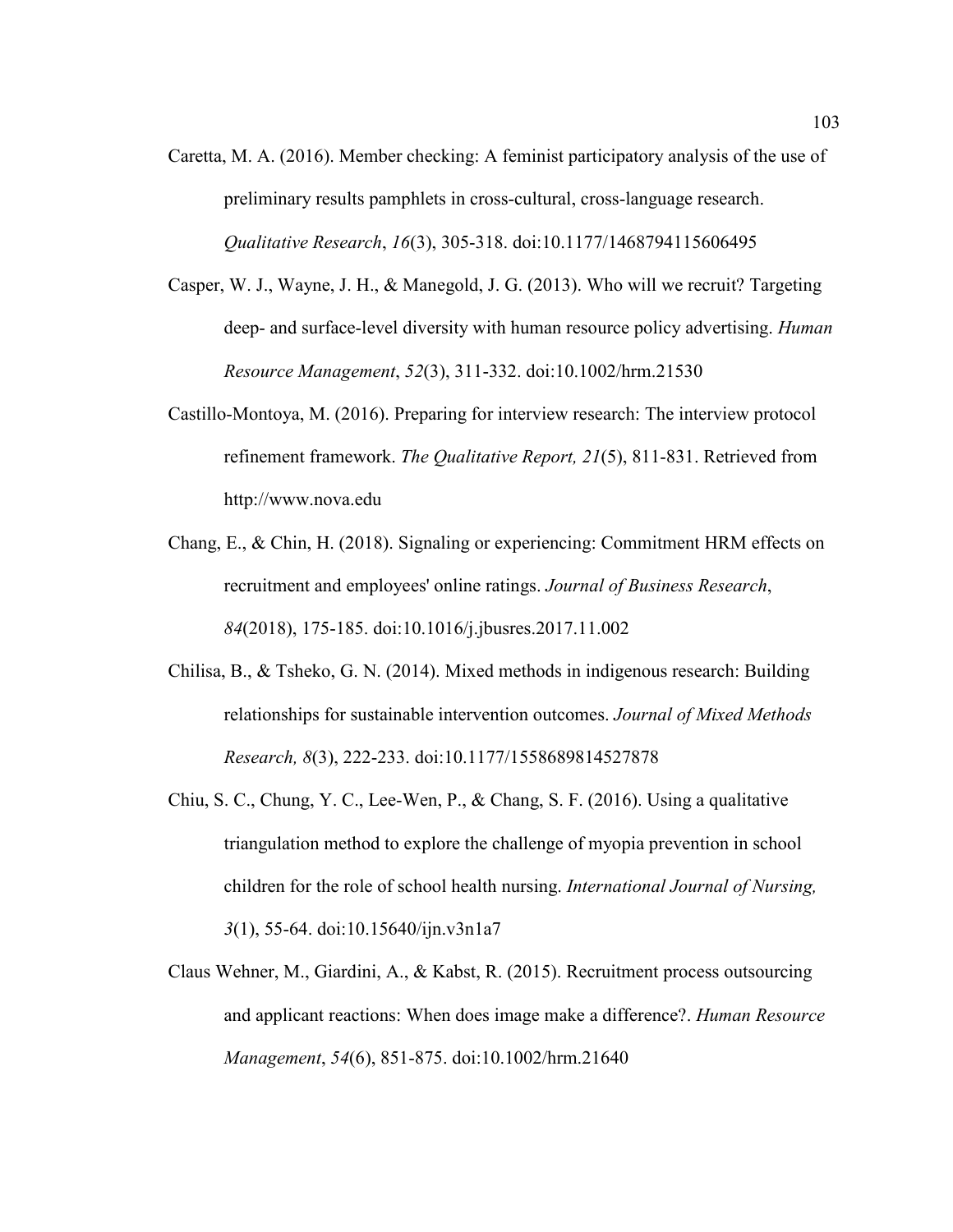- Clearly, M., Horsfall, J., & Hayter, M. (2014). Data collection and sampling in qualitative research: Does size matter? *Journal of Advanced Nursing, 70*(3), 473-475. doi:10.111.jan.12163
- Connelly, B. L., Certo, S. T., Ireland, R. D., & Reutzel, C. R. (2011). Signaling theory: A review and assessment. *Journal of Management*, *37*(1), 39-67. doi:10.1177/0149206310388419
- Constantinou, C. S., Georgiou, M., & Perdikogianni, M. (2017). A comparative method for themes saturation (CoMeTS) in qualitative interviews. *Qualitative Research*, *17*(5), 571-588. doi:10.1177/1468794116686650
- Cope, D. G. (2014). Methods and meanings: Credibility and trustworthiness of qualitative research. *Oncology Nursing Forum*, *41*(1), 89–91. doi:10.1188/14.ONF.89-91
- Crenshaw, K. W. (1989). Demarginalizing the intersection of race and sex: A black feminist critique of antidiscrimination doctrine, feminist theory and antiracist politics. *University of Chicago Legal Forum*, 1989: 139–67.
- Cruz, J. M., Hasbun, I. M., Adams, S. G., Banks-Hunt, J. M., & Barabino, G. A. (2016). *Perceptions of treatment for underrepresented minority faculty in engineering.* Presented paper at the 2016 IEEE Frontiers in Education Conference (FIE), Frontiers in Education Conference (FIE), Erie, PA. doi:10.1109/FIE.2016.7757522
- Dabirian, A., Kietzmann, J., & Diba, H. (2017). A great place to work!? Understanding crowdsourced employer branding. *Business Horizons*, *60*(2), 197-205. doi:10.1016/j.bushor.2016.11.005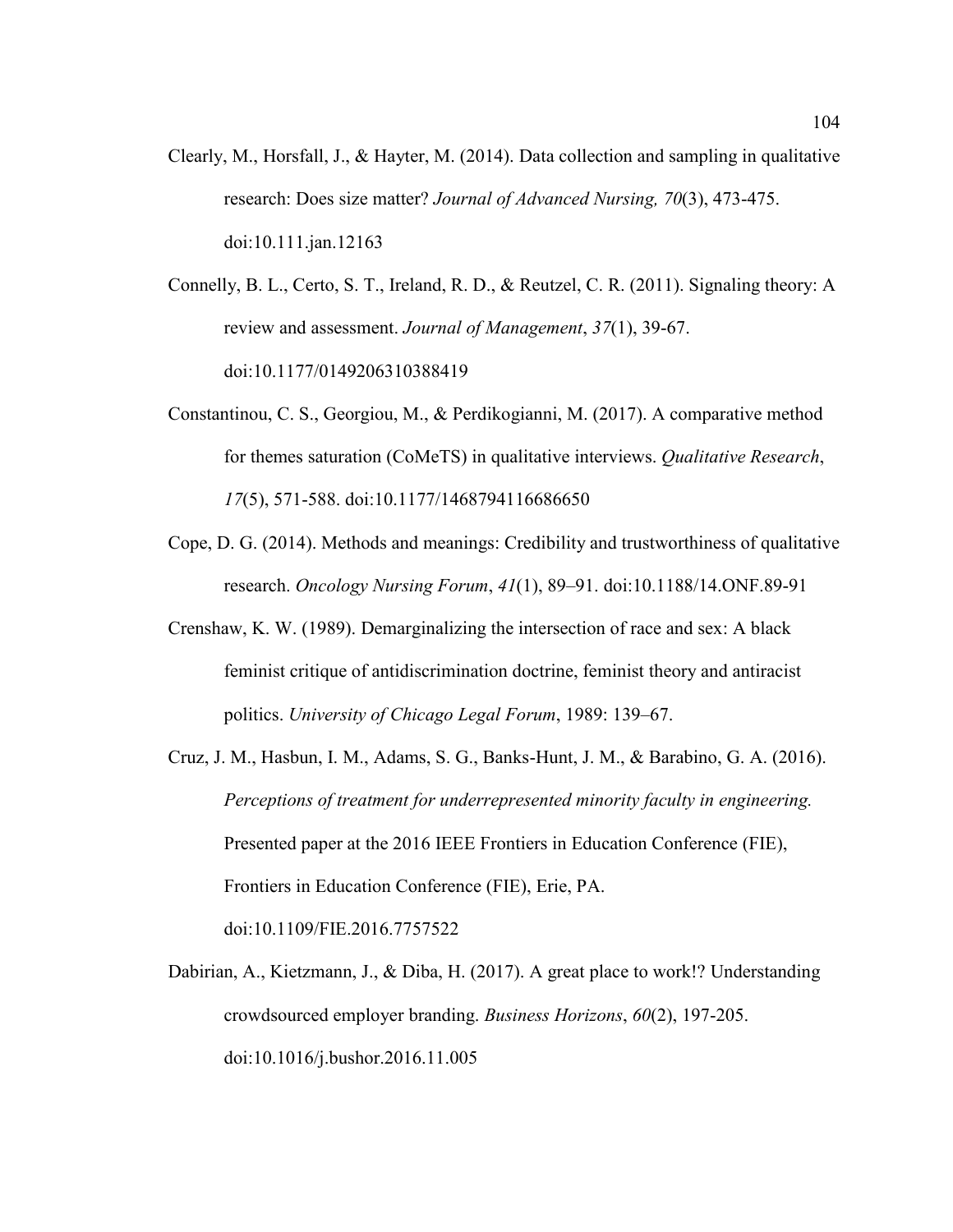- Dabirian, A., Paschen, J., & Kietzmann, J. (2019). Employer Branding: Understanding Employer Attractiveness of IT Companies. *IT Professional*, *21*(1), 82-89. doi:10.1109/MITP.2018.2876980
- Danbold, F., & Huo, Y. J. (2017). Men's defense of their prototypicality undermines the success of women in STEM initiatives. *Journal of Experimental Social Psychology*, *72*(2017), 57-66. doi:10.1016/j.jesp.2016.12.014
- Daniel, J. (2012). *Sampling essentials: Practical guidelines for making sampling choices*. Thousand Oaks, CA: Sage.
- Datta, H., Ailawadi, K. L., & van Heerde, H. J. (2017). How well does consumer-based brand equity align with sales-based brand equity and marketing-mix response?. *Journal of Marketing*, *81*(3), 1-20. doi:10.1509/jm.15.0340
- Davenport, T. O. (2015). How HR plays its role in leadership development. *Strategic HR Review*, *14*(3), 89-93. doi:10.1108/shr-04-2015-0033
- Davis, P. J. (2017). How HR can create competitive advantage for the firm: Applying the principles of resource-based theory. *Human Resource Management International Digest*, *25*(2), 4-6. Retrieved from https://www.emeraldinsight.com/loi/hrmid
- Davis, P. J., & Simpson, E. (2017). Resource-based theory, competition and staff differentiation in Africa: Leveraging employees as a source of sustained competitive advantage. *American Journal of Management*, *17*(1), 19. Retrieved from http://www.na-businesspress.com/ajmopen.html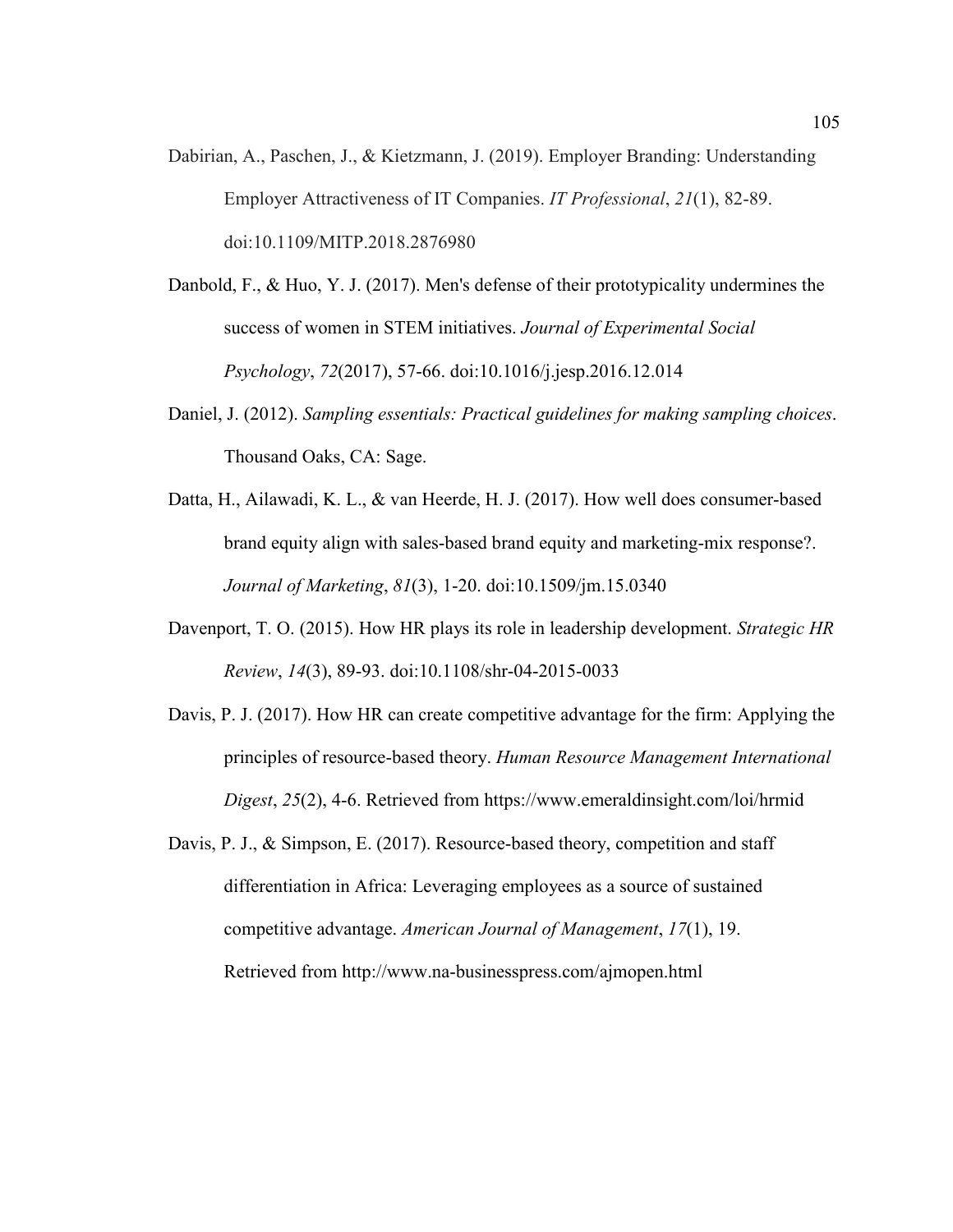Dehghan-Nayeri, N., Khakbazan, Z., Ghafoori, F., & Nabavi, S. M. (2017). Sexual dysfunction levels in iranian women suffering from multiple sclerosis. *Multiple sclerosis and related disorders*, *12*, 49-53. doi:10.1016/j.msard.2017.01.005

Delaine, D. A., Williams, D. N., Sigamoney, R., & Tull, R. G. (2016). Global diversity and inclusion in engineering education: Developing platforms toward global alignment. *International Journal of Engineering Pedagogy*, *6*(1), 56–71. doi:10.3991/ijep.v6i1.5372

- Dennehy, T. C., & Dasgupta, N. (2017). Female peer mentors early in college increase women's positive academic experiences and retention in engineering. *Proceedings of The National Academy of Sciences of The United States of America*, *114*(23), 5964. doi:10.1073/pnas.1613117114
- Deepa, R., & Baral, R. (2017). A comprehensive framework for implementing an effective employer brand strategy. *Global Business Review*, *18*(3\_suppl), S75- S94. doi:10.1177/0972150917693152
- Di Benedetto, C. A., & Kim, K. H. (2016). Customer equity and value management of global brands: Bridging theory and practice from financial and marketing perspectives: Introduction to a Journal of Business Research Special Section. *Journal of Business Research*, *69*(9), 3721-3724.

doi:10.1016/j.jbusres.2015.03.048

Diekman, A. B., Weisgram, E. S., & Belanger, A. L. (2015). New routes to recruiting and retaining women in STEM: Policy implications of a communal goal congruity perspective. *Social Issues & Policy Review*, *9*(1), 52-88. doi:10.1111/sipr.12010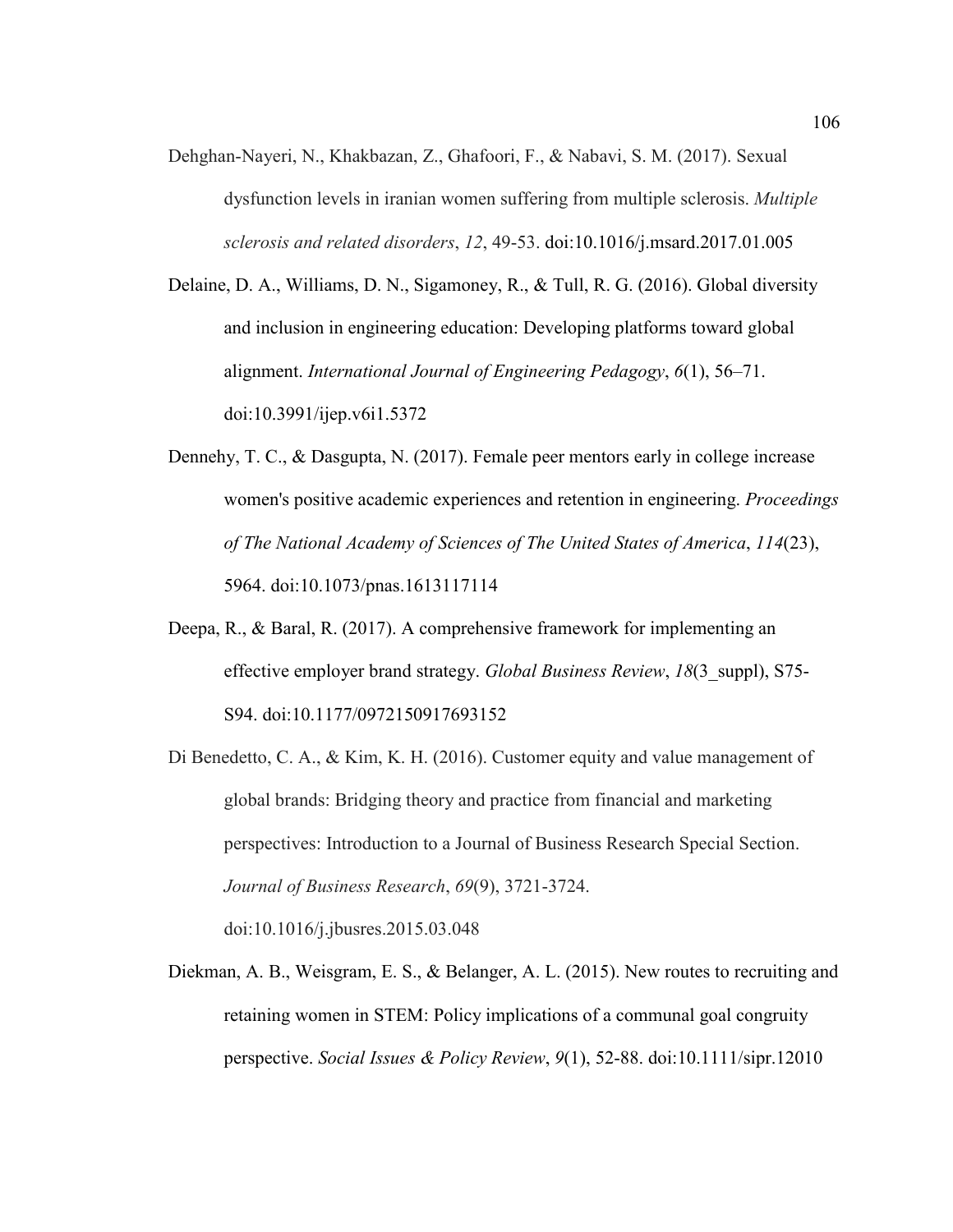- Dineen, B. R., & Allen, D. G. (2016). Third Party Employment Branding: Human Capital Inflows and Outflows Following "Best Places to Work" Certifications. *Academy of Management Journal*, *59*(1), 90–112. doi:10.5465/amj.2013.1091
- Dortch, D., & Patel, C. (2017). Black undergraduate women and their sense of belonging in STEM at predominantly white institutions. *NASPA Journal about Women in Higher Education*, *10*(2), 202-215. doi:10.1080/19407882.2017.1331854
- Drake, G. (2013). The ethical and methodological challenges of social work research with participants who fear retribution: to "do no harm." *Qualitative Social Work*, *13*(2), 304-319. doi:10.1177/1473325012473499
- Dwarswaard, J., Bakker, E. J., Staa, A., & Boeije, H. R. (2016). Self‐management support from the perspective of patients with a chronic condition: a thematic synthesis of qualitative studies. *Health Expectations*, *19*(2), 194-208. doi:10.1111/hex.12346
- Ecker, J. (2017). A reflexive inquiry on the effect of place on research interviews conducted with homeless and vulnerably housed individuals. *Forum: Qualitative Social Research*, *18*(1), 149-168. Retrieved from http://www.qualitativeresearch.net/index.php/fqs
- Eichinger, R. W. (2018). The war for how to do talent management or is there really anything new?. *People & Strategy*, *41*(1), 9–12. Retrieved from http://www.hrps.org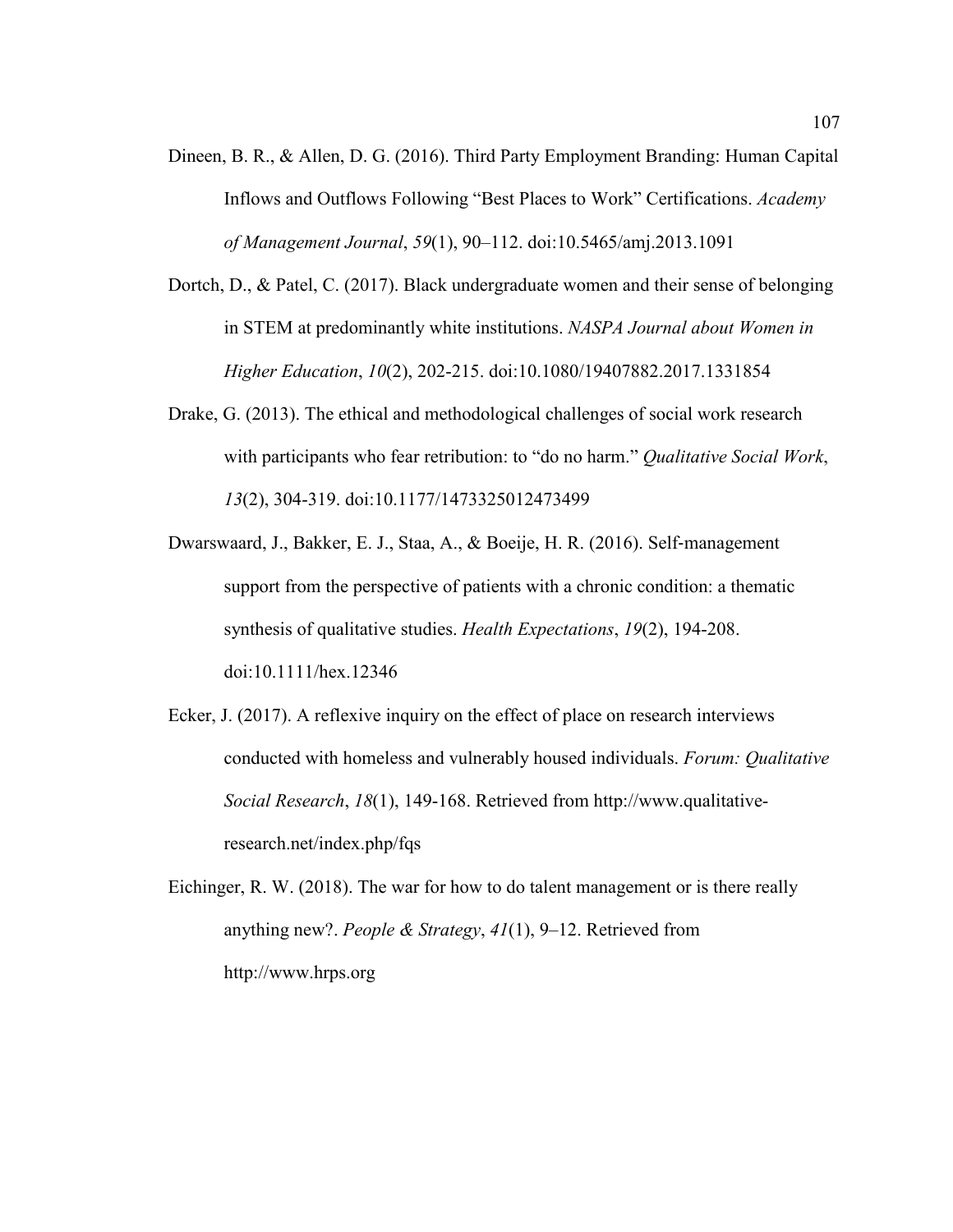- Ellis, J., Fosdick, B. K., & Rasmussen, C. (2016). Women 1.5 times more likely to leave STEM pipeline after calculus compared to men: Lack of mathematical confidence a potential culprit. *Plos One*, *11*(7). doi:10.1371/journal.pone.0157447
- Elo, S., Kaariainen, M., Kanste, O., Polkki, T., Utriainen, K., & Kyngas, H. (2014). Qualitative content analysis: A focus on trustworthiness. *SAGE Open*, *4*(1), 1–10. doi:10.1177/2158244014522633
- Elwood, S. A., & Martin, D. G. (2000). 'Placing' interviews: Location and scales of power in qualitative research. *Professional Geographer*, *52*(4), 649.doi:10.1111/0033-0124.00253
- Emanuela, Tal Ariana. (2018). The Impact of Social Media on Recruitment. *OvidiusUniversity Annals: Economic Sciences Series*, (2), 537. Retrieved from: www.doaj.org
- Erasmus, B., Naidoo, L., & Joubert, P. (2017). Talent management implementation at an open distance e-learning higher educational institution: The views of senior line managers. *International Review of Research in Open & Distance Learning*, *18*(3), 83-98. Retrieved from http://www.irrodl.org
- Firfiray, S., & Mayo, M. (2017). The lure of work $\Box$ life benefits: Perceived person $\Box$ organization fit as a mechanism explaining job seeker attraction to organizations. *Human Resource Management*, *56*(4), 629-649. doi:10.1002/hrm.21790|
- Fournier, S., & Srinivasan, S. (2018). Branding and the risk management imperative. *GfK-Marketing Intelligence Review*, *10*(1), 11-17. doi:10.2478/gfkmir-2018-0002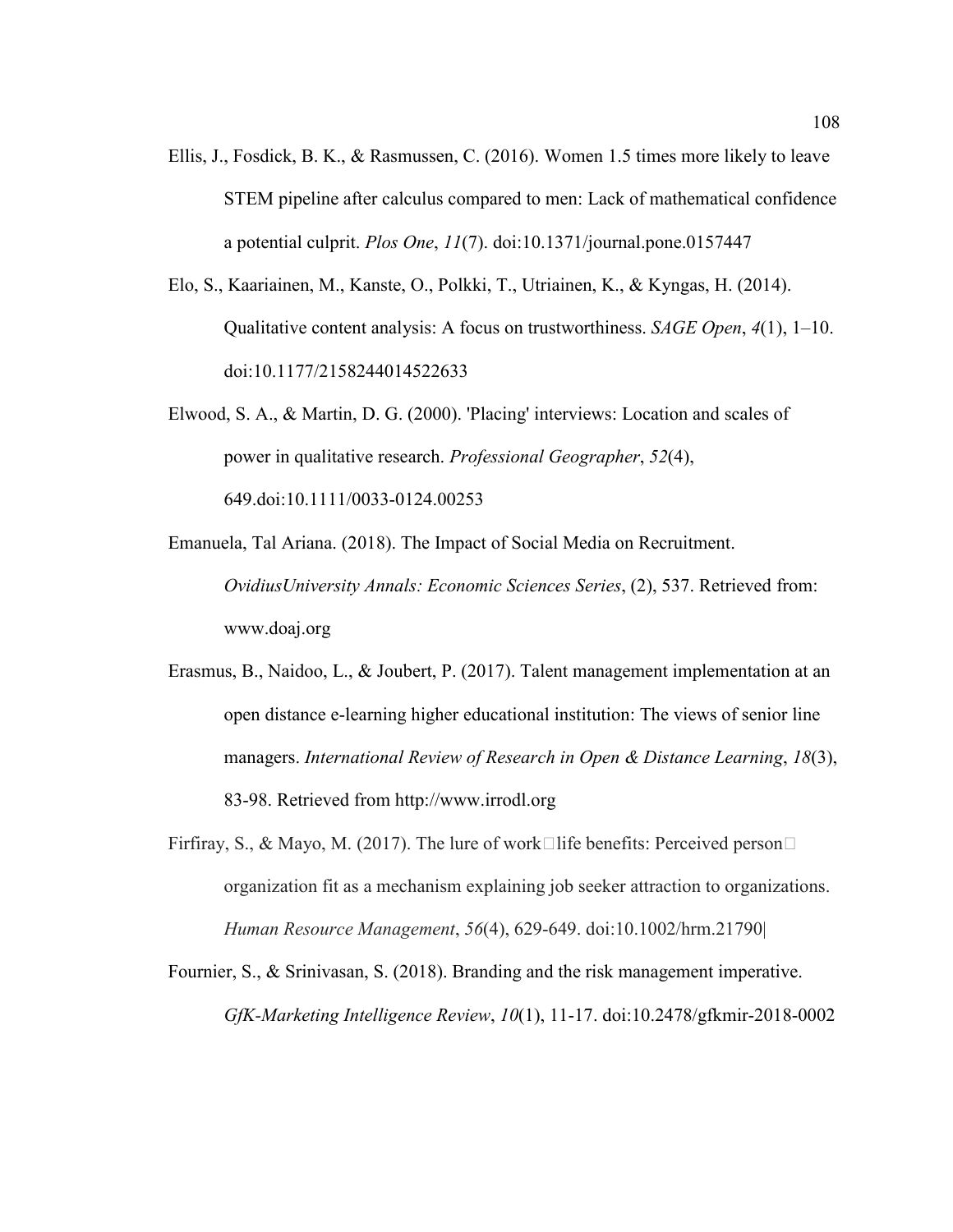- Gentles, S. J., Charles, C., Ploeg, J., & McKibbon, K. A. (2015). Sampling in qualitative research: Insights from an overview of the methods literature. *Qualitative Report*, *20*(11), 1772. Retrieved from https://nsuworks.nova.edu/tqr/
- Gephardt, Z. O., Grassi, V. G., McCormick, A., & Shelton, O. (2016). Creating a culture of diversity. *Chemical Engineering Progress*, *112*(10), 20-26. Retrieved from https://www.aiche.org/resources/publications/cep
- Gilani, H., & Cunningham, L. (2017). Employer branding and its influence on employee retention: A literature review. *The Marketing Review*, *17*(2), 239-256. doi:10,1362/146934717X14909733966209
- Gonera, K., & Olszak-Dyk, E. (2016). Świadome zarządzanie marką pracodawcy studium przypadku. *Research papers of The Wroclaw University of Economics / Prace Naukowe Uniwersytetu Ekonomicznego We Wroclawiu*, (419), 43-55. doi:10.15611/pn.2016.419.04
- Greer, C. R., & Stevens, C. D. (2015). HR in collaborative innovation with customers: role, alignment and challenges. *The International Journal of Human Resource Management, 26*(20), 2569-2593. doi:10.1080/09585192.2014.1003086
- Greer, C. R., Lusch, R. F., & Hitt, M. A. (2017). A service perspective for human capital resources: A critical base for strategy implementation. *The Academy of Management Perspectives*, *31*(2), 137-158. doi:10.5465/amp.2016.0004
- Greenwood, M. D., & Terry, K. J. (2012). Demystifying mixed methods research: Participation in a reading group 'sign posts" the way. *International Journal of*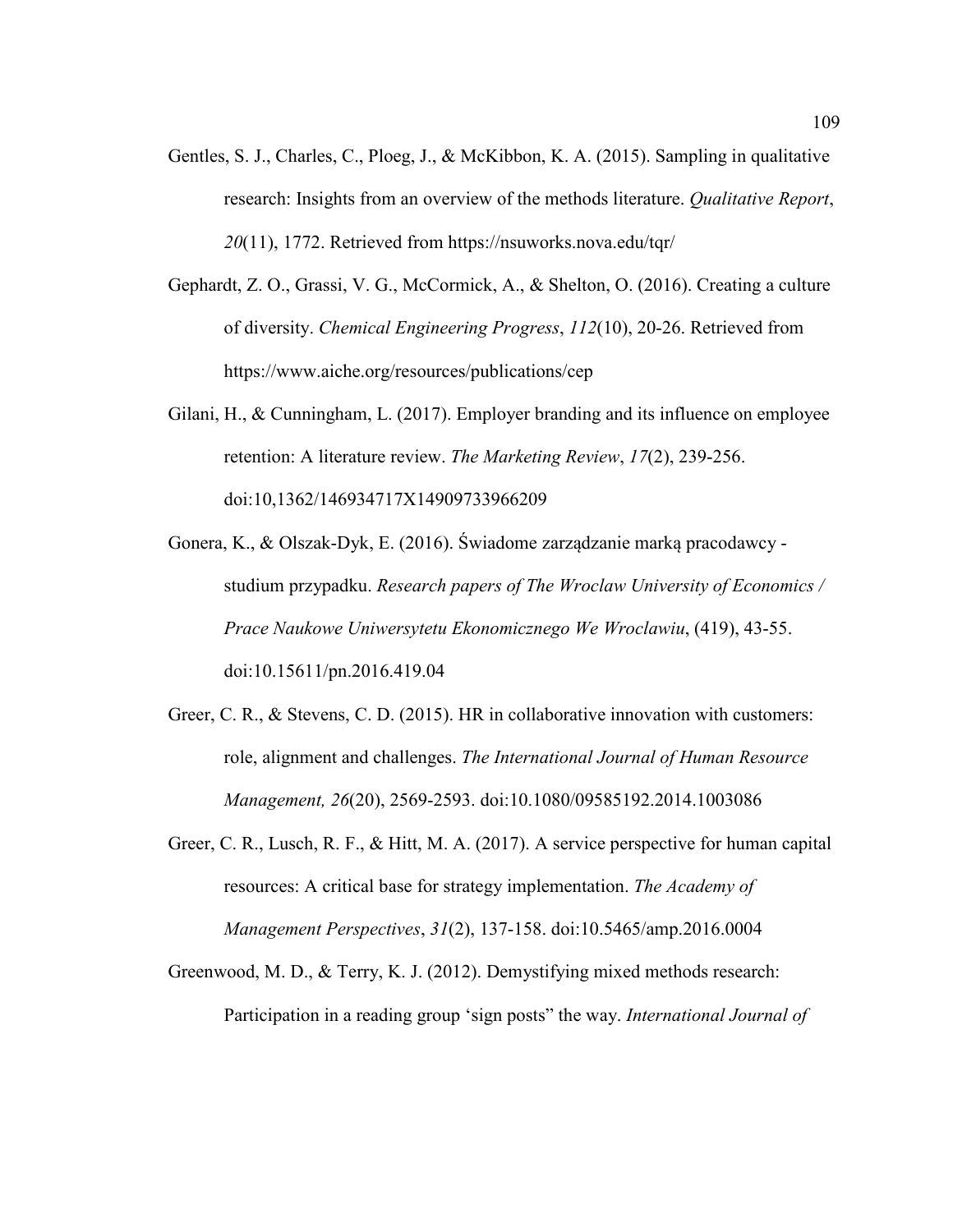*Multiple Research Approaches, 6*(2), 98-108. Retrieved from

http://www.tandfonline.com/loi/rmra20

- Gregory, C. K., Meade, A. W., & Thompson, L. F. (2013). Understanding internet recruitment via signaling theory and the elaboration likelihood model. *Computers in Human Behavior*, *29*(5), 1949-1959. doi:10.1016/j.chb.2013.04.013
- Greige Frangieh, C., & Khayr Yaacoub, H. (2017). A systematic literature review of responsible leadership: Challenges, outcomes and practices. *Journal of Global Responsibility, 8*(2), 281-299. doi:10.1108/JGR-01-2017-0004
- Gretczko, M., & Cleary, W. (2016). The candidate as customer: A proactive approach to talent acquisition. *Workforce Solutions Review*, *7*(3), 8-10. Retrieved from http://www.ihrimpublications.com/
- Griensven, H. V., Moore, A. P., & Hall, V. (2014). Mixed methods research The best of both worlds? *Manual Therapy*, *19*(5), 367-371. doi:10.1016/j.math.2014.05.005
- Grossoehme, D. H. (2014). Overview of qualitative research. *Journal of Health Care Chaplaincy*, *20*(3), 109-122. doi:10.1080/08854726.2014.925660
- Gupta, S., & Bhaskar, A. U. (2016). Doing business in India: Cross-cultural issues in managing human resources. *Cross Cultural & Strategic Management, 23*(1), 184- 204. doi:10.1108/CCSM-09-2014-0112
- Harvey, L. (2015). Beyond member checking: A dialogic approach to the research interview. *International Journal of Research & Method in Education*, *38*(1), 23- 38. doi:10.1080/1743727X.2014.914487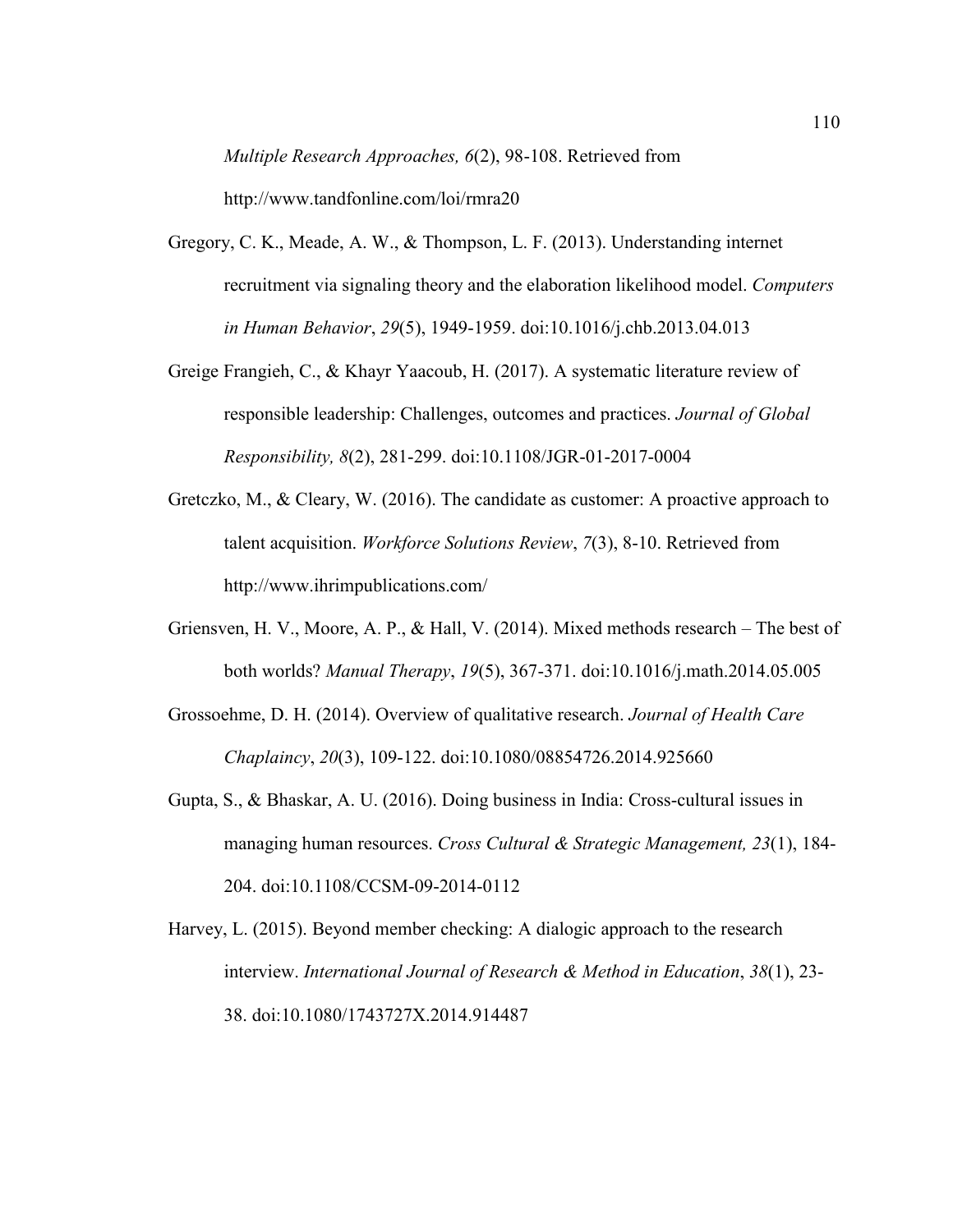- Hadi, N., & Ahmed, S. (2018). Role of Employer Branding Dimensions on Employee Retention: Evidence from Educational Sector. *Administrative Sciences*, *8*(3), 44. doi:10.3390/admsci8030044
- Hadidi, N., Lindquist, R., Treat-Jacobson, D., & Swanson, P. (2013). Participant withdrawal: Challenges and practical solutions for recruitment and retention in clinical trials. *Creative Nursing, 19*(1), 37-41. doi:10.1891/1078-4535.19.1.37
- Hart, S. M., & Warren, A. M. (2015). Understanding nurses' work: Exploring the links between changing work, labour relations, workload, stress, retention and recruitment. *Economic and Industrial Democracy, 36*(2), 305-329. doi:10.1177/0143831X13505119
- Hanson, J. L., Balmer, D. F., & Giardino, A. P. (2011). Qualitative research methods for medical educators. *Academic Pediatrics*, *11*(5), 375-386. doi:10.1016/j.acap.2011.05.001
- Hauswald, H., Hack, A., Kellermanns, F. W., & Patzelt, H. (2016). Attracting New Talent to Family Firms: Who Is Attracted and Under What Conditions? *Entrepreneurship Theory and practice, 40*(5), 963–989. doi:10.111/etap.12153
- Hays, D. G., Wood, C., Dahl, H., & Kirk-Jenkins, A. (2016). Methodological rigor in Journal of Counseling & Development qualitative research articles: A 15-year review. *Journal of Counseling & Development*, *94*(2), 172-183. doi:10.1002/jcad.12074
- Held, K. K., & Bader, B. (2018). The influence of images on organizational attractiveness: comparing Chinese, Russian and US companies in Germany.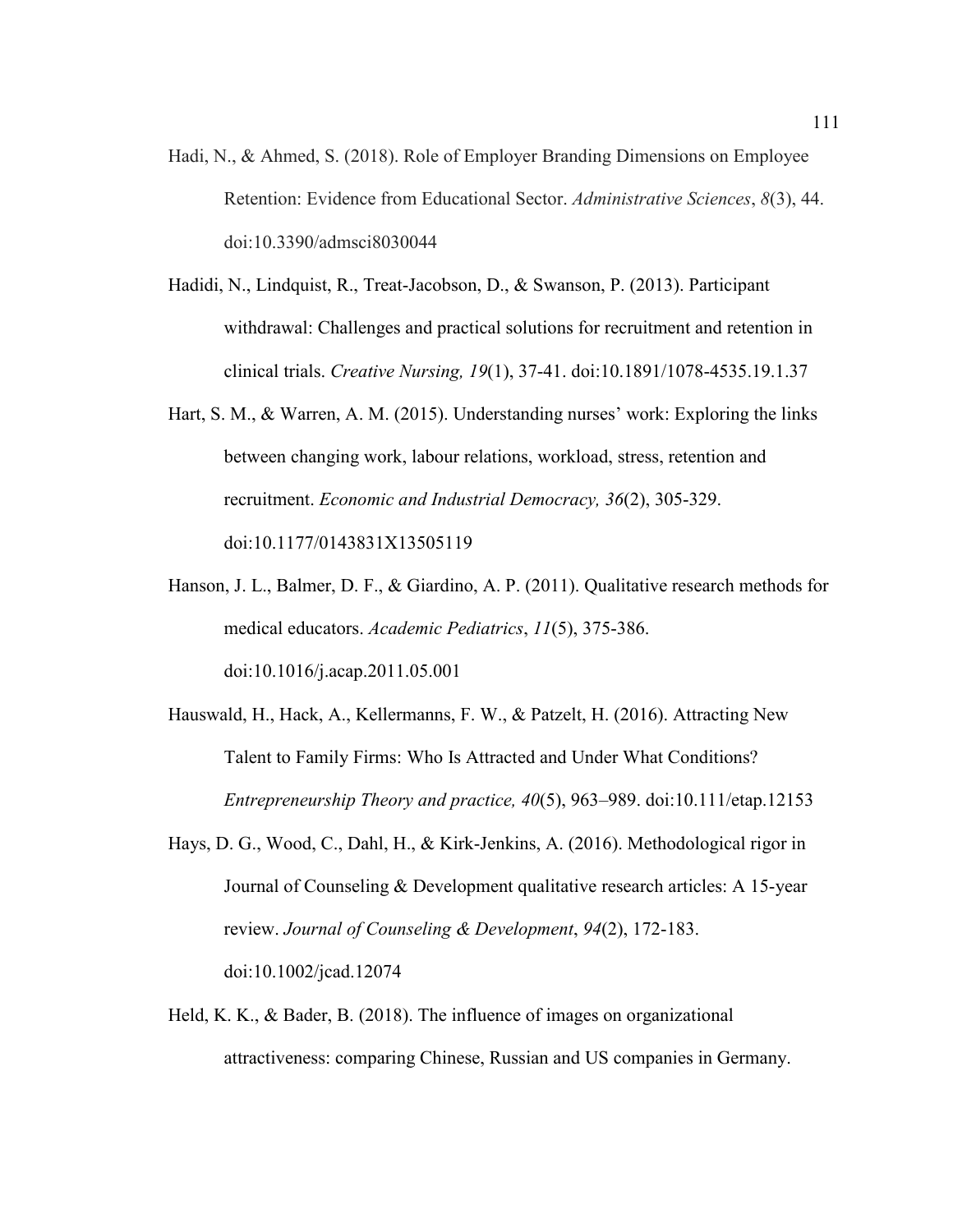*International Journal of Human Resource Management*, *29*(3), 510-548. doi:10.1080/09585192.2016.1173085

Helm, S. (2011). Employees' awareness of their impact on corporate reputation. *Journal of Business Research*, *64*(7), 657-663. doi:10.1016/j.jbusres.2010.09.001

Hennink, M. M., Kaiser, B. N., & Marconi, V. C. (2017). Code saturation versus meaning saturation: How many interviews are enough? *Qualitative Health Research, 27*(4), 591-608. doi:10.1177/1049732316665344

- Hernandez et al. (2017). Promoting professional identity, motivation, and persistence: Benefits of an informal mentoring program for female undergraduate students. *Plos One*, *12*(11). doi:10.1371/journal.pone.0187531
- Höflinger, P. J., Nagel, C., & Sandner, P. (2018). Reputation for technological innovation: Does it actually cohere with innovative activity?. *Journal of Innovation & Knowledge*, *3*(1), 26-39. doi:10.1016/j.jik.2017.08.002
- Holland, J. C. (2018). Year of reckoning for women in science. *The Lancet*, *391*(10120), 513-630. Retrieved from https://www.thelancet.com/
- Horan et al. (2015). Effort-based decision-making paradigms for clinical trials in schizophrenia: Part 2 external validity and correlates. *Schizophrenia Bulletin, 41*(5),1055–1065. doi:10.1093/schbul/sbv090
- Hoskisson, R. E., Gambeta, E., Green, C. D., & Li, T. X. (2018). Is my firm-specific investment protected? Overcoming the stakeholder investment dilemma in the resource-based view. *Academy of Management Review*, *43*(2), 284-306. doi:10.5465/amr.2015.0411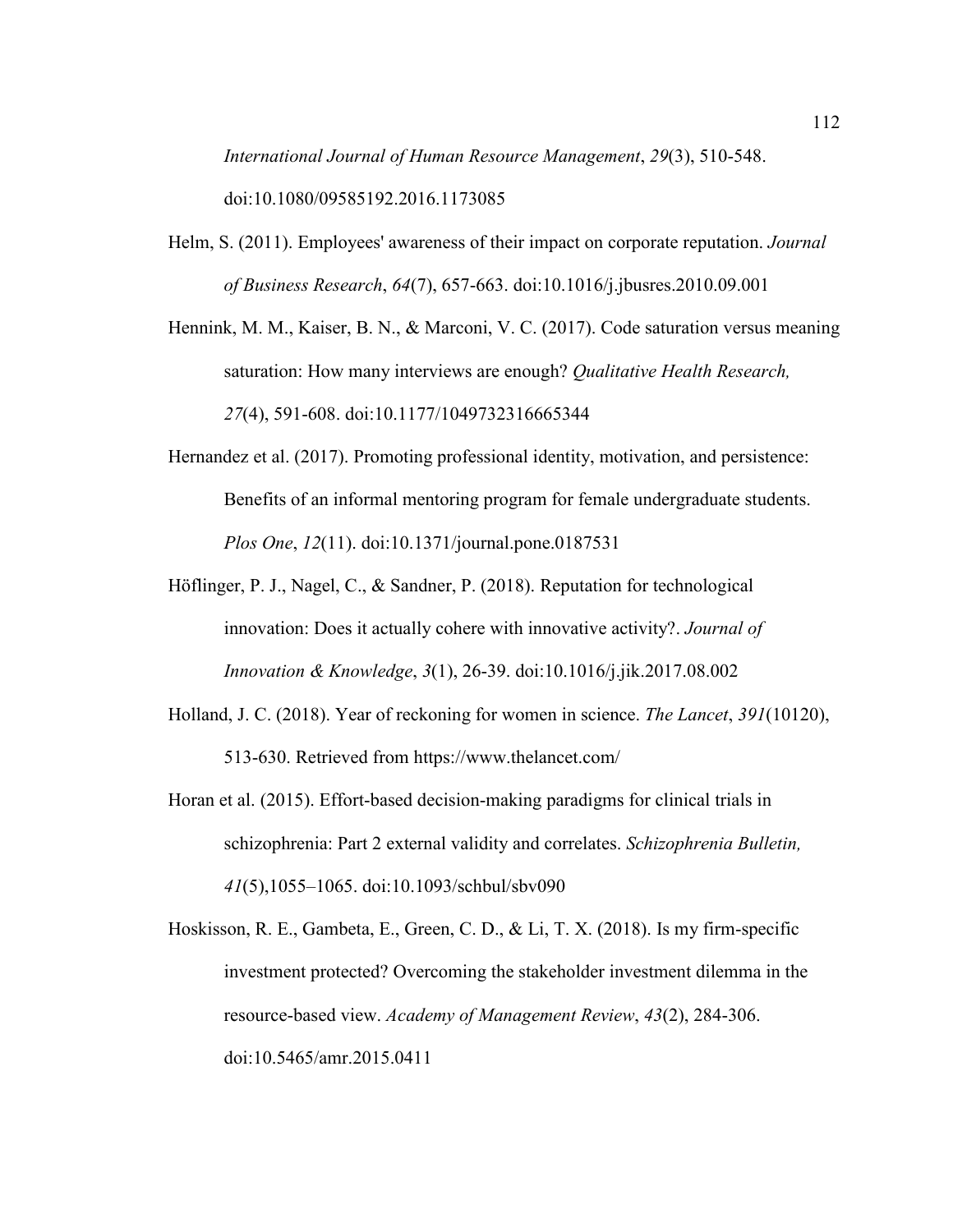- Houghton et al. (2017). From screening to synthesis: Using NVivo to enhance transparency in qualitative evidence synthesis. *Journal of Clinical Nursing*, *26*(5- 6), 873-881. doi:10.1111/jocn.13443/epdf
- Hussain, F. (2016). The chief HR officer: Defining the new role of human resource leaders. *South Asian Journal of Management*, *23*(1), 226. Retrieved from http://www.sajm-amdisa.org/
- Hyett, N., Kenny, A., & Dickson-Swift, V. (2014). Methodology or method? A critical review of qualitative case study reports. *International Journal of Qualitative Studies on Health and Well-Being, 9*(1), 1-12. doi:10.3402/qhw.v9.23606
- Iammartino, R., Bischoff, J., Willy, C., & Shapiro, P. (2016). Emergence in the US Science, Technology, Engineering, and Mathematics (STEM) workforce: An agent-based model of worker attrition and group size in high-density STEM organizations. *Complex & Intelligent Systems*, *2*(1), 23-34. doi:10.1007/s40747- 016-0015-7
- Iannotta, B. (2015). How to recruit-and keep-aerospace engineers. *Aerospace America, 53*(8), 10. Retrieved from http://www.aerospaceamerica.org
- Ilumoka, A., Milanovic, I., & Grant, N. (2017). An effective industry-based mentoring approach for the recruitment of women and minorities in engineering. *Journal of STEM Education: Innovations & Research*, *18*(3), 13-19. Retrieved from http://litee.org/jstem/index.php/JSTEM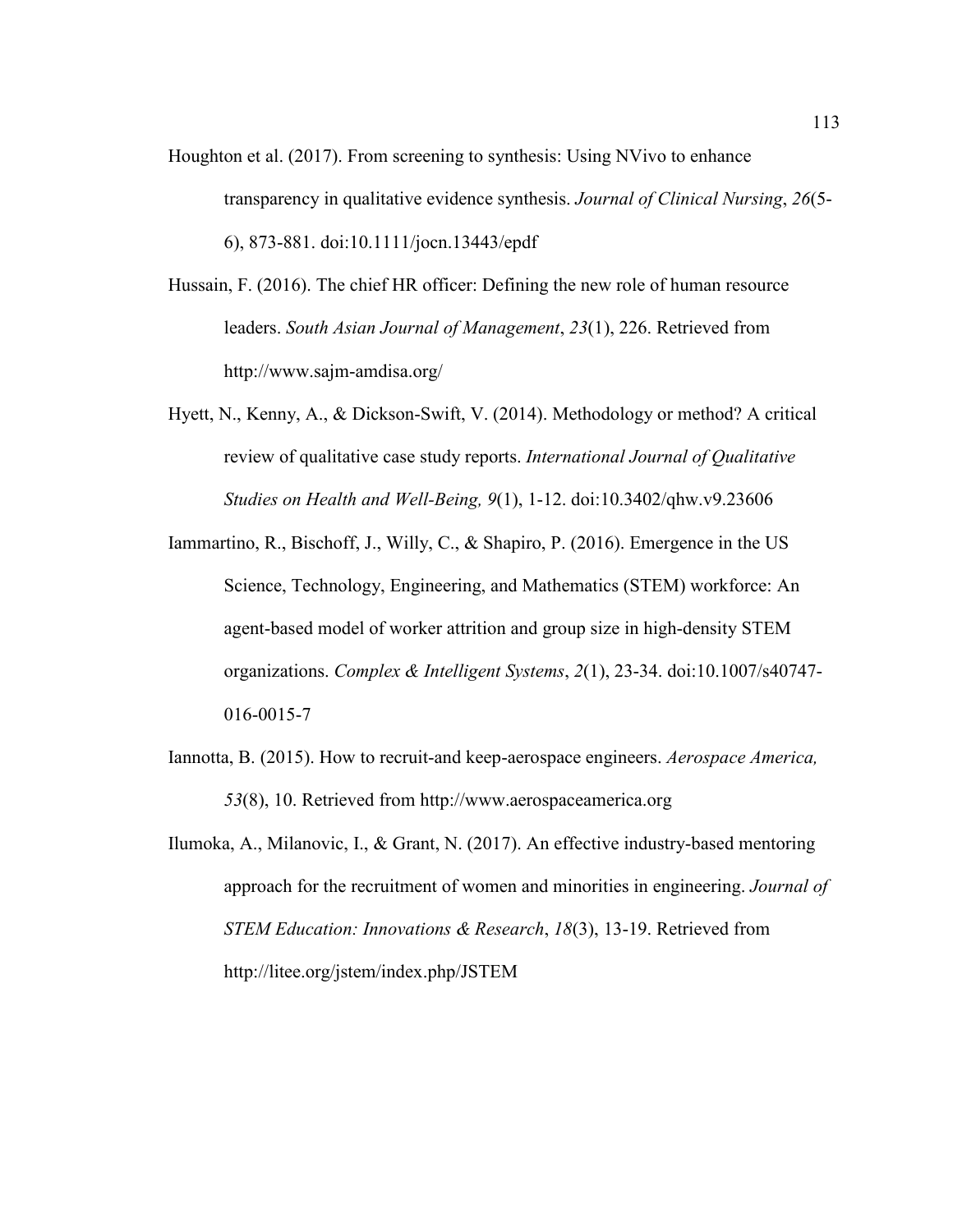Ireland et al. (2018). (Un)Hidden figures: A synthesis of research examining the intersectional experiences of black women and girls in STEM education. *Review of Research in Education*, *42*(1), 226-254. doi:10.3102/0091732X18759072

Jacek, W. (2016). On sponsoring and CSR involvement. Two theories explaining their effects on a company's attractiveness for candidates. *Romanian Journal of Communications and Public Relations, 16*(2)*, 58-72*.

doi:10.21018/rjcpr.2014.2.182

- Jain, N., & Bhatt, P. (2015). Employment preferences of job applicants: unfolding employer branding determinants. *Journal of Management Development*, *34*(6), 634-652. doi:10.1108/JMD-09-2013-0106
- Jepsen, D., Knox-Haly, M., & Townsend, D. (2015). Recruitment practices in Australia: A review and comparative research agenda. *Employment Relations Record*, *15*(2), 5-19. Retrieved from http://iera.net.au/
- Johnson, E. I., & Esterling, B. A. (2015). Coping with confinement: Adolescents' experiences with parental incarceration. *Journal of Adolescent Research, 30*(2), 244-267. doi:10.1177/0743558414558593
- Johnson, R., & Onwuegbuzle, A. (2004). Mixed methods research: A research paradigm whose time has come. *Educational Researcher, 33*(7), 14-26. doi:10.3102/0013189X033007014
- Jonsen, K., & Jehn, K. A. (2009). Using triangulation to validate themes in qualitative studies. *Qualitative Research in Organizations and Management: An International Journal*, *4*(2), 123-150. doi:10.1108/17465640910978391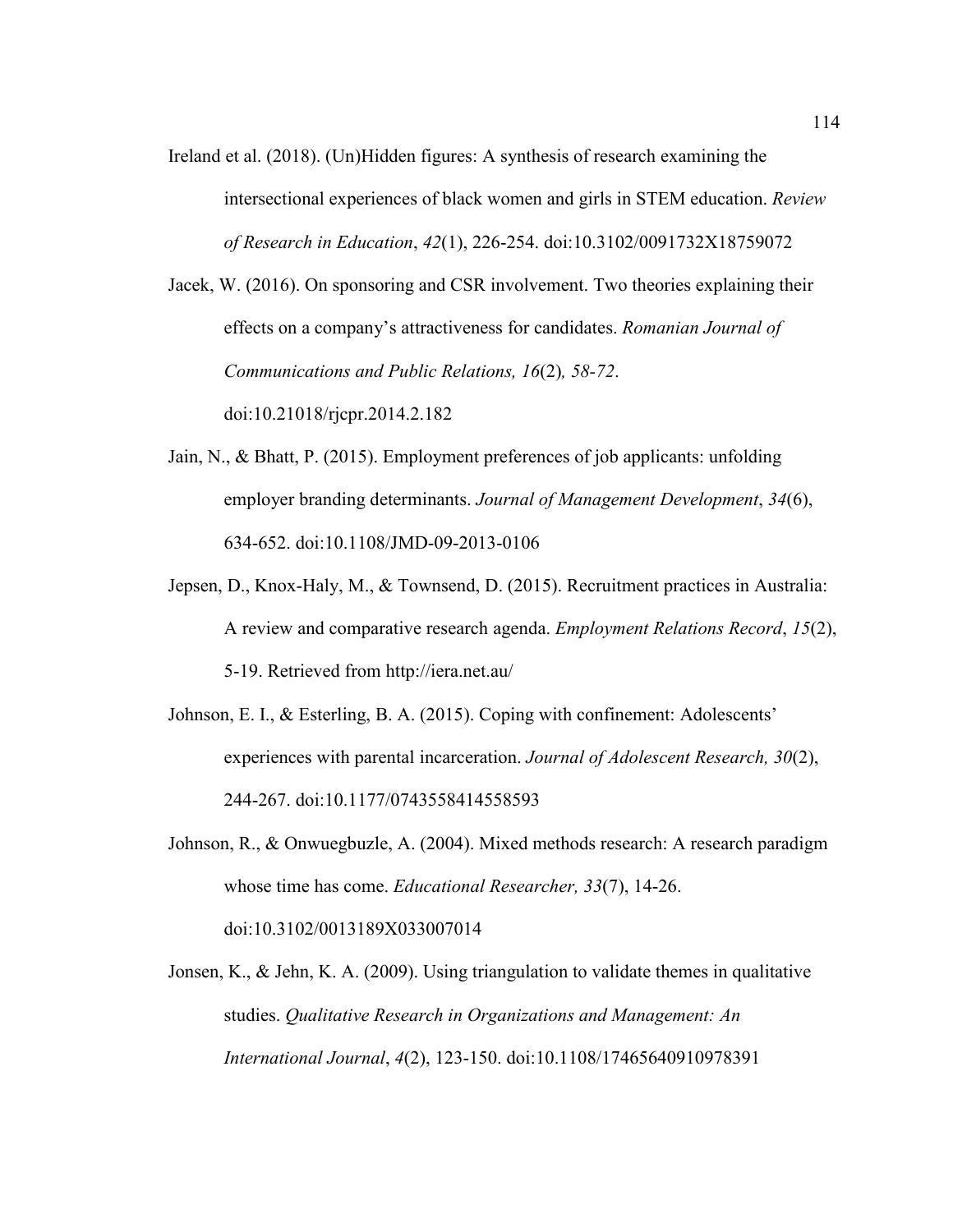- Joo, B.-K., McLean, G. N., & Yang, B. (2013). Creativity and human resource development: An integrative literature review and a conceptual framework for future research. *Human Resource Development Review, 12*(4), 390–421. doi:10.1177/1534484313481462
- Joslin, R., & Müller, R. (2016). Identifying interesting project phenomena using philosophical and methodological triangulation. *International Journal of Project Management*, *34*(6), 1043-1056. doi:10.1016/j.ijproman.2016.05.005
- Kaczynski, D., Salmona, M., & Smith, T. (2014). Qualitative research in finance. *Australian Journal of Management, 39*(1), 127-135. doi:10.1177/0312896212469611
- Kaivo-oja, J. (2017). Towards better participatory processes in technology foresight: How to link participatory foresight research to the methodological machinery of qualitative research and phenomenology?. *Futures*, *86*(2017), 94-106. doi:10.1016/j.futures.2016.07.004
- Kallio, H., Pietilä, A.-M., & Johnson, M. (2016). Systematic methodological review: Developing a framework for a qualitative semi-structured interview guide. *Journal of Advance Nursing, 72*(12), 2954-2965. doi:10.1111/jan.13031
- Kane, G., Palmer, D., Phillips, A. N., & Kiron, D. (2017). Winning the digital war for talent. *MIT Sloan Management Review*, *58*(2), 17-19. Retrieved from http://sloanreview.mit.edu/
- Kanga, M. (2017). Walking the walk. *TCE: The Chemical Engineer*, (909), 42-43. Retrieved from http://www.thechemicalengineer.com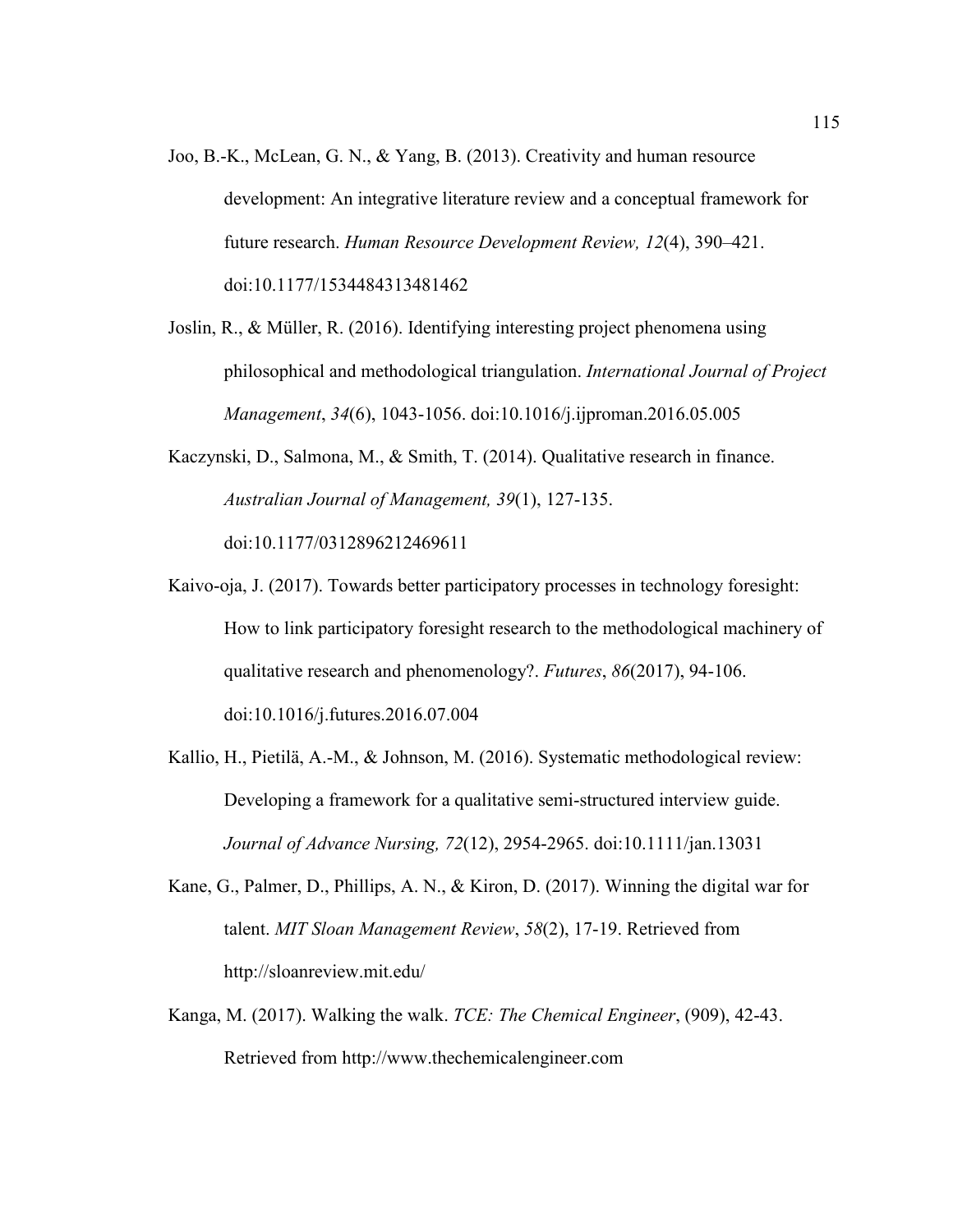Kant, R., Jaiswal, D., & Mishra, S. (2017). The investigation of service quality dimensions, customer satisfaction and corporate image in Indian public sector banks: An application of structural equation model (SEM). *Vision: The Journal of Business Perspective, 21*(1), 76-85. doi:10.1177/0972262916681256

Kashive, N., & Khanna, V. T. (2017). Study of early recruitment activities and employer brand knowledge and its effect on organization attractiveness and firm performance. *Global Business Review, 18*(3), S172-S190. doi:10.1177/0972150917693334

- Kashive, N., & Khanna, V. T. (2017). Conceptualizing employer-based brand equity and employer brand pyramid. *European Scientific Journal, ESJ, 13*(34). doi:10.19044/esj.2017.v13n34p211
- Kashive, N., & Khanna, V. T. (2018). Assessing the role of demographic variables on employer branding. *Advances in Social Sciences Research Journal, 5*(7) 532-548. doi:10.14738/assrj.57.4897.
- Katigbak, C., Foley, M., Robert, L., & Hutchinson, M. K. (2016). Experiences and lessons learned in using community-based participatory research to recruit Asian American immigrant research participants. *Journal of Nursing Scholarship*, *48*(2), 210-218. doi:10.1111/jnu.12194
- Kaur, R., & Pingle, S. S. (2018). Employer branding in the Indian armed forces context: A comparative study of potential defence Applicants and defence employees. *Vision, 22*(2), 199-210. doi:10.1177/0972262918766143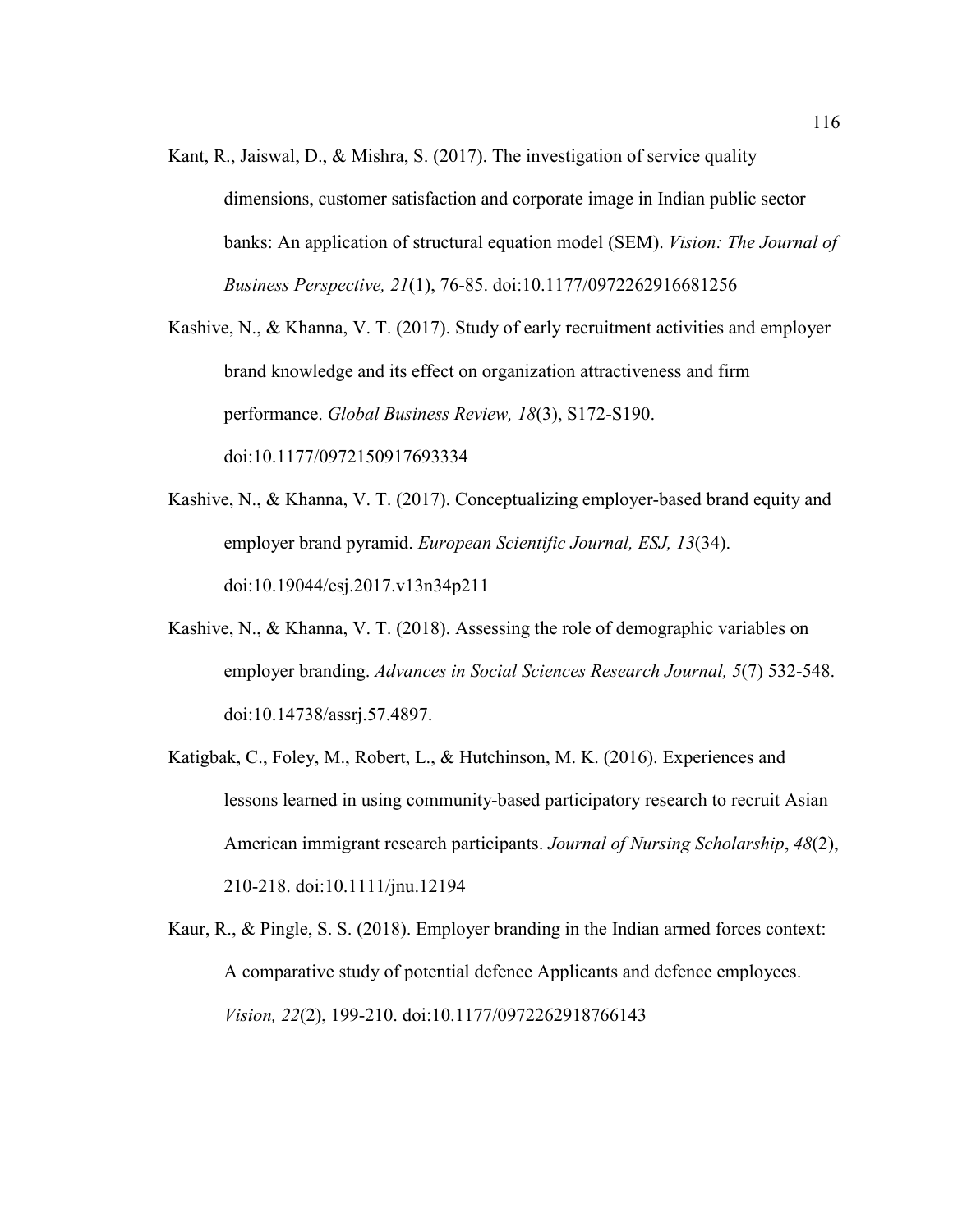- Keller, K. L. (1993). Conceptualizing, measuring, and managing customer brand equity. *Journal of Marketing, 57*(1), 1-22. Retrieved from https://www.jstor.org/journal/marketing
- Keller, K. L. (1998). *Strategic brand management: Building, managing and measuring brand equity*. Upper Saddle River, New Jersey: Prentice Hall.
- Khan, R. N. (2017). Relationship between reputation perception and job pursuit intention in private sector. *International Journal of Economics & Management Studies, 6*(3), 1-10. doi:10.4172/2162-6359.1000422
- Kim, P., Chang, H., Vaidyanathan, R., & Stoel, L. (2018). Artist-brand alliances to target new consumers: Can visual artists recruit new consumers to a brand? *Journal of Product & Brand Management*. doi:10.1108/JPBM-02-2017-1412
- King, S. (1991). Brand building in the 1990s. *Journal of Consumer Marketing, 8*(4), 43- 52. Retrieved from https://www.emeraldinsight.com/journal/jcm
- Koch, L. C., Niesz, T., & McCarthy, H. (2014). Understanding and reporting qualitative research: An analytical review and recommendations for submitting authors. *Rehabilitation Counseling Bulletin*, *57*(3), 131-143. doi:10.1177/0034355213502549

Korstjens, I., & Moser, A. (2017). Series: Practical guidance to qualitative research. Part 4: Trustworthiness and publishing. *European Journal of General Practice*, *24*(1),

120-124. doi:10.1080/13814788.2017.1375092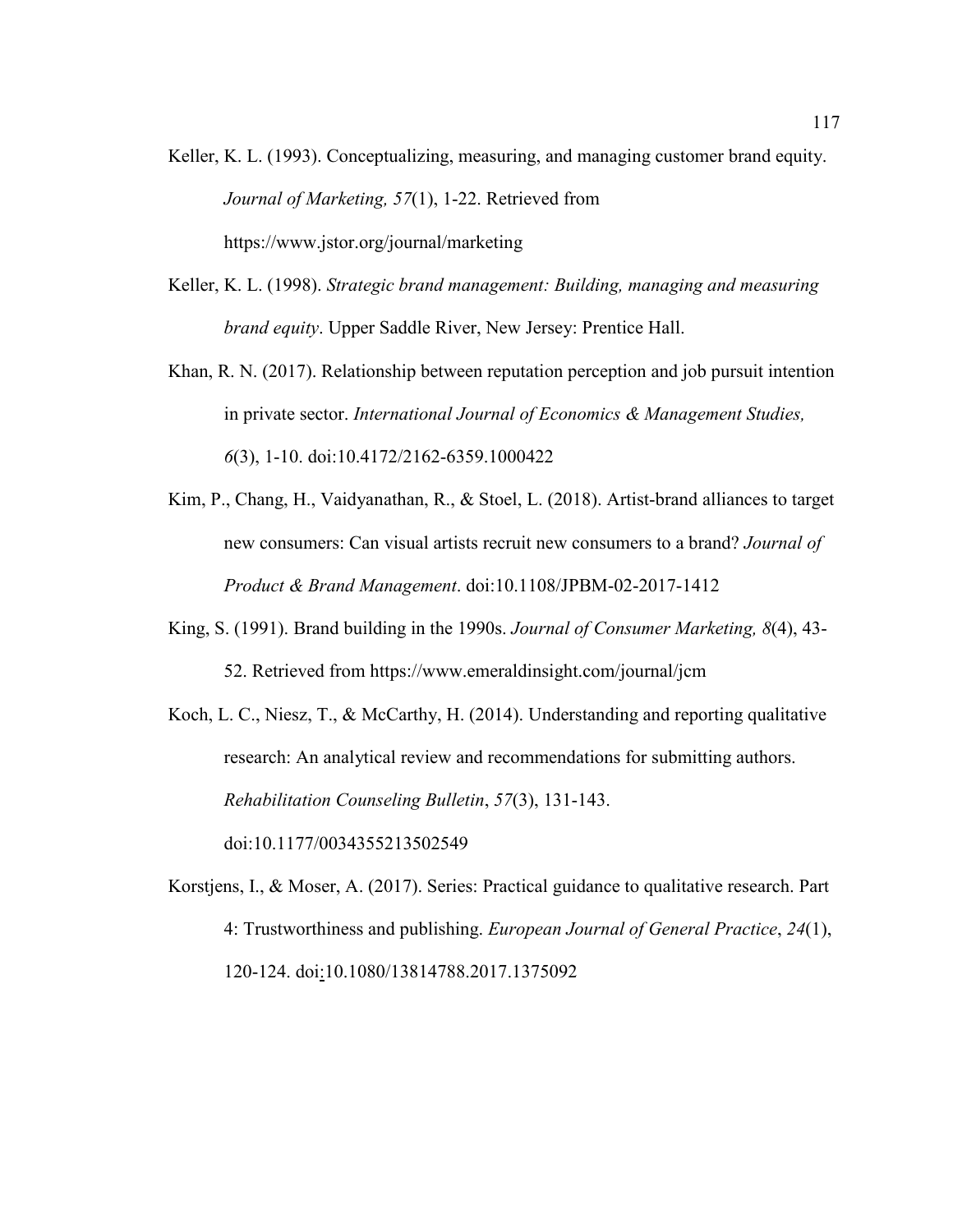- Koskiniemi, A., & Perttula, J. (2013). Team leaders' experiences with receiving positive feedback. *Bridges / Tiltai, 62*(1), 59-74. Retrieved from http://www.ku.lt/en/leidykla/publications.php
- Kovshoff et al. (2016). Reports of perceived adverse events of stimulant medication on cognition, motivation, and mood: qualitative investigation and the generation of items for the medication and cognition rating scale. *Journal of Child and Adolescent Psychopharmacology*, *26*(6), 537-547.doi:10.1089/cap.2015.0218
- Kozleski, E. (2017). The uses of qualitative research-powerful methods to inform evidence-based practice in education. *Research and Practice for Persons with Severe Disabilities, 42*(1), 19-32. doi:10.1177/1540796916683710
- Kucukusta, D., Denizci Guillet, B., & Chan, H. L. (2016). The effect of CSR practices on employee affective commitment in the airline industry. *Journal of China Tourism Research*, *12*(3/4), 451-469. doi:10.1080/19388160.2016.1278187
- Kuranovic, V. (2018). Research analysis of China's corporate identity, image and reputation. *Business Studies Journal*, *9*(1), 1-8. Retrieved from https://www.abacademies.org/journals/business-studies-journal-home.html
- Lamb, K. A., Backhouse, M. R., & Adderley, U. J. (2016). A qualitative study of factors impacting upon the recruitment of participants to research studies in wound care – The community nurses' perspective. *Journal of Tissue Viability*, *25*(3)*,* 185. doi:10.1016/j.jtv.2016.03.004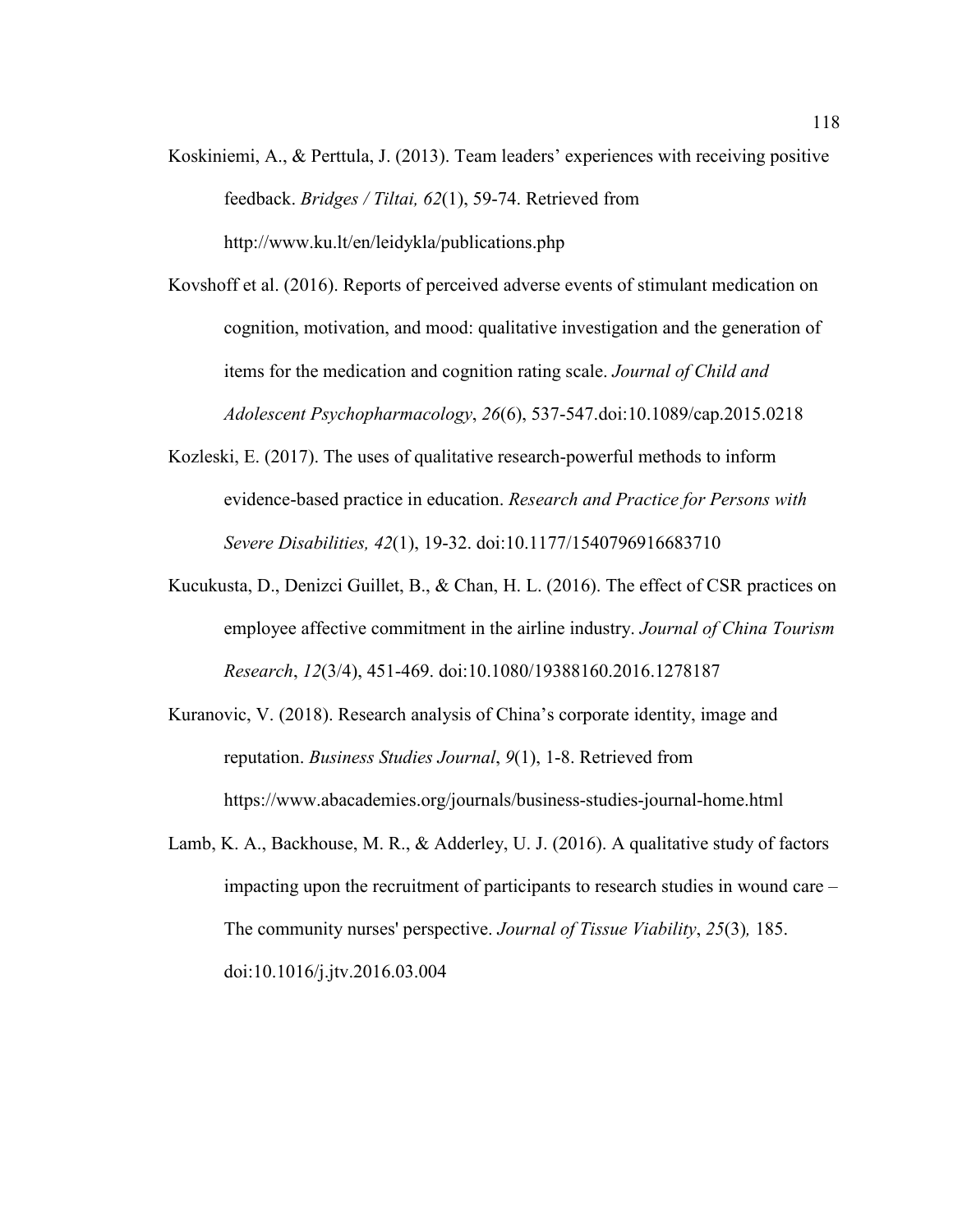- Landivar, L. C. (2013). The relationship between science and engineering education and employment in STEM occupations. *American Community Survey Reports*, ACS-23, U.S. Census Bureau, Washington, DC.
- Lane, P. (2016). Human resources marketing and recruiting: Essentials of employer branding. *Handbook of Human Resources Management, 1*(2016), 23-52*.*  doi:10.1007/978-3-662-44152-7\_2
- Lassar, W., Mittal, B., & Sharma, A. (1995). Measuring customer-based brand equity. *Journal of Consumer Marketing, 12*(4), 11-19. doi:10.1108/07363769510095270
- Lee, Y., & Kramer, A. (2016). The role of purposeful diversity and inclusion strategy (PDIS) and cultural tightness/looseness in the relationship between national culture and organizational culture. *Human Resource Management Review*, *26*(3), 198–208. doi:10.1016/j.hrmr.2016.01.001
- Leekha Chhabra, N., & Sharma, S. (2014). Employer branding: strategy for improving employer attractiveness. *International Journal of Organizational Analysis*, *22*(1), 48-60. doi:10.1108/IJOA-09-2011-0513
- Li, Z., & Lowe, J. (2016). Mobile student to mobile worker: the role of universities in the 'war for talent.' *British Journal of Sociology of Education, 37*(1), 11-29. doi:10.1080/01425692.2015.1095636
- Lien, B. Y., Pauleen, D. J., Kuo, Y., & Wang, T. (2014). The rationality and objectivity of reflection in phenomenological research. *Quality and Quantity, 48*(1), 189-196. doi:10.1007/s11135-012-9759-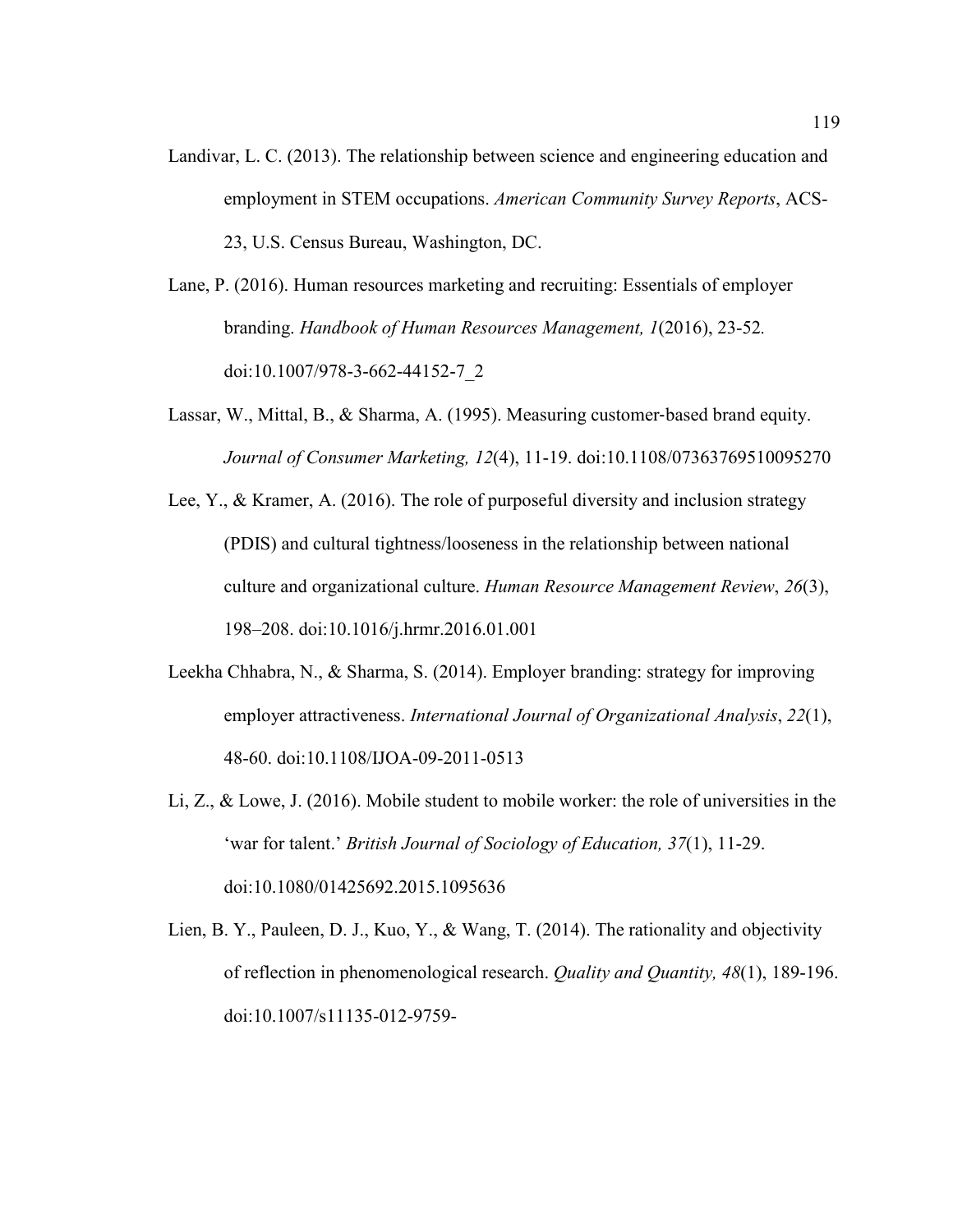Lievens, F. (2017). Organizational image/reputation. *The Encyclopedia of Industrial and Organizational Psychology*, *1*(2017), 1116-1118. doi:10.4135/978143386874.n382

Lievens, F., & Slaughter, J. E. (2016). Employer image and employer branding: What we know and what we need to know. *Annual Review of Organizational Psychology & Organizational Behavior*, *3*(2016), 407-440. doi:10.1146/annurev-orgpsych-041015-062501

- Lievens, F., & Highhouse, S. (2003). The relation of instrumental and symbolic attributes to a company's attractiveness as an employer. *Personnel Psychology*, *56*(1), 75- 102. Retrieved from https://ink.library.smu.edu.sg/lkcsb\_research/5667/
- Lin, H. (2015). The impact of company-dependent and company-independent information sources on organizational attractiveness perceptions. *Journal of Management Development, 34*(8), 941-959. doi:10.1108/JMD-12-2013-0161
- Linnemørken et al. (2018). Protocol for the individual placement and support (IPS) in pain trial: A randomized controlled trial investigating the effectiveness of IPS for patients with chronic pain. *BMC Musculoskeletal Disorders*, *19*(1), 47.
- Lips-Wiersma, M., & Mills, A. J. (2014). Understanding the basic assumptions about human nature in workplace spirituality: Beyond the critical versus positive divide. *Journal of Management Inquiry, 23*(2), 148-161. doi:10.1177/1056492613501227
- Lunde, Å., Heggen, K., & Strand, R. (2013). Knowledge and power exploring unproductive interplay between quantitative and qualitative researchers. *Journal of Mixed Methods Research, 7*(2), 197-210. doi:10.1177/1558689812471087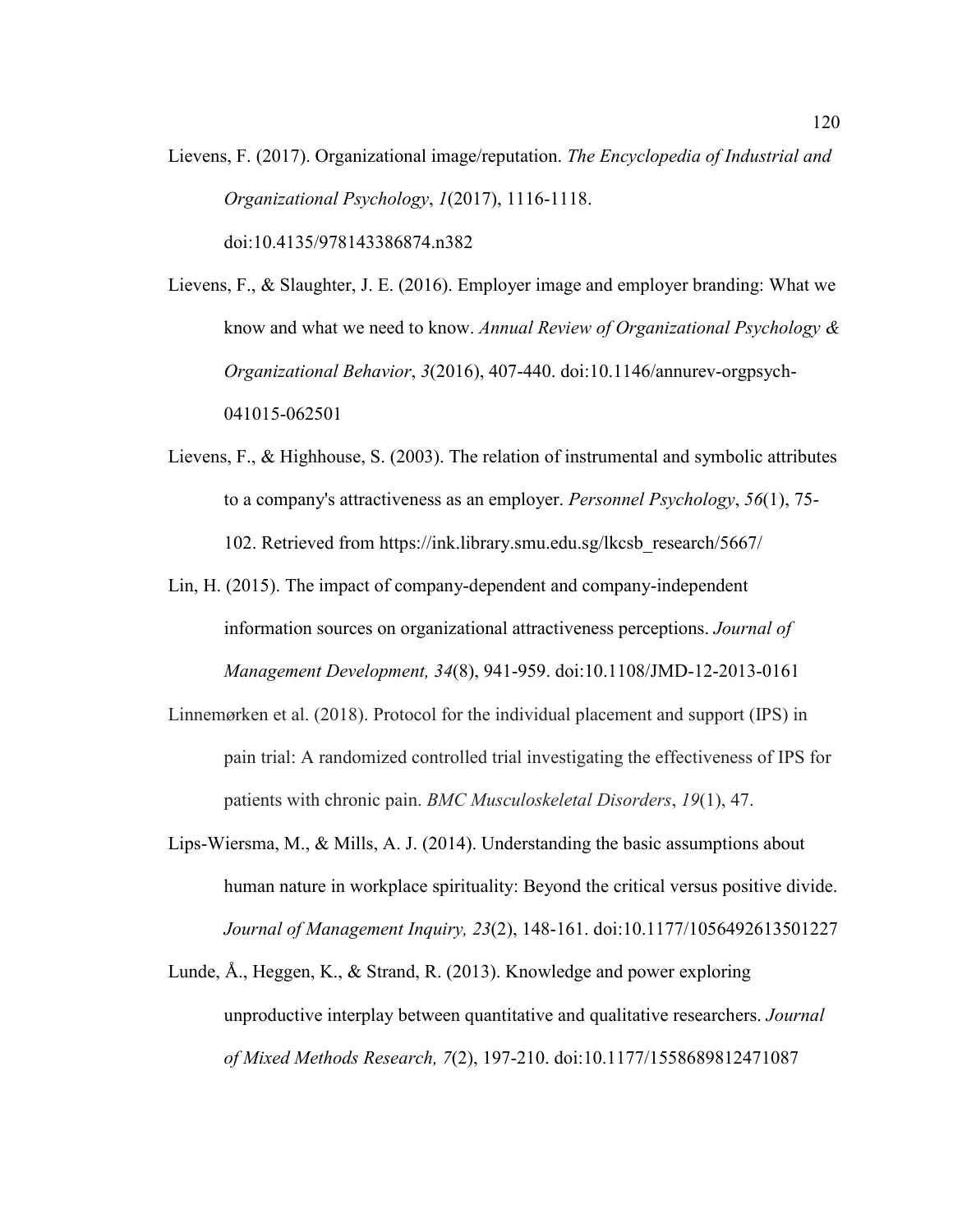- MacKenzie, C. A. (2016). Filtered meaning: Appreciating linguistic skill, social position and subjectivity of interpreters in cross-language research. *Qualitative Research, 16*(2), 167-182. doi:10.1177/1468794115569564
- Magbool, M. A. H. B., Amran, A., Nejati, M., & Jayaraman, K. (2016). Corporate sustainable business practices and talent attraction. *Sustainability Accounting, Management and Policy Journal, 7*(4), 539-559. doi:10.1108/SAMPJ-06-2015- 0042
- Maheshwari, V., Gunesh, P., Lodorfos, G., & Konstantopoulou, A. (2017). Exploring HR practitioners' perspective on employer branding and its role in organisational attractiveness and talent management. *International Journal of Organizational Analysis*, *25*(5), 742-761. doi:10.1108/IJOA-03-2017-1136
- Mannay, D., & Morgan, M. (2015). Doing ethnography or applying a qualitative technique? Reflections from the 'waiting field.' *Qualitative Research*, *15*(2), 166- 182. doi:10.1177/1468794113517391.
- Marshall, C., & Rossman, B. G. (2014). *Designing qualitative research*. Thousand Oaks, CA: Sage Publications, Inc.
- Maurya, K. K., & Agarwal, M. (2018). Organisational talent management and perceived employer branding. *International Journal of Organizational Analysis (1934- 8835)*, *26*(2), 312. doi:10.1108/IJOA-04-2017-1147

Maxwell, J. A. (2016). Expanding the history and range of mixed methods research. *Journal of Mixed Methods Research, 10*(1), 12-27. doi:10.1177/1558689815571132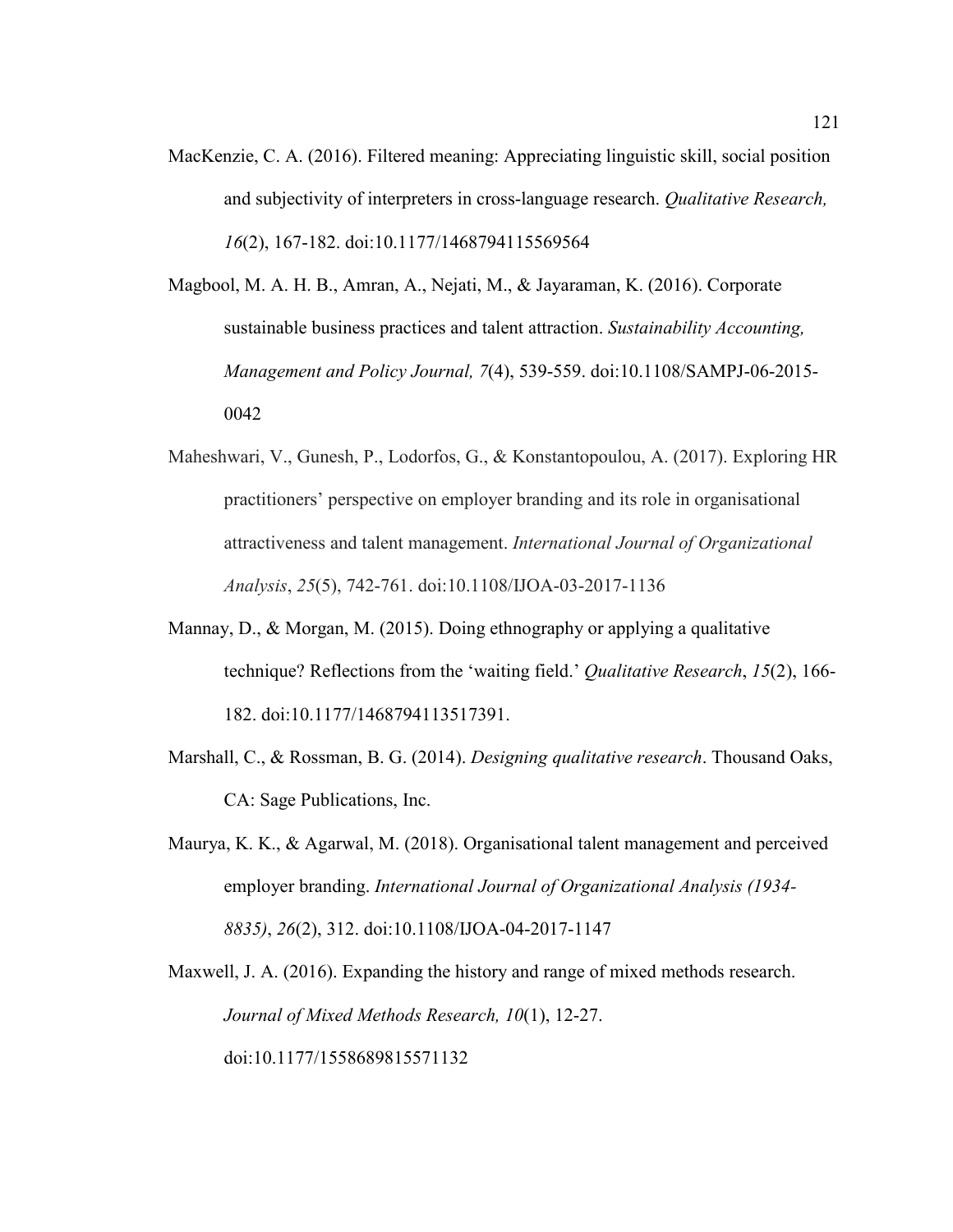Mayer, I. (2015). Qualitative research with a focus on qualitative data analysis. *International Journal of Sales, Retailing & Marketing*, *4*(9), 53-67.

- MacPhail, C., Khoza, N., Abler, L., & Ranganathan, M. (2016). Process guidelines for establishing intercoder reliability in qualitative studies. *Qualitative Research*, *16*(2), 198-212. doi:10.1177/1468794115577012
- Maurya, K. K., & Agarwal, M. (2018). Organizational talent management and perceived employer branding. *International Journal of Organizational Analysis (1934- 8835)*, *26*(2), 312. doi:10.1108/IJOA-04-2017-1147
- Mercier, J. (2018). *Why so few women in STEM: The role of social coping.* Paper presented at the 2014 IEEE Integrated STEM Education Conference, Princeton, NJ. doi:10.1109/ISECon.2014.6891055
- McCaffrey, N., Bradley, S., Ratcliffe, J., & Currow, D. C. (2016). What aspects of quality of life are important from palliative care patients' perspectives? A systematic review of qualitative research. *Journal of Pain and Symptom Management*, *52*(2), 318-328. doi:10.1016/j.jpainsymman.2016.02.012
- McCarthy, C. J., Whittaker, T. A., Boyle, L. H., & Eyal, M. (2017). Quantitative approaches to group research: Suggestions for best practices. *Journal for Specialists in Group Work*, *42*(1), 3-16. doi:10.1080/01933922.2016.1264520
- McDermid, F., Peters, K., Jackson, D., & Daly, J. (2014). Conducting qualitative research in the context of pre-existing peer and collegial relationships. *Nurse Researcher, 21*(5), 28-33. doi:10.7748/nr.21.5.28.e1232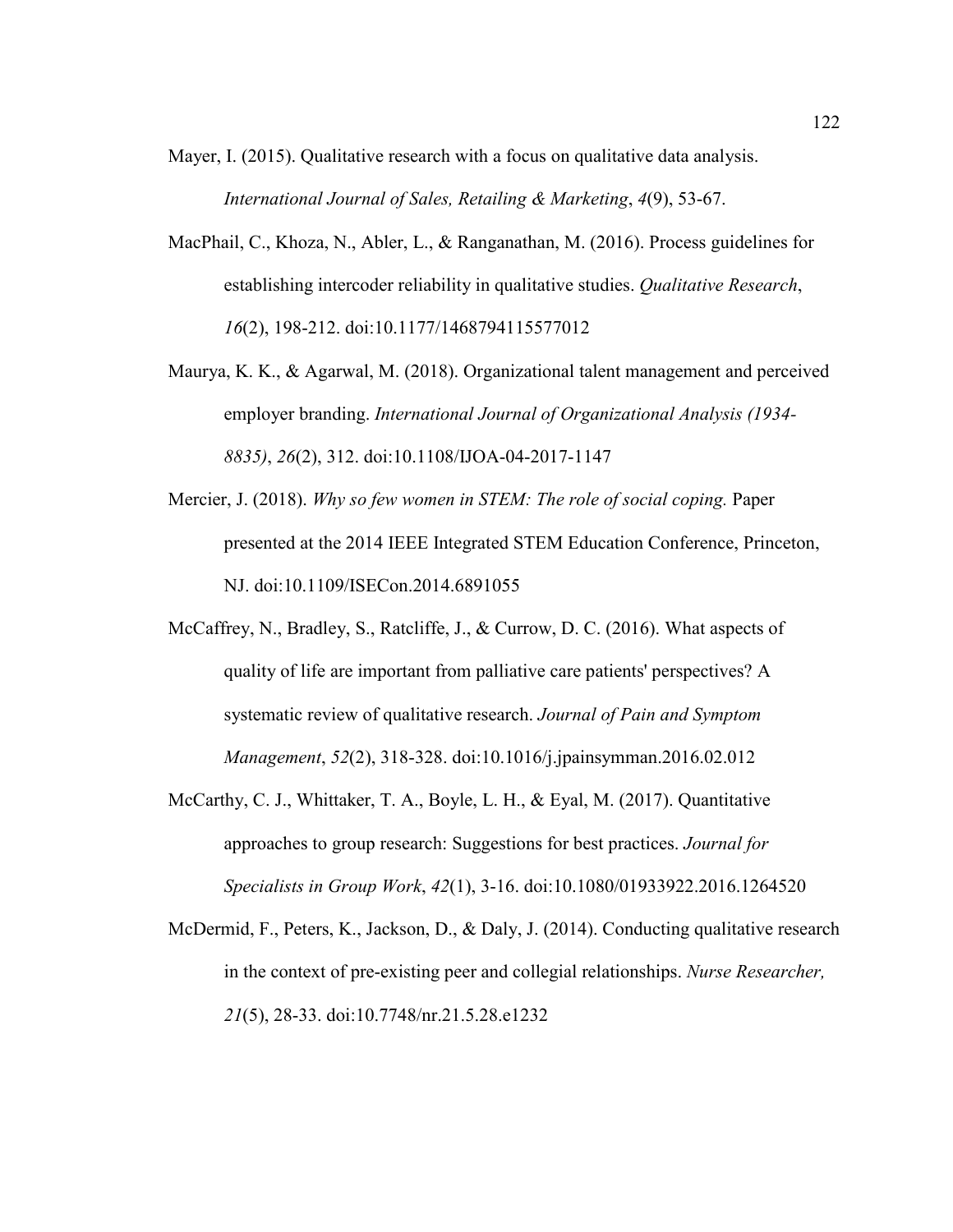- McElhinney, E., Cheater, F. M., & Kidd, L.  $(2014)$ . Undertaking qualitative health research in social virtual words. *Journal of Advanced Nursing, 70*(6), 1267-1275. doi:10.1111/jan.12281
- Mikkonen, K., Kyngäs, H., & Kääriäinen, M. (2015). Nursing students' experiences of the empathy of their teachers: a qualitative study. *Advances in Health Sciences Education: Theory And Practice*, *20*(3), 669-682. doi:10.1007/s10459-014-9554-0
- Miller, P. G., Chikritzhs, T., Droste, N., Pennay, A., & Tomsen, S. (2017). The need for accuracy and validity in research on nightlife and drinking: A commentary on Devilly et al. and recommendations for future research. *International Journal of Drug Policy*, *50*(2017), 36-40. doi:10.1016/j.drugpo.2017.09.001
- Mngomezulu, N., Challenor, M., Munapo, E., Mashau, P., & Chikandiwa, C. T. (2015). The impact of recognition on retention of good talent in the workforce. *Journal of Governance and Regulation*, *4*(4), 372-379. doi:10.1108/SAMPJ-06-2015-0042
- Mocenco, D. (2015). Supply chain features of the aerospace industry particular case airbus and Boeing. *Scientific Bulletin - Economic Sciences / Buletin Stiintific - Seria Stiinte Economice*, *14*(2), 17–25. Retrieved from http:// www.journals.elsevier.com/science-bulletin
- Mohan, M., Voss, K. E., Jimenez, F. R., & Gammoh, B. S. (2018). Corporate brands as brand allies. *Journal of Product and Brand Management*, *27*(1), 41-56. doi:10.1108/JPBM-01-2016-1080
- Mokina, S. (2014). Place and role of employer brand in the structure of corporate brand. *Economics & Sociology*, *7*(2), 136. doi:10.14254/2071-789X.2014/7-2/11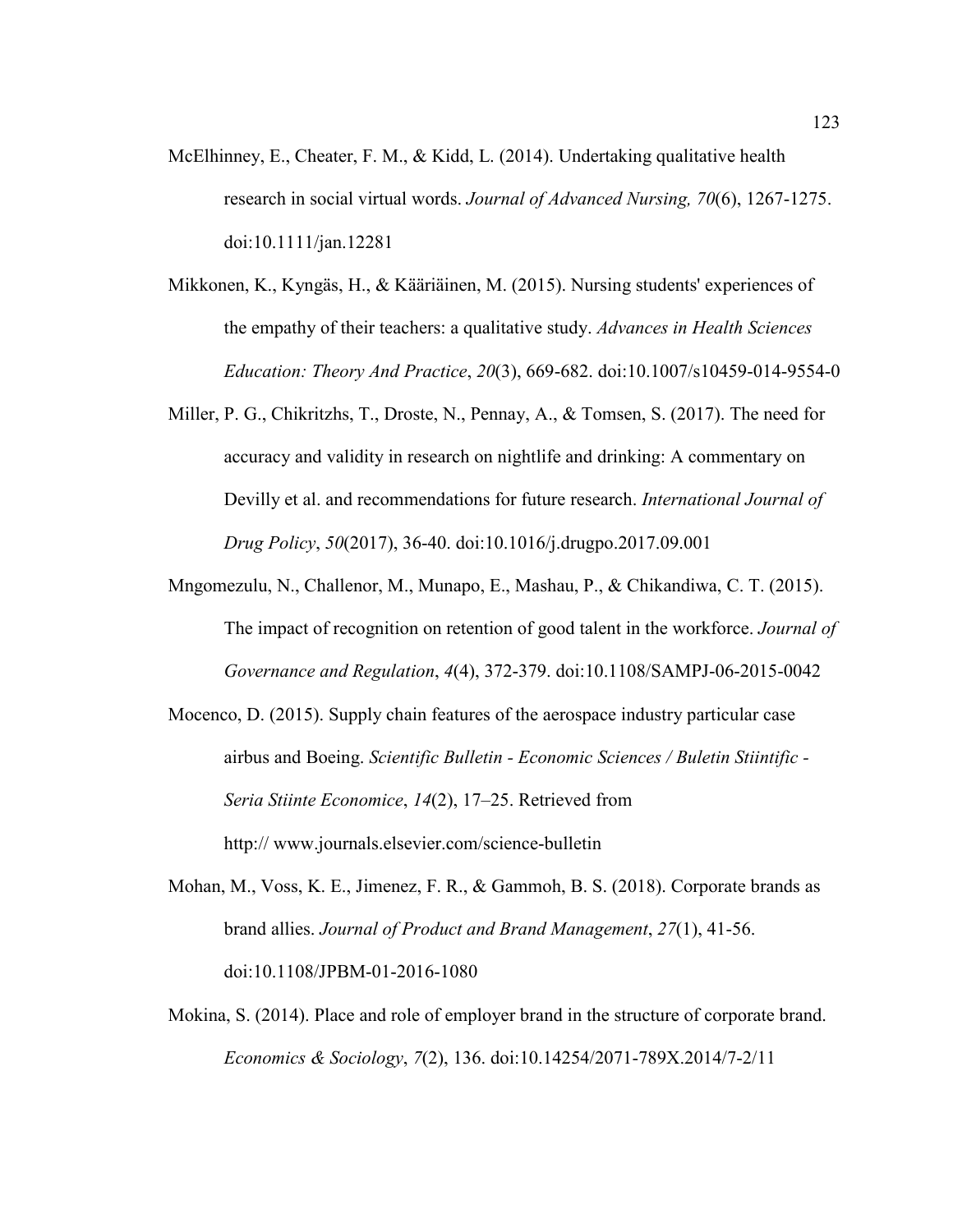- Moloczij et al.(2017). Barriers and facilitators to the implementation of audio-recordings and question prompt lists in cancer care consultations: A qualitative study. *Patient education and counseling*, *100*(6), 1083-1091. doi:10.1016/j.pec.2017.01.005
- Moon, K., Brewer, T., Januchowski-Hartley, S., Adams, V., & Blackman, D. (2016). A guideline to improve qualitative social science publishing in ecology and conservation journals. *Ecology and Society*, *21*(3). doi:10.5751/ES-08663-210317
- Morse, J. M. (2015). Critical analysis of strategies for determining rigor in qualitative inquiry. *Qualitative Health Research, 25*(9), 1212–1222. doi:10.1177/1049732315588501
- Morse, J. M., & Coulehan, J. (2015). Maintaining confidentiality in qualitative publications. *Qualitative Health Research*, *25*(2), 151-152. doi:10.1177/1049732314563489
- Morris, C. (2017). The changing art of talent acquisition. *Diverse Issues in Higher Education*, *34*(20), 4. Retrieved from http://www.diverseeducation.com
- Mróz-Gorgoń, B. (2016). Co-branding as a strategy fashion market perspective: prestige or masstige? *International Journal of Sales, Retailing & Marketing*, *5*(4), 49-59. Retrieved from http://www.ijsrm.com/ijsrm/home.html
- Muscalu, E., & Ciocan, F. (2016). Attracting and motivating employees during changes in organization. The role of the human resources department. *Journal of Defense Resources Management*, *7*(2),153. Retrieved from http://www.jodrm.eu/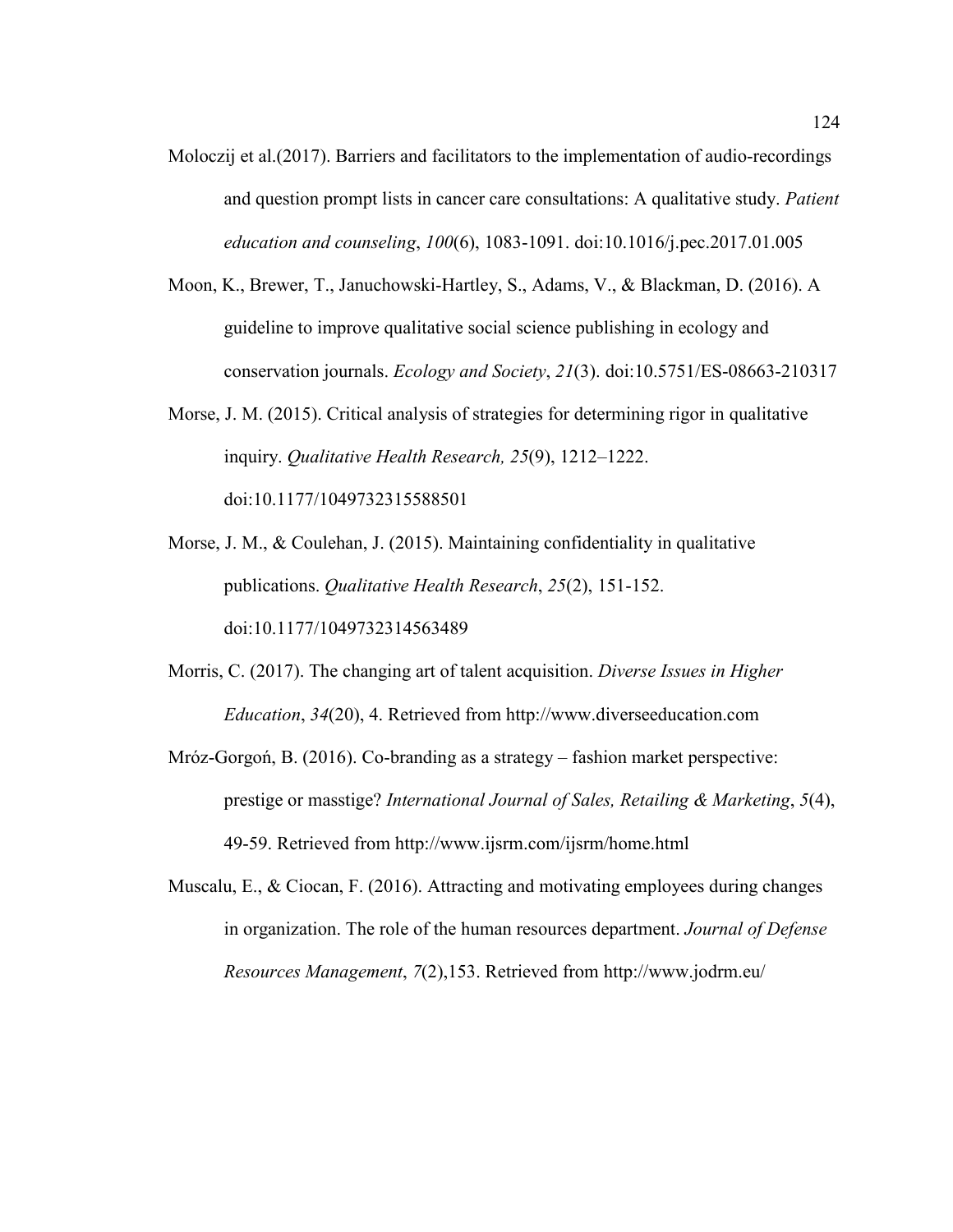- Nosek, B. A., Spies, J. R., & Motyl, M. (2012). Scientific utopia ii: Restructuring incentives and practices to promote truth over publishability. *Perspectives on Psychological Science*, *7*(6), 615-631. doi:10.1177/1745691612459058
- O'Grady, E. (2016). Research as a respectful practice: An exploration of the practice of respect in qualitative research. *Qualitative Research in Education*, *5*(3), 229-254. doi:10.17583/qre.2016.2018
- O'Keeffe, A., Ozuem, W., & Lancaster, G. (2016). Leadership marketing: an exploratory study. *Journal of Strategic Marketing*, *24*(5), 418-443. doi:10.1080/0965254X.2014.1001867
- Obedgiu, V. (2017). Human resource management, historical perspectives, evolution and professional development. *Journal of Management Development*, *36*(8), 986-990. doi:10.1108/jmd-12-2016-0267
- Onwuegbuzie, A. J., Leech, N. L., & Collins, K. M. (2010). Innovative data collection strategies in qualitative research. *The Qualitative Report*, *15*(3), 696-726. Retrieved from http://nsuworks.nova.edu
- Opsal et al. (2016). There are no known benefits: Considering the risk/benefit ratio of qualitative research. *Qualitative Health Research, 26*(8), 1137-1150. doi:10.1177/1049732315580109
- Osezua, O. C., & Agbalajobi, D. (2016). A qualitative study of gender issues associated with academic mentoring in a Nigerian university. *Journal of Educational Research and Practice, 6*(1), 119-134. doi:10.5590/JERAP.2016.06.1.09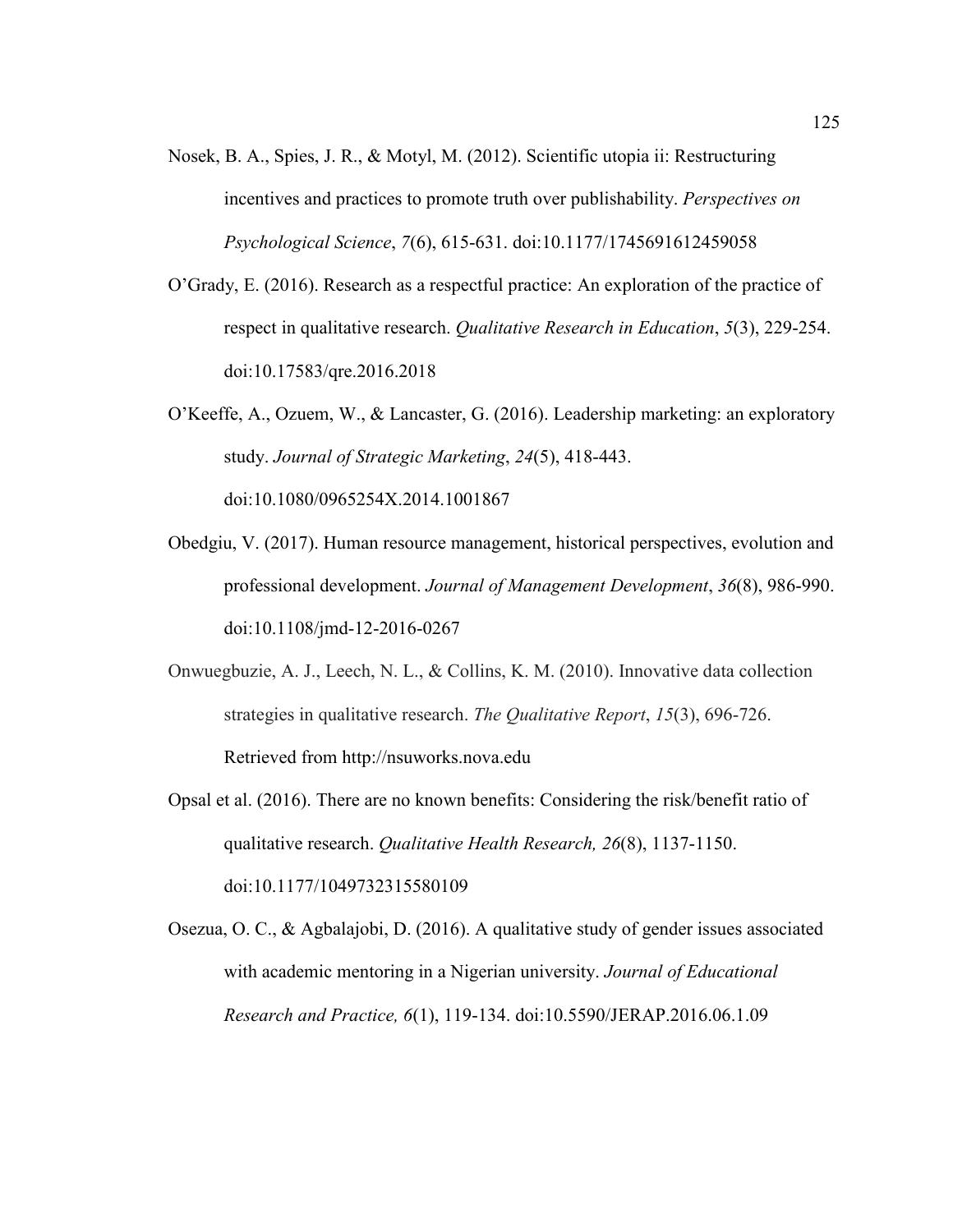- Palinkas et al. (2015). Purposeful sampling for qualitative data collection and analysis in mixed method implementation research. *Administration and Policy in Mental Health*, *42*(5), 533-544. doi:10.1007/s10488-013-0528-y
- Park, N. K., Chun, M. Y., & Lee, J. (2016). Revisiting individual creativity assessment: Triangulation in subjective and objective assessment methods. *Creativity Research Journal, 28*(1), 1-10. doi:10.1080/10400419.2016.1125259
- Park, S., Song, J. H., Kim, J., & Lim, D. H. (2015). What makes an organization a great place to work in South Korea?. *Performance Improvement Quarterly*, *28*(1), 27- 48. doi:10.1002/piq.21185
- Patel, P. (2015). Where the jobs are: 2015 [Resources]. *IEEE Spectrum, 52*(7), 21-22. doi:10.1109/MSPEC.2015.7131684
- Paulus, T., Woods, M., Atkins, D. P., & Macklin, R. (2015). The discourse of QDAS: Reporting practices of ATLAS.ti and NVivo users with implications for best practices. *International Journal of Social Research Methodology, 20*(1), 35-47. doi:10.1080/13645579.2015.1102454
- Peiffer, M., Habibpour, M. M., Jegers, M., & Pepermans, R. (2018). The importance of sector-stereotypical images in relation to job pursuit intentions. *Nonprofit Management and Leadership*, *28*(4), 553-564. doi:10.1002/nml.21304

Peixoto et al. (2018). *Diversity and inclusion in engineering education: Looking through the gender question.* Paper presented at the 2018 IEEE Global Engineering Education Conference (EDUCON), Tenerife, Spain. doi:10.1109/EDUCON.2018.8363494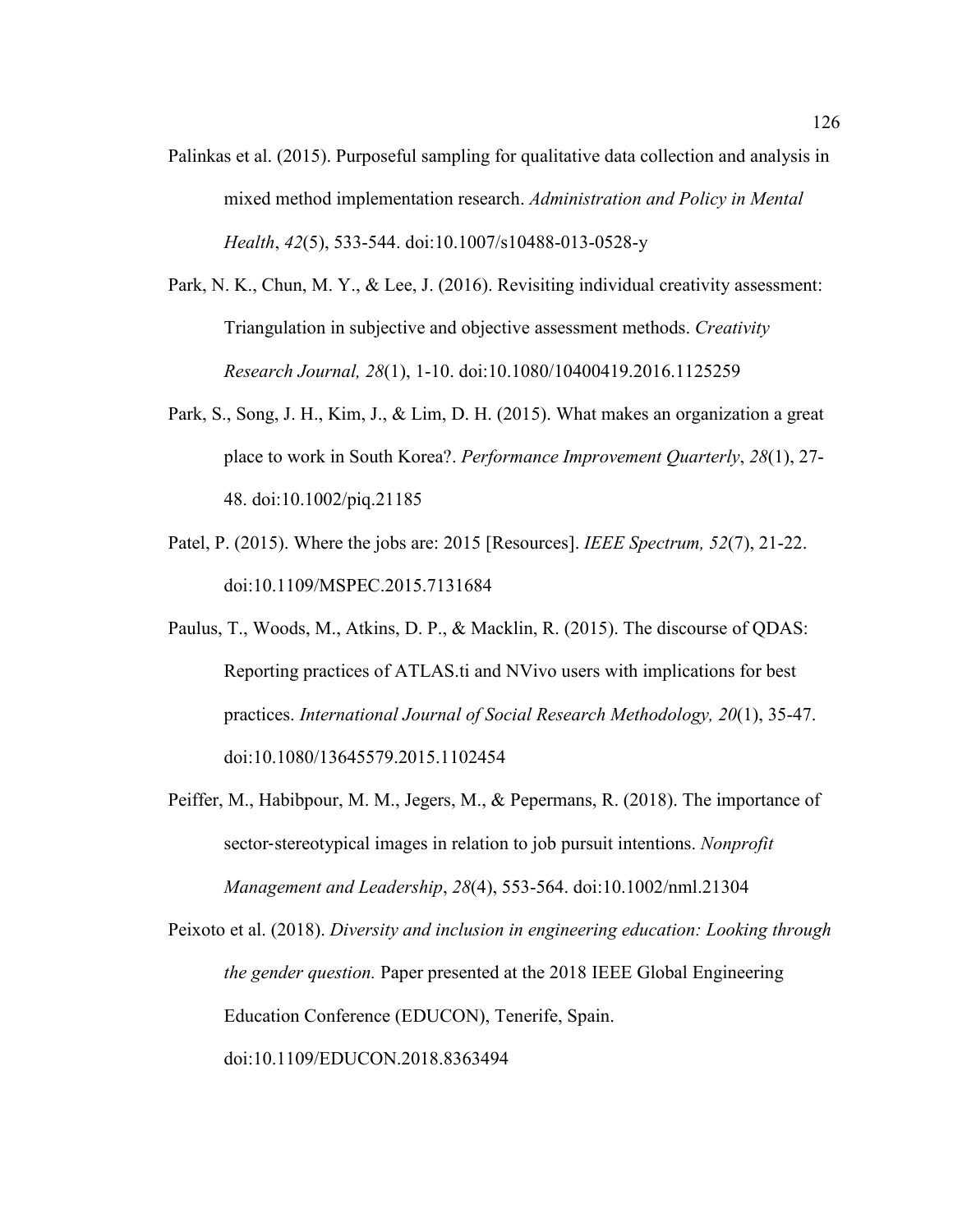- Peredaryenko, M. S., & Krauss, S. (2013). Calibrating the human instrument: Understanding the interviewing experience of novice qualitative researchers. *Qualitative Report, 18*(43), 1-17. Retrieved from http://www.nova.edu/ssss/QR/QR18/peredaryenko85.pdf
- Phillips-Wren, G., Doran, R., & Merrill, K. (2016). Creating a value proposition with a social media strategy for talent acquisition. *Journal of Decision Systems*, *25*(Supp1), 450-462. doi:10.1080/12460125.2016.1187398
- Pidgeon, K. (2017). The keys for success: Leadership core competencies. *Journal of Trauma Nursing*, *24*(6), 338-341. doi:10.1097/JTN.0000000000000322
- Pietri, E. S., Johnson, I. R., & Ozgumus, E. (2018). One size may not fit all: Exploring how the intersection of race and gender and stigma consciousness predict effective identity-safe cues for Black women. *Journal of Experimental Social Psychology*, *74*(2018), 291-306. doi:10.1016/j.jesp.2017.06.021
- Pirić, V., Masmontet, P., & Martinović, M. (2018). The Relationship between Employer Branding and Social Networks: Analysis from the Perspective of Young Graduates. *Journal of Marketing Development & Competitiveness, 12*(2), 30–48.
- Porschitz, E. T., Smircich, L. & Calás, M. B. (2016). Drafting "foot soldiers": The social organization of the war for talent. *Management Learning, 47*(3), 343-360. doi:10.1177/1350507615598906
- Priyadarshini, C., Kumar, Y. N., & Jha, R. R. (2017). Employer attractiveness through social media: A phenomenological study. *Qualitative Report*, *22*(4), 969. Retrieved from http://nsuworks.nova.edu/tqr/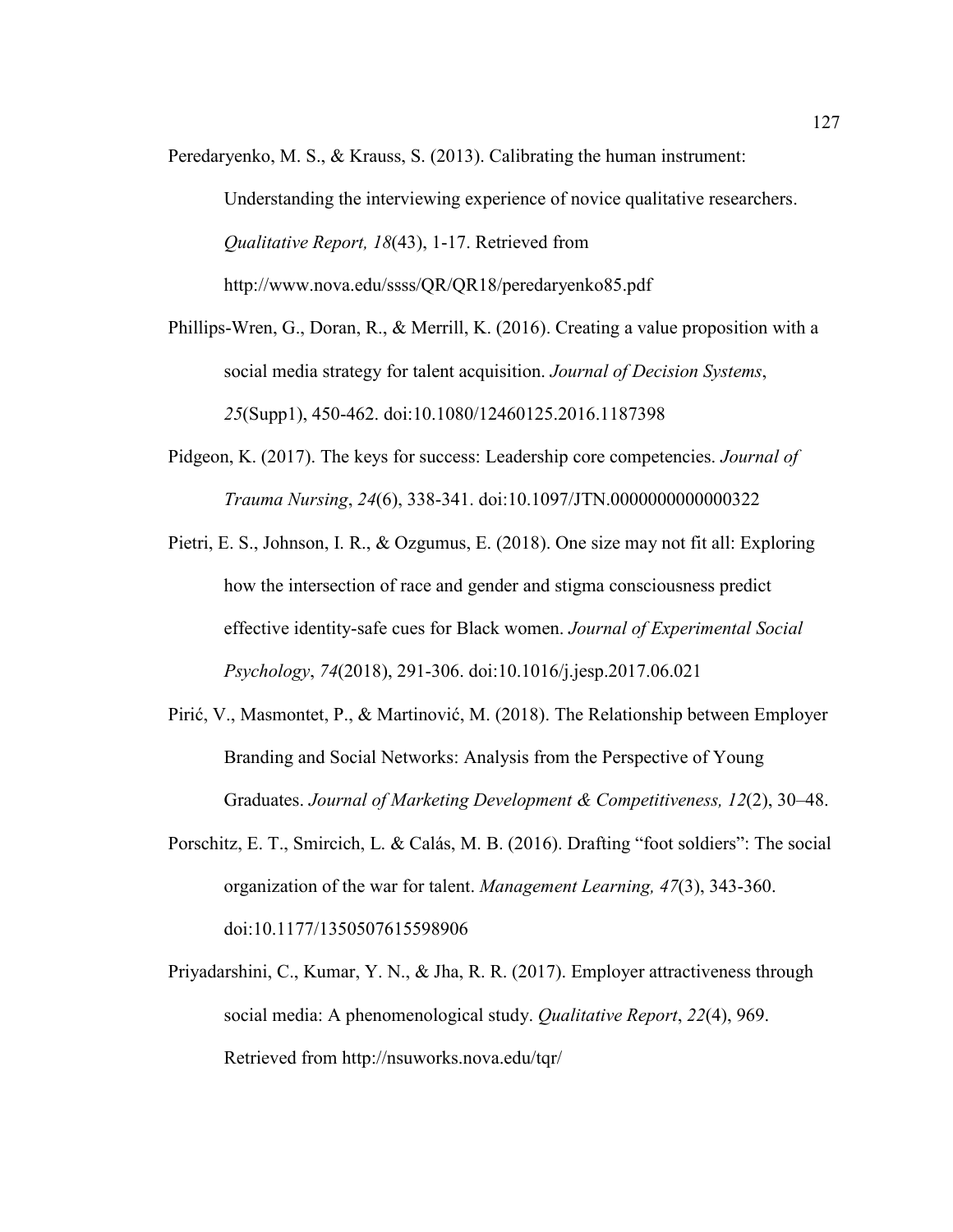- Puncheva-Michelotti, P., Hudson, S., & Jin, G. (2018). Employer branding and CSR communication in online recruitment advertising. *Business Horizons*, *61*(4), 643- 651. doi:10.1016/j.bushor.2018.04.003
- Puncheva-Michelotti, P., Vocino, A., Michelotti, M., & Gahan, P. (2018). Employees or consumers? The role of competing identities in individuals' evaluations of corporate reputation. *Personnel Review, 47*(6), 1261-1284 doi:10.1108/PR-04- 2017-0116
- Quartiroli, A., Knight, S. M., Etzel, E. F., & Monaghan, M. (2017). Using Skype to facilitate team-based qualitative research, including the process of data analysis. *International Journal of Social Research Methodology: Theory & Practice*, *20*(6), 659-666. doi:10.1080/13645579.2016.1275371
- Rabionet, S. E. (2011). How I Learned to Design and Conduct Semi-Structured Interviews: An Ongoing and Continuous Journey. *Qualitative Report*, *16*(2), 563- 566. http://www.nova.edu
- Ramakrishna Pillai, M., & Kukunuru, S. (2017). *Improving HR dimensions in talent acquisition practice through cloud based hiring technology – A management observations among selected UAE enterprises.* Paper presented at the Annual International Conference on Enterprise Marketing & Globalization. doi:10.5176/2251-2349\_HRM&PD17.41
- Ramezani, T., Gholamzadeh, S., Torabizadeh, C., Sharif, F., & Ahmadzadeh, L. (2017). Challenges of nurses' empowerment in the management of patient aggression: A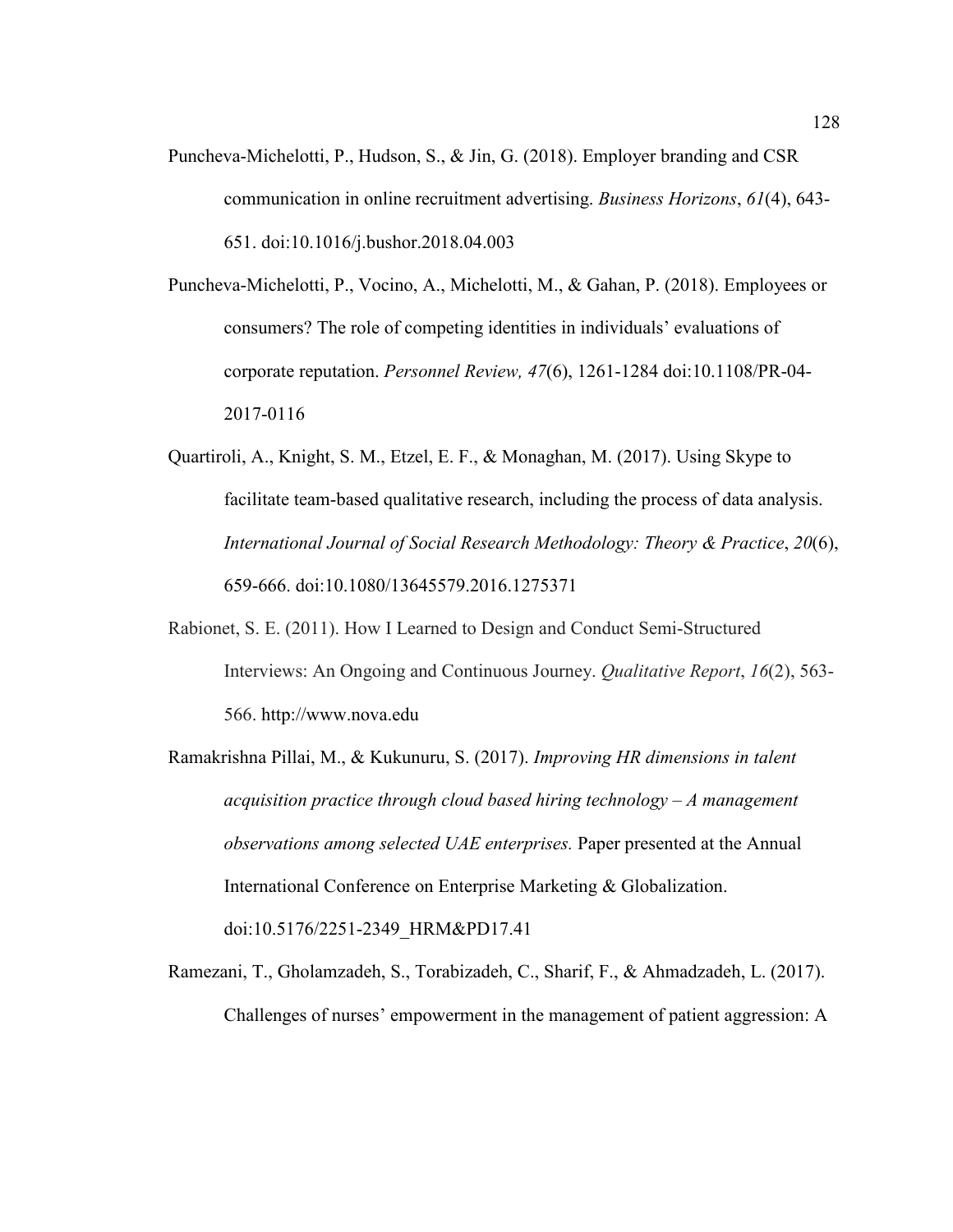qualitative study. *Iranian Journal of Nursing and Midwifery Research*, *22*(6), 442. doi:10.4103/ijnmr.IJNMR\_216\_16

- Rampl, L. V. (2014). How to become an employer of choice: transforming employer brand associations into employer first-choice brands. *Journal of Marketing Management, 30*(13-14), 1486-1504. doi:10.1080/0267257X.2014.934903
- Rampl, L. V., Opitz, C., Welpe, I. M., & Kenning, P. (2016). The role of emotions in decision-making on employer brands: insights from functional magnetic resonance imaging (fMRI). *Marketing Letters*, *27*(2), 361-374. doi:10.1007/s11002-014-9335-9
- Rana, S., & Sharma, R. (2018). An overview of employer branding with special reference to Indian organizations. *Management Techniques for a Diverse and Cross-Cultural Workforce* (pp. 116-131). IGI Global. doi:10.4018/978-1-5225-4933- 8.ch007
- Rattan, A., Savani, K., Komarraju, M., Morrison, M. M., Boggs, C., & Ambady, N. (2018). Meta-lay theories of scientific potential drive underrepresented students' sense of belonging to science, technology, engineering, and mathematics (STEM). *Journal of Personality and Social Psychology*, *115*(1), 54-75. doi:10.1037/pspi0000130
- Reiner, C., Meyer, S., & Sardadvar, S. (2017). Urban attraction policies for international academic talent: Munich and Vienna in comparison. *Cities*, *61*(2017), 27-35. doi:10.1016/j.cities.2016.10.010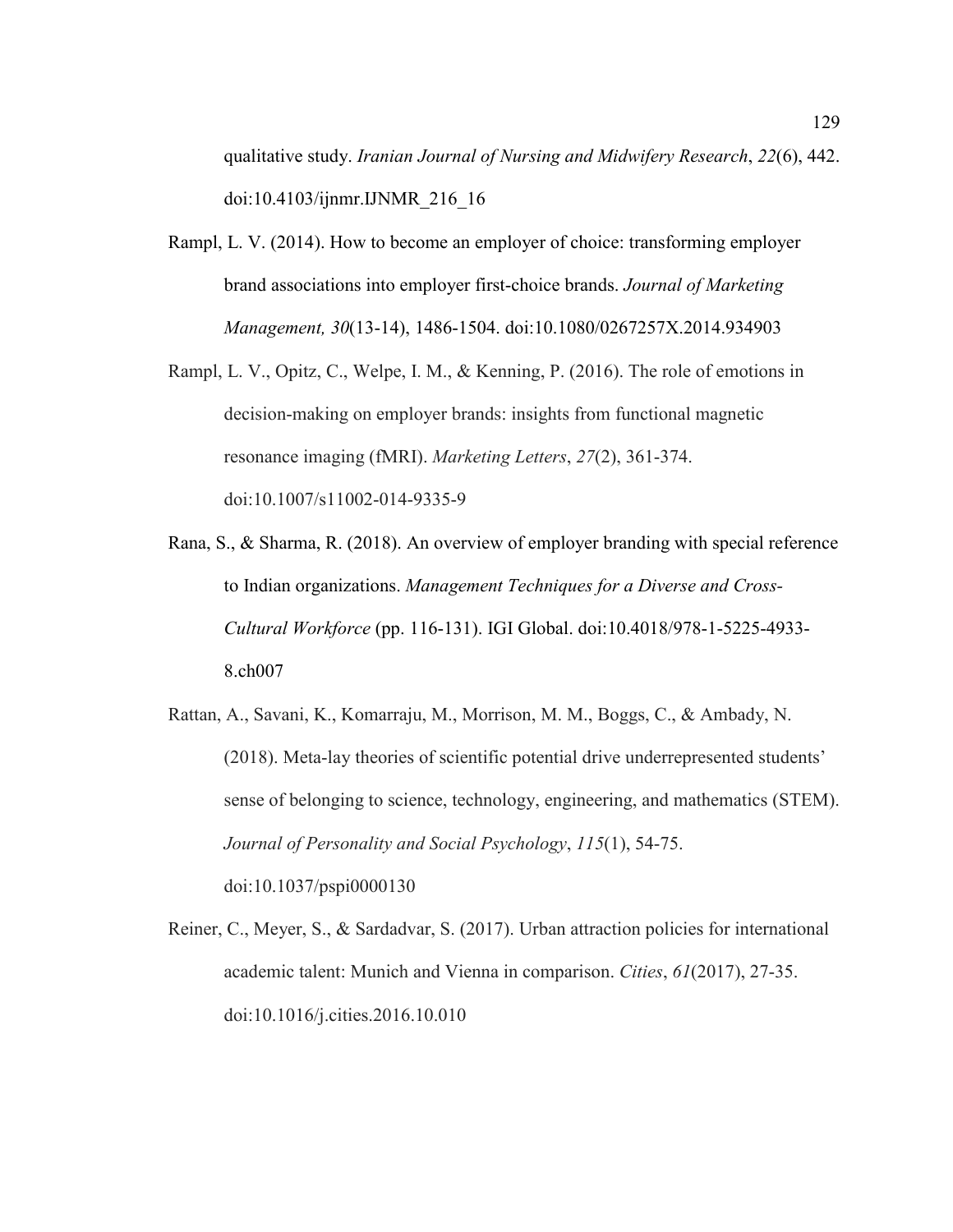Reis, G. G., & Braga, B. M. (2016). Employer attractiveness from a generational perspective: Implications for employer branding. *Revista de Administração (São Paulo)*, *51*(1), 103-116. doi:10.5700/rausp1226

Reiter, S., Stewart, G., & Bruce, C. (2011). A strategy for delayed research method selection: Deciding between grounded theory and phenomenology. Electronic *Journal of Business Research Methods, 9*(1), 35-46. Retrieved from http://www.ejbrm.com

- Resnik, D. B., Miller, A. K., Kwok, R. K., Engel, L. S., & Sandler, D. P. (2015). Ethical issues in environmental health research related to public health emergencies: reflections on the Gulf study. *Environmental Health Perspectives, 123*(9), A227– A231. doi:10.1289/ehp.1509889
- Roach, K., & Forcese, C. (2018). The need to justify and limit procedural innovation in national security litigation. University of Toronto Law Journal, 68(3), 526–543. doi:10.3138/utlj.2017-0114
- Robertson, J. H., & Thomson, A. M. (2014). A phenomenological study of the effects of clinical negligence litigation on midwives in England: The personal perspective. *Midwifery*, *30*(3), e121-e130. doi:10.1016/j.midw.2013.12.003

Robinson, M., Ford, S. L., & Goodman, L. B. (2018). An exploration of osteopaths' views and experiences regarding the identification of, and provision of advice for, urinary incontinence in women: A qualitative study using framework analysis. *International Journal of Osteopathic Medicine*, *28*(2018), 20-29. doi:10.1016/j.ijosm.2018.03.004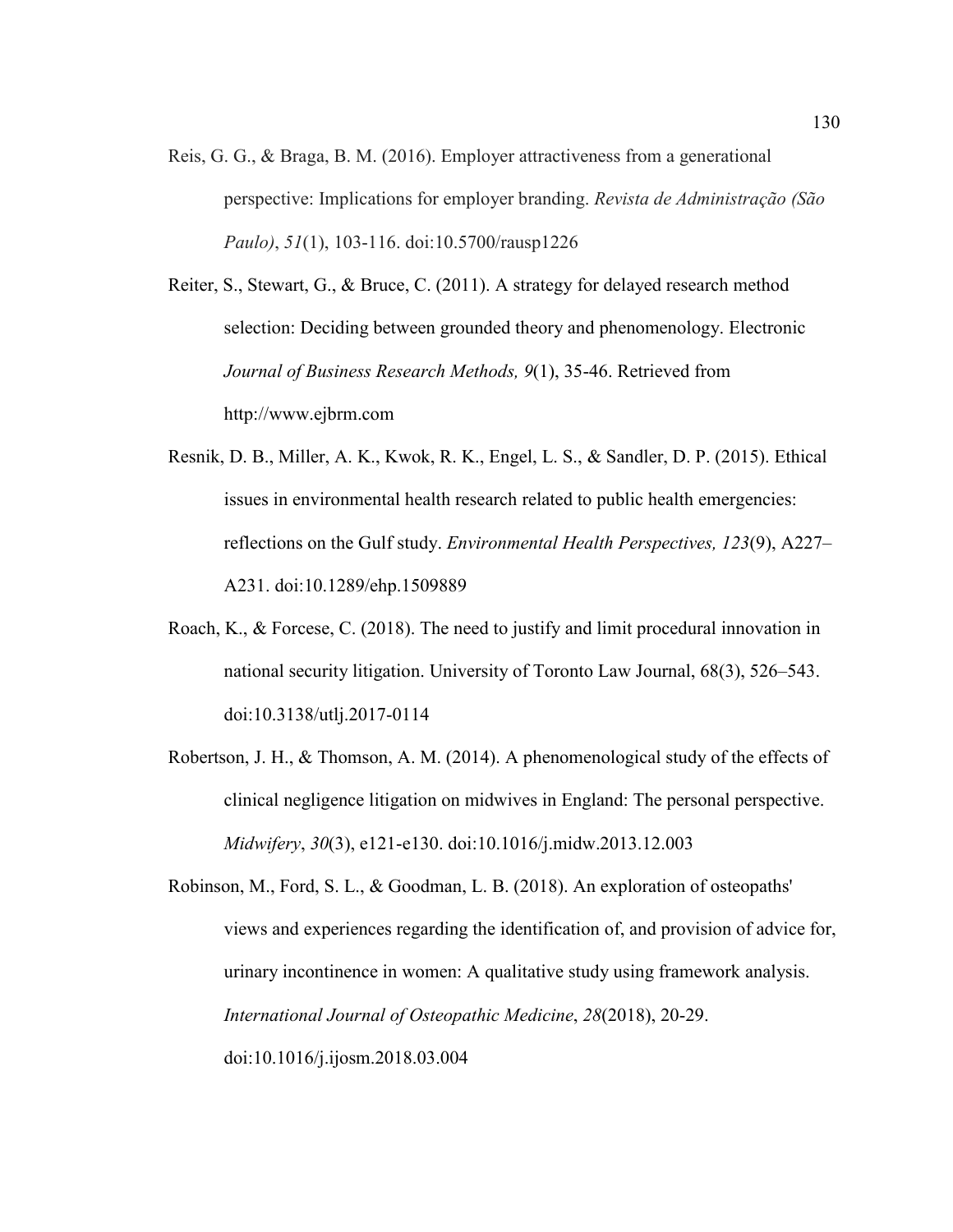- Rodriguez, C. C., & Bonner, E. E. (2018). The impact of the teacher questioning and open-ended problems on mathematical communication. *Journal of Teacher Action Research*, *4*(3), 68-89. Retrieved from http://www.practicaltecherresearch.com
- Sahay, P. (2015). Lean Six Sigma tools in the hiring process. *Strategic HR Review*, *14*(1/2), 22. doi:10.1108/SHR-06-2014-0040
- Sahay, P. (2015). The complexity of recruiting. *Strategic HR Review*, *14*(5), 182. doi:10.1108/SHR-04-2015-0034
- Saini, G. K., Rai, P., & Chaudhary, M. K. (2014). What do best employer surveys reveal about employer branding and intention to apply? *Journal of Brand Management, 21*(2), 95-111. doi:10.1057/bm.2013.10
- Saini, G. K., Gopal, A., & Kumari, N. (2016). Employer brand and job application decisions: Insights from the best employers. *Management and Labour Studies, 40*(1&2), 34-51.doi:10.1177/0258042X15601532

Saldaña, J. (2015). *The coding manual for qualitative researchers*. Sage.

- Sandelowski, M. (2014). A matter of taste: Evaluating the quality of qualitative research. *Nursing Inquiry*, *21*(2), 86-94. doi:10.1111/nin.12080
- Saray, H., Patache, L., & Ceran, M. B. (2017). Effects of employee empowerment as a part of innovation management. *Economics, Management & Financial Markets*, *12*(2), 88-96. Retrieved from

https://www.addletonacademicpublishers.com/economics-management-andfinancial-markets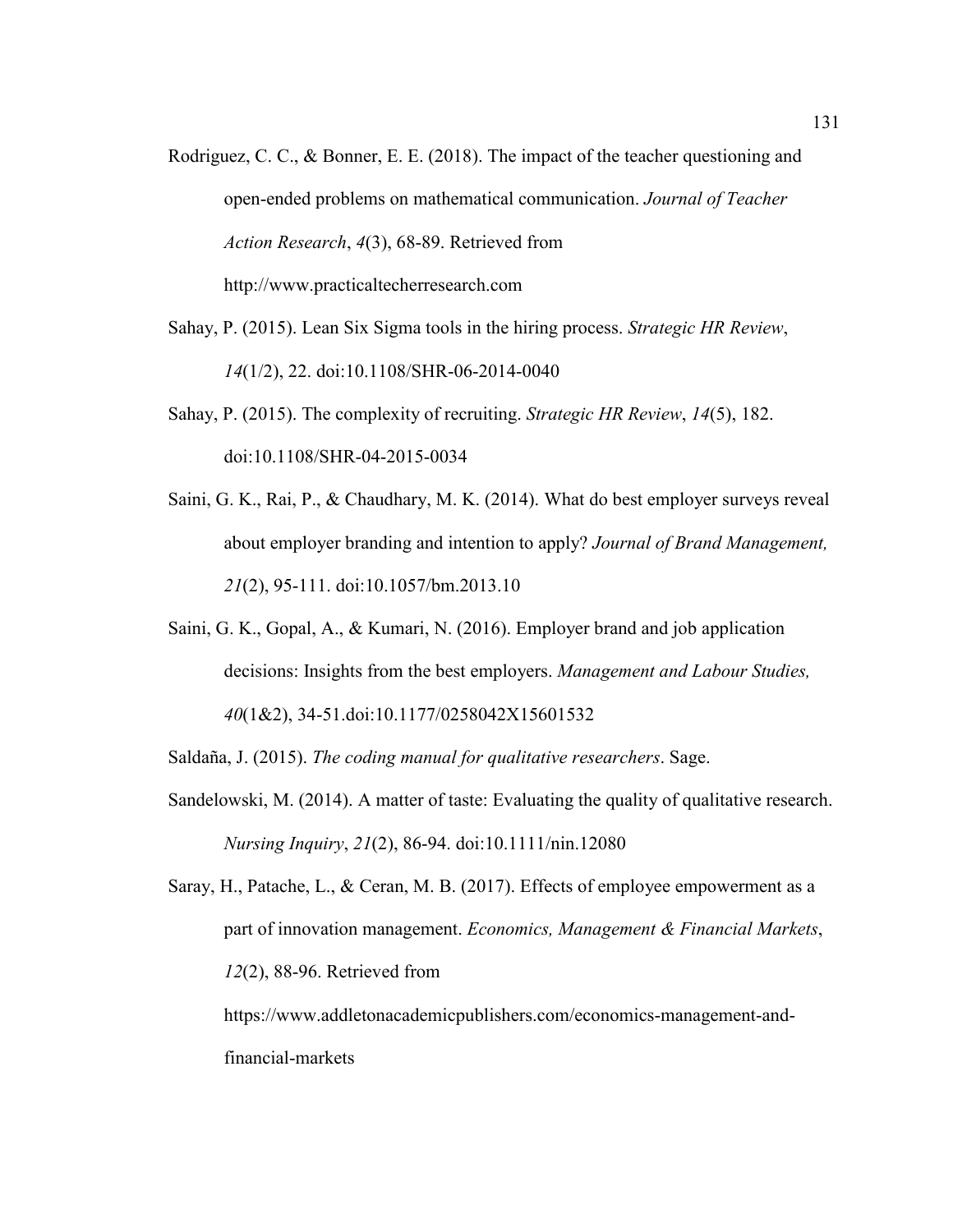Satta, G., Esposito De Falco, S., Penco, L., & Parola, F. (2015). Technological alliances and innovative performance in the aerospace and defense industry. *Strategic Change, 24*(4), 321-337. doi:10.1002/jsc.2013

Saurombe, M., Barkhuizen, E. N., & Schutte, N., (2017). Management perceptions of a higher educational brand for the attraction of talented academic staff. *South African Journal of Human Resource Management*, *15*(1), E1-E10. doi:10.4102/sajhrm.v15i0.831

- Schaarschmidt, M. (2016). Frontline employees' participation in service innovation implementation: The role of perceived external reputation. *European Management Journal*, *34*(5), 540-549. doi:10.1016/j.emj.2016.02.005
- Schaefer, M. C. (2015). Creating a corporate culture that empowers women in STEM. *Employment Relations Today (Wiley)*, *42*(1), 15-21. doi:10.1002/ert.21483
- Scheidt, M., & Godwin, A. (2017). *A narrative approach to understanding underrepresented students' pathways into engineering.* Paper presented at the 2017 IEEE Frontiers in Education Conference (FIE), Indianapolis, IN. doi:10.1109/FIE.2017.8190518
- Schlechter, A., & Bussin, M. (2015). Attractiveness of non-financial rewards for prospective knowledge workers. *Employee Relations*, *37*(3), 274-295. doi:10.1108/ER-06-2014-0077
- Schrems, B. M. (2014). Informed consent, vulnerability and the risks of group-specific attribution. *Nursing Ethics, 21*(7), 829-843. doi:10.1177/0969733013518448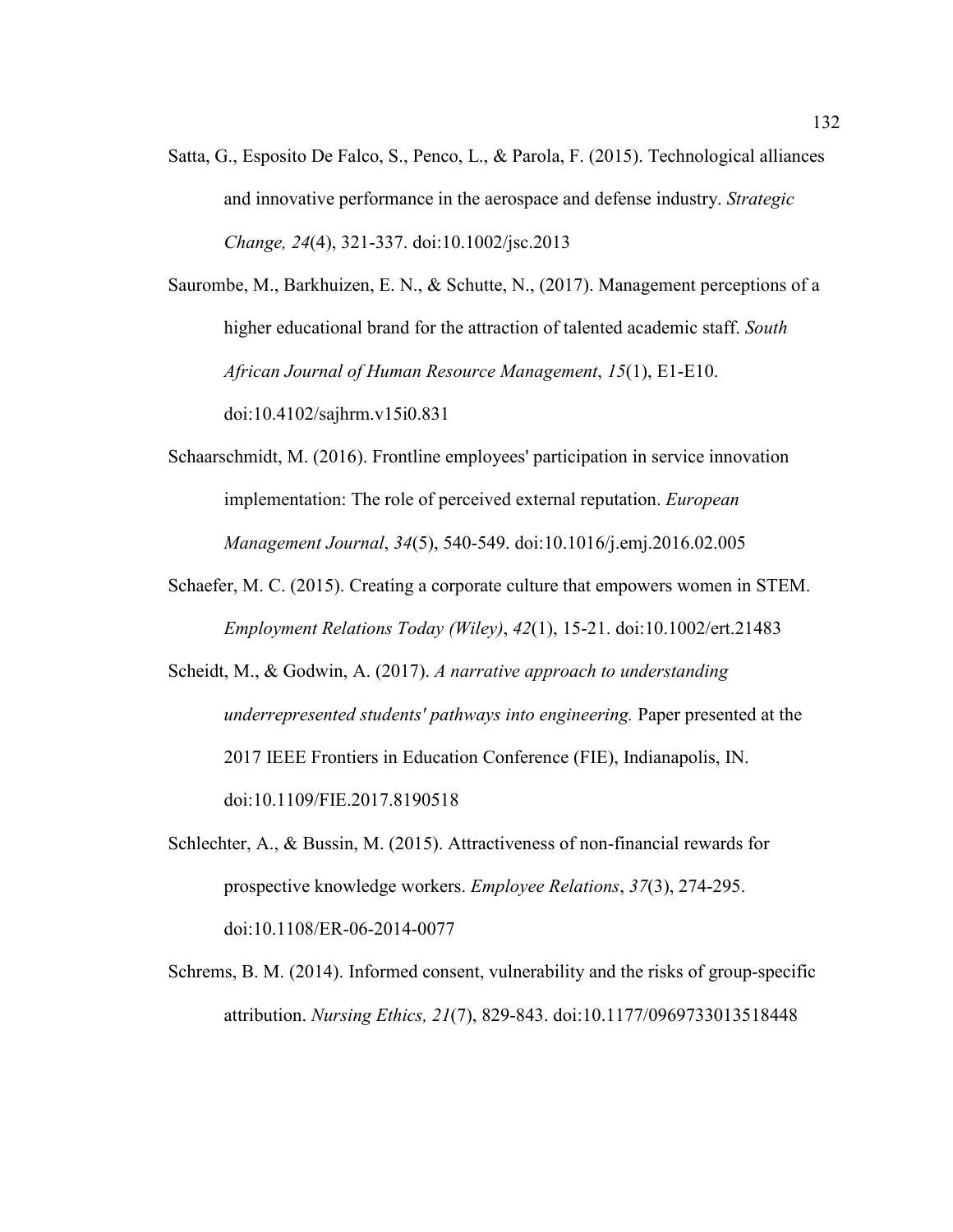- Shalhoub, J., Marshall, D.C.,& Ippolito, K. (2017). Perspectives on procedure-based assessments: A thematic analysis of semistructured interviews with 10 UK surgical trainees. *BMJ Open, 7*(3), 1-8. doi:10.1136/bmjopen-2016-013417
- Shuttleworth, C. C. (2014). The management accounting vocational fallacy. *South African Journal of Economic and Management Sciences, 17*(3), 336-348. Retrieved from http://www.scielo.org.za/scielo.php
- Simpson, A., & Quigley, C. F. (2016). Member checking process with adolescent students: Not just reading a transcript. *The Qualitative Report*, *21*(2), 376-392. Retrieved from https://nsuworks.nova.edu/tqr/
- Slaughter, J., Cable, D., & Turban, D. (2015). Changing job seekers' image perceptions during recruitment visits: The moderating role of belief confidence. *Journal of Applied Psychology*, *99*(6), 1146-1158. doi:10.1037/a0037482
- Smith-Doerr, L., Alegria, S. N., & Sacco, T. (2017). How diversity matters in the US Science and Engineering workforce: A critical review considering integration in teams, fields, and organizational contexts. *Engaging Science, Technology, and Society*, *3*(2017), 139-153. doi:10.17351/ests2017.142
- Sommer, L. P., Heidenreich, S., & Handrich, M. (2017). War for talents—How perceived organizational innovativeness affects employer attractiveness. *R&D Management*, *47*(2), 299-310. doi:10.1111/radm.12230
- Spear, S. E., Shedlin, M., Gilberti, B., Fiellin, M., & McNeely, J. (2016). Feasibility and acceptability of an audio computer-assisted self-interview version of the alcohol,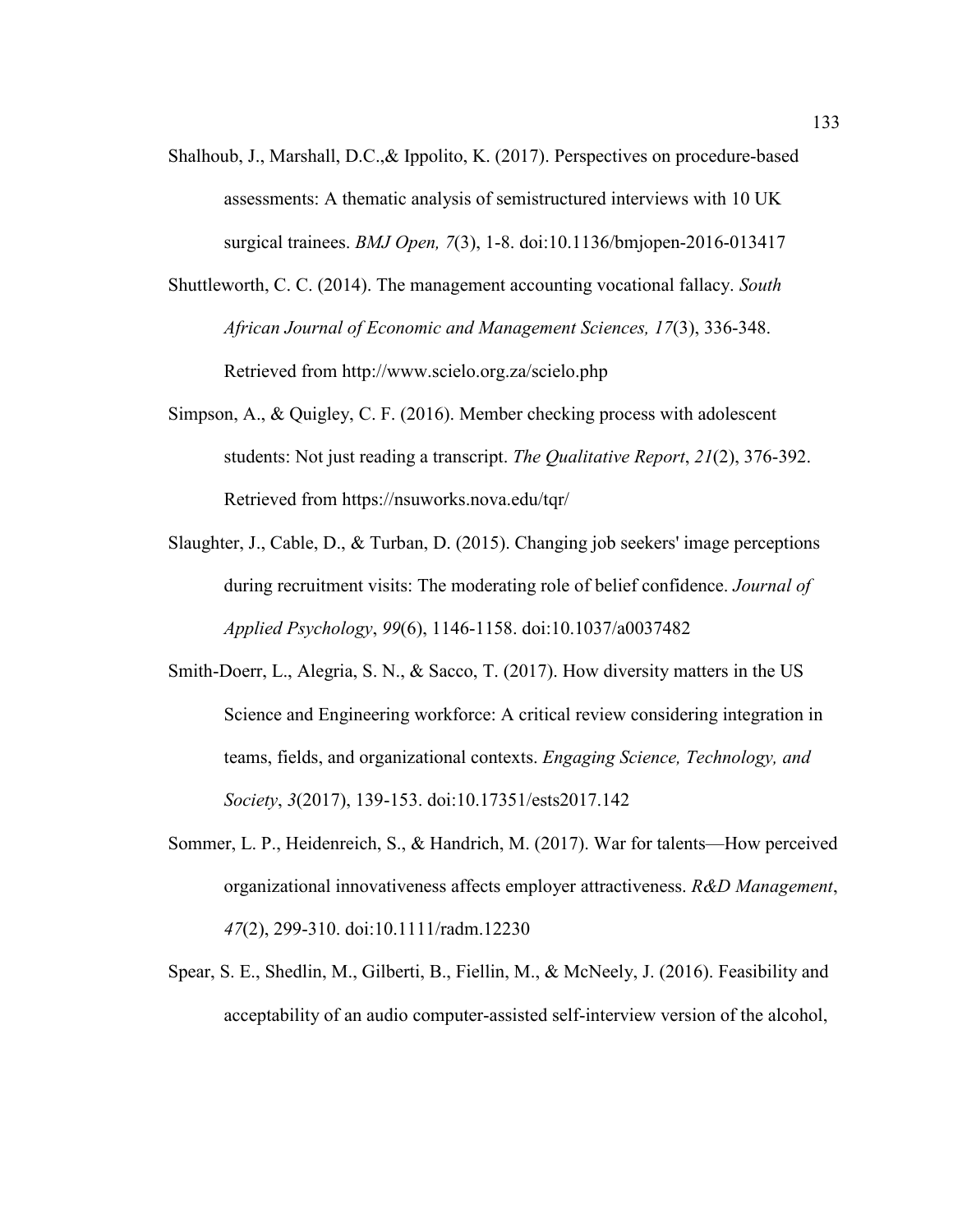smoking and substance involvement screening test (ASSIST) in primary care patients. *Substance Abuse*, *37*(2), 299-305. doi:10.1080/08897077.2015.1062460

Spence, M. (1973). Job market signaling. *Quarterly Journal of Economics, 87*(3), 355- 374. Retrieved from https://academic.oup.com/qje

Spence, M. (2002). Signaling in retrospect and the informational structure of markets. *American Economic Review, 92*(3), 434-459. Retrieved from https://www.aeaweb.org/journals/aer

- Spillane, N. K., Lynch, S. J., & Ford, M. R. (2016). Inclusive STEM high schools increase opportunities for underrepresented students. *Phi Delta Kappan, 97*(8), 54-59. Retrieved from http://journals.sagepub.com/home/pdk
- Stariņeca, O. (2015). Employer brand role in HR recruitment and selection. *Economics & Business*, *27*(1), 58-63. doi:10.1515/eb-2015-0009
- Stewart, V. C. (2016). More than words in a text: learning to conduct qualitative research in the midst of a major life event. *International Journal of Qualitative Studies in Education*, *29*(4), 573-593. doi:10.1080/09518398.2015.1077401
- Stone, D. L., & Deadrick, D. L. (2015). Challenges and opportunities affecting the future of human resource management. *Human Resource Management Review*, *25*(2), 139-145. doi:10.1016/j.hrmr.2015.01.003
- Stone-MacDonald, A., & Stone, R. M. (2013). The feedback interview and video recording in African research settings. *Africa Today, 59*(4), 3-22. doi:10.2979/africatoday.59.4.3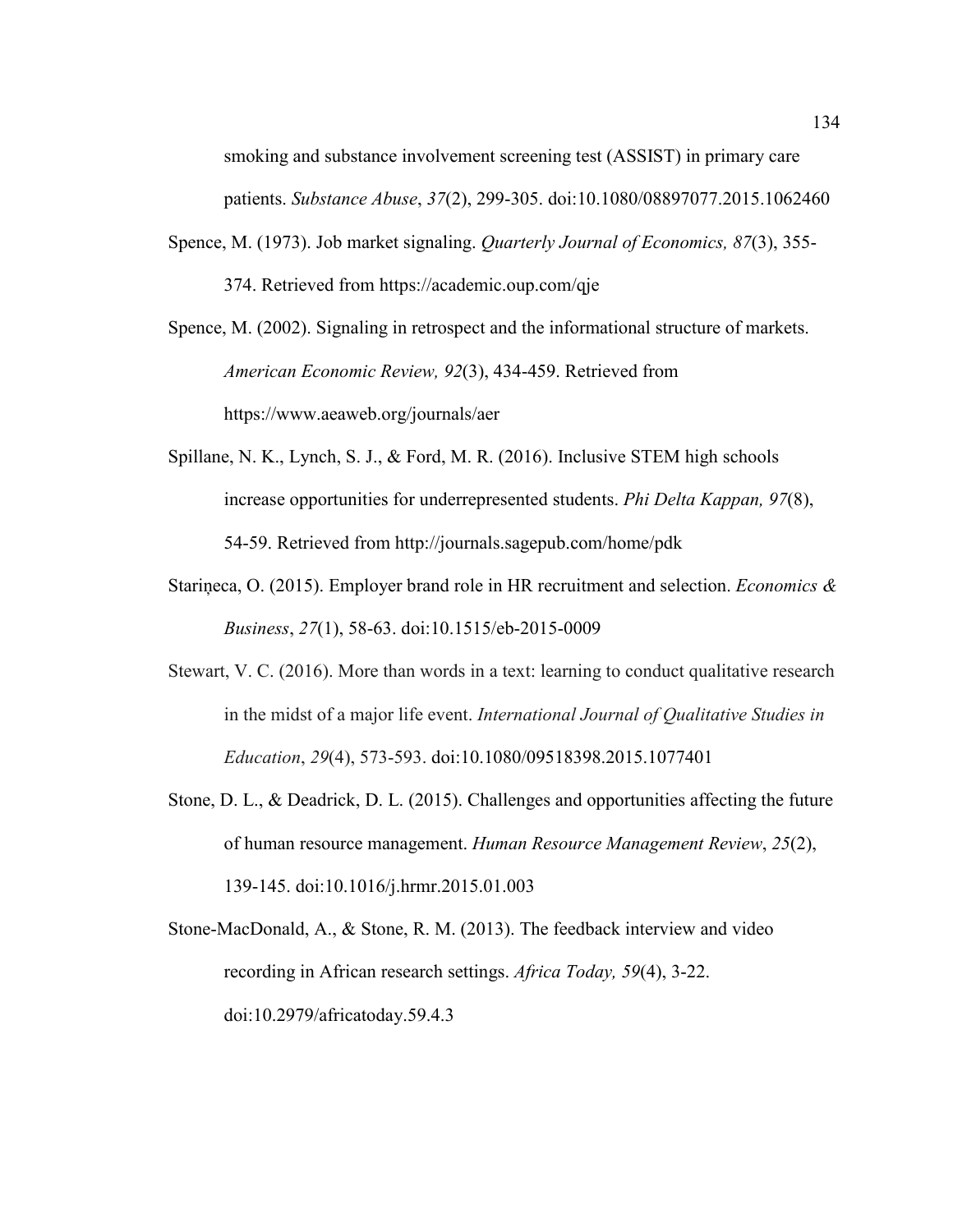- Stuart, H. (2018). Corporate branding and rebranding: an institutional logics perspective. *Journal of Product and Brand Management*, *27*(1), 96-100. doi:10.1108/JPBM-05-2016-1198
- Sun, Y. (2018). The solutions for Swedish companies to build employer branding on WeChat: Case study of 4 Swedish companies.
- Susanna, M., & Signe, B. (2015). Human resource management's marketing approach and its contribution towards employee-satisfaction. *Expert Journal of Business and Management, 3*(2), 194-204. Retrieved from http://Business.ExpertJournals.com
- Sutcliffe, A. (2016). Grounded theory: A method for practitioner research by educational psychologists. *Educational and Child Psychology, 33*(3), 44-54. Retrieved from https://shop.bps.org.uk/
- Tanwar, K. & Kumar, A. (2019). Employer brand, person-organisation fit and employer of choice. *Personnel Review*, *48*(3), 799–823. doi:10.1108/PR-10-2017-0299
- Tellier, M. (2017). The blueprint for attracting and retaining talent. *Aerospace America*, 1-10. Retrieved from http://www.aerospaceamerica.org
- Theurer, C. P., Tumasjan, A., Welpe, I. M., & Lievens, F. (2018). Employer branding: a brand equity based literature review and research agenda. *International Journal of Management Reviews, 20*(1), 155-179. doi:10:1111/ijmr.12121
- Thian, C. V. (2015). Civil and military airworthiness challenges in Asia. *Aviation (1648- 7788)*, *19*(2), 78–82. doi:10.3846/16487788.2015.1057993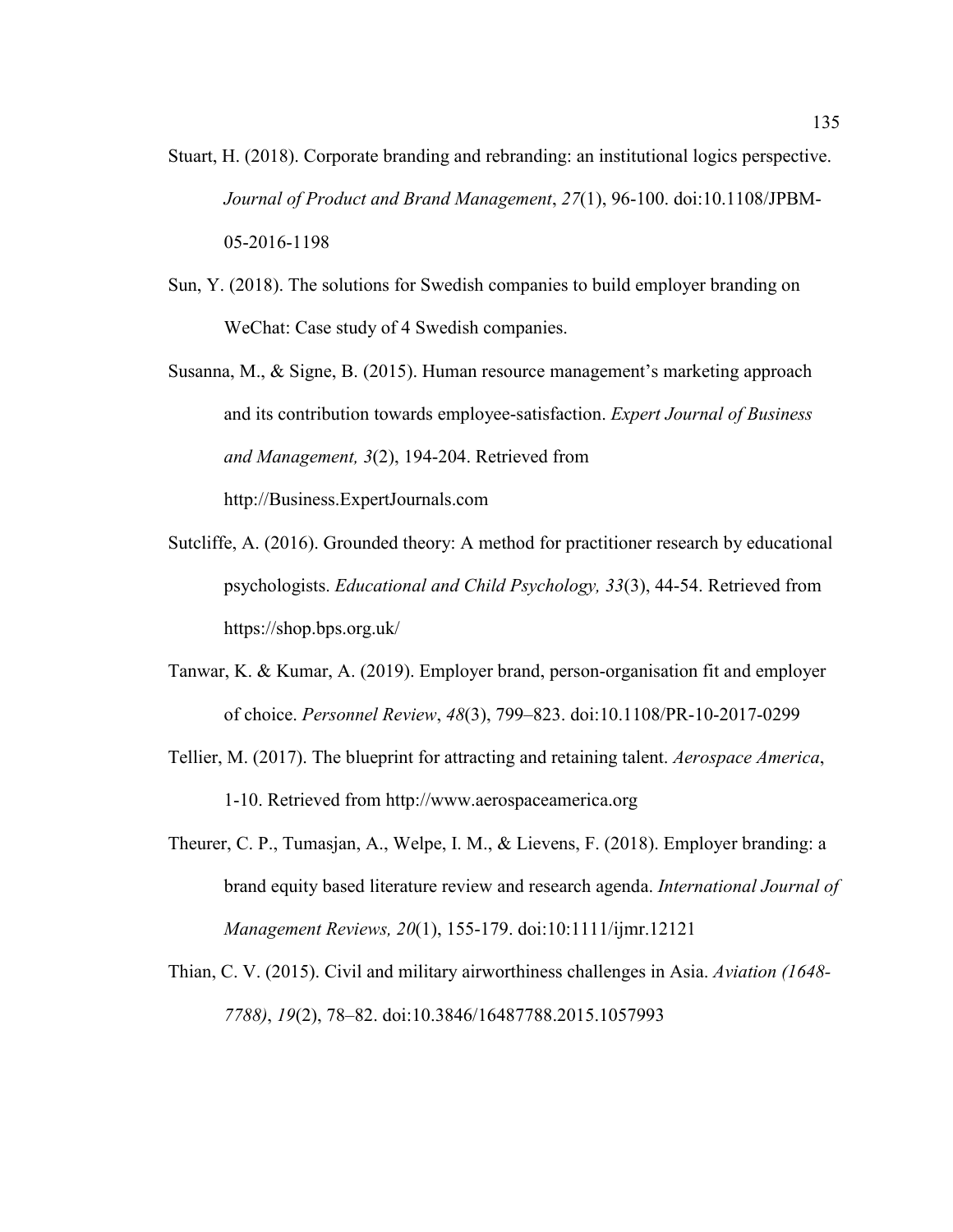- Thomas, M., & Pettitt, N. (2017). Informed consent in research on second language acquisition. *Second Language Research, 33*(2), 271-288. doi:10.1177/0267658316670206
- Thurmond, V. A. (2001). The point of triangulation. *Journal of Nursing Scholarship*, *33*(3), 253-258. doi:10.1111/j.1547-5069.2001.00253.x
- Tong, A., & Dew, M. A. (2016). Qualitative research in transplantation: Ensuring relevance and rigor. *Transplantation*, *100*(4), 710-712. doi:10.1097/TP.0000000000001117
- Tran, V. T., Porcher, R., Falissard, B., & Ravaud, P. (2016). Point of data saturation was assessed using resampling methods in a survey with open-ended questions. *Journal of Clinical Epidemiology*, *80*(2016), 88-96. doi:10.1016/j.jclinepi.2016.07.014
- Tsai et al. (2016). Promises and pitfalls of data sharing in qualitative research. *Social Science & Medicine*, *169*(2016), 191-198. doi:10.1016/j.socscimed.2016.08.004
- Überschaer, A., Baum, M., Bietz B., & Kabst, R., (2016). The contingencies of personorganization fit perceptions. *Journal of Managerial Psychology, 31*(6),1021-1039. doi:10.1108/JMP-09-2014-0266
- U.S. Department of Health & Human Services. (1979, April). Ethical principles and guidelines for the protection of human subjects of research. *Human Subjects Research (45 CFR 46). The Belmont Report.* Retrieved from http://www.hhs.gov/ohrp/humansubjects/guidance/belmont.html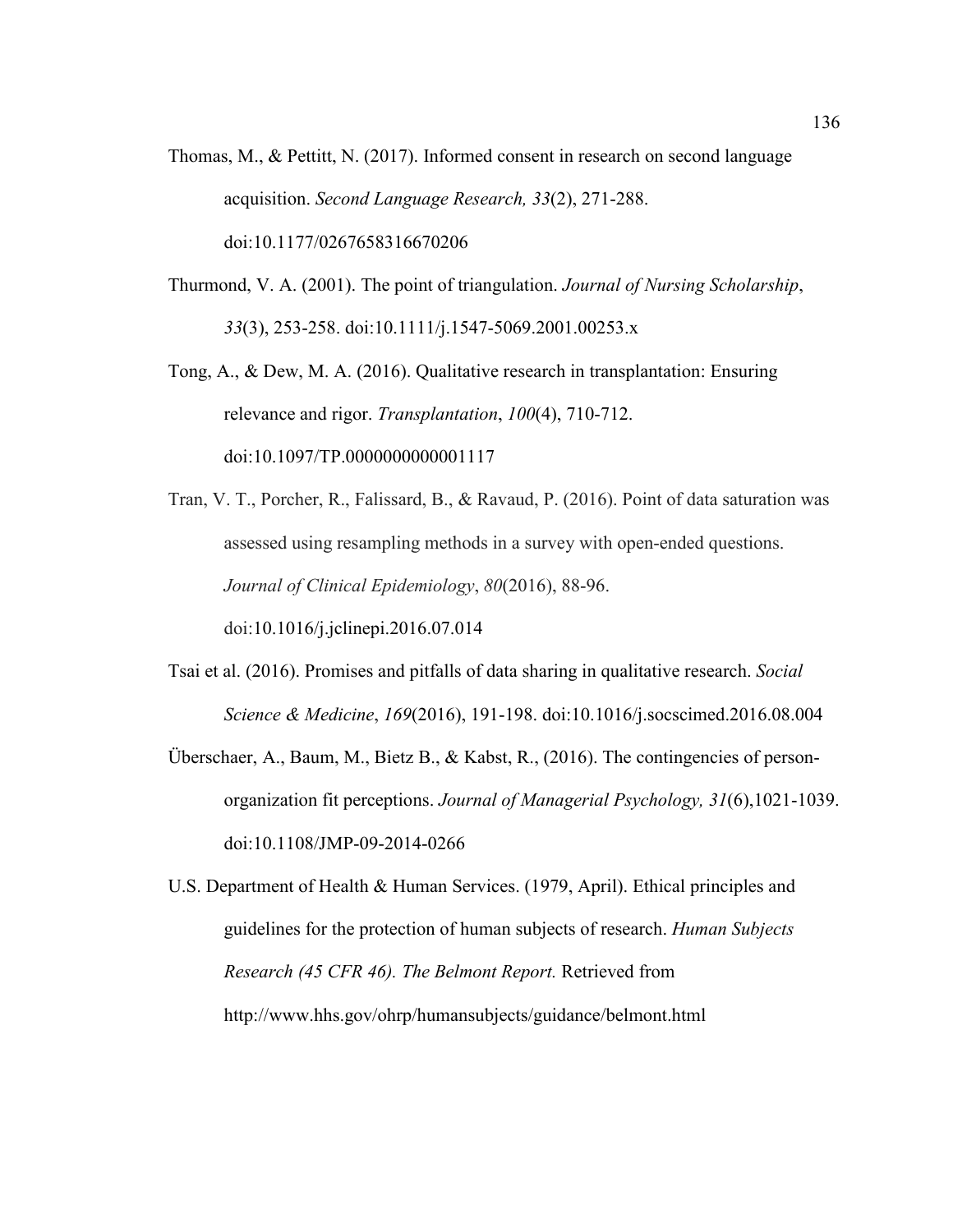- Ubeda, C. L., Santos, F. C. A., & Nagano, M. S. (2017). Analysis of the individual competences contributions to innovation management based on methodological triangulation. *Gestão & Produção, 24*(3), 595-609. doi:10.1590/0104-530x1481- 16
- Ummel, D.,  $\&$  Achille, M. (2016). How not to let secrets out when conducting qualitative research with dyads. *Qualitative Health Research*, *26*(6), 807-815. doi:10.1177/1049732315627427
- Urbancová, H., Čermáková, H., & Vostrovská, H. (2016). Diversity management in the workplace. *Acta Universitatis Agriculturae et Silviculturae Mendelianae Brunensis, 64*(3), 1083-1092. doi: 10.11118/actaun201664031083
- Vahabzadeh et al. (2017). Impact of corporate reputation on brand differentiation an empirical study from Iranian pharmaceutical companies. *Iranian Journal of Pharmaceutical Research*, *16*(4), 1658-1670. Retrieved from http://ijpr.sbmu.ac.ir/
- Vaismoradi, M., Jones, J., Turunen, H., & Snelgrove, S. (2016). Theme development in qualitative content analysis and thematic analysis. *Journal of Nursing Education and Practice*, *6*(5), 100-110. doi:10.5430/jnep.v6n5p100
- van Rijnsoever, F. J. (2017) (I can't get no) saturation: A simulation and guidelines for sample sizes in qualitative research. *PLoS ONE 12*(7), 1-17. doi:10.1371/journal.pone.0181689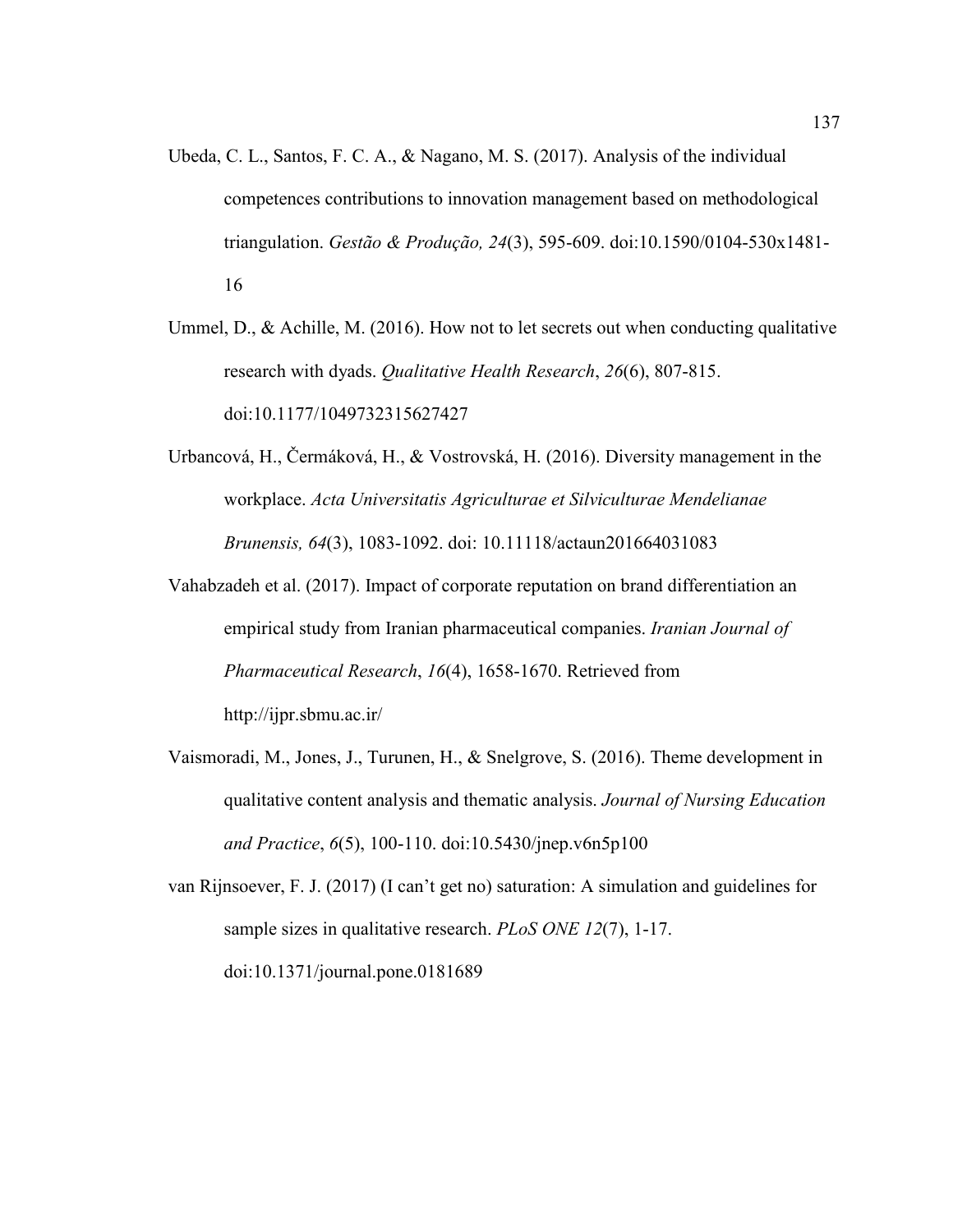- Varma, R. (2018). US Science and Engineering Workforce: Underrepresentation of women and minorities. *American Behavioral Scientist*, *62*(5), 692-697. doi:10.1177/0002764218768847
- Varpio, L., Ajjawi, R., Monrouxe, L. V., O'Brien, B. C., & Rees, C. E. (2017). Shedding the cobra effect: problematising thematic emergence, triangulation, saturation and member checking. *Medical Education, 51*(1), 40-50. doi:10.1111/medu.13124
- Vatsa, M. (2016). Leveraging employer branding for organizational success. *Review of Management*, *6*(1/2), 9-13. Retrieved from http://www.mdrfindia.org/
- Veljković, S., & Kaličanin, D. (2016). Improving Business Performance Through Brand Management Practice. *Ekonomski Anali / Economic Annals*, *61*(208), 137-167. doi:10.2298/EKA1608137V
- Venkatesh, V., Brown, S. A., & Bala, H. (2013). Bridging the qualitative-quantitative divide: Guidelines for conducting mixed methods research information systems. *MIS Quarterly, 37*(1), 21-54. Retrieved from http://www.misq.org/index.html
- Verčič, A. T., & Ćorić, D. S. (2018). The relationship between reputation, employer branding and corporate social responsibility. *Public Relations Review, 44*(4), 444- 452. doi:10.1016/j.pubrev.2018.06.005
- Verma, D., & Ahmad, A. (2016). Employer branding: The solution to create talented workforce. *IUP Journal of Brand Management*, *13*(1), 42-56. Retrieved from http://www.iupindia.in/Brand\_Management.asp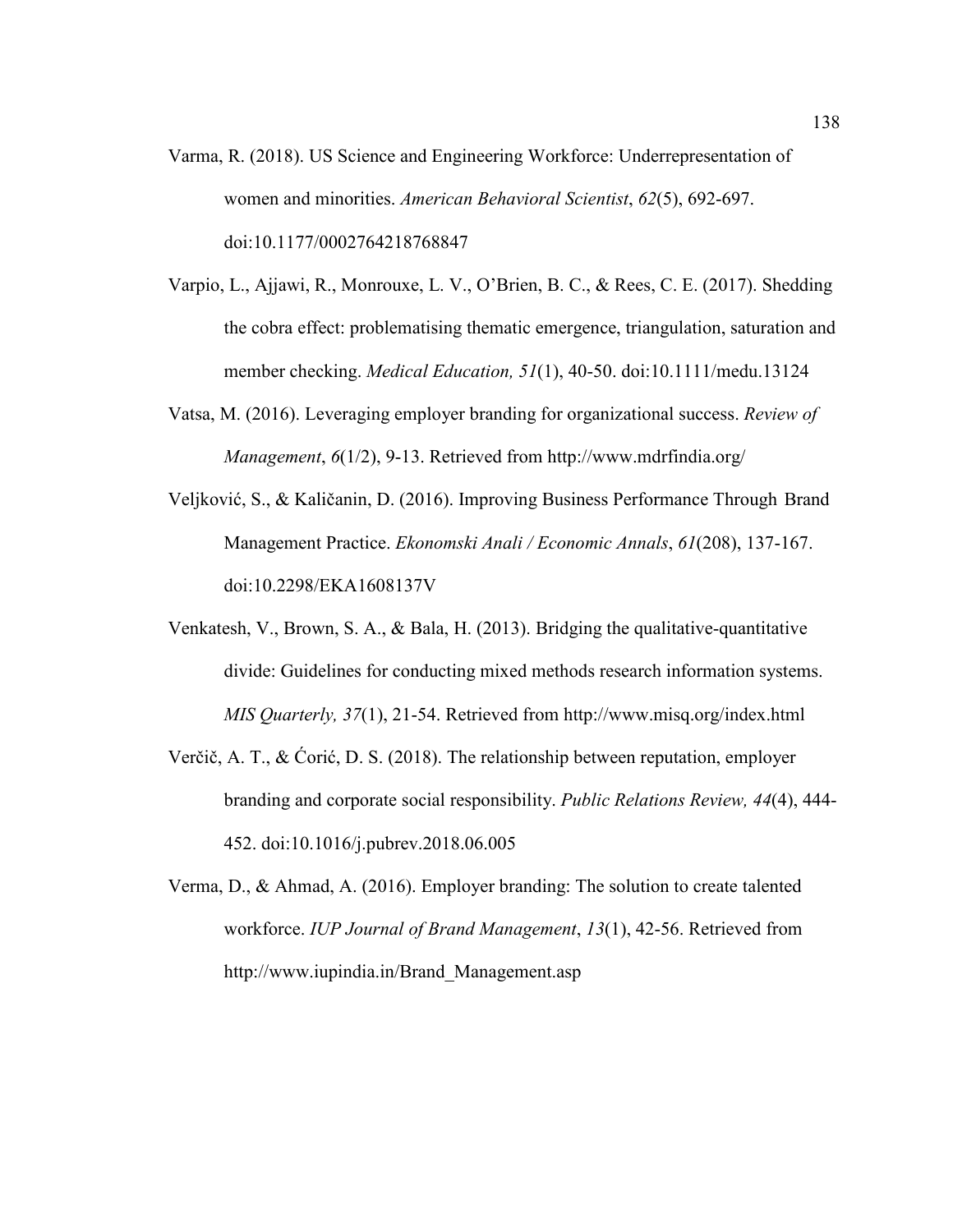- Victoria, B., Irini, R., & John, K. (2015). Employer of choice: does gender matter?. *Gender in Management: An International Journal, 30*(8), 613-634. doi:10.1108/GM-01-2015-0004
- Vnouckova, L., Urbancova, H., & Smolova, H. (2018). Building employer image thanks to talent programmes in Czech organisations. *Engineering Economics*, *29*(3), 319- 331. doi:10.5755/j01.ee.29.3.13975
- Vohra, V. (2014). Using the multiple case study design to decipher contextual leadership behaviors in Indian organizations. *Electronic Journal of Business Research Methods, 12*(1), 54-65. Retrieved from http://www.ejbrm.com/
- Walker, J., & Harris, N. (2018). *Data engineering 2.0 and United States workforce: Social implications of technology.* Presented paper at the SoutheastCon 2018, St. Petersburg, FL. doi:10.1109/SECON.2018.8479238
- Walsh, G., Schaarschmidt, M., & von Kortzfleisch, H. (2016). Employees' company reputation-related social media competence: Scale development and validation. *Journal of Interactive Marketing*, *36*(2016), 46-59.

doi:10.1016/j.intmar.2016.05.001

Wang, C.-N., Nguyen, X.-T., Le, T.-D., & Hsueh, M.-H. (2018). A partner selection approach for strategic alliance in the global aerospace and defense industry. *Journal of Air Transport Management*, *69*(2018), 190–204. doi:10.1016/j.jairtraman.2018.03.003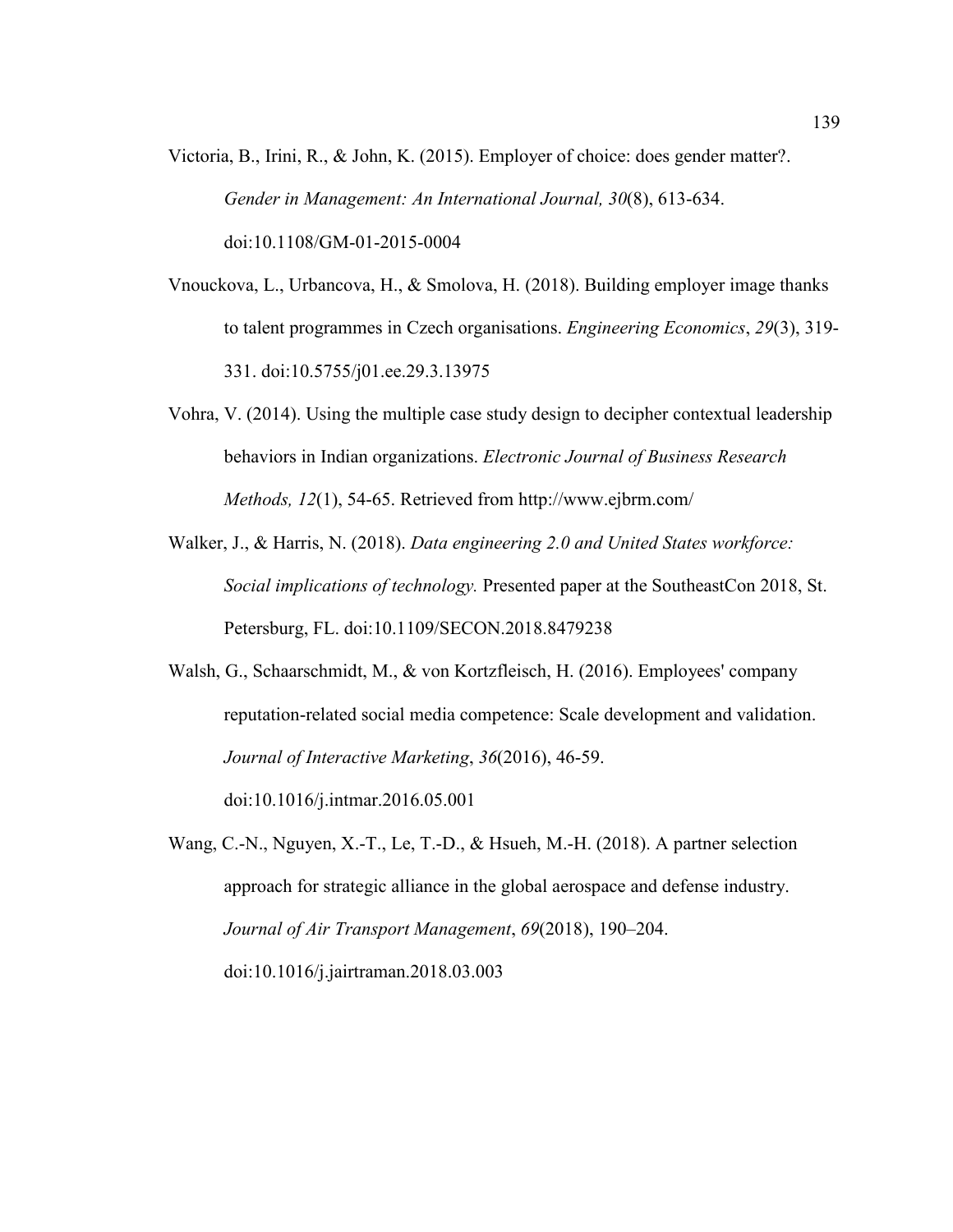- Watkins, D. C. (2017). Rapid and rigorous qualitative data analysis: The "RADaR" technique for applied research. *International Journal of Qualitative Methods*, *16*(1), 1-9. doi:10.1177/1609406917712131
- Wei, Y. C., Chang, C. C., Lin, L. Y., & Liang, S. C. (2016). A fit perspective approach in linking corporate image and intention-to-apply. *Journal of Business Research*, *69*(6), 2220-2225. doi:10.1016/j.jbusres.2015.12.033
- Wei, J., Ouyang, Z., & Chen, H. (2017). Well known or well liked? The effects of corporate reputation on firm value at the onset of a corporate crisis. *Strategic Management Journal, 38*(10), 2103-2120. doi:10.1002/smj.2639
- Westphal. D., (2015). Crisis of human capital in aerospace: It's all about the STEM. *Career Planning and Adult Development Journal*, *31*(2), 51-53. Retrieved from www.careernetwork.org
- Widger, T. (2016). Visions of philanthronationalism: the (in)equities of corporate good governance in Sri Lanka. *Contemporary South Asia*, *24*(4), 400–415. doi:10.1080/09584935.2016.1203861
- Willis, D. G., Sullivan-Bolyai, S., Knafl, K., & Cohen, M. Z. (2016). Distinguishing features and similarities between descriptive phenomenological and qualitative description research. *Western Journal of Nursing Research*, *38*(9), 1185-1204, doi:10.1177/0193045916645499

Wolcott, H. F. (2008). *Ethnography: A way of seeing*. AltaMira Press.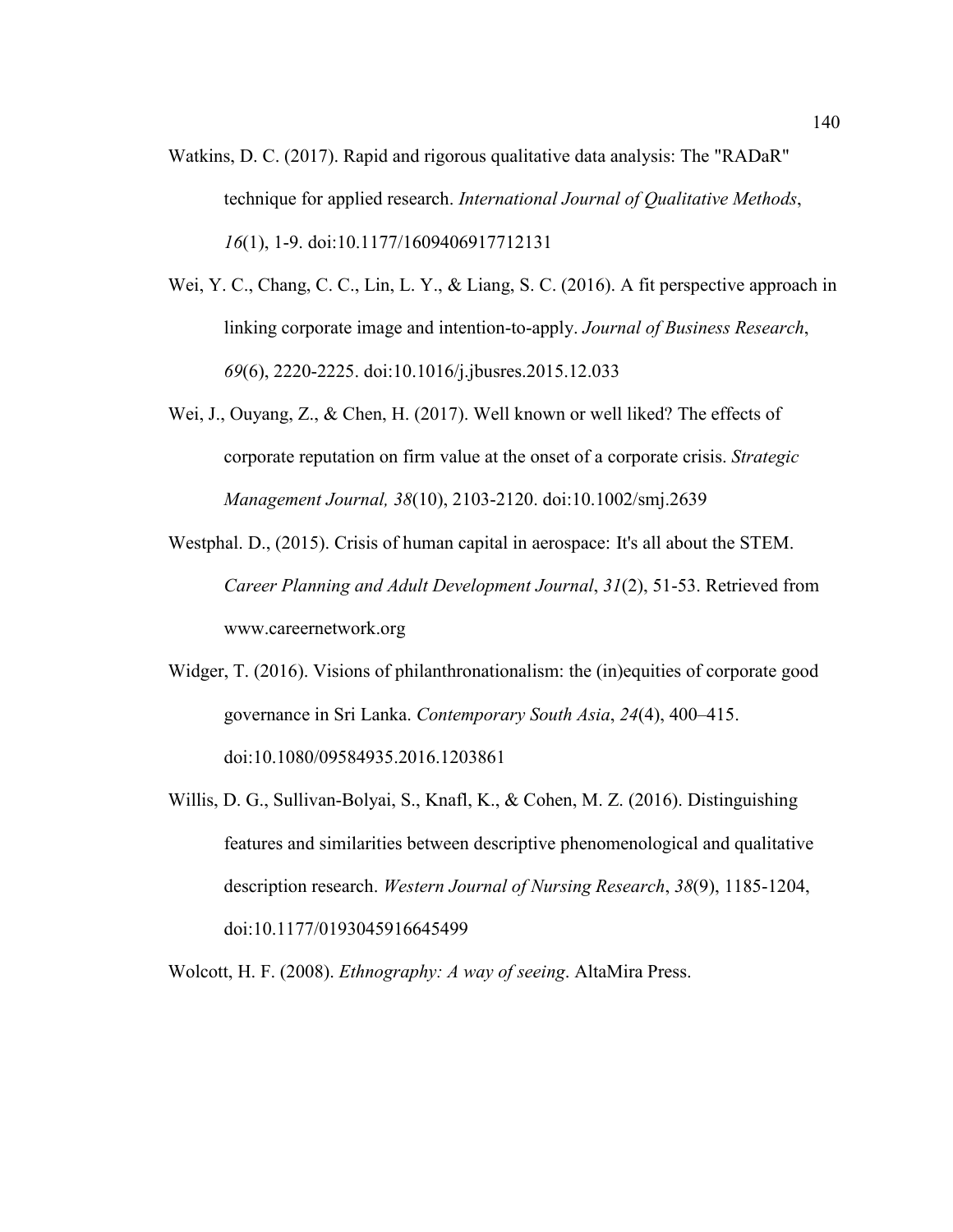- Woronchak, M., & Comeau, G. (2016). The value of reflective journaling with advanced piano students. *Reflective Practice, 17*(6), 792-805. doi:10.1080/14623943.2016.1220937
- Woods, M., Paulus, T., Atkins, D. P., & Macklin, R. (2016). Advancing qualitative research using qualitative data analysis software (QDAS)? Reviewing potential versus practice in published studies using ATLAS.ti and NVivo, 1994–2013. *Social Science Computer Review*, *34*(5), 597-61. doi:10.1177/0894439315596311
- Wuhib, F. W., & Dotger, S. (2014). *Why so few women in STEM: The role of social coping.* Paper presented at the 2014 IEEE Integrated STEM Education Conference, Princeton, NJ. doi:10.1109/ISECon.2014.6891055
- Xu, Y. J. (2017). Attrition of women in STEM: Examining job/major congruence in the career choices of college graduates. *Journal of Career Development*, *44*(1), 3-19. doi:10.1177/0894845316633787
- Xue, X. & Larson, R., (2015). STEM crisis or STEM surplus? Yes and yes. *Monthly Labor Review,* U.S. Bureau of Labor Statistics. doi:10.21916/mlr.2015.14
- Yazan, B. (2015). Three approaches to case study methods in education: Yin, Merriam, and Stake. *The Qualitative Report*, *20*(2), 134-152. Retrieved from http://www.nova.edu
- Yin, R. K. (2013). Validity and generalization in future case study evaluations. *Evaluation*, *19*(3), 321-332. doi:10.1177/1356389013497081
- Yin, R. K. (2018). *Case study research and applications: Design and methods* (6th. ed.). Los Angeles, CA: Sage Publications.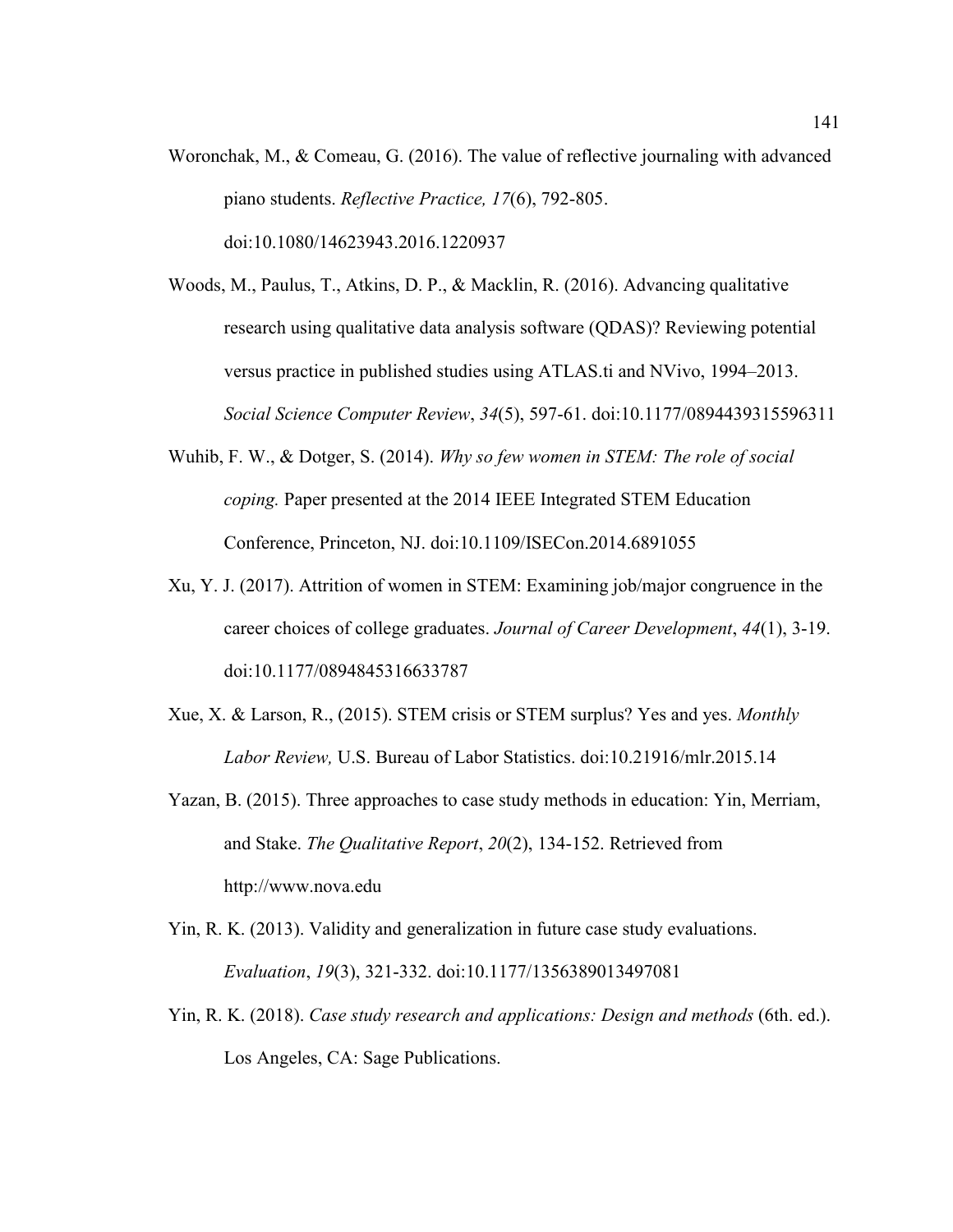Yonghong, X. (2015). Focusing on women in STEM: A longitudinal examination of gender-based earning gap of college graduates. *86*(4), 489-523. doi:10.1353/jhe.2015.0020

Yu, K. Y. T., & Davis, H. M. (2017). Integrating job search behavior into the study of job seekers' employer knowledge and organizational attraction. *The International Journal of Human Resource Management*, *26*(1-2), 1-29. doi:10.1080/09585192.2017.1288152

Zhan, Y., Noe, R. A., & Klein, H. (2017). How do organizations with a negative employer reputation due to their industry attract applicants?. *Academy of Management Proceedings, 2017*(1), 12699.

doi:10.5465/ambpp.2017.12699abstract

Züll, C. (2016). Open-Ended Questions. GESIS Survey Guidelines. Mannheim, Germany: *GESIS – Leibniz Institute for the Social Sciences*. doi:10.15465/gesissg\_en\_002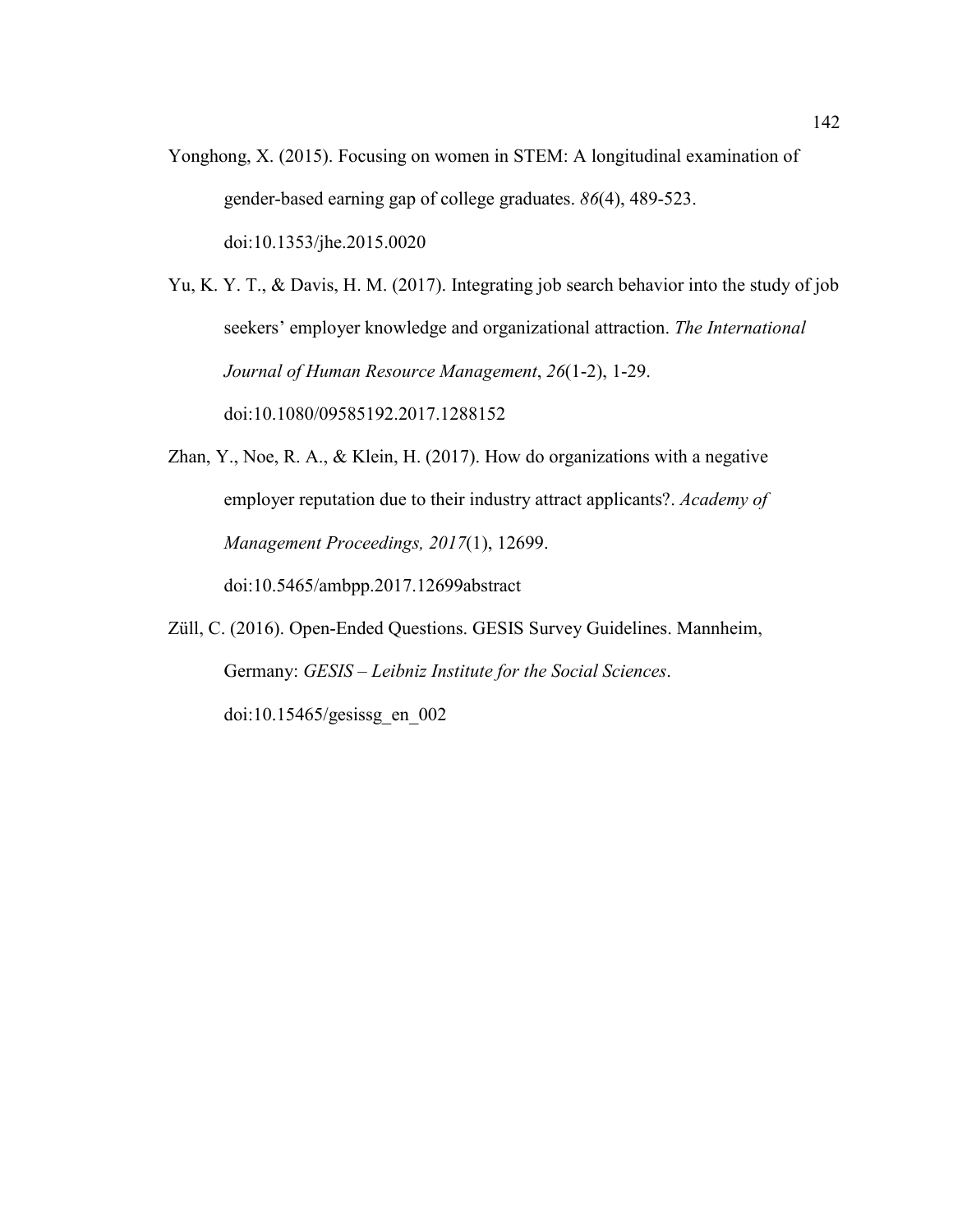| Appendix A: Interview Protocol |  |  |
|--------------------------------|--|--|
|--------------------------------|--|--|

| Interview: Corporate Image Branding to attract Engineering talent |                                                                                                                                                                                                                                                                                                                                                                                                                 |  |
|-------------------------------------------------------------------|-----------------------------------------------------------------------------------------------------------------------------------------------------------------------------------------------------------------------------------------------------------------------------------------------------------------------------------------------------------------------------------------------------------------|--|
| What you will do                                                  | What you will say, script                                                                                                                                                                                                                                                                                                                                                                                       |  |
| $\Box$ Introduce the                                              | My name is A'Shawn Mitchell, and I appreciate you taking time                                                                                                                                                                                                                                                                                                                                                   |  |
| interview and set                                                 | out of your busy schedule to participate in this research study                                                                                                                                                                                                                                                                                                                                                 |  |
| the stage                                                         | project: "Corporate Image branding to attract Engineering                                                                                                                                                                                                                                                                                                                                                       |  |
| $\Box$ Give the                                                   | talent."                                                                                                                                                                                                                                                                                                                                                                                                        |  |
| applicant the                                                     | Corporate brand as the vehicle used to communicate values of an                                                                                                                                                                                                                                                                                                                                                 |  |
| opportunity to<br>introduce                                       | organization, a discriminator from competitors and emotional<br>connection to stakeholders.                                                                                                                                                                                                                                                                                                                     |  |
| themselves                                                        | Corporate brands are a strategic resource that guides the                                                                                                                                                                                                                                                                                                                                                       |  |
|                                                                   | organization to identify a purpose and culture. A corporate image<br>is a reputation or the publics' cumulative perception of an<br>organization over time.                                                                                                                                                                                                                                                     |  |
|                                                                   | I am researching corporate image branding strategies, for<br>increased competitive advantage in aerospace companies like<br>your firm. My central research question that will drive this study<br>is: What corporate image branding strategies do A&D talent<br>acquisition and marketing leaders use to maintain a competitive<br>advantage in engineering talent attraction?<br>I will ask you six questions. |  |
|                                                                   | I have been a student of Walden University for approximately 5                                                                                                                                                                                                                                                                                                                                                  |  |
|                                                                   | years. I have worked I have worked at an A&D company for the<br>past 13 years in various engineering roles as an individual<br>contributor and leader.                                                                                                                                                                                                                                                          |  |
|                                                                   | Just to reiterate, you have consented to become part of this                                                                                                                                                                                                                                                                                                                                                    |  |
|                                                                   | research project by agreeing to be interviewed. Remember, your                                                                                                                                                                                                                                                                                                                                                  |  |
|                                                                   | participation in this project is voluntary, and you may withdraw                                                                                                                                                                                                                                                                                                                                                |  |
|                                                                   | from the study at any time prior to data analysis stage. Do you                                                                                                                                                                                                                                                                                                                                                 |  |
|                                                                   | have any questions about the informed consent form that I                                                                                                                                                                                                                                                                                                                                                       |  |
|                                                                   | previously sent to you or the informed consent process? I will                                                                                                                                                                                                                                                                                                                                                  |  |
|                                                                   | audio record this interview along with taking notes. Your                                                                                                                                                                                                                                                                                                                                                       |  |
|                                                                   | participation along with this interview is a private matter, and I                                                                                                                                                                                                                                                                                                                                              |  |
|                                                                   | will keep these proceedings confidential. Do you have any                                                                                                                                                                                                                                                                                                                                                       |  |
|                                                                   | questions or concerns about the confidentiality of your                                                                                                                                                                                                                                                                                                                                                         |  |
|                                                                   | participation? Do you have any questions or concerns about                                                                                                                                                                                                                                                                                                                                                      |  |
|                                                                   | anything that I have discussed with you thus far?                                                                                                                                                                                                                                                                                                                                                               |  |
|                                                                   | For the purposes of this study corporate image is defined as the                                                                                                                                                                                                                                                                                                                                                |  |
|                                                                   | uniqueness, strengths, and favorability associations that set a                                                                                                                                                                                                                                                                                                                                                 |  |
|                                                                   | brand apart and held in a jobseekers memory.                                                                                                                                                                                                                                                                                                                                                                    |  |
|                                                                   | Corporate image is a sum of perceptions and affirmations of an<br>organization's culture, nature, and structure held by customers.                                                                                                                                                                                                                                                                              |  |
|                                                                   |                                                                                                                                                                                                                                                                                                                                                                                                                 |  |